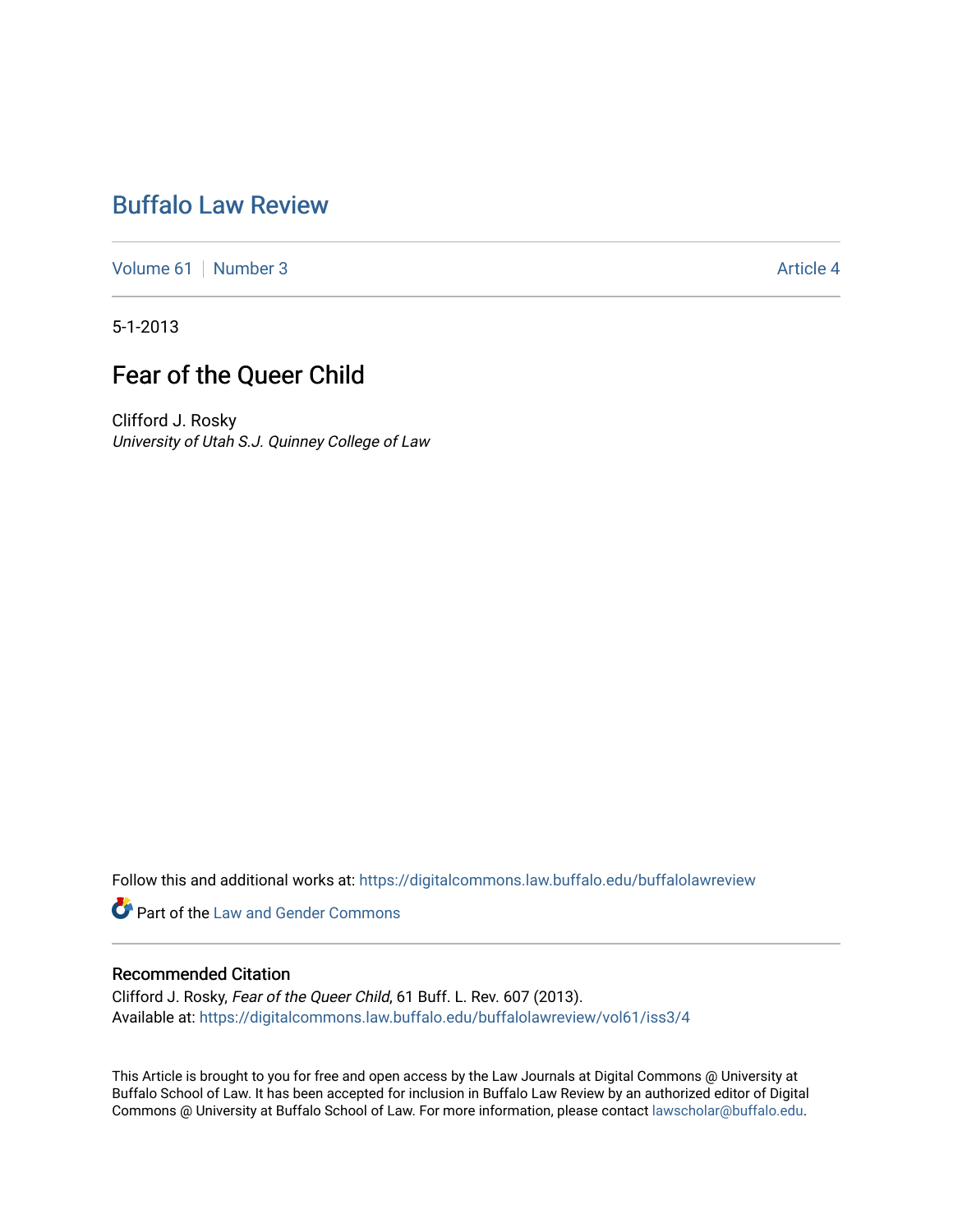# **Fear of the Queer Child**

CLIFFORD J. ROSKY†

# Table of Contents

|                                                  | 608 |
|--------------------------------------------------|-----|
|                                                  |     |
|                                                  |     |
|                                                  |     |
|                                                  |     |
|                                                  |     |
|                                                  |     |
|                                                  |     |
|                                                  |     |
|                                                  |     |
|                                                  |     |
|                                                  |     |
|                                                  |     |
|                                                  |     |
|                                                  |     |
|                                                  |     |
| G. The Return of the Gender-Variant Child 659    |     |
|                                                  |     |
|                                                  |     |
| B. Indoctrination: Nothing To Do With Schools672 |     |
|                                                  |     |

 Douglas NeJaime, Gowri Ramachandran, Edward Stein, Kathryn Bond Stockton, and Mateo Taussig-Rubbo. I am grateful to Lenora Babb, Becky † Associate Professor of Law, University of Utah S.J. Quinney College of Law. Early drafts of this Article were presented at the 2011 meeting of the Association of American Law Schools, the 2011 Williams Institute Annual Update, and the 2012 meeting of the Law & Society Association. My research has benefitted from the helpful insights of Carlos Ball, Luke Boso, Michael Boucai, Teneille Brown, Dale Carpenter, Paul Cassell, Charlton Copeland, Lisa Diamond, Lisa Duggan, Elizabeth Emens, David Halperin, David Huebner, Laura Kessler, Terry Kogan, Serena Mayeri, Shannon Minter, Melissa Murray, Dustin, Bret Evans, Felicity Murphy, Zaven Sargsian, and Erika Skougard for research assistance.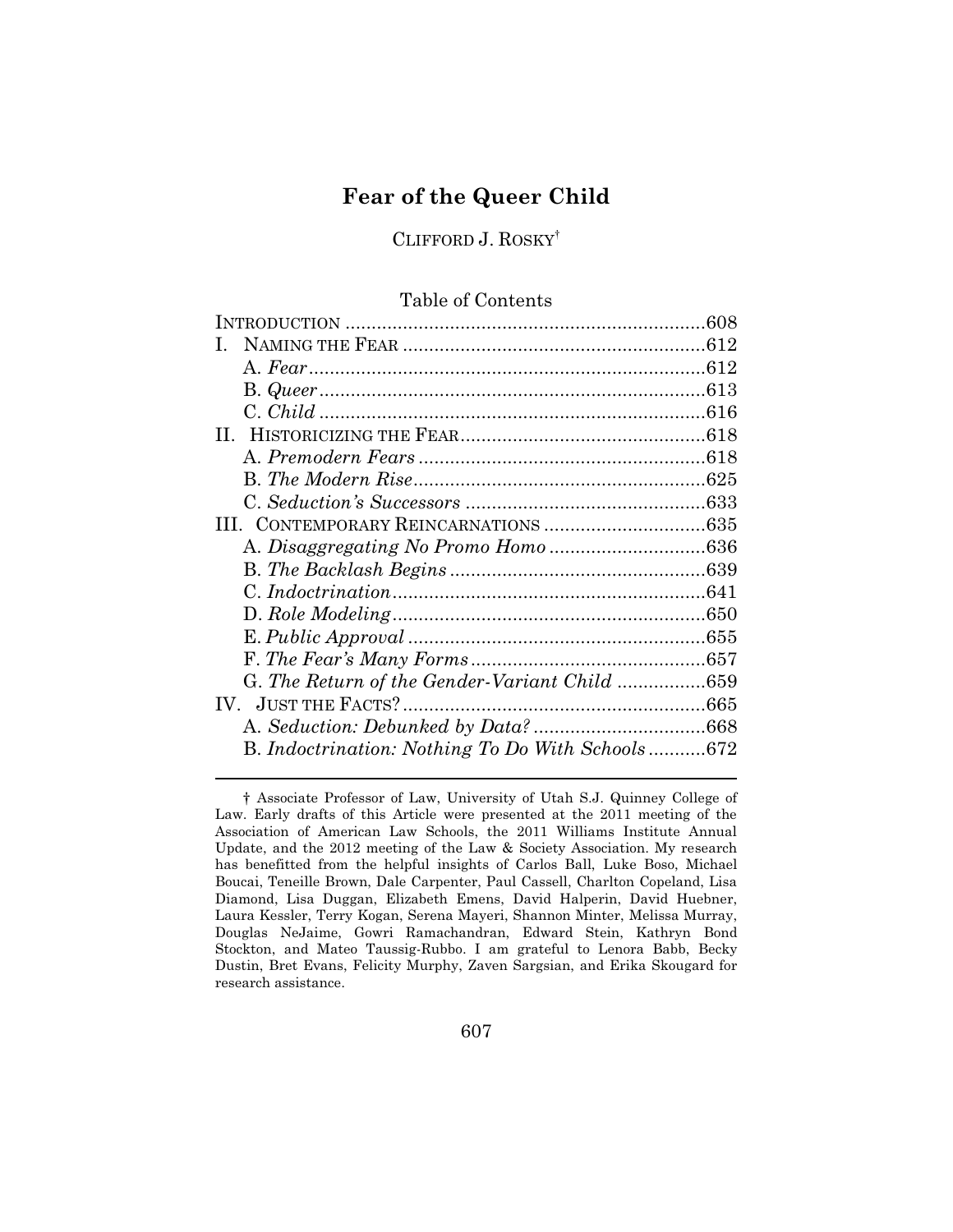### 608 *BUFFALO LAW REVIEW* [Vol. 61

| D. Public Approval: Truth and Consequences 682 |  |
|------------------------------------------------|--|
|                                                |  |
|                                                |  |
|                                                |  |
|                                                |  |
|                                                |  |

# **INTRODUCTION**

This Article is about the fear of the queer child. The simplest version of this fear is the claim that exposing children to homosexuality will "turn" them into homosexuals,<sup>1</sup> but the fear is more refined, varied, and capacious than this terminology suggests. It includes the fears that exposing children to homosexuality and gender variance will make them more likely to develop homosexual desires, engage in homosexual acts, form homosexual relationships, deviate from traditional gender norms, or identify as lesbian, gay, bisexual, or transgender. In one form or another, these are all fears of the queer child.

As historian David Halperin writes: "We can only defuse these fears if we are willing to analyze them, to understand them, to figure out where they come from, what their institutional basis is, and—perhaps most important of all—how they are connected systematically to the social and discursive structures that organize our culture."<sup>2</sup> Taking up Halperin's call, this Article historicizes the fear of the queer child in an attempt to dispel it. The Article shows that although the fear of the queer child is thousands of years old, it has been subtly transformed in the last fifty years. For centuries, the fear had been articulated almost exclusively in terms of *seduction*—as the claim that children could be sexually initiated into queerness by engaging in

<sup>1.</sup> Perry v. Schwarzenegger, 704 F. Supp. 2d 921, 1003 (N.D. Cal. 2010).

 2. David Halperin, *Deviant Teaching*, *in* A COMPANION TO LESBIAN, GAY, BISEXUAL, TRANSGENDER, AND QUEER STUDIES 146, 166 (George E. Haggerty & Molly McGarry eds., 2007) [hereinafter Halperin, *Deviant Teaching*].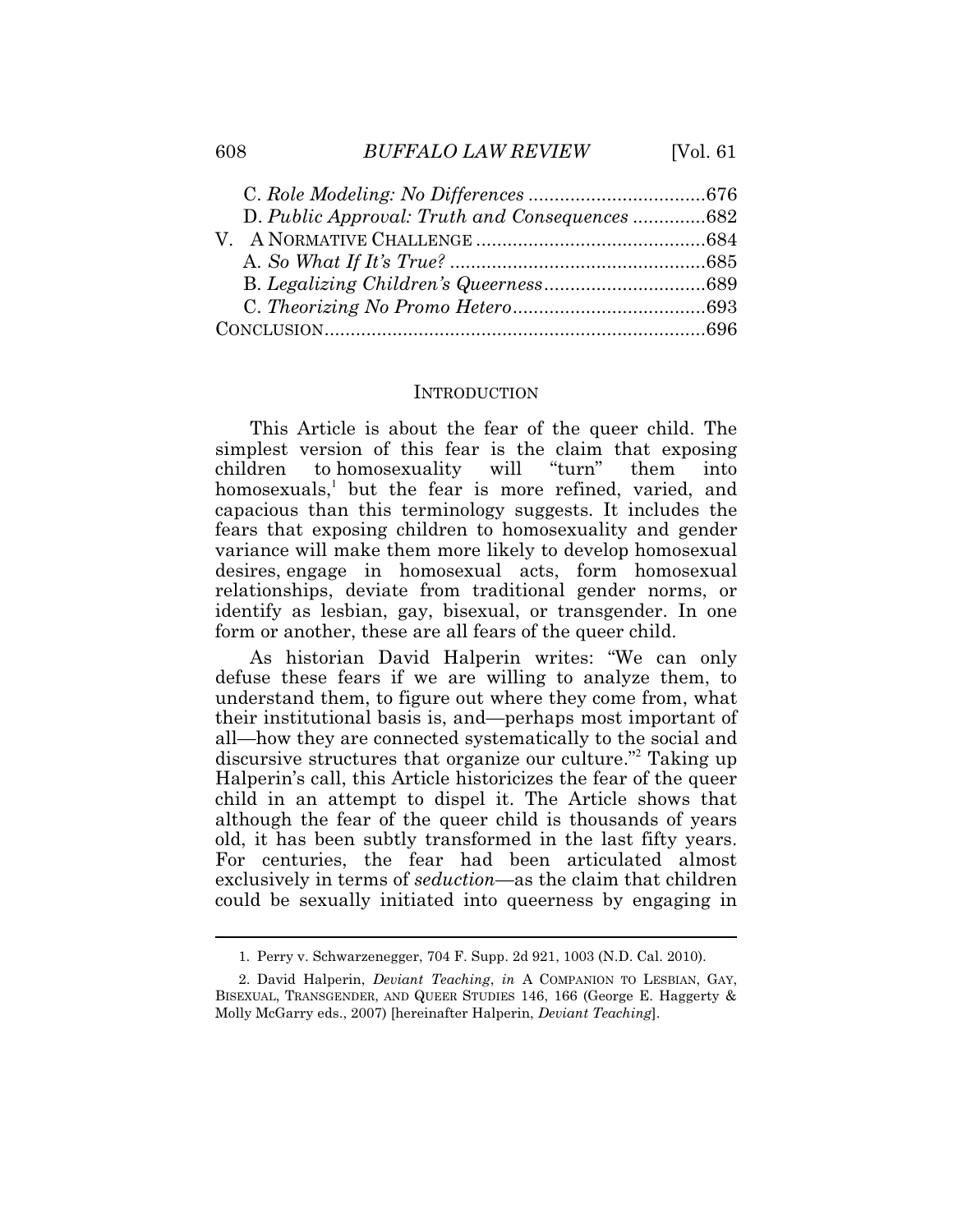homosexual activity with adults. Evidence of this belief can be found in many times and places, but it became an especially prominent social, legal, and political justification for anti-LGBT policies in the modern era.

 LGBT rights. The *indoctrination* fear is that LGBT adults During the 1970s, religious conservative opponents of LGBT rights reformulated the fear of the queer child in response to the rapid rise of the LGBT movement. Rather than falling back on the age-old fear that children could be seduced into queerness, the movement's opponents introduced more palatable claims of indoctrination, role modeling, and public approval into public debates over will actively recruit and proselytize children into queerness, in a deliberate attempt to increase the population of LGBT people. The *role modeling* fear is that children will learn to imitate queerness by identifying with influential LGBT adults, such as parents and teachers. The *public approval* fear is that by granting equal rights to LGBT people, the government will teach children that queerness is acceptable—an "alternative lifestyle" that children should feel free to adopt.

Since the earliest days of the LGBT movement, advocates for LGBT rights have responded to these fears by claiming that they are empirically false—based upon myths, lies, and misunderstandings. They have insisted that sodomy laws have nothing to do with children, marriage laws have nothing to do with schools, and children raised by lesbian and gay parents are no different than children raised by heterosexual parents. Tying these claims together, LGBT advocates have argued that a child's sexual orientation and gender identity are fixed early in life and cannot be learned, taught, chosen, or changed.

 $\ddot{\phantom{a}}$ The trouble with the LGBT movement's empirical response has long been apparent: it is defensive; worse still, it is apologetic. It attacks the factual premise that queerness *can* be contained, but it fails to challenge the normative premise that queerness *should* be contained.<sup>3</sup>

<sup>3.</sup> *See* Michael Boucai, *Sexual Liberty and Same-Sex Marriage: An Argument from Bisexuality*, 49 SAN DIEGO L. REV. 415, 473-74, 481 (2012) (arguing that opposition to gay rights is premised upon the goal of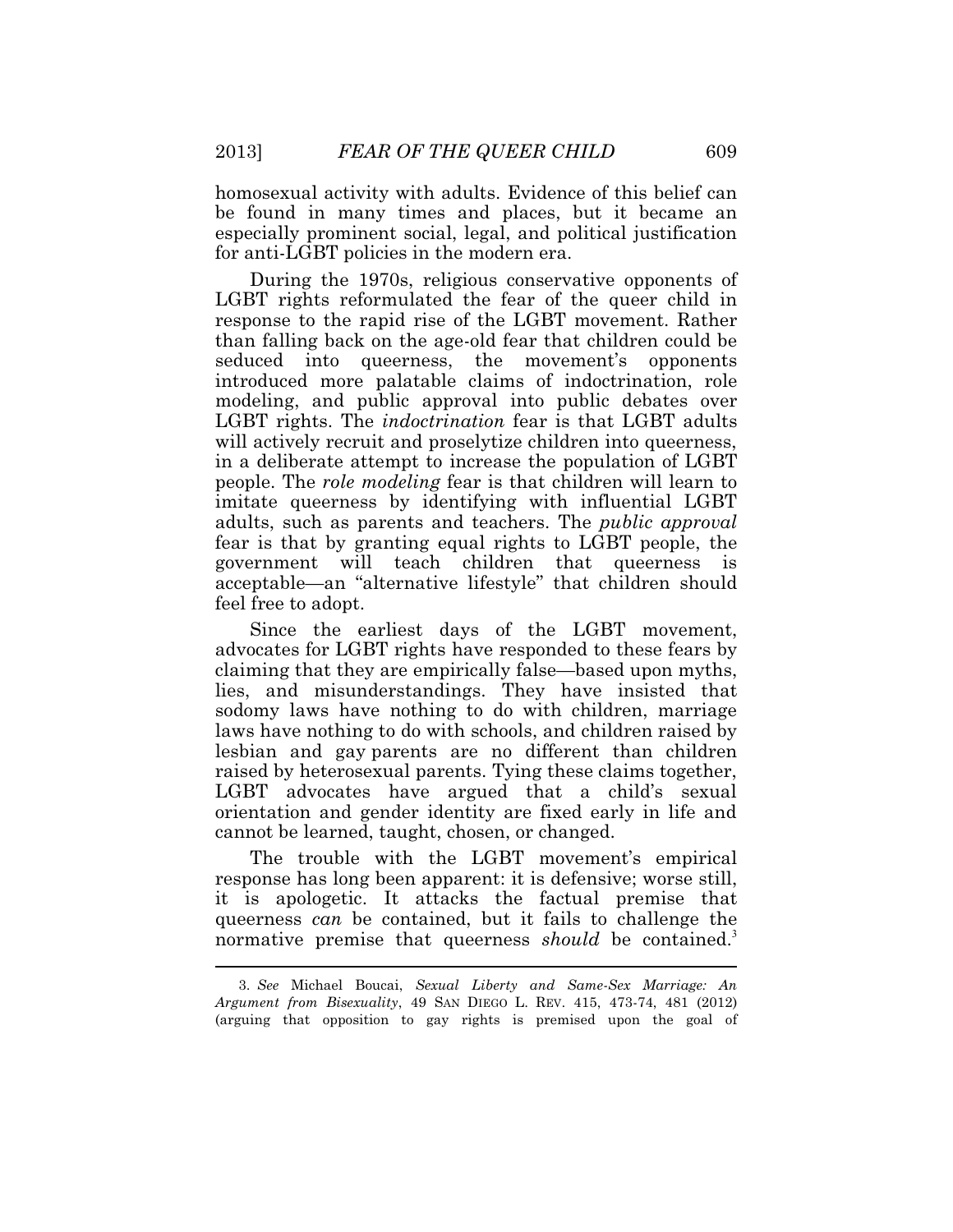becoming queer. Like the immutability claim upon which it is based, this response amounts to an assurance that queerness is not contagious, rather than an assertion of an individual's equal liberty to be queer or straight.<sup>4</sup> Even if only for the purpose of argument, it entertains the troubling assumption that queerness is immoral, harmful, or inferior, and thus that the state may legitimately discourage children from being or

 that in the current social, legal, and political climate, they possibility that more and more children may become queer. To be sure, this vice can also be viewed a virtue: by focusing on the empirical question of how children become queer, LGBT advocates have allowed both sides of the struggle over LGBT rights to save face,<sup>5</sup> by forestalling a normative debate about whether it is optimal or tolerable for more children to be queer. Advocates have calculated can win more victories sooner by invoking empirical studies on children's sexual and gender development, rather than asking voters, judges, and politicians to celebrate the

This Article examines how the struggle for LGBT rights arrived at this tactical impasse and identifies a paradigm for moving beyond it. If we do not learn the history of this fear, we may remain imprisoned within it—condemned to repeat our empirical claims to exhaustion, without confronting the premise that children are better off straight.

 $\overline{\phantom{a}}$ The Article has five parts. Part I provides a theoretical backdrop for my argument by defining how the Article uses the terms "fear," "queer," and "child." Parts II and III provide a brief historiography of the fear. Part II explores the fear's premodern origins and modern rise, while Part III examines the fear's reconceptualization in the contemporary period. This narrative sets the stage for the Article's

<sup>&</sup>quot;containment" and that advocates prefer to rebut this goal "with empirical rather than normative arguments").

 4. *Cf.* Susan R. Schmeiser, *Changing Immutable*, 41 CONN. L. REV. 1495, 1520-21 (2009) (arguing that the immutability claim amounts to a plea for civil rights because "we can't help it").

 *Discourse and the Channeling Effect of Judicial Review*, 75 N.Y.U. L. REV. 1327, 5. William N. Eskridge, Jr., *No Promo Homo: The Sedimentation of Antigay*  1377-79, 1388-89 (2000).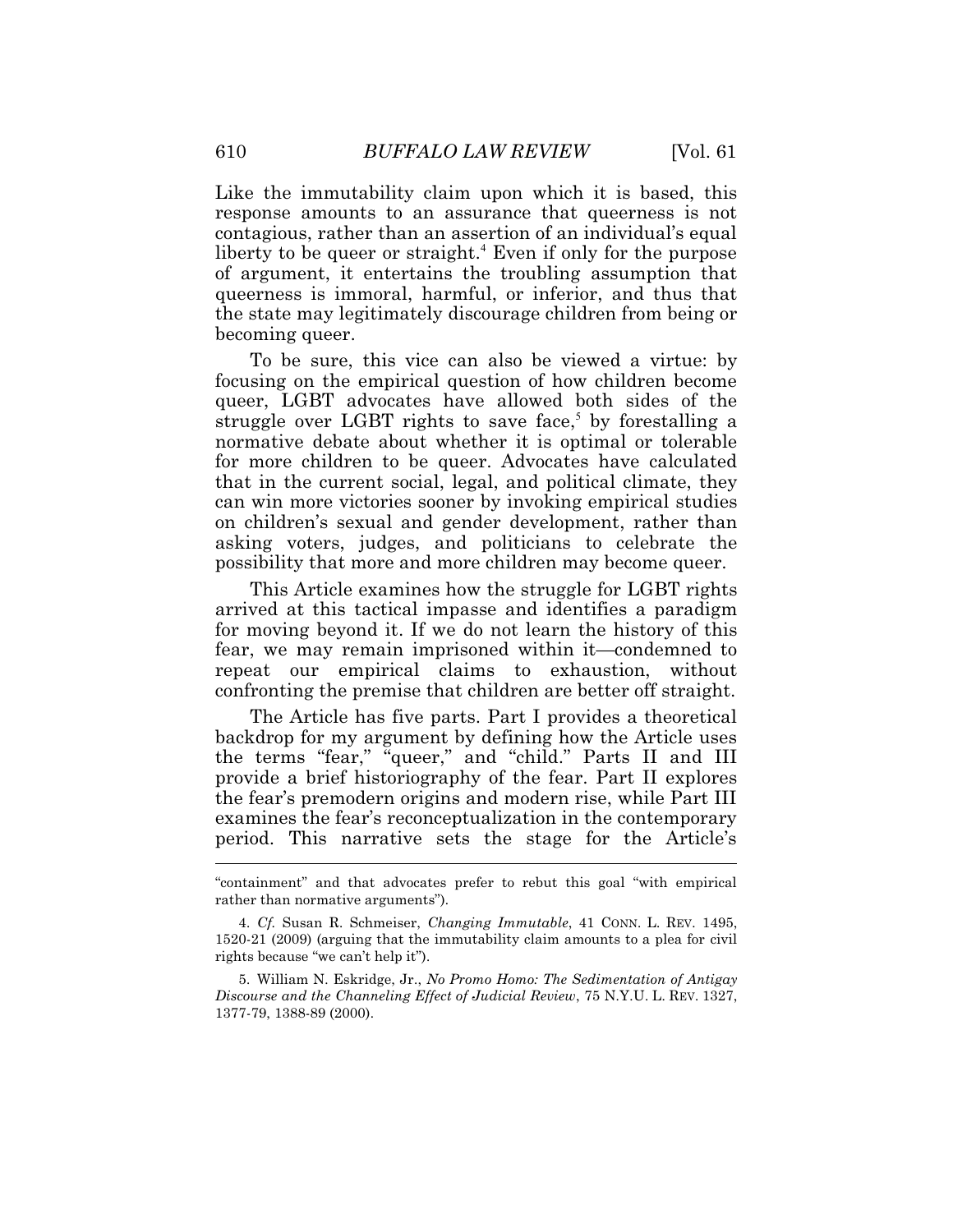normative challenge in two ways. First, it establishes links among the opposition's claims of seduction, indoctrination, role modeling, and public approval, which might otherwise appear to be logically and historically distinct from each other.<sup>6</sup> By showing how kinder, gentler themes emerged from older, harsher claims about the sexual transmission of queerness, this history discredits the new by associating it with the old.<sup>7</sup> Second, this narrative helps explain why the LGBT movement has struggled so mightily to show that the fear of the queer child is empirically false. By explaining how the fear has flourished for so long, this history sheds light on the reasons that the LGBT movement has been so cautious and anxious about how to attack it.

Part IV indicates that the time may be ripe to consider new strategies because the LGBT movement's empirical strategy has begun to show signs of strain in recent years. While the fear of seduction has been debunked by legal and scientific authorities, the fears of indoctrination, role modeling, and public approval are still commonplace, and they seem less vulnerable to the LGBT movement's empirical challenges. After decades of studies, debates over children's sexual and gender development remain unsettled in significant respects, and they are not likely to be resolved in the foreseeable future. Rather than relying only on the claims that children cannot be influenced by teachers, parents, or the state, LGBT advocates should consider challenging the premise that children are better off straight.

Part V lays out a theoretical framework within which such a normative challenge could be developed. It begins by acknowledging that even in the days of Anita Bryant's "Save Our Children" campaign, there were already activists and scholars who asked, "*so what* if children grow up to be

 Chauncey to place Proposition campaign advertisements about children turning 6. *Cf. Perry*, 704 F. Supp. 2d at 1003 (citing testimony of historian George homosexual into "historical context as echoing messages from previous campaigns to enact legal measures to disadvantage gays and lesbians").

 7. *See* Reva Siegel, *"The Rule of Love": Wife Beating as Prerogative and Privacy*, 105 YALE L.J. 2117, 2179 (1996) (arguing that when a new movement successfully contests the justification for a status regime, the regime will "translate" the justification into more socially acceptable terms).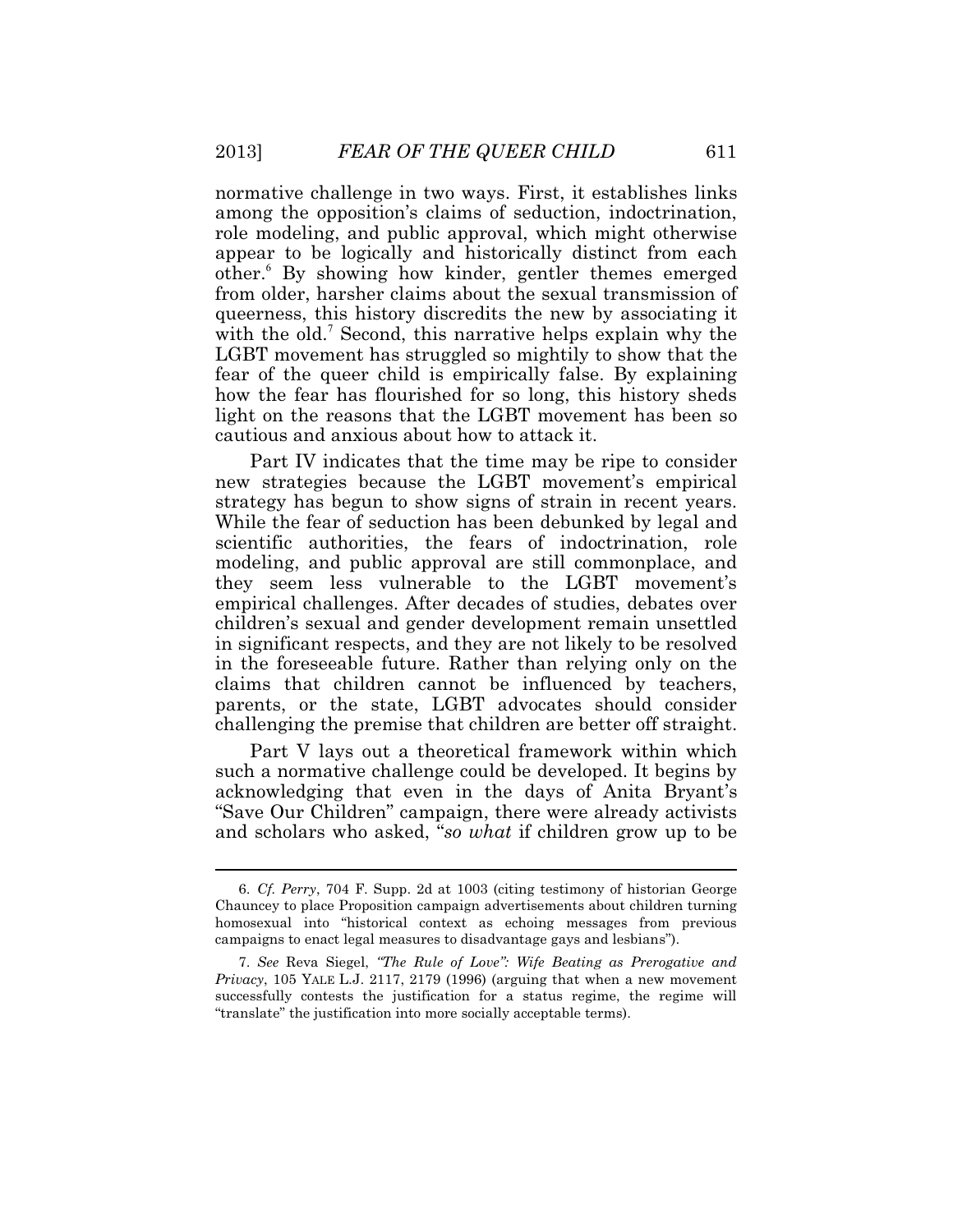queer?" Rather than claiming that children's sexual and gender development cannot be influenced, they have insisted that the possibility of children becoming queer is neither legally nor morally relevant. In the new millennium, this claim has been taken up by a handful of legal scholars, lawyers, and judges, reflecting a broader shift in cultural attitudes toward children's queerness. Borrowing from Lisa Duggan's *Queering the State*, this Part theorizes these new claims under the banner "No Promo Hetero."<sup>8</sup> It insists that the state must adopt a neutral position vis-à-vis children's straightness and queerness, because it has no legitimate reason to presume that straightness is superior to queerness—neither in childhood, nor at any age.

## I. NAMING THE FEAR

 historical and theoretical arguments that follow. This Part briefly defines the terms "fear," "queer," and "child" in order to establish a conceptual framework for the

#### A. *Fear*

 $\overline{a}$ 

For readers who are familiar with queer theory, this Article's title may call to mind *Fear of a Queer Planet*,<sup>9</sup> an anthology that has become one of the field's defining texts. This is no accident: by adopting the term "fear," this Article means to link the fear of the queer child to the broader prejudices against queerness, in which opponents of LGBT rights object to the spread of homosexuality and gender variance among people of all ages. In particular, the term "fear" signals that objections to the possibility of children's queerness are based on nothing more than a sense of apprehension or dread—a feeling of anxiety toward a possibility that is always already presumed to be harmful or [dangerous.](https://dangerous.10)<sup>10</sup> To refer to such sophistry as an "argument," a

<sup>8.</sup> Lisa Duggan, *Queering the State*, 39 SOC. TEXT 1, 8-9 (1994).

<sup>9.</sup> FEAR OF A QUEER PLANET: QUEER POLITICS AND SOCIAL THEORY (Michael Warner ed., 1993).

 <sup>10.</sup> MERRIAM-WEBSTER'S COLLEGIATE DICTIONARY 458 (11th ed. 2003).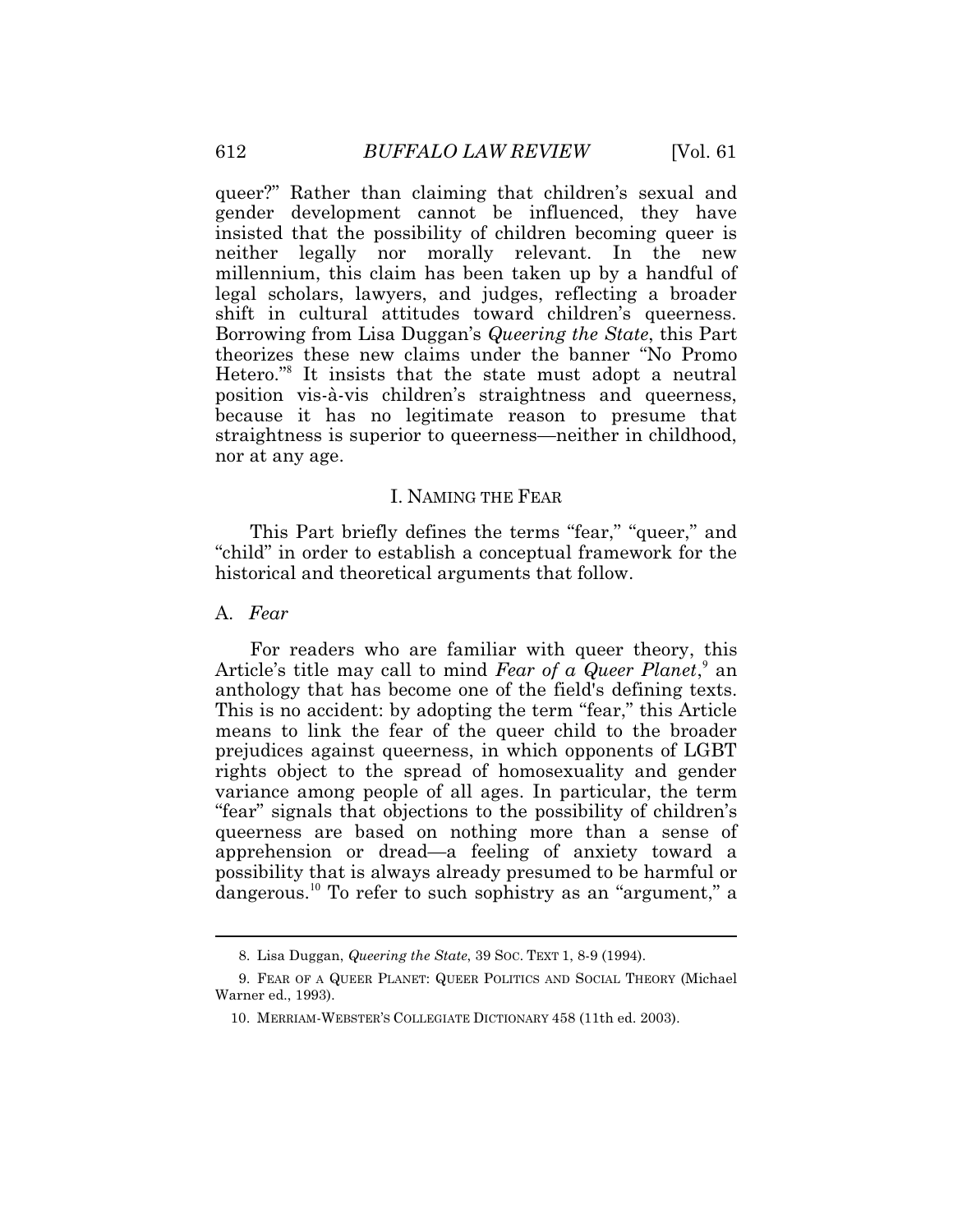"concern," or an "objection" would give too much credit to the fear's premises.

#### B. *Queer*

In queer theory's founding text, *Epistemology of the Closet*, Eve Kosofsky Sedgwick argued that modern understandings of homosexuality have been characterized by "internal incoherence and mutual contradiction" along two axes.<sup>11</sup> The first contradiction is between "minoritizing" and "universalizing" views; the second is between "gendertransitive" and "gender-separatist" [views.](https://views.12)<sup>12</sup> This Article uses the term "queer" to indicate that although the fear of the queer child is riven by the same contradictions, it most often defines homosexuality in universalizing and gendertransitive terms.

 $\overline{a}$ 1. *Universalizing.* First, the term "queer" signals that when opponents of LGBT rights articulate the fear of the queer child, they typically conceptualize homosexuality in *universalizing* terms: rather than conceding that "there is a distinct population of persons who 'really are' gay," they insist "that apparently heterosexual persons and object choices are strongly marked by same-sex influences and desires, and vice-versa for apparently heterosexual ones."<sup>13</sup> Instead of referring to the risk that children will "become" lesbian, gay, bisexual, or transgender, opponents of LGBT rights often speak of children being "confused," or "seduced," or "indoctrinated" into the "homosexual lifestyle."<sup>14</sup> In doing so, they present homosexuality as a temptation to which any child could potentially yield, rather than an innate or immutable characteristic of a "small, distinct, relatively fixed" group of children who "are," or may be properly identified as, lesbian, gay, bisexual, or [transgender.](https://transgender.15)<sup>1</sup>

<sup>11.</sup> EVE KOSOFSKY SEDGWICK, EPISTEMOLOGY OF THE CLOSET 1 (1990).

 <sup>12.</sup> *Id*. at 1-2.

 <sup>13.</sup> *Id*. at 85.

 *Fantasy that Gay and Lesbian Youth Do Not Exist*, 8 YALE J.L. & FEMINISM 269, 14. *See* Teemu Ruskola, *Minor Disregard: The Legal Construction of the*  270 (1996).

 <sup>15.</sup> SEDGWICK, *supra* note 11, at 1.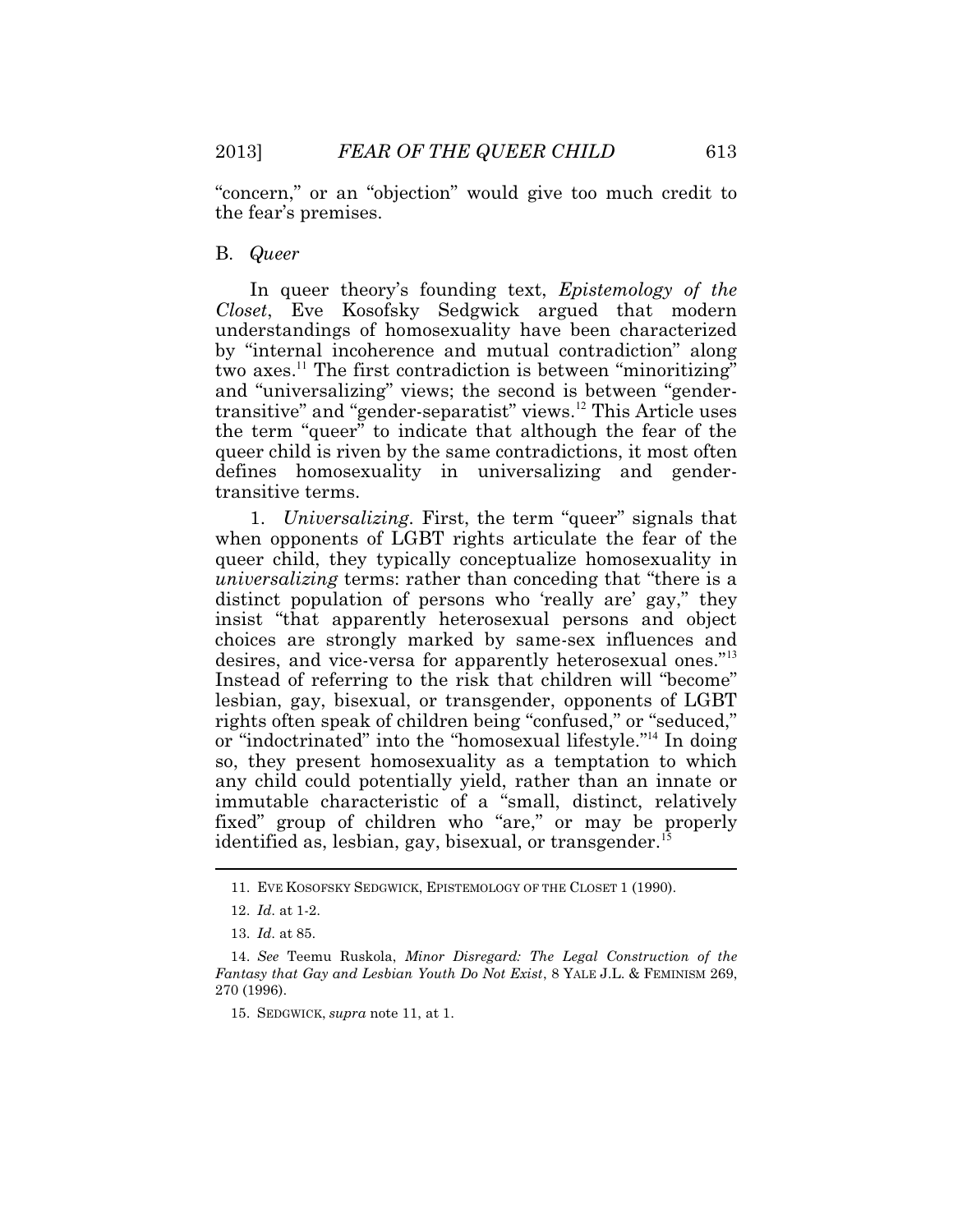Until recently, the universalizing view of homosexuality in childhood was so commonplace that the very notion of a "gay child" remained something of a [paradox.](https://paradox.16)<sup>16</sup> In her book *The Queer Child: Growing Sideways in the Twentieth Century*, queer theorist Kathryn Bond Stockton deftly traces the representation of children's gayness and strangeness through twentieth-century novels and [films.](https://films.17)<sup>17</sup> Situated within the fields of queer theory, literature, and film studies, Stockton's work offers the startling insight that before the new millennium, there had been few if any representations of gay children in legal or historical [texts.](https://texts.18)<sup>18</sup> On the one hand, authorities maintained that children were presexual, and thus lacked a sexual orientation of any kind; on the other hand, they insisted that heterosexuality was the natural result of sexual development, a process through which any child could and should become [heterosexual.](https://heterosexual.19)<sup>19</sup> Within this framework, a child's homosexual desire or behavior could be nothing more than a passing phase—a bump on the road to heterosexual adulthood.

Stockton notes that since the millennium's turn, it has become increasingly commonplace to speak of "gay youth," "gay teens," and "gay adolescents,"<sup>20</sup> but references to the "gay child" are still exceedingly rare. More and more, gay adults are now willing to posit themselves as a gay child in the past tense—such as when one of Oprah Winfrey's guests says that "He Knew He Was Gay at Age 4."<sup>21</sup> Yet there are still few bona fide images of gay children in the present tense—identities asserted by the child herself, in the period prior to [adolescence.](https://adolescence.22)<sup>22</sup>

 $\ddot{\phantom{a}}$ As the LGBT movement has progressed, the boundary between childhood and adulthood has continued to function

19. *See id*. at 7.

- 21. *Id.*
- 22. *Id.* at 7.

<sup>16.</sup> Ruskola, *supra* note 14, at 280.

<sup>17.</sup> KATHRYN BOND STOCKTON, THE QUEER CHILD: GROWING SIDEWAYS IN THE TWENTIETH CENTURY (2009).

 <sup>18.</sup> *See id*. at 9, 16, 19.

 <sup>20.</sup> *Id.* at 10.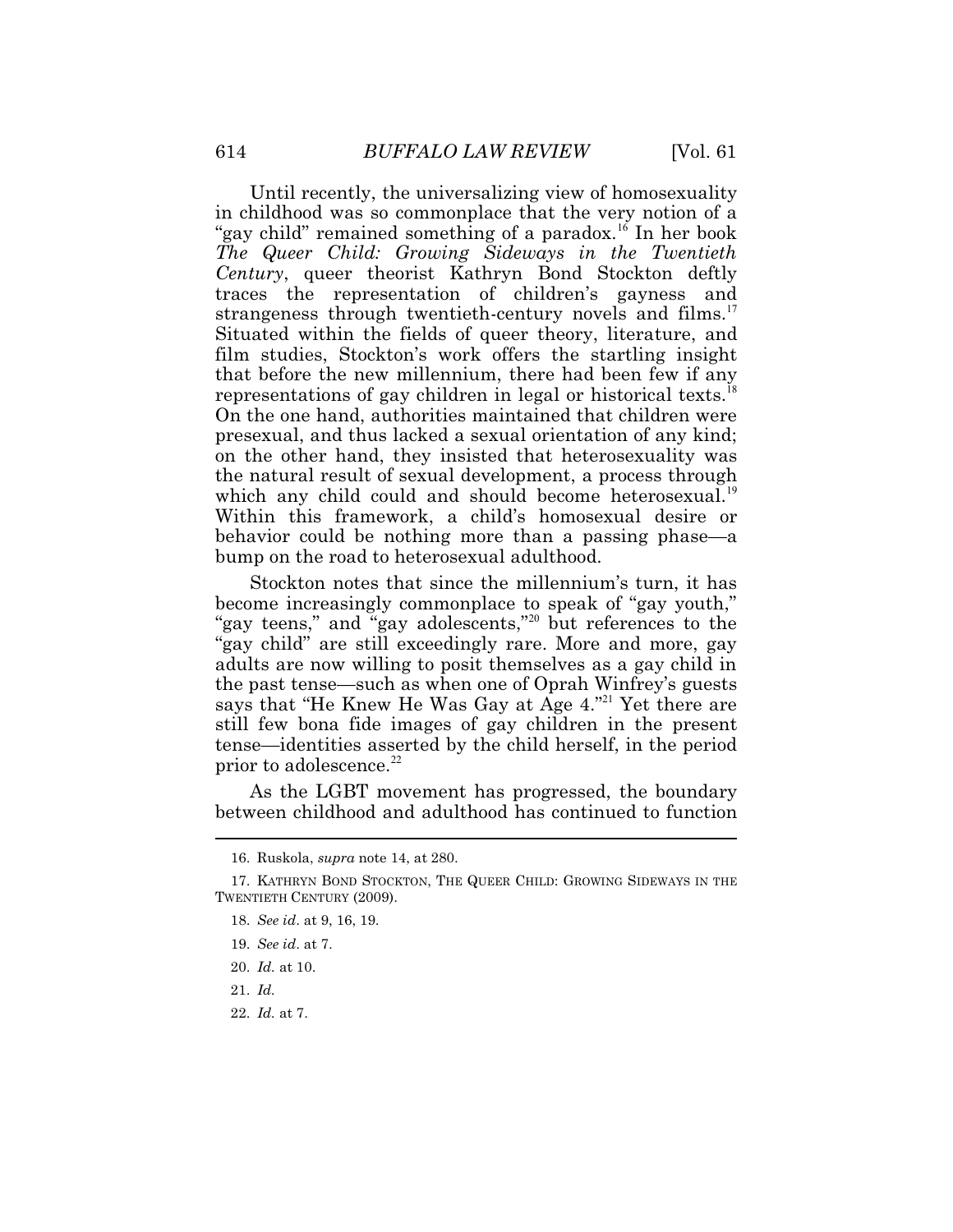as a fault line, providing opponents of LGBT rights with an all-purpose excuse for rejecting the movement's objectives. While many people have embraced a minoritizing view of homosexuality in adulthood, they have maintained a universalizing view of homosexuality in [childhood.](https://childhood.23)<sup>23</sup> In an essay provocatively titled *Straight Talk About Gays*, one psychologist explained: "Surely decency demands that those who find themselves homosexual be treated with dignity and respect. But surely, too, reason suggests that one guard against doing anything which might mislead wavering children into perceiving society as indifferent to the sexual orientation they develop."<sup>24</sup>

2. *Gender-Transitive.* In addition, the term "queer" indicates that opponents of LGBT rights typically conceptualize homosexuality in *gender-transitive* terms: rather than distinguishing sharply between children's sexuality and gender, they tend to conflate homosexuality with gender variance by presenting "same-sex object choice . . . as a matter of liminality or transitivity between genders."<sup>25</sup> By most accounts, the term "queer" incorporates people who are transgender—and more broadly, people who are gender variant—in addition to lesbians, gay men, and [bisexuals.](https://bisexuals.26)<sup>26</sup> By referring to the fear of the "queer" child,

 24. E.L. Pattullo, *Straight Talk About Gays*, COMMENT. 22 (Dec. 1992); s*ee also* Joshua Dressler, *Gay Teachers: A Disesteemed Minority in an Overly Esteemed Profession*, 9 RUTGERS L.J. 399, 402 (1977) ("[A]lthough a majority of the public generally opposes such discrimination, it strongly favors discrimination when contact with youths is involved.") (citing a 1977 Gallup Poll finding that a majority of respondents favored laws protecting gay people from discrimination in employment, but more than two-thirds remained opposed to employing gay people as teachers).

25. SEDGWICK, *supra* note 11, at 1-2.

 26. Lisa Duggan, *Making It Perfectly Queer*, 22 SOCIALIST REV. 1, 20 (1992) ("The notion of a 'queer community'  $\ldots$  is unified only by a shared dissent from the dominant organization of sex and gender.").

 precious desideratum, a needed condition of life, is small."). 23. *See* Eve Kosofsky Sedgwick, *How To Bring Your Kids Up Gay*, 29 SOC. TEXT 18, 23 (1993) [hereinafter Sedgwick, *How To Bring Your Kids Up Gay*] ("There are many people in the worlds we inhabit, and these psychiatrists are unmistakably among them, who have a strong interest in the dignified treatment of any gay people who may happen already to exist. But the number of persons or institutions by whom the existence of gay people is treated as a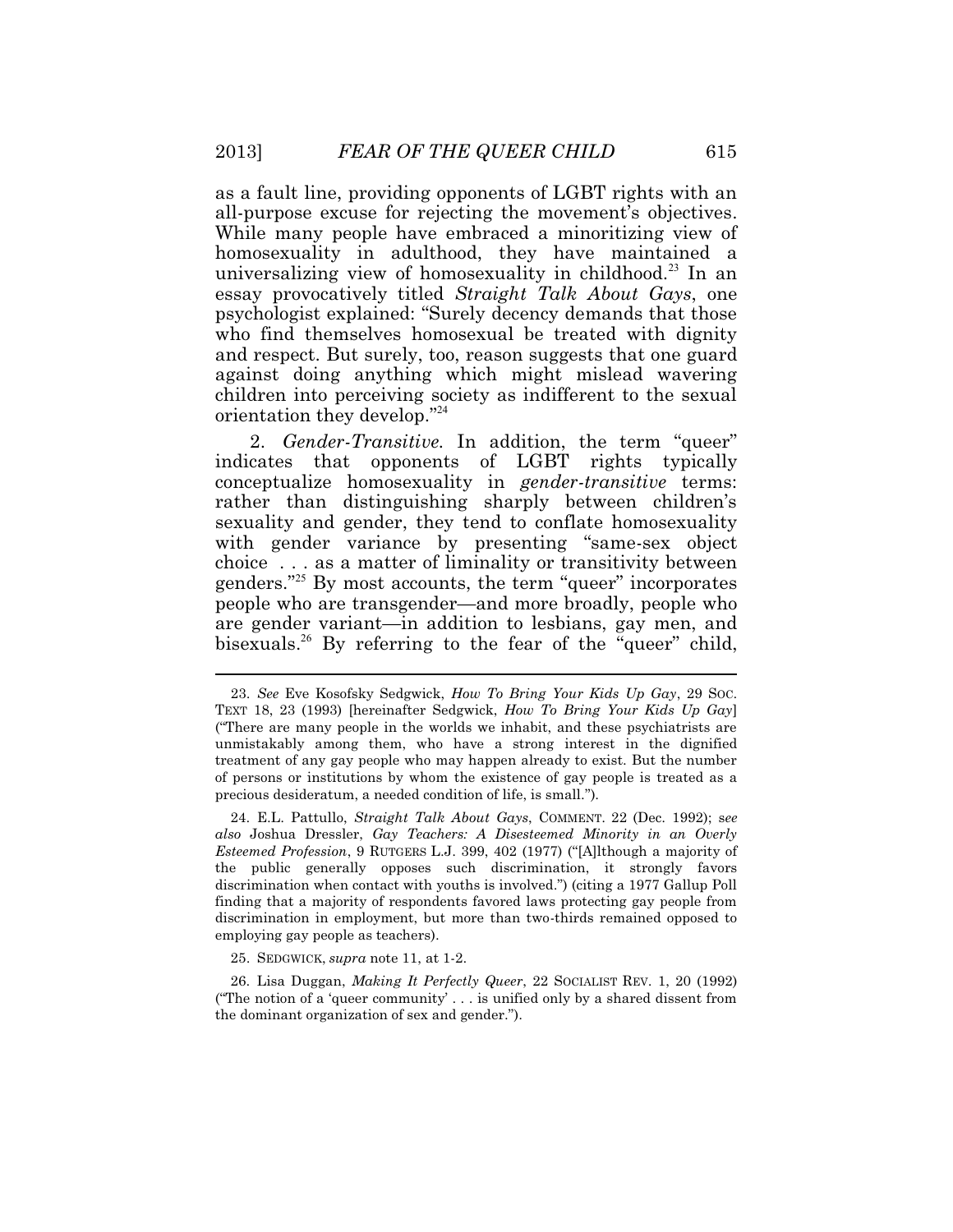within the fear's [ambit.](https://ambit.27)<sup>27</sup> rather than the fear of the "gay" child, this Article signals that children's variance from traditional gender norms falls

As many scholars have observed, the conflation of the concepts of sex, gender, and sexual orientation is an old and pervasive [habit.](https://habit.28)<sup>28</sup> This conflation is rarely more apparent than in discussions of childhood, where sexuality and gender are so "intimately entangled" that they can barely be [distinguished.](https://distinguished.29)<sup>29</sup> In recent years, this tendency has become an increasingly common feature of anti-LGBT rhetoric: as the public's attitudes toward lesbian and gay people have improved, opponents of LGBT rights have pivoted toward a focus on protecting children from exposure to "men dressed as women," "drag queens," and "transgender activists."<sup>30</sup> In light of this trend, it would be both a moral and tactical failing to mount a normative defense of children's homosexuality without offering a parallel defense of children's gender-variance.

### C. *Child*

 $\overline{a}$ 

Stockton writes, "[i]f you scratch a child, you will find a queer, in the sense of someone 'gay' or just plain strange."<sup>31</sup> In law as in life, childhood is a slippery concept: the term "child" is used loosely to refer to infants, toddlers, and teenagers, and even a parent's offspring, who remains the

<sup>27.</sup> And because the phrase "heterosexual and gender-conformist" is a mouthful, I have adopted to term "straight" as the opposite of "queer." Queer theorists often use the term "heteronormativity" as an alternative to what I am calling "straightness." *See, e.g*., Michael Warner, *Introduction* to FEAR OF A QUEER PLANET, *supra* note 9, at xxi. I prefer "straightness" and "straight," because they are more accessible and familiar to most readers.

 *Euro-American Law and Society*, 83 CAL. L. REV. 1 (1995) (discussing the historic and pervasive conflation of sex, gender, and sexual orientation). 28. *See generally* Francisco Valdes, *Queers, Dykes, Sissies, and Tomboys: Deconstructing the Conflation of "Sex," "Gender," and "Sexual Orientation" in* 

 <sup>29.</sup> *See* SEDGWICK, *supra* note 11, at 20.

 <sup>30.</sup> *See* discussion *infra* Part III.G.

<sup>31.</sup> STOCKTON, *supra* note 17, at 1.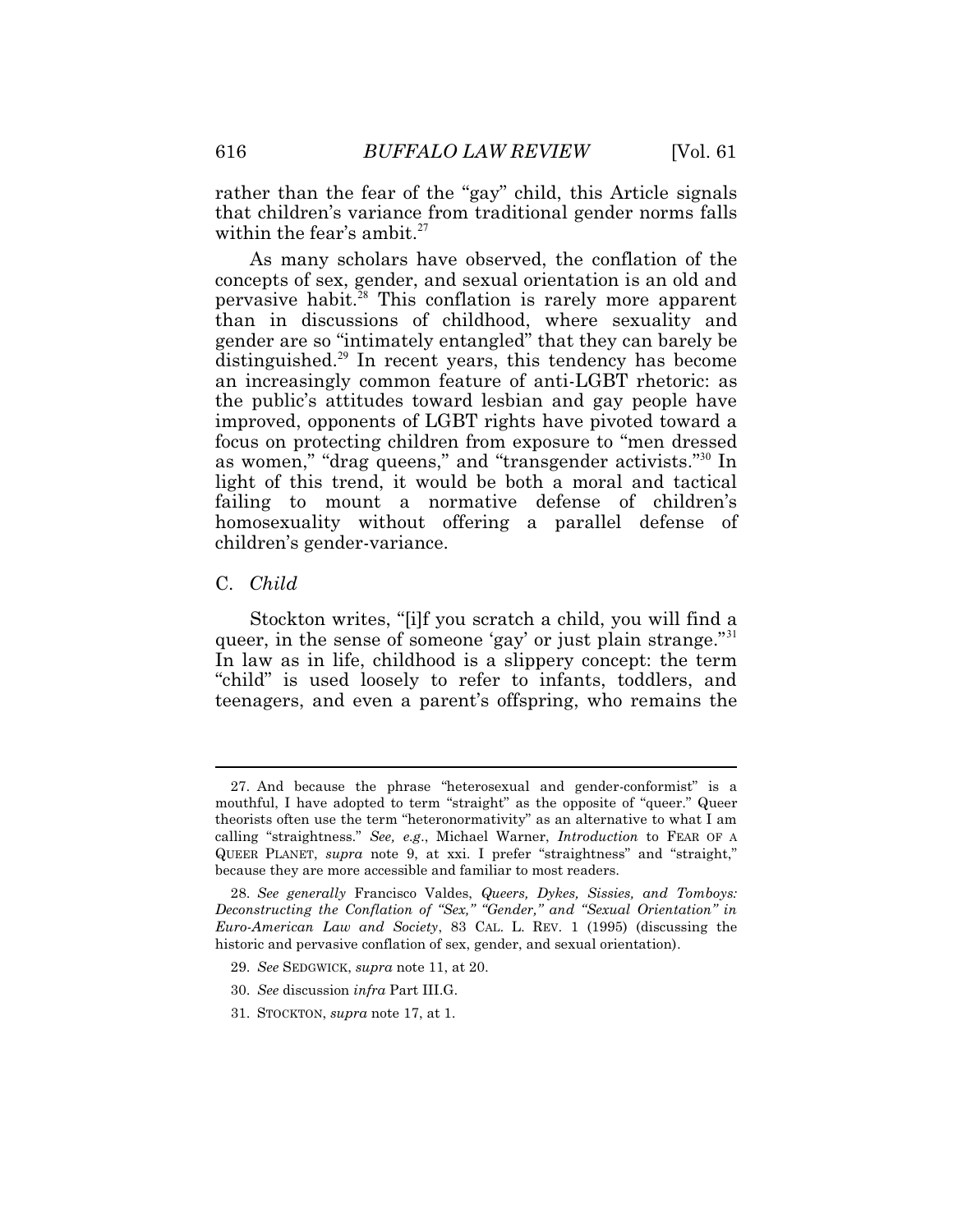parent's "child" for life.<sup>32</sup> This Article does not attempt to navigate or resolve the ambiguities of who is and is not a "child" by dissecting data on the age of children's "sexual awakening,"<sup>33</sup> or specifying the moment at which a young person's sexual or gender development is complete. In this Article, the term "child" refers not to a person of any particular age, but rather to the idea of childhood—the fiction of the child that is reproduced by adults looking back upon an imagined past.<sup>34</sup> More than just vindicating a child's right to "come out" at any particular age,  $35$  it challenges the premise that children's queerness is harmful, immoral, or inferior. If the state has no legitimate interest in encouraging children's straightness or discouraging children's queerness,  $36$  then the questions of who counts as a "child" and who counts as "queer" are not especially relevant. As Stockton observes, the concept of the gay child illuminates the possibility that in one way or another, "any and *every* child" may be [queer.](https://queer.37)<sup>37</sup>

 33. *See, e.g*., Gilbert Herdt & Martha McClintock, *The Magical Age of 10*, *in* 1 SEXUAL HEALTH 183 (M.S. Tepper & A.F. Owens eds., 2007).

 THEORY AND THE DEATH DRIVE 11 (2004) (describing the "child" as "the repository hopeful national pictures of 'life' circulating in the public sphere are not of 34. *See* STOCKTON, *supra* note 17, at 5; LEE EDELMAN, NO FUTURE: QUEER of variously sentimentalized cultural identifications"); LAUREN BERLANT, THE QUEEN OF AMERICA GOES TO WASHINGTON CITY 5 (1997) (arguing that "the most adults in everyday life, in public, or in politics, but rather of the most vulnerable minor or virtual citizens—fetuses, children, real and imaginary immigrants persons that, paradoxically, cannot yet act as citizens").

 35. STOCKTON, *supra* note 17, at 3-4 ("Far from a simple, sentimentalized plea for children's rights to come out 'gay,' this book scouts the conceptual force of ghostly gayness in the figure of the child  $\dots$ .

 not the province of the State, even if it were *able* to do so, to dictate or even 36. *See* Lofton v. Sec'y of Dep't of Children & Family Servs., 377 F.3d 1275, 1300 (11th Cir. 2004) (Barkett, J., dissenting) ("In our democracy, however, it is attempt to influence how its citizens should develop their sexual and gender identities.").

37. STOCKTON, *supra* note 17, at 2.

<sup>32.</sup> BLACK'S LAW DICTIONARY 239 (6th ed. 1994) (defining "child" and "children" to include "Progeny; offspring of parentage" and "Unborn or recently born human being," and observing that "[a]t common law one who had not attened the age of fourteen years, though the meaning now varies in different statutes"). *Cf*. STOCKTON, *supra* note 17, at 2 ("What a child 'is' is a darkening question."); *id*. at 16 ("The child is even defined as a kind of legal strangeness.").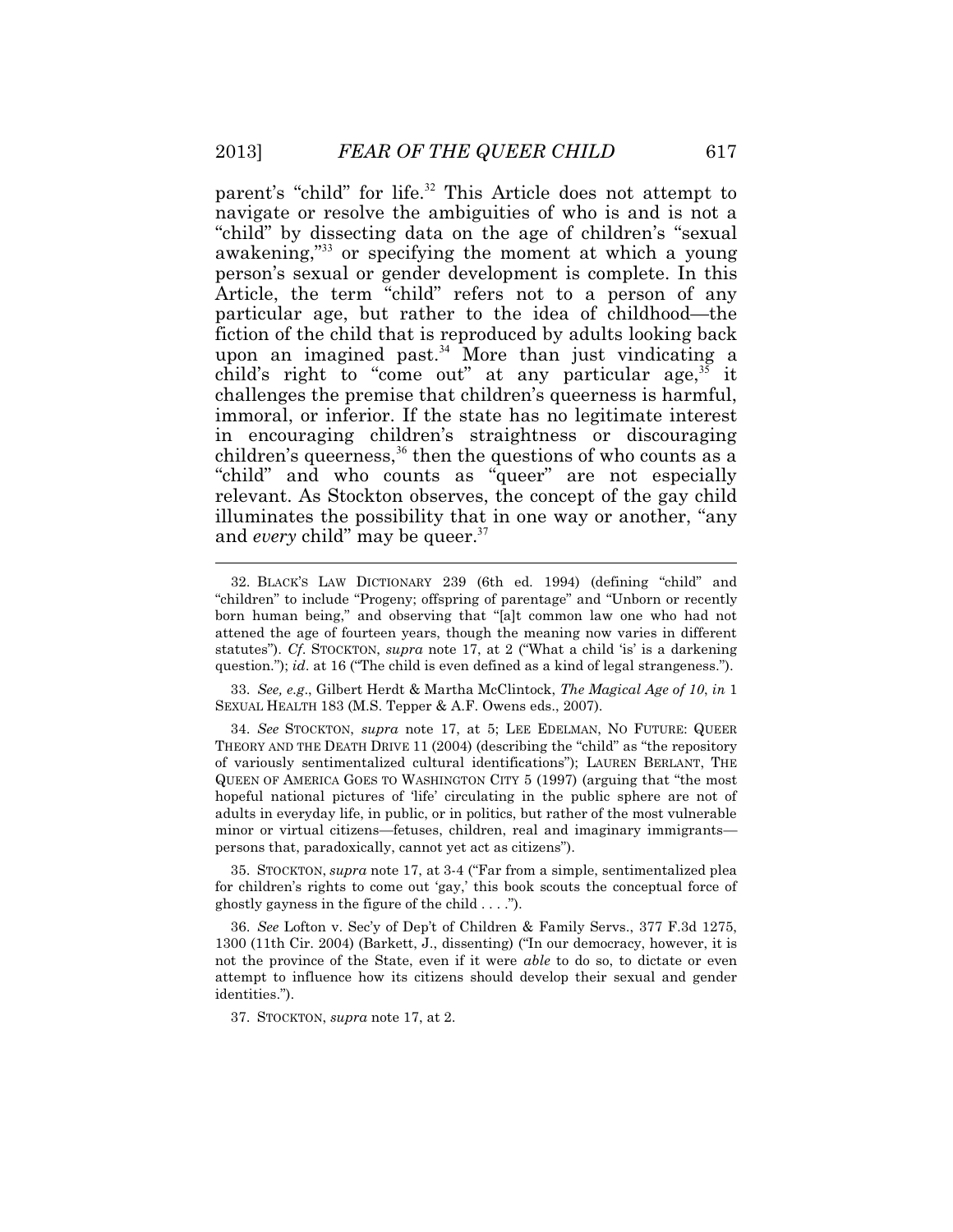#### II. HISTORICIZING THE FEAR

Working from David Halperin's premise that we cannot dispel these fears until we understand them,<sup>38</sup> this Part offers a brief historiography of the fear of the queer child. It begins by offering a few examples of the fear's premodern origins, which anticipate several aspects of the fear's contemporary reincarnations. Next, it describes how the fear became one of the primary justifications for anti-LGBT policies in the modern era. In the early twentieth century, as the modern concepts of childhood and homosexuality were institutionalized, they were linked together in the new figure of the homosexual child molester, which became one of the century's leading villains. This Part concludes by explaining that during the same historical period, a new psychology of childhood set the stage for the emergence of new fears that children would be initiated into queerness through indoctrination, role modeling, and public approval, rather than through sexual relations with predatory adults.

#### A. *Premodern Fears*

 $\ddot{\phantom{a}}$ 

The concept of homosexuality is scarcely more than one hundred years old,<sup>39</sup> but the fear of the queer child is much older. In ancient Greece, more than 2000 years ago, Aristotle worried that if boys were "sexually abused from childhood," they could develop a disposition toward "sexual intercourse with males"—specifically, a disposition to play the "passive" rather than the "active" role in homosexual relations, which Aristotle analogized to the role that "women" played "in marital relations."<sup>40</sup> In the Middle Ages,

<sup>38.</sup> Halperin, *Deviant Teaching*, *supra* note 2, at 166.

 <sup>39.</sup> DAVID M. HALPERIN, ONE HUNDRED YEARS OF HOMOSEXUALITY 15 (1990).

 as *Problems*. *See* HOMOSEXUALITY IN GREECE AND ROME: A SOURCEBOOK OF 40. *See* ARISTOTLE, NICOMACHEAN ETHICS 145-46, para. 1148b, ll. 28-30 (Robert C. Bartlett & Susan D. Collins trans., 2011). One of Aristotle's students made a more explicit version of this claim in a pseudo-Aristotelian text known ANCIENT DOCUMENTS 262-64 (Thomas Hubbard ed., 2003) (quoting 5.16 PS.- ARISTOTLE, *Problems* 4.26).

My translation of *Nicomachean Ethics* is based on my review of several leading translations, secondary sources, and correspondence with several experts on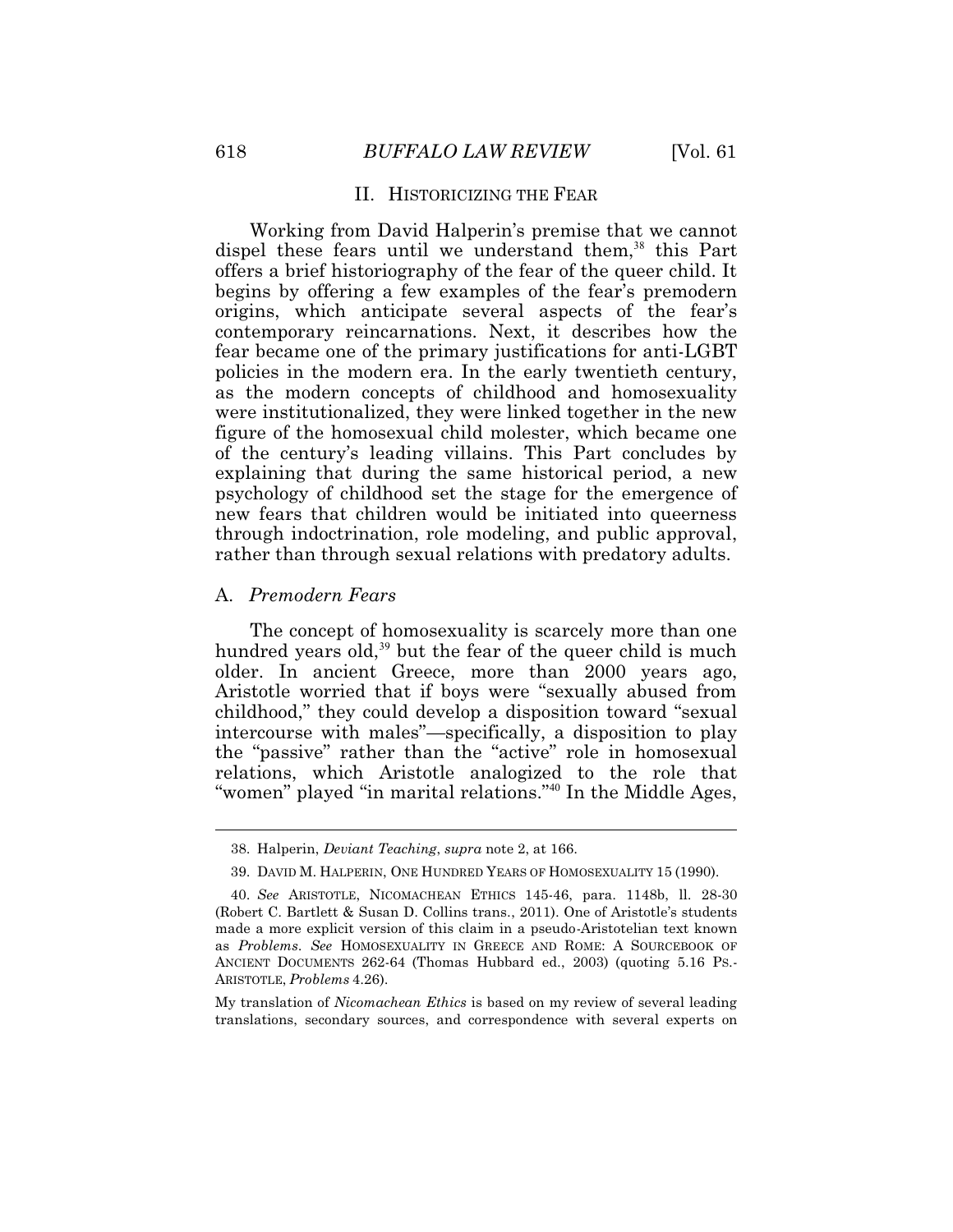a French poet complained that when noble boys were sent off to boarding school, they learned the "obscene habits" of sodomy from teachers—practices in which "men make women of themselves, and stallions turn into mares.<sup>"41</sup> In the Italian Renaissance, another poet recounted in graphic detail how he had learned the art of sodomy from his tutor, and he warned the young men of Florence about the dangers of associating with older males: "If a pederast once gets a kid in his clutches,/He knows how to drill the recruit in his art."<sup>42</sup> In the English Renaissance, a British

 41. JAMES WILHELM, GAY AND LESBIAN POETRY: AN ANTHOLOGY FROM SAPPHO TO MICHELANGELO 168 (1995) (quoting Walter of Châtillon, *Stuli cum prudentibus currunt ad coronam*)

When they are young, sons of the nobility

Are sent away to France to learn scholarship;

Corrupters of youth recruit them with coaxes and cash,

And so they bring their obscene habits back to Artaxata.

These are the practices of barbarians, Romans, and Greeks; . . .

Men make women of themselves, and stallions turn into mares.

#### *Id.*

 $\overline{a}$ 

 42. *Id*. at 291 (quoting Pacifico Massimi, *Advice to Paulinus*, *in*  HECATELEGIUM (ONE HUNDRED ELEGIES), at Book I, 9)

The only taint in my morals came from the tutor

That my father and mother unwittingly wished upon me.

He was the king of pederasts; no prey ever

Escaped his hands, since he was a master of that art.

O yes, I learned a lot of things I'd have preferred not to.

I learned about using my mouth—and my asshole....

If a pederast once gets a young kid in his clutches,

He knows how to drill the recruit in his art.

 NICOMACHEAN ETHICS 403 (H. Rackham trans., 1934); DAVID COHEN, LAW, 180 (1991); K.J. DOVER, GREEK HOMOSEXUALITY 103 (1978); JOHN J. WINKLER,  GREECE (1990); *Nicomachean Ethics VII. 5-6: Beastliness, Irascibility, and*  ancient Greek language. *See, e.g.*, ARISTOTLE, *supra* note 40, at 145-46; ARISTOTLE, NICOMACHEAN ETHICS 127-28 (Roger Crisp trans., 2000); ARISTOTLE, NICOMACHEAN ETHICS 185-86 (Terence Irwin trans., 1985); ARISTOTLE, THE SEXUALITY, AND SOCIETY: THE ENFORCEMENT OF MORALS IN CLASSICAL ATHENS THE CONSTRAINTS OF DESIRE: THE ANTHROPOLOGY OF SEX AND GENDER IN ANCIENT *Akrasia*, *in* ARISTOTLE: NICOMACHEAN ETHICS, BOOK VII SYMPOSIUM ARISTOTELICUM 103, 110 (Carlo Natali ed., 2009).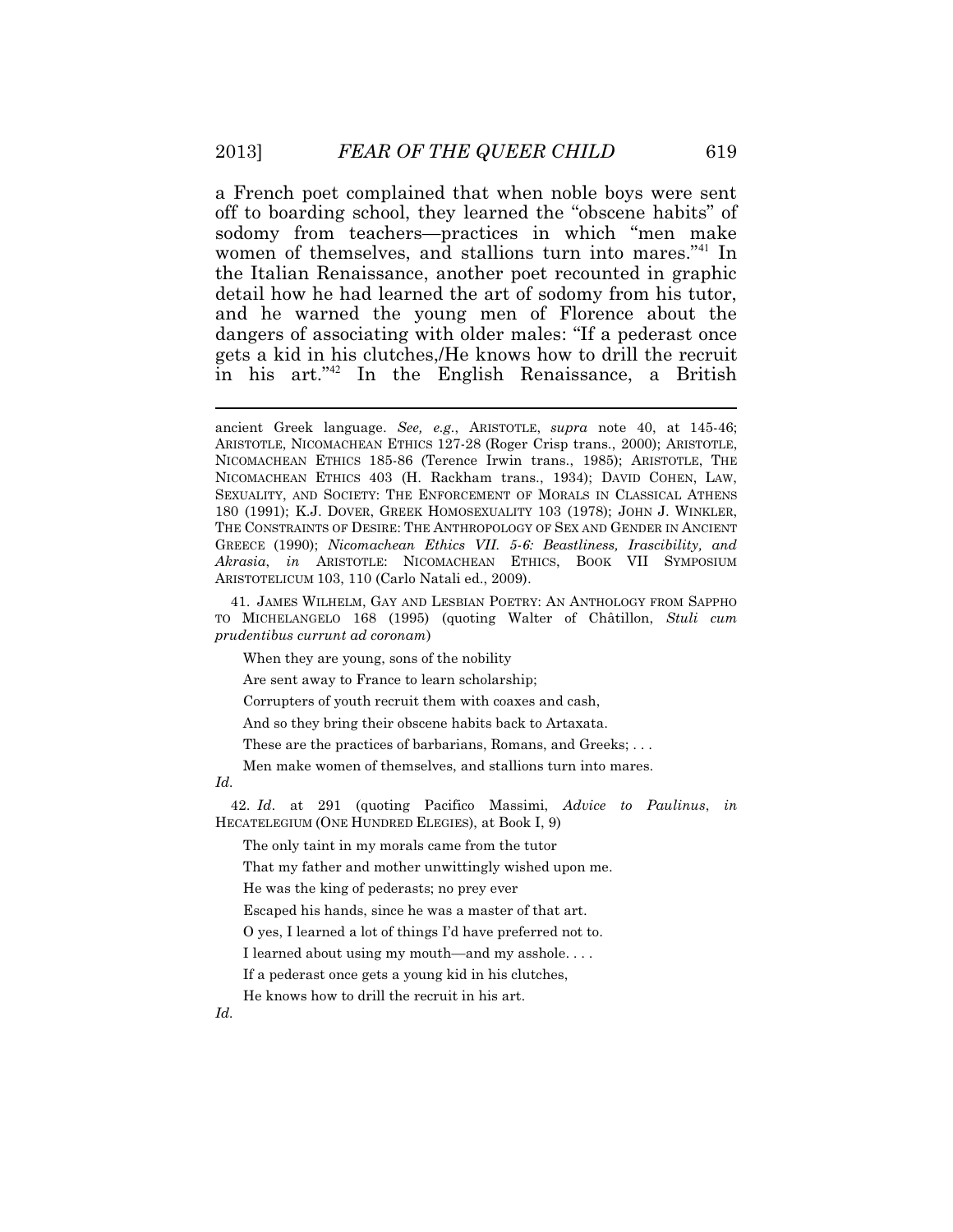prosecutor claimed that if a teacher had "prevailed" in his alleged attempt to have sex with one of his students, "this lad, now sixteen years old . . . would have infected all others; and as in course of years they grew big enough, they would leave the College to go into the world and spread this cursed poison."<sup>43</sup>

These are history's earliest examples of the fear of the queer child. By referring to these passages as "examples," however, I do not mean to imply that they are representative of the historical periods in which they were authored—or, more broadly, that the fear of a queer child was a pervasive belief in the premodern era. Because of the limitations of the premodern record, it is not possible to say whether these early analogues of the fear were commonplace, or whether they were overrepresented in the sources that have survived. I set forth these examples to show only that the fear of a queer child is a remarkably old, pliable, and enduring thought, which has proved capable of conforming itself to times and places in which people held starkly varied ideas about homosexuality and childhood.

Although these fears were articulated in disparate times and places, they touch upon several themes that anticipate the fear's evolution in the modern period.

First, these fears are sexual. They articulate a version of the seduction fear—the claim that children can be initiated into queerness by engaging in homosexual activity with adults. This was the principal version of the fear well into the modern period; in the United States, it served as one of the primary justifications for anti-LGBT policies until the 1980s.

 teachers and teaching, and more generally, the process Second, these fears are educational. They are focused on through which children are socialized and initiated into

 43. THOMAS A. KING, 1 THE GENDERING OF MEN, 1600–1750: THE ENGLISH  *God's-Gift-College, in Dulwich. Tried at the General Quarter Session of the in* IAN MCCORMICK, SECRET SEXUALITIES, A SOURCEBOOK OF 17TH AND 18TH PHALLUS 109 (2004) (quoting *The Trial of Richard Branson, for an Attempt to Commit Sodomy, on the Body of James Fassett, One of the Scholars Belonging to Peace, held at St. Margaret's Hill, in the Borough of Southwark* (1760), *reprinted*  CENTURY WRITINGS 113 (1997)).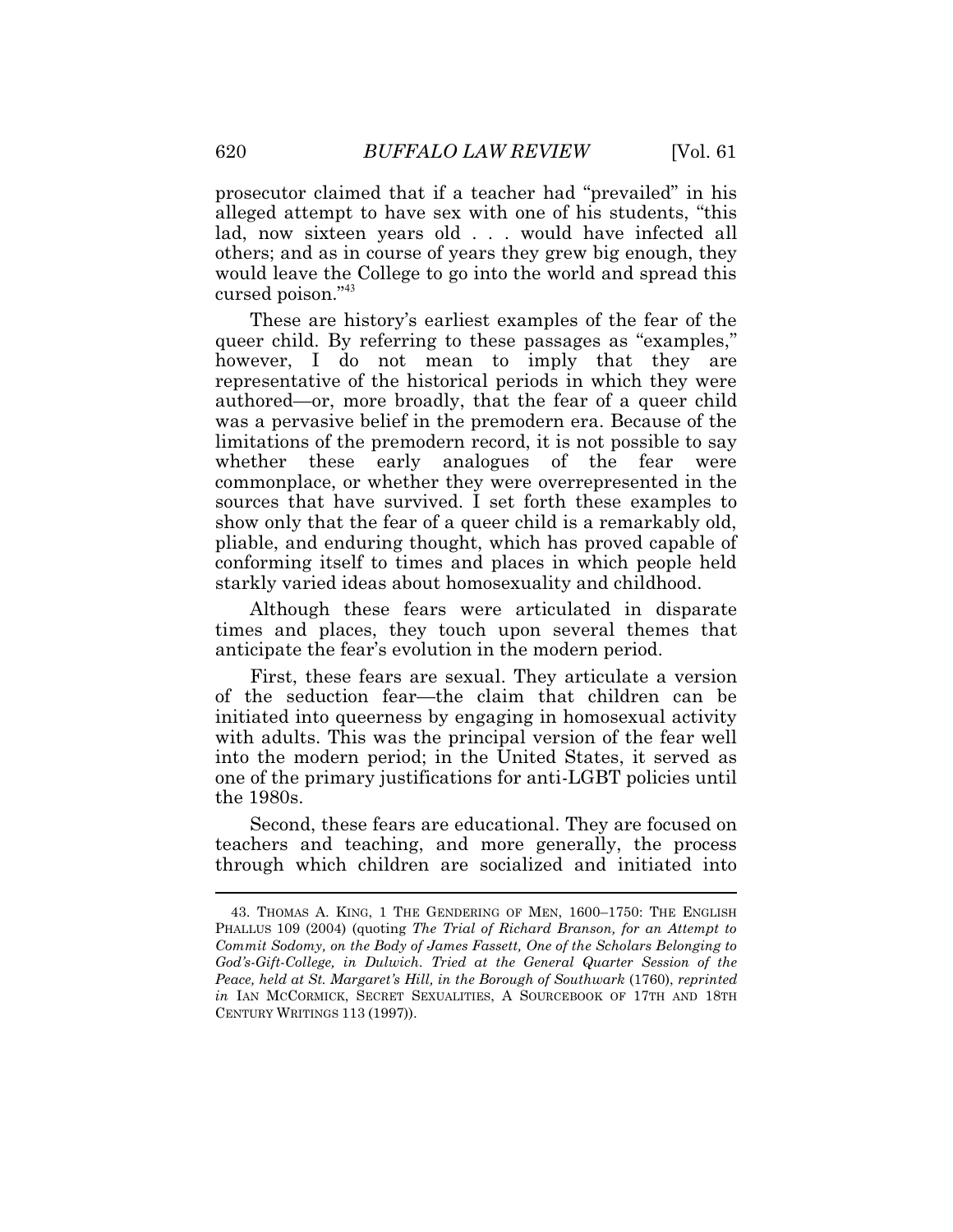[adulthood.](https://adulthood.44)<sup>44</sup> In this sense, they anticipate the contemporary fears of indoctrination, role modeling, and public approval, which claim that teachers, parents, and the state can teach children to be queer.

Third, these fears are universalizing. Although they deal with men teaching boys to engage in homosexual acts, they do not characterize the men or the boys as "homosexuals," or the acts themselves as "homosexual." because the modern concept of homosexuality had not been developed yet.<sup>45</sup> Rather than positing that these acts were practiced by a "small, distinct, relatively fixed" minority of homosexual persons, the authors presumed that homosexual habits could be passed on from one generation to the next.<sup>46</sup>

 kinds of homosexual behavior. *See, e.g.*, BYRNE FONE, HOMOPHOBIA: A HISTORY 46. This is not to say, however, that the authors would not have characterized the men or the boys by reference to *any* sexual identities—just not to the identity of the "homosexual." For example, classicists agree that Aristotle was most likely claiming that if a boy were sexually abused during childhood, he was likely to become a *kinaidos*—a man who enjoyed playing the passive role in sexual relations with other males. *See, e.g.*, WINKLER, *supra* note 40, at 69; COHEN, *supra* note 40, at 180. Similarly, Walter of Chatillon may have characterized the men and the boys in his poem as "sodomites," WILHELM, *supra* note 41, at 168, and Massimi clearly refers to his former tutor as "a pederast," *id.* at 291. Several scholars have argued that the modern "homosexual" has ancestors in the *kinaidos*, the sodomite, and the pederast, just as modern homophobia has roots in the stigmas that have historically attached to various 43 (2001); MAUD W. GLEASON, MAKING MEN: SOPHISTS AND SELF-PRESENTATION IN ANCIENT ROME 64 (1995); DAVID HALPERIN, HOW TO DO THE HISTORY OF HOMOSEXUALITY 32-38 (2002) [hereinafter HALPERIN, HISTORY OF HOMOSEXUALITY]; MARK D. JORDAN, RECRUITING YOUNG LOVE: HOW CHRISTIANS TALK ABOUT HOMOSEXUALITY 163-64 (2011); CRAIG WILLIAMS, ROMAN HOMOSEXUALITY: IDEOLOGIES OF MASCULINITY IN CLASSICAL ANTIQUITY 210-11 (1999); WINKLER, *supra* note 40, at 45-46. In light of these links, it seems plausible to infer modern fears about boys being seduced into the "homosexual lifestyle" are socially and culturally linked to premodern fears about boys being instilled with the habits of the *kinaidos*, the sodomite, and the pederast. As both Sedgwick and Eskridge have argued, new models of homosexual identity often coexist alongside older models. *See* SEDGWICK, *supra* note 11, at 47; Eskridge, *supra* note 5, at 1331, 1338.

<sup>44.</sup> Halperin, *Deviant Teaching*, *supra* note 2, at 149-50.

 <sup>45.</sup> HALPERIN, *supra* note 39, at 15.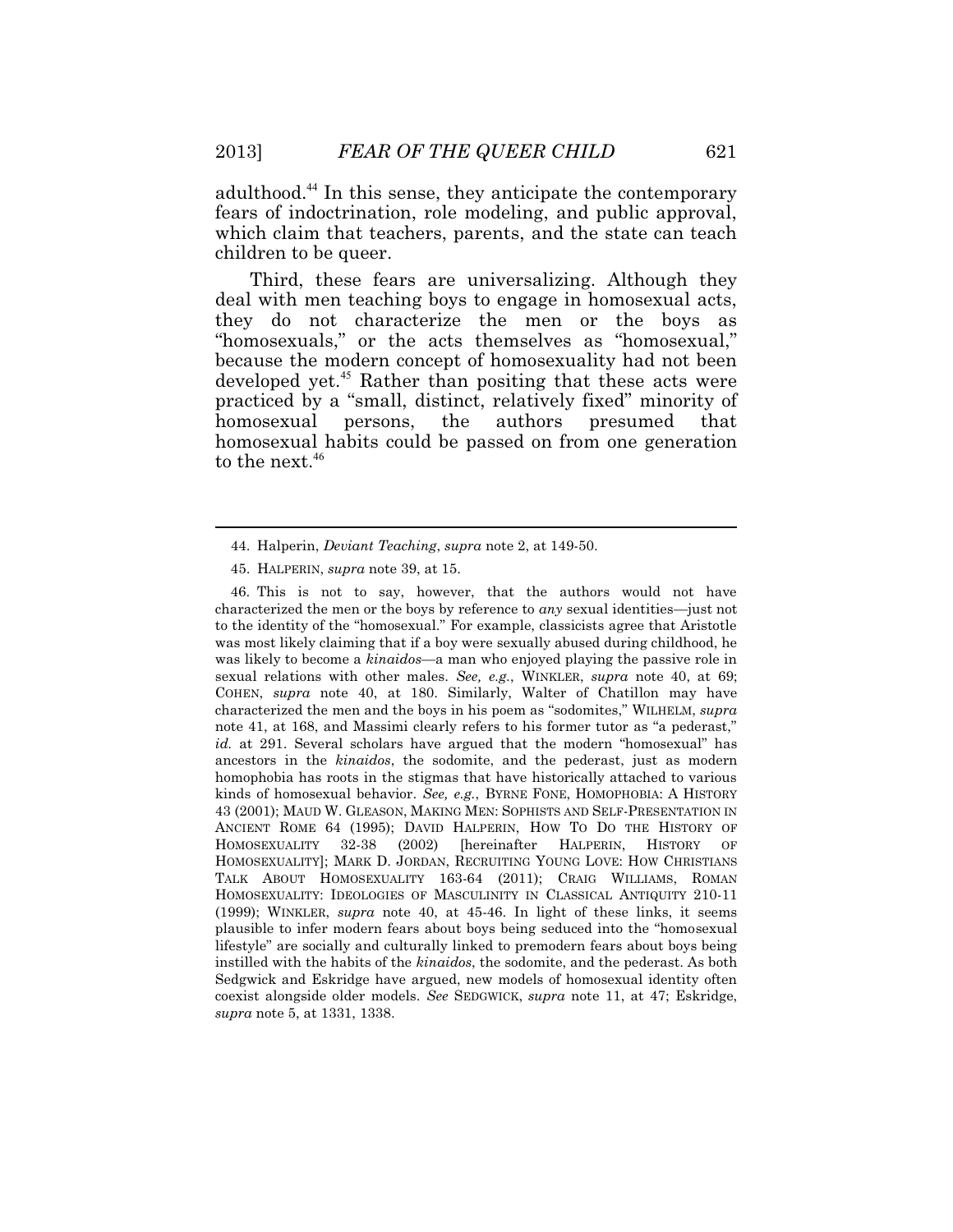Fourth, these fears are gender-transitive. Just as Aristotle worried about boys learning to perform the woman's role in sexual relations,<sup>47</sup> the medieval French poet objected to "men" making "women" of themselves and "stallions" be turned into "mares."<sup>48</sup> Far from distinguishing between sexuality and gender, the authors presumed that an individual's performance of sexuality and gender both reflected and reinforced one [another.](https://another.49)<sup>49</sup>

Finally, these fears are gender-specific. All of these examples involve men and boys, and some specifically involve boys playing a passive or "effeminate" role in sexual [relations.](https://relations.50)<sup>50</sup> Around the late nineteenth century, new fears of

48. WILHELM, *supra* note 41, at 168.

 homosexuality, only sexual inversion. . . . 'Sexual inversion' referred to a broad 49. *See* HALPERIN, *supra* note 39, at 15 ("Before 1892 there was no range of deviant gender behavior, of which homosexual desire was only a logical but indistinct aspect . . . .") (quoting George Chauncey, Jr., *From Sexual Inversion to Homosexuality: Medicine and the Changing Conceptualization of Female Deviance*, 58 SALMAGUNDI 114, 116 (1982)). *See generally* Valdes, *supra* note 28 (arguing that the conflation of sex, gender, and sexual orientation was a pervasive feature of premodern thought in Europe and the United States).

masculinity across the generations"). 50. *See* Halperin, *Deviant Teaching*, *supra* note 2, at 151, 154-55 (arguing that fears about teaching, pederasty, and sodomy are specifically focused on "the male education of boys" and "the successful reproduction and transmission of

 girls. *See, e.g.*, LEILA J. RUPP, SAPPHISTRIES: A GLOBAL HISTORY OF LOVE *See, e.g.*, HALPERIN, HISTORY OF HOMOSEXUALITY, *supra* note 46, at 76 My review of the historical literature on female homosexuality did not reveal any premodern examples of the fear of the queer child involving women and BETWEEN WOMEN (2009); ELIZABETH SUSAN WAHL, INVISIBLE RELATIONS: REPRESENTATIONS OF FEMALE INTIMACY IN THE AGE OF ENLIGHTENMENT (1999); BERNADETTE J. BROOTEN, LOVE BETWEEN WOMEN: EARLY CHRISTIAN RESPONSES TO FEMALE HOMOEROTICISM (1998); LILLIAN FADERMAN, SURPASSING THE LOVE OF MEN: ROMANTIC FRIENDSHIP AND LOVE BETWEEN WOMEN FROM THE RENAISSANCE TO THE PRESENT (1981). This impression is confirmed by historians of this period.

 more explicitly in terms that are all-too familiar to modern readers: "The signs 47. *See* ARISTOTLE, *supra* note 40, at 145-46. In ancient Greece, the figure of the *kinaidos* was widely reviled for this effeminate trait, much like the passive "sodomite" and the "homosexual" would be in later centuries. WINKLER, *supra*  note 40, 45-54. In another text, Aristotle conflates passivity and effeminacy of the *kinaidos* are an unsteady eye and knock-knees; he inclines his head to the right; he gestures with his palms up and his wrists loose; and he has two styles of walking—either waggling his hips or keeping them under control." *Id.* at 67 (quoting ARISTOTLE, PHYSIOGNOMINICS, 808 12-6).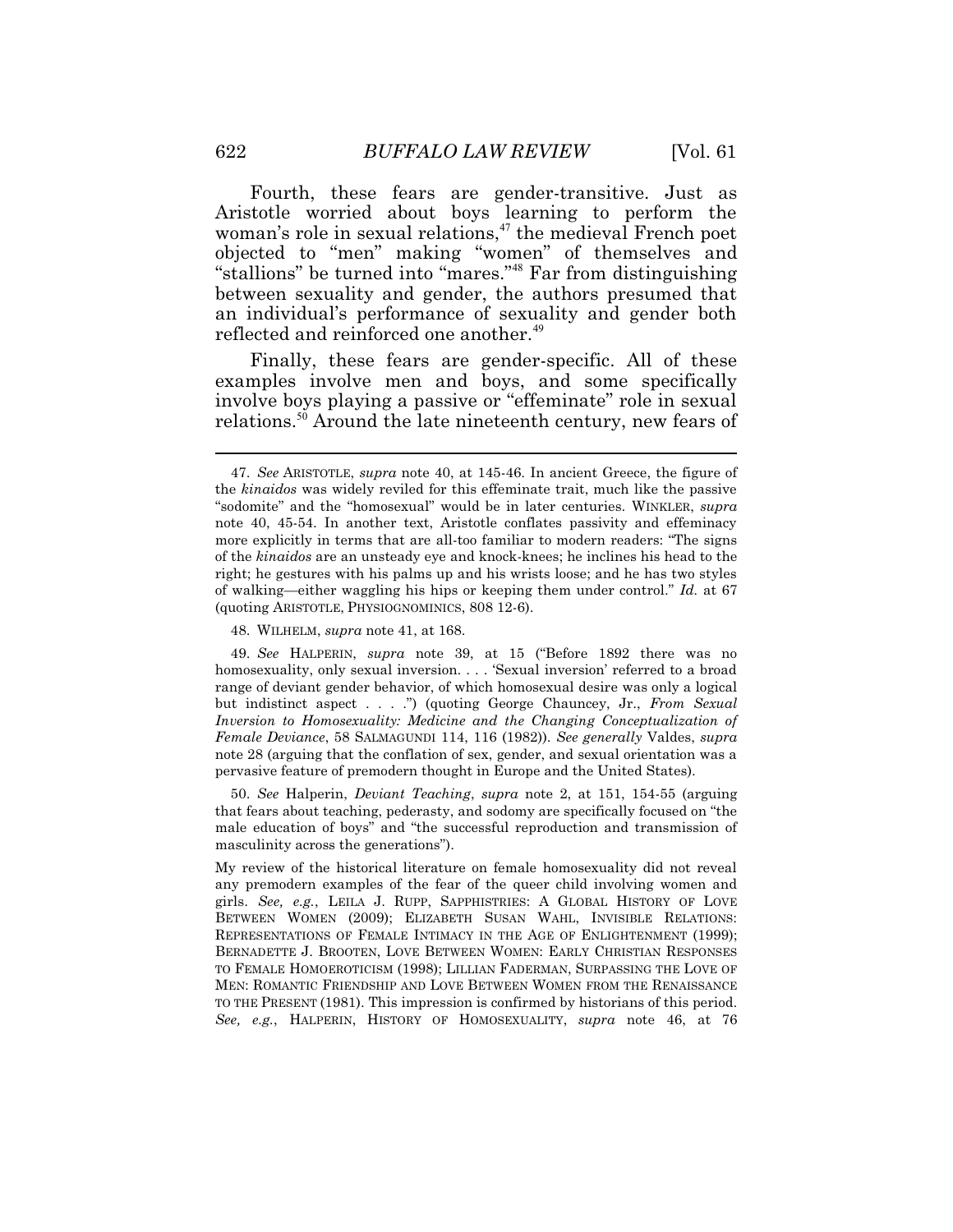women seducing girls began to appear alongside much older fears about men and boys.<sup>51</sup> But even during the twentieth century, the fear of seduction was brought to bear most frequently and forcefully upon men and boys. $52$ 

 $\overline{\phantom{a}}$ Looking back on these premodern examples, it may be tempting to interpret them as objections to pederasty—that is, to the practice of adults having sex with children—rather than fears about the transmission of queerness among males. But even putting aside the practice of *paederastia* in ancient Greece,<sup>53</sup> it would be anachronistic to view the early

The absence of fears about women seducing girls into queerness is likely explained by the convergence of the following gender norms, among others: (1) The norm that males are more sexually aggressive than females; (2) the norm that defines sexual activity as penetration by the phallus; and (3) the norm that heterosexual males often pursue younger females, which effectively pushes the back the cultural boundary between women and girls. Each of these norms were likely more prevalent in the premodern period, and they would explain why the fear of seduction was not often articulated in ways that included the possibility of women seducing girls.

 51. *See, e.g*., HAVELOCK ELLIS, SEXUAL INVERSION 129 (F. A. Davis Co. 1901) (emphasis added); RUPERT CROFT-COOKE, BOSIE: THE STORY OF LORD ALFRED LISA DUGGAN, SAPPHIC SLASHERS: SEX, VIOLENCE, AND AMERICAN MODERNITY 174 UROLOGIC & CUTANEOUS REV. 44, 47 (Jan. 1916) (arguing that women who were (1897) (claiming that one of the most important exciting causes of sexual inversion was "seduction," which he defined as "the initiation of a young *boy or girl* by some older and more experienced *person* in whom inversion is already developed, and who is seeking the gratification of the abnormal instinct") DOUGLAS, HIS FRIENDS AND ENEMIES 132 (1963) (quoting letter from June 28, 1895 in which Douglas wrote: "Perhaps you are not aware that 'Lesbianism' exists to any extent in London, but I can assure you that it does, and though I of course cannot mention names, I could point out to you half a dozen *women* in society or among actresses who would be considered as 'dangerous' to young *girls* as Oscar Wilde will I suppose henceforth be considered to *boys*."); *see also*  (2000) (quoting James Kiernan, *Responsibility in Sexual Perversion*, 20 "deeply ingrained sex inverts . . . see no harm in [the] seduction of young *girls*.") (emphasis added)).

52. *See* PHILLIP JENKINS, MORAL PANIC: CHANGING CONCEPTS OF THE CHILD MOLESTER IN MODERN AMERICA 62 (1998).

 ANCIENT GREEK PEDERASTY: BOYS WERE THEIR GODS, at xv (2008). In this 53. Classical scholars agree that male pederasty was both permitted and practiced in ancient Greece. ANDREW LEAR & EVA CANTARELLA, IMAGES OF

<sup>(&</sup>quot;Certainly, being seduced by a tribade does not make you a tribade yourself."); BROOTEN, *supra* note 50, at 361 (1998) ("In contrast to their presentations of male homoeroticism, the sources practically never accuse homoerotic women of sex with children . . . .").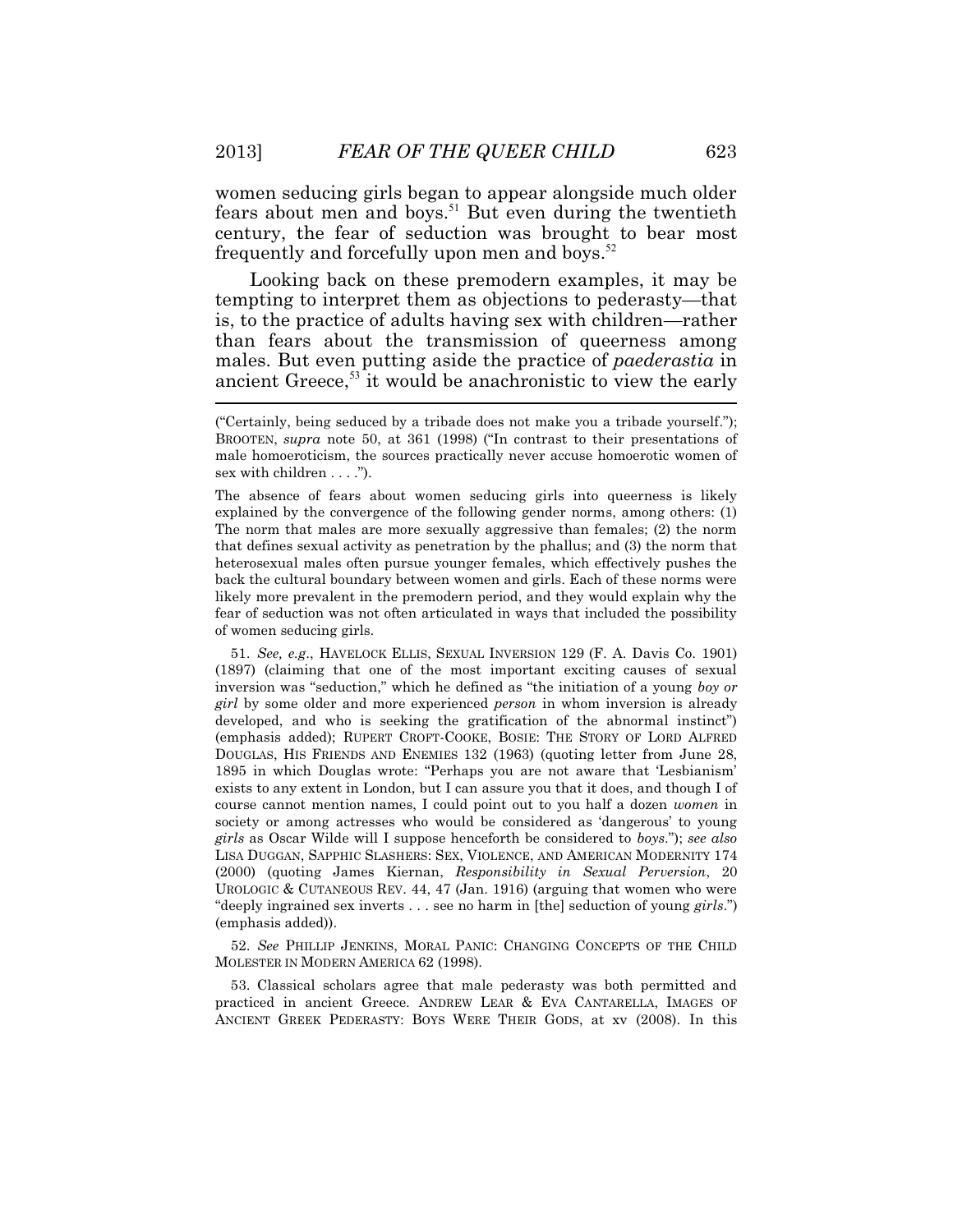$\overline{a}$ sources only as protests against intergenerational sex. As Philippe Ariès famously observed in *Centuries of Childhood*, premodern societies did not conceptualize childhood as a distinct period of sexual innocence or [weakness.](https://weakness.54)<sup>54</sup> Among other things, Ariès notes that "[t]he practice of playing with children's privy parts formed part of a widespread tradition" in medieval societies, along with the even more widespread tradition of exposing children to "the sexual ribaldries of adults."<sup>55</sup> Looking back at the texts of this period, he explains: "The modern reader . . . is astonished by the liberties which people took with children, by the coarseness

 54. PHILLPE ARIÈS, CENTURIES OF CHILDHOOD: A SOCIAL HISTORY OF FAMILY that the medieval period lacked any "awareness of the particular nature of adult," and thus, that "[i]n medieval society the idea of childhood did not exist." LIFE 100-06 (Robert Baldick trans., 1962). Indeed, Ariès went so far as to claim childhood . . . which distinguishes the child from the adult, even the young *Id*. at 128. While this broader claim has been subject to criticism, my historical analysis does not depend upon it.

55. *Id*. at 103.

custom, adult male citizens engaged in courtship rituals and sexual relations with teenage boys, as a method of educating and mentoring them into citizenship and adulthood. Once the younger male reached adulthood—an occasion marked by the growth of a beard—the relationship ended. After a few years of adulthood, the young man was permitted to take on a lover himself. *Id*. at 2-6.

 anachronistic to interpret the tradition itself as an example of the *fear* of In other words, the tradition of ancient Greek pederasty involved men training boys in the art of homosexual relations (among other things), and it clearly contemplated boys carrying this custom into adulthood. Yet given that ancient Greeks often praised this tradition in effusive terms, it would be wildly children's queerness. In Plato's *Symposium*, for example, Phaedrus muses, "I know not any greater blessing to a young man who is beginning life than a virtuous lover, or to a lover than a beloved youth," and Aristophanes extols boys who "hang about men and embrace them" as "the best of boys and youths because they have the most manly nature." Even Pausanias, who was more wary of such relationships, conceded that "he who gives himself to a lover because he is a good man, and in the hope that he will be improved by his company, shows himself to be virtuous," because "this is that love which is the love of the heavenly goddess, and is heavenly, and of great price to individuals and cities." *See* PLATO, SYMPOSIUM 20 [178b-179b], 26 [184c-185c], 32 [191a-192a] (Benjamin Jowett trans., 1956). In more ways than one, such praise is a far cry from Anita Bryant's campaign against "homosexual recruitment," in which she analogized homosexuals to "prostitutes, thieves, or murderers." Morton Kondracke, *Anita Bryant Is Mad About Gays*, THE NEW REPUBLIC, May 7, 1977, at 14.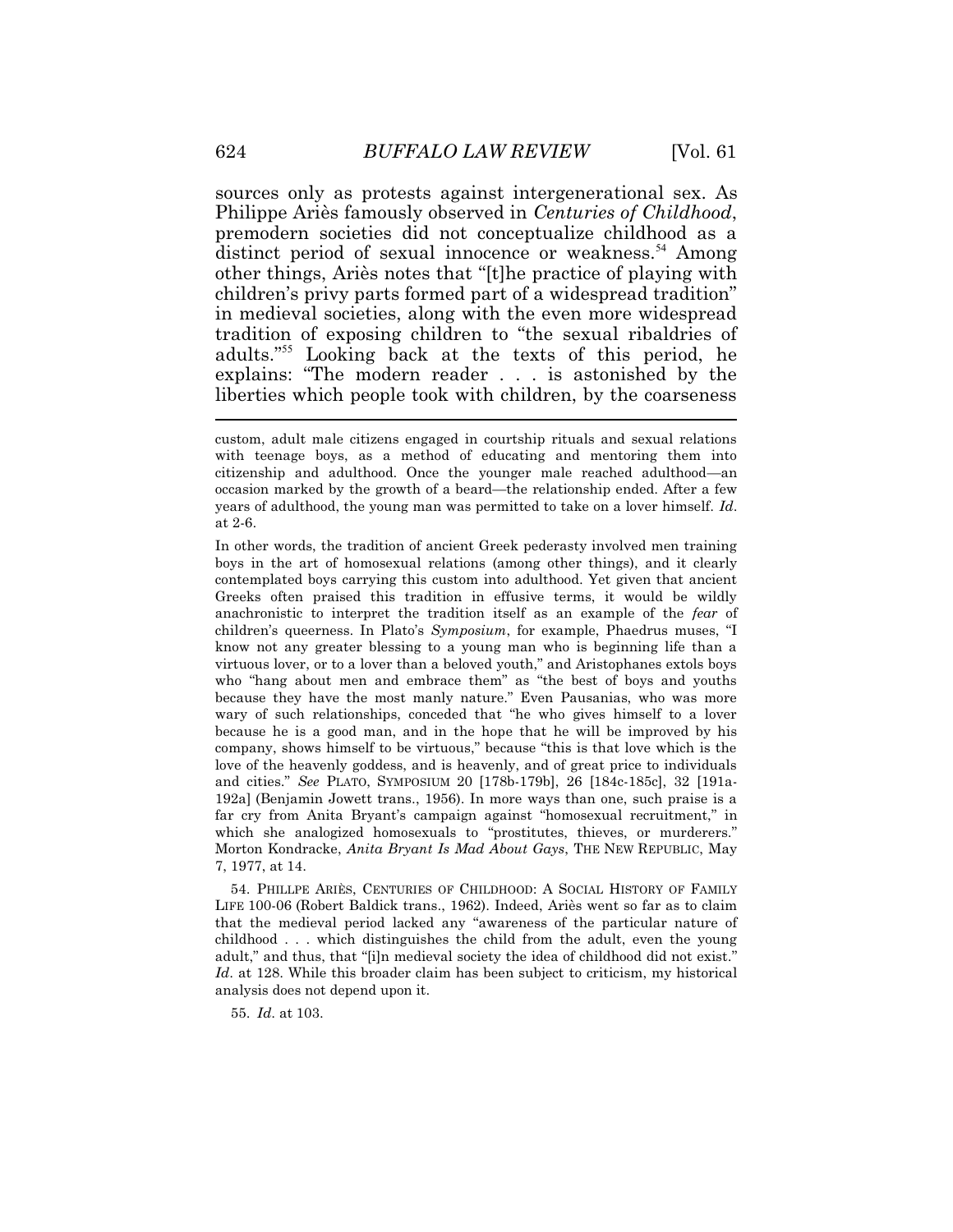of the jokes they made, and by the indecency of gestures made in public."<sup>56</sup>

Rather than objecting to seduction as a violation of children's innocence or weakness, these premodern authors were more likely to conceptualize the fear of homosexual seduction as a special case of a general phenomenon—the spread of sodomy—which was understood to afflict individuals of all ages. During the medieval period, for example, the sin of sodomy was commonly portrayed through metaphors of "plague, infestation, and disease,"<sup>57</sup> as a form of contagion that could easily "spread from one person to another."<sup>58</sup>

# B. *The Modern Rise*

In a provocative essay titled *Deviant Teaching*, David Halperin claims that the modern fear of the homosexual child molester arises out of society's long-standing anxieties about the role of men—in particular, male teachers—

<sup>56.</sup> *Id*. at 100.

 <sup>57.</sup> FONE, *supra* note 46, at 187; JORDAN, *supra* note 46, at 7, 82, 111, 122, 134, 165.

 58. JOHN BOSWELL, CHRISTIANITY, SOCIAL TOLERANCE, AND HOMOSEXUALITY: has explained, the purpose of this silence was to prevent priests from suggesting GAY PEOPLE IN WESTERN EUROPE FROM THE BEGINNING OF THE CHRISTIAN ERA TO THE FOURTEENTH CENTURY 316 n.52 (1980) (quoting ALBERTUS MAGNUS, IN EVANGELIUM LUCAE). During the same historical period, sodomy came to be known as an "unspeakable" vice during this period, a sin that should not be named. JORDAN, *supra* note 46, at 92-93, 106, 111, 133, 150-51. As Mark Jordan "sins that the penitent might not otherwise have imagined." *Id*. at 93.

This tradition of refusing to name sodomy survived well into the modern era. In William Blackstone's *Commentaries*, the jurist defined sodomy as "*peccatum illud horribile, inter christianos non nominandum*"—the horrible crime not fit to be named among Christians. 2 WILLIAM BLACKSTONE, COMMENTARIES \*345. In the United States, most states continued to define sodomy in vague terms until the 1940s and 1950s—most commonly as "the crime against nature."

 antecedents for the contemporary fears that children will be initiated into Although the *non nominandum* rule was not specifically designed to protect *children* from queerness, it was broadly intended to prevent people from learning queerness from one another. In this sense, it is one of the earliest queerness through the non-sexual mechanisms of indoctrination, role modeling, and public approval.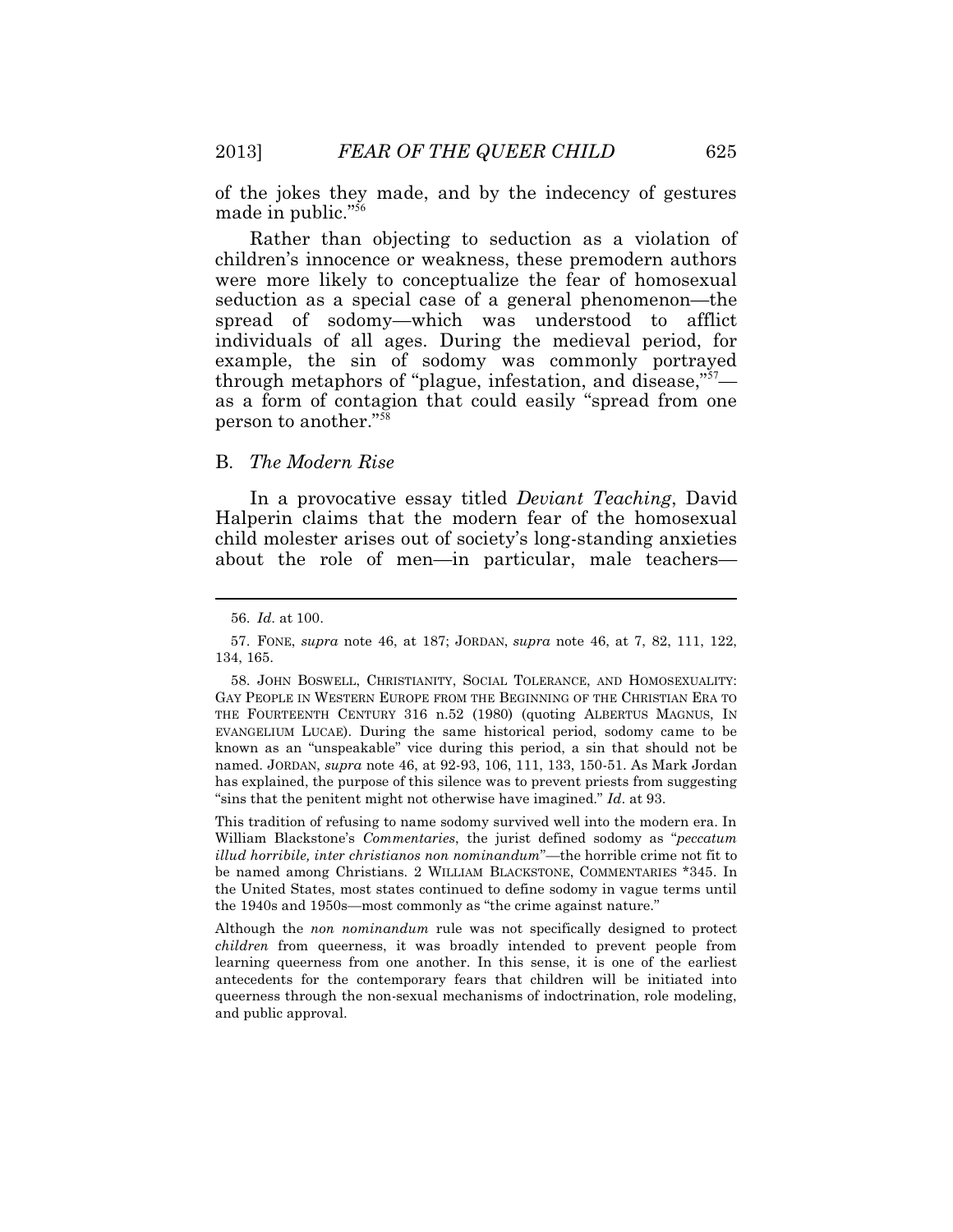alongside the invention of the modern concepts of the initiating boys into [manhood.](https://manhood.59)<sup>59</sup> He speculates that these anxieties began to focus specifically on the possibility of men having sex with boys around the turn of the century— "homosexual" and the "heterosexual."<sup>60</sup>

Halperin's claim seems incontrovertible, as far as it goes: by definition, society couldn't imagine the homosexual child molester unless and until it developed the concept of the "homosexual." But as this Section explains, Halperin's account can be bolstered by the addition of another telling detail—the convergence of the histories of homosexuality and childhood in the modern era. Although this coincidence has hardly been explored by historians,<sup>61</sup> the birth of modern "homosexual" seems to coincide roughly with the birth of the modern "child," at least insofar as the concepts were institutionalized and popularized in the United States. Around the turn of the century, just as the concept of homosexuality emerged as a new identity, the concept of childhood emerged as a new stage of development: the sodomite was reimagined as the homosexual, and the child was reimagined as a becoming, rather than a being—a notyet formed individual, who no longer belonged among the

 59. Halperin, *Deviant Teaching*, *supra* note 2, at 154 ("The initiation of boys into manhood by men is a traditional source of anxiety. . . . It is in this context that the possibility of corruption whether moral or sexual—the possibility of 'sodomy,' in other words—comes to represent a perennial threat . . . .").

<sup>60.</sup> *Id.* at 155 ("I'll go on to speculate that such anxieties about deviant teaching come to single out the issue of sex and to focus obsessively on it in particular when the initiation of boys into manhood takes place within a specifically heterosexual and heteronormative society.").

 61. *But cf.* WILLIAM N. ESKRIDGE, JR., DISHONORABLE PASSIONS 40 (2008) SEX: A CULTURAL HISTORY OF MASTURBATION 254-67 (2003) (analyzing the FOUCAULT, 1 HISTORY OF SEXUALITY 43 (1978) ("The nineteenth-century homosexual became a personage, a past, a case history, and a childhood . . . ."). [hereinafter ESKRIDGE, DISHONORABLE PASSIONS] ("At the same time that Americans were growing obsessively concerned about protecting children from sexual abuse, they constructed the image of the (male) homosexual as a predator victimizing their sons and daughters."); THOMAS L. LAQUEUR, SOLITARY hypotheses that "the rise of concern about masturbation was an aspect of the rise of concern about homosexuality," and that "masturbation became a problem because new boundaries for heterosexuality had to be secured"); MICHAEL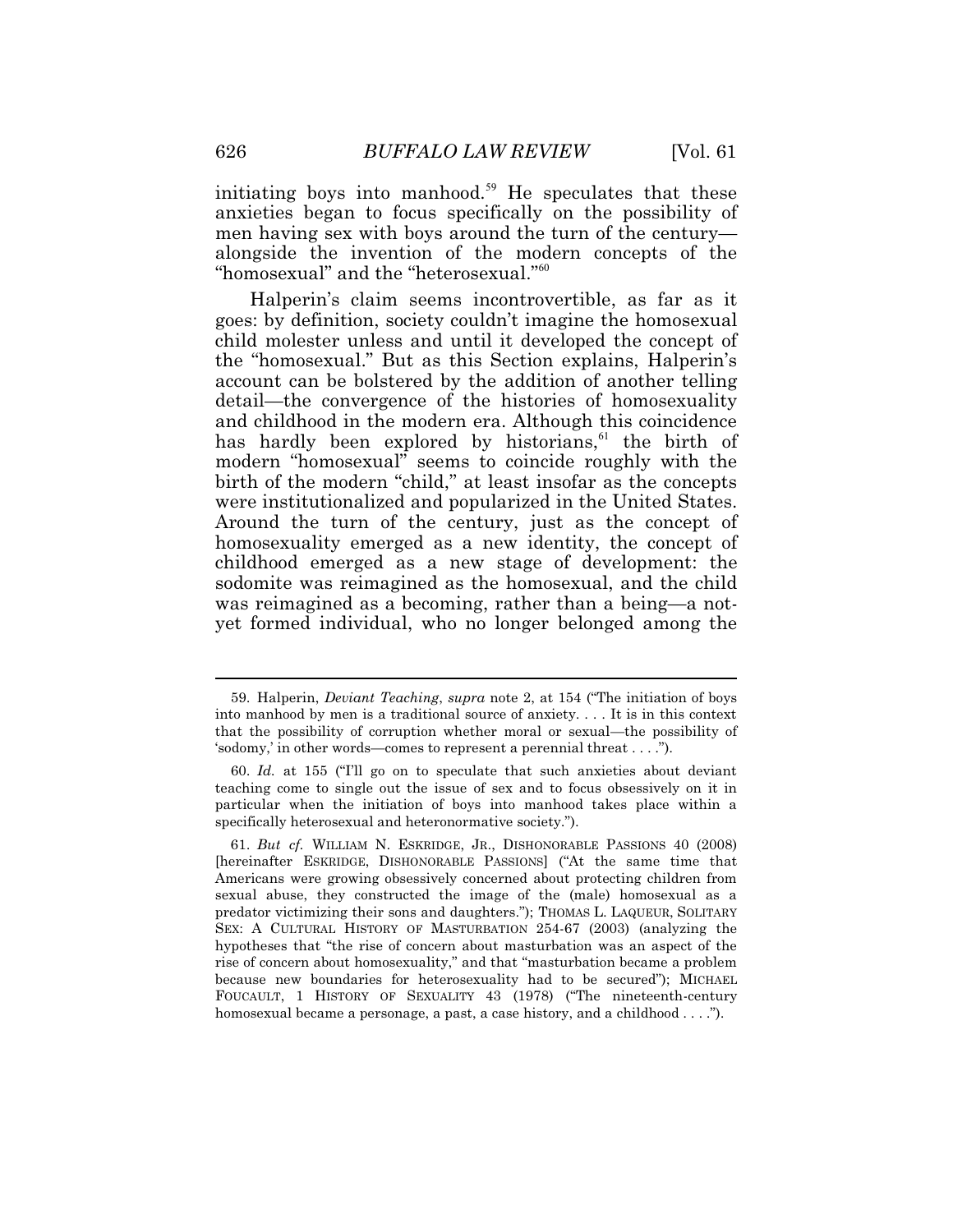world of [adults.](https://adults.62)<sup>62</sup> Above all, childhood was conceptualized as a period of *sexual* becoming—not only a time of vulnerability, impressionability, and innocence, but a time that presented the risks of hypersexuality, pansexuality, and the development of other vices that were commonly associated with sexual [excess.](https://excess.63)<sup>63</sup>

most jurisdictions,<sup>64</sup> and there had not been any laws By the late 1800s, a new vision of childhood had begun to take root in the United States. Until this period, the age of consent for sexual intercourse had been only ten years in specifically targeting sexual offenses against [minors.](https://minors.65)<sup>65</sup> By 1895, most jurisdictions had increased the age of consent to between fourteen and eighteen years,<sup>66</sup> and states began

 observation about the emergence of the modern concept of childhood in the 63. Writing of "the history of juvenile courts," Stockton makes a parallel United States:

 laws), they are constructed as more problematic, as presenting adults [E]vidently, we are scared of the child we would protect. . . . Just as children are deemed more vulnerable by their guardians in the 1900s (and thus are deemed more in need of protections, many in the form of with more and newer problems, even dangers to face. . . . This is a story about . . . the creation a new kind of child: a 'delinquent,' a *pre*-criminal person, who must be protected from his own propensities and from the environment that could set them off.

STOCKTON, *supra* note 17, at 16, 37.

64. JENKINS, *supra* note 52, at 24.

65. ESKRIDGE, DISHONORABLE PASSIONS, *supra* note 61, at 3-4; JENKINS, *supra* note 52, at 23.

66. JENKINS, *supra* note 52, at 24.

 century United States, *with* Eskridge, *supra* note 61, at 40 (noting the medical 62. *Compare* STOCKTON, *supra* note 17, at 37 (noting that "[m]easures aimed at safeguarding children were one of the earmarks" of the early twentiethconcept of the "homosexual" entered popular discourse in the early twentiethcentury United States). In *Solitary Sex*, historian Thomas Laqueur resists the hypotheses that "the rise of concern about masturbation was an aspect of the rise of concern about homosexuality" and that "masturbation became a problem because new boundaries for heterosexuality had to be secured." LAQUEUR, *supra* note 61, at 267. In response to such claims, he observes that "the solitary vice was associated . . . not only with sodomy but with every other sort of sexual and moral deviance as well." *Id*. He acknowledges, however, that "[t]his does not mean that the histories of homosexuality and nonanism are not linked," insofar as they both "became newly exigent as the old constraints on sexuality crumbled." *Id*.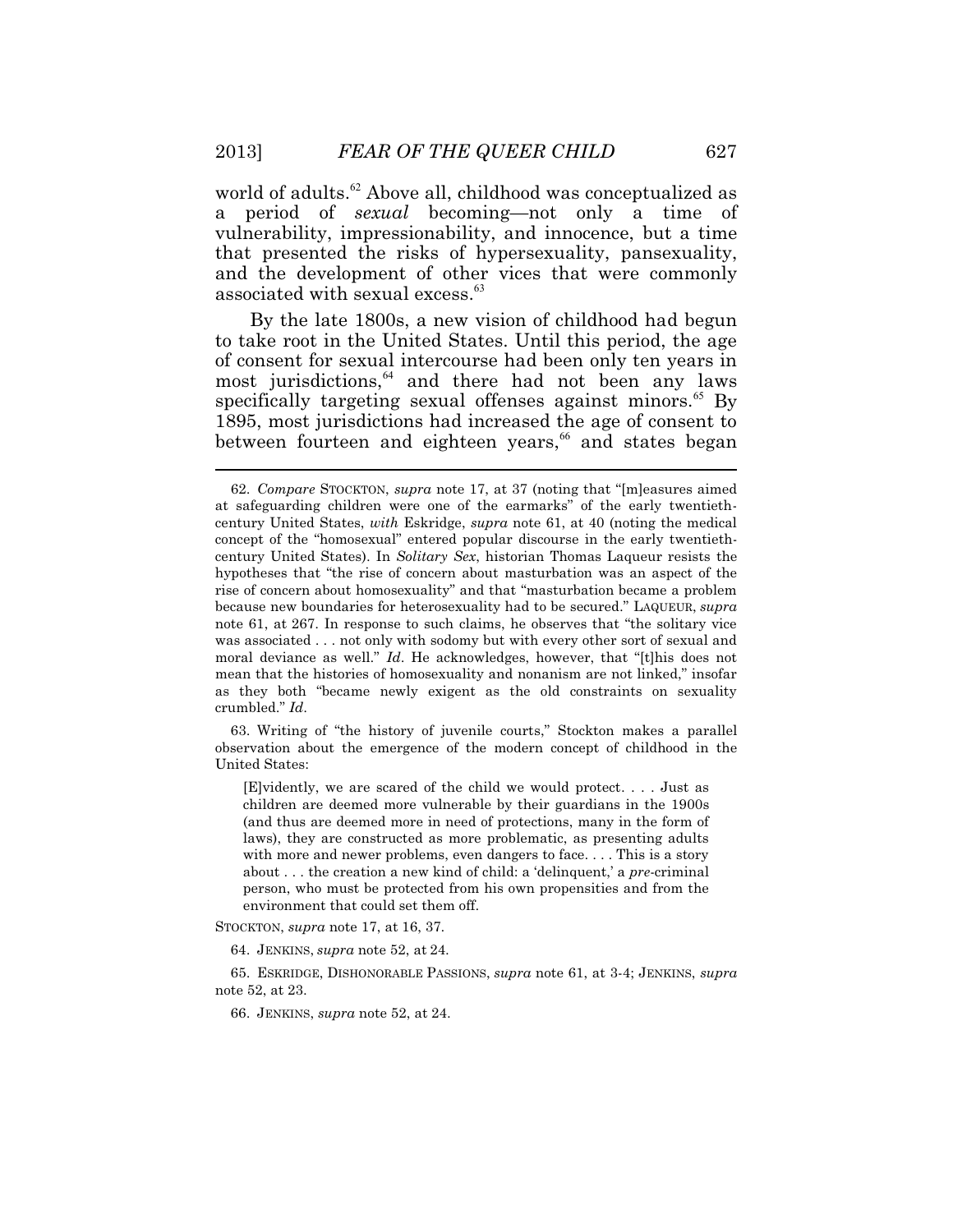passing laws to protect children from the newly recognized offense of taking "immoral, improper, or indecent liberties"<sup>67</sup> with a minor.

In 1883, the new sensibility of this era was aptly conveyed by the Reverend J.M. Buckley, the vice president of Anthony Comstock's New York Society for the Prevention of Vice. In his introduction to Comstock's manifesto *Traps for the Young*, Buckley warned that society must not only protect children from predatory adults, but protect itself from the possibility that children will grow up to be predators: "Every new generation of youth is sent out into the world as sheep in the midst of wolves. The danger, however, is not that they will be devoured by them, but that they will be transformed into wolves."<sup>68</sup>

During this period, the histories of homosexuality and childhood overlapped in remarkable ways. In 1892, the term "homosexuality" was introduced into the English language by Dr. Charles Chaddock;<sup>69</sup> only two years later, the same physician introduced Americans to the newly recognized problem of child sexual [abuse.](https://abuse.70)<sup>70</sup> In his 1894 essay *Sexual Crimes*, Chaddock made the astounding claim that the "rape of children is the most common form of sexual crime," accounting for an estimated 80% of all reported [rapes.](https://rapes.71)<sup>71</sup> In addition, he used the term "pederasty" to refer to the act of

<sup>67.</sup> ESKRIDGE, DISHONORABLE PASSIONS, *supra* note 61, at 54-55.

 FOR THE YOUNG, at vi (1883)). Buckley may well have been thinking of boys 68. *Id.* at 29 (citing J.M. Buckley, *Introduction* to ANTHONY COMSTOCK, TRAPS growing up to be pederasts. As historian George Chauncey observes, the term "wolf" was often used as a slang for "active pederast" in New York City during this historical period. *See* GEORGE CHAUNCEY, GAY NEW YORK: GENDER, URBAN CULTURE, AND THE MAKING OF THE GAY MALE WORLD, 1890–1940, at 88 (1994). In any event, Buckley was surely not thinking of "homosexuals" in the modern sense of that word. The term "homosexuality" did not enter the English language until 1892, and it did not enter popular usage until decades later. *See*  HALPERIN, *supra* note 39, at 15.

 <sup>69.</sup> HALPERIN, *supra* note 39, at 15.

<sup>70.</sup> *See* JENKINS, *supra* note 52, at 28 (quoting Charles G. Chaddock, *Sexual Crimes*, *in* 2 A SYSTEM OF LEGAL MEDICINE 547 (Allan McLane Hamilton & Lawrence Godkin eds., 1894)).

<sup>71.</sup> *Id*.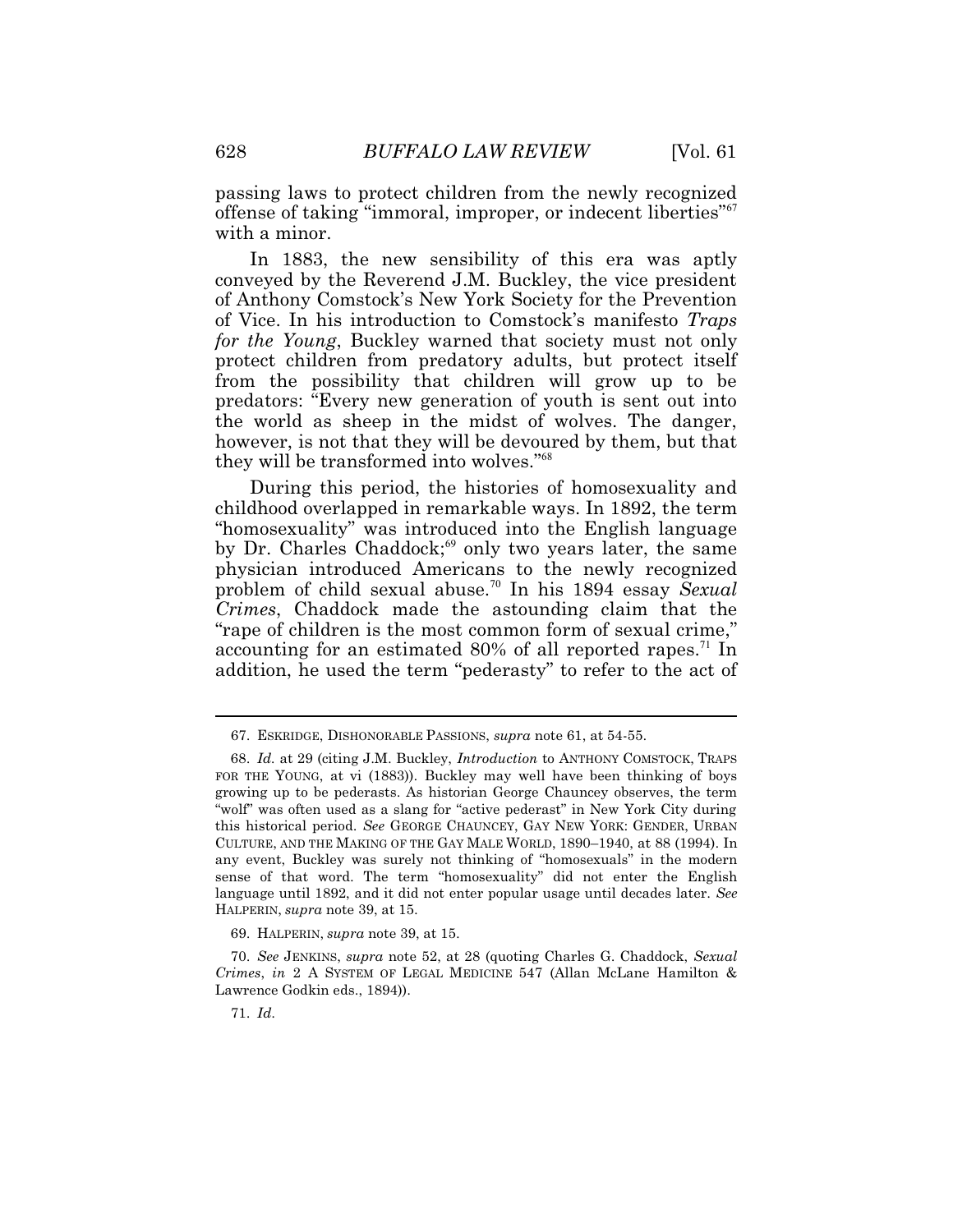intercourse involving two males of any age,<sup> $\frac{7}{2}$ </sup> reflecting the long-standing tendency to conflate the concepts homosexuality and sodomy with man-boy [relations.](https://relations.73)<sup>73</sup>

As the concept of "sexual inversion" began to take shape in early sexology texts,<sup> $74$ </sup> the fear of seduction played a prominent role in the discipline's hunt for homosexuality's origins. In 1901, sexologist Havelock Ellis published *Sexual Inversion*,<sup>75</sup> the first United States edition of a popular medical textbook devoted to the [subject.](https://subject.76)<sup>76</sup> Although Ellis argued that sexual inversion was "based on congenital conditions,"<sup>77</sup> he conceded that it was only "a predisposition . . . to experience sexual attraction to the same sex"—a tendency that could "remain latent and unroused" unless it were "triggered" by an "exciting cause."<sup>78</sup>

 $\overline{a}$ 

 RICHARD VON KRAFFT-EBBING, PSYCHOPATHIA SEXUALIS: A MEDICO-FORENSIC 74. Early sexologists constructed "homosexuality" as one symptom of a broader disorder known as "sexual inversion," which included a broad range of gender variant behavior that was diagnosed in both males and females. Chauncey, *supra* note 49, at 116. Under this paradigm, male "inverts" were often described as "a feminine brain in a male body," and vice-versa. *See, e.g.*, STUDY 226 (Franklin S. Klaf trans., 1965) (1898). Cross-dressing was considered to be characteristic of sexual inverts, and case histories often emphasized the significance of gender-variant behavior in childhood. In 1883, for example, one physician observed that his patient "was peculiar in girlhood, in that she preferred masculine sports and labor; had an aversion to attentions from young men and sought the society of her own sex." Chauncey, *supra* note 49, at 119-20.

75. ELLIS, *supra* note 51.

76. DUGGAN, *supra* note 51, at 27.

 77. *See* ELLIS, *supra* note 51, at 181; *see also* KRAFFT-EBBING, *supra* note 74, at 285.

78. ELLIS, *supra* note 51, at 190.

<sup>72.</sup> *Id*.

 ENGLISH DICTIONARY 372 (1st ed. 1961) (1933) (defining "pederasty" as 73. *See, e.g.*, UNIVERSAL ETYMOLOGICAL ENGLISH DICTIONARY (1675) (defining "pederasty" as "Buggery" and "pederast" as "Sodomite"). *See generally* OXFORD "[u]nnatural relations with a boy; sodomy" and "pederast" as "sodomite," based on pattern of usage in seventeenth, eighteenth, and nineteenth centuries). One of history's most famous examples of this conflation is Jeremy Bentham's essay *On Paederasty*, which offered a defense of consensual sexual relations among adult males. Although Bentham originally authored this essay in 1785, it was not published until 1978. *See* Louis Crompton, 3 J. HOMOSEXUALITY 389 (1978); Louis Crompton, 4 J. HOMOSEXUALITY 91 (1978).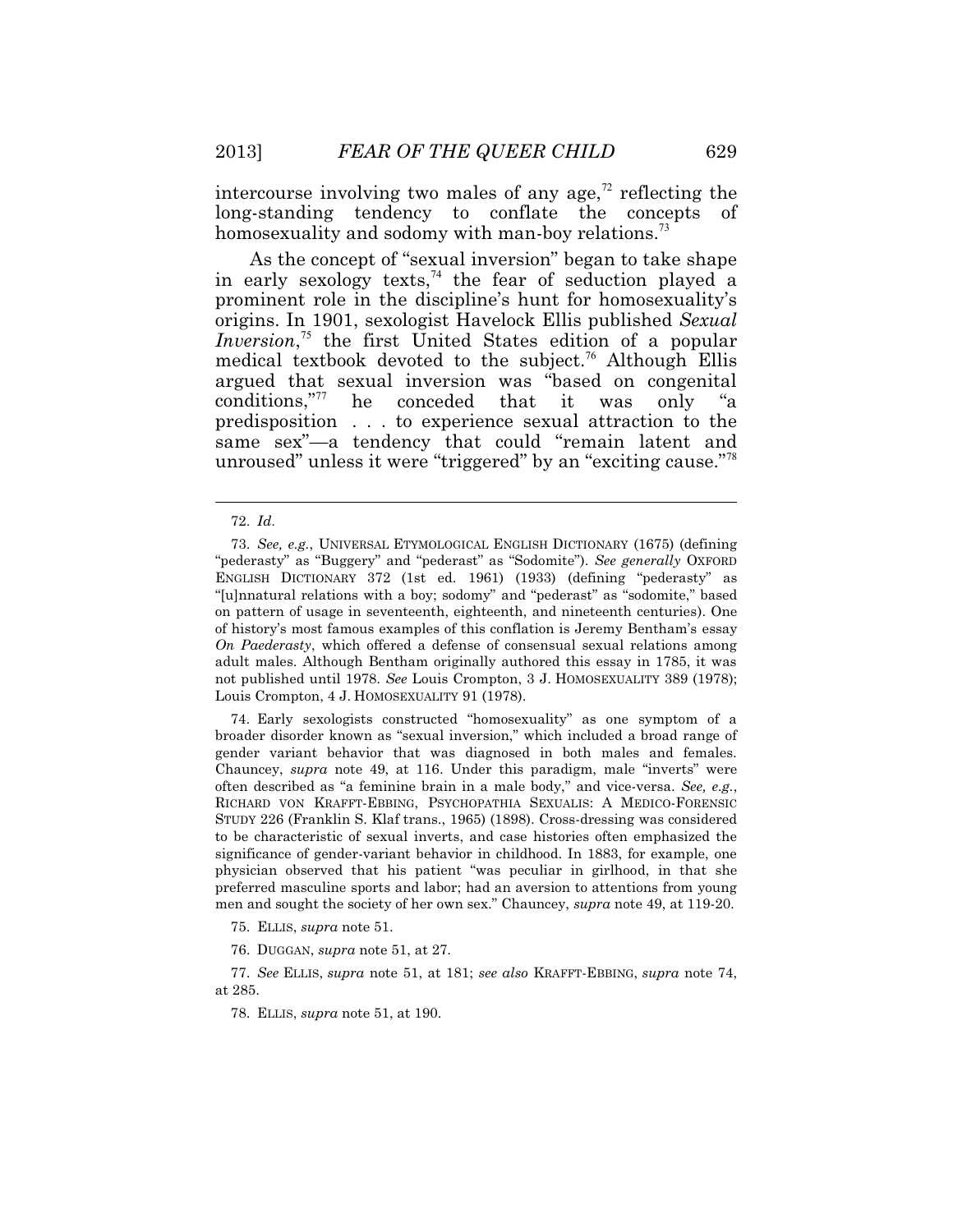Echoing a theme that was already centuries old, Ellis claimed that an early incident of "seduction" during childhood was among the most "important exciting causes" of sexual [inversion.](https://inversion.79)<sup>79</sup> Rendering this ancient fear in distinctly modern terms, he explained:

By this I mean the initiation of a young boy or girl by some older and more experienced person in whom inversion is already developed, and who is seeking the gratification of the abnormal instinct. This appears to be a not uncommon incident in the early history of sexual [inverts.](https://inverts.80)<sup>80</sup>

Recalling long-standing anxieties about teachers and schools, Ellis claimed that "a large number" of sexual inverts "date the development of homosexuality from the influences and examples of school life."<sup>81</sup>

 $\overline{a}$ By the late 1930s, the new concepts of homosexuality and childhood had been widely popularized and institutionalized in the United States, and the image of the homosexual child molester emerged as one of society's most sinister [figures.](https://figures.82) $82$  In 1939, two British criminologists articulated one of the first thoroughly modern examples of the fear—the claim that exposing children to "homosexuals" would make them more likely to become "homosexual."<sup>83</sup>

81. *Id*. In a similar vein, Ellis observed that many inverts traced the emergence of homosexuality back to "the segregation of boys and girls apart from each other during the important periods of puberty and adolescence." *Id*.

 82. *See, e.g.*, WILLIAM N. ESKRIDGE, JR., GAYLAW: CHALLENGING THE APARTHEID OF THE CLOSET 37-43 (2000) [hereinafter ESKRIDGE, GAYLAW]; ESKRIDGE, DISHONORABLE PASSIONS, *supra* note 61, at 40; Estelle B. Freedman, *"Uncontrolled Desires": The Response to the Sexual Psychopath, 1920–1960*, 74 J. AMER. HIST. 83, 89, 100, 102 (1987).

83. W. NORWOOD EAST & W.H. DE B. HUBERT, REPORT ON THE PSYCHOLOGICAL TREATMENT OF CRIME (1939), *reprinted in* SEXOLOGY UNCENSORED, THE DOCUMENTS OF SEXUAL SCIENCE 70 (Lucy Bland & Laura L. Doan eds., 1998).

<sup>79.</sup> *See supra* note 40 and accompanying text.

 <sup>80.</sup> ELLIS, *supra* note 51, at 190. Because Ellis is operating within the new framework of sexual inversion, which applies to both males and females, he depicts the scene of seduction in gender-neutral terms: A young "boy or girl" is seduced by an older and more experienced "person" in whom inversion is already developed. *Id.* To the best of my knowledge, this passage is the earliest example in which the fear of the queer child was articulated in gender-neutral terms. *See supra* note 40 and accompanying text.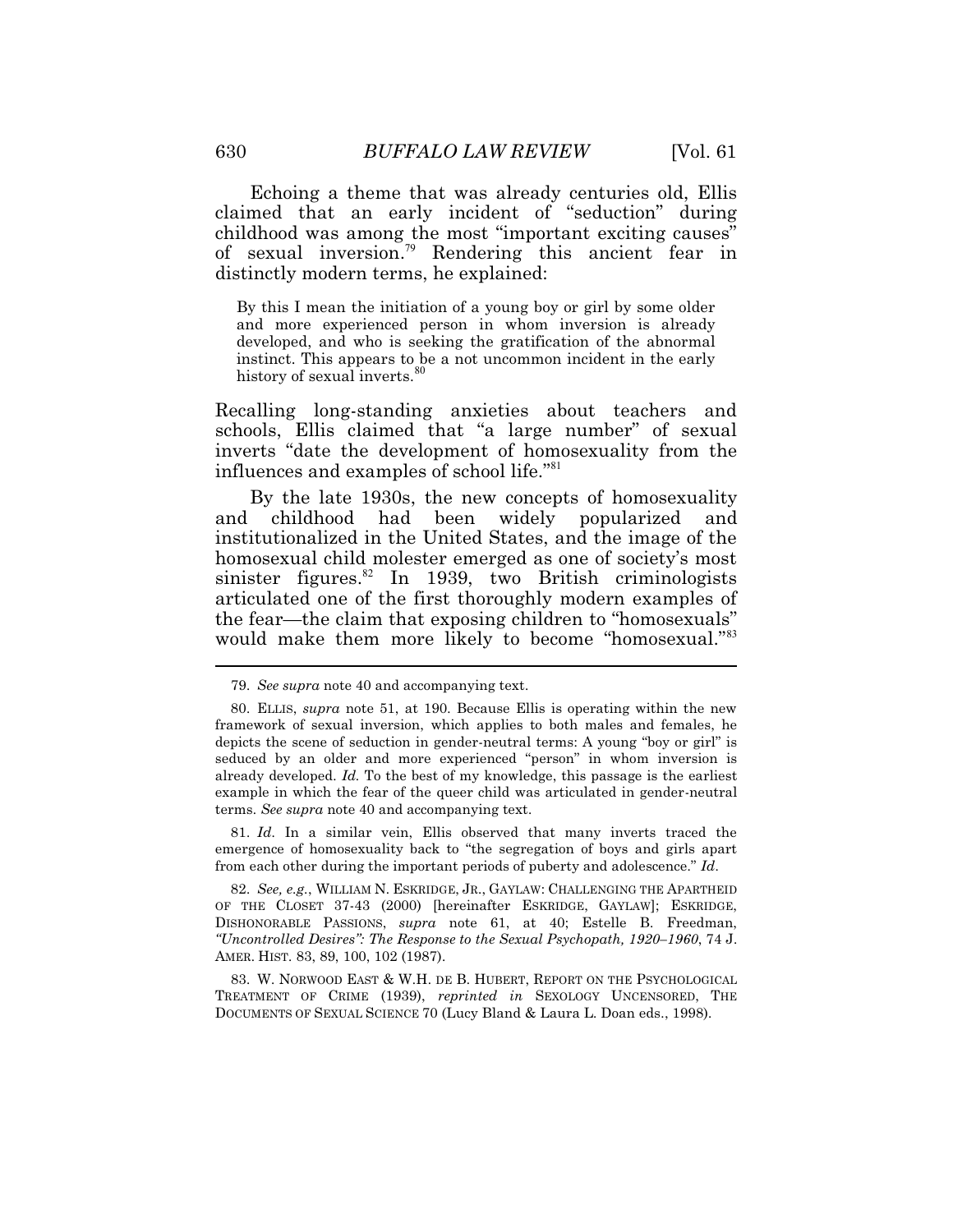attention of homosexuals."<sup>86</sup> Several years later, after a [psychopaths.](https://psychopaths.87)<sup>87</sup> Reporting on a survey of more than 4000 adolescents, the authors wrote: "Seduction in early youth or childhood was the commonest single environmental factor found in the series investigated."<sup>84</sup> Taking aim at the congenital theories of early sexologists, they continued: "This sequence of events appeared most important in the causation of homosexuality, and is probably far more likely an explanation than one which depends upon the assumption that there is commonly some specific glandular influence acting in a feminine direction in these cases."<sup>85</sup> Emphasizing the predatory nature of male homosexuals, they warned that "[a]ttractive and good-looking boys and young men would be predisposed to the development of homosexuality because they would be more likely to be the focus of wave of children's murders, these findings were republished in a leading American psychiatry journal and invoked to justify the adoption of new laws targeting sexual

In the 1950s, the fear of seduction was invoked by federal, state, and local governments to justify a campaign to purge homosexuals from civil service and public [schools.](https://schools.88)<sup>88</sup> In legislative reports, politicians often claimed that homosexuals sought to seduce children into homosexual [encounters.](https://encounters.89)<sup>89</sup> In 1950, for example, Senator Clyde Hoey's Committee Report recommended that "homosexuals and other sex perverts" be banned from federal employment on the grounds that "perverts will frequently attempt to entice normal individuals to engage in perverted practices,"

 $\overline{a}$ 

88. *See* ESKRIDGE, GAYLAW, *supra* note 82, at 100-104.

89. *Id.* 

<sup>84.</sup> *Id*.

<sup>85.</sup> *Id*.

<sup>86.</sup> *Id*.

 87. Freedman, *supra* note 82, at 104 (citing Norwood W. East, *Sexual Offenders*, 103 J. NERVOUS & MENTAL DISEASES 648-49 (1946)). As historians Estelle Freedman and George Chauncey have noted, the image of the homosexual child molester emerged in response to two waves of children's murders in the late 1930s and 1940s. *Id*. at 103-105; CHAUNCEY, *supra* note 68, at 359-60.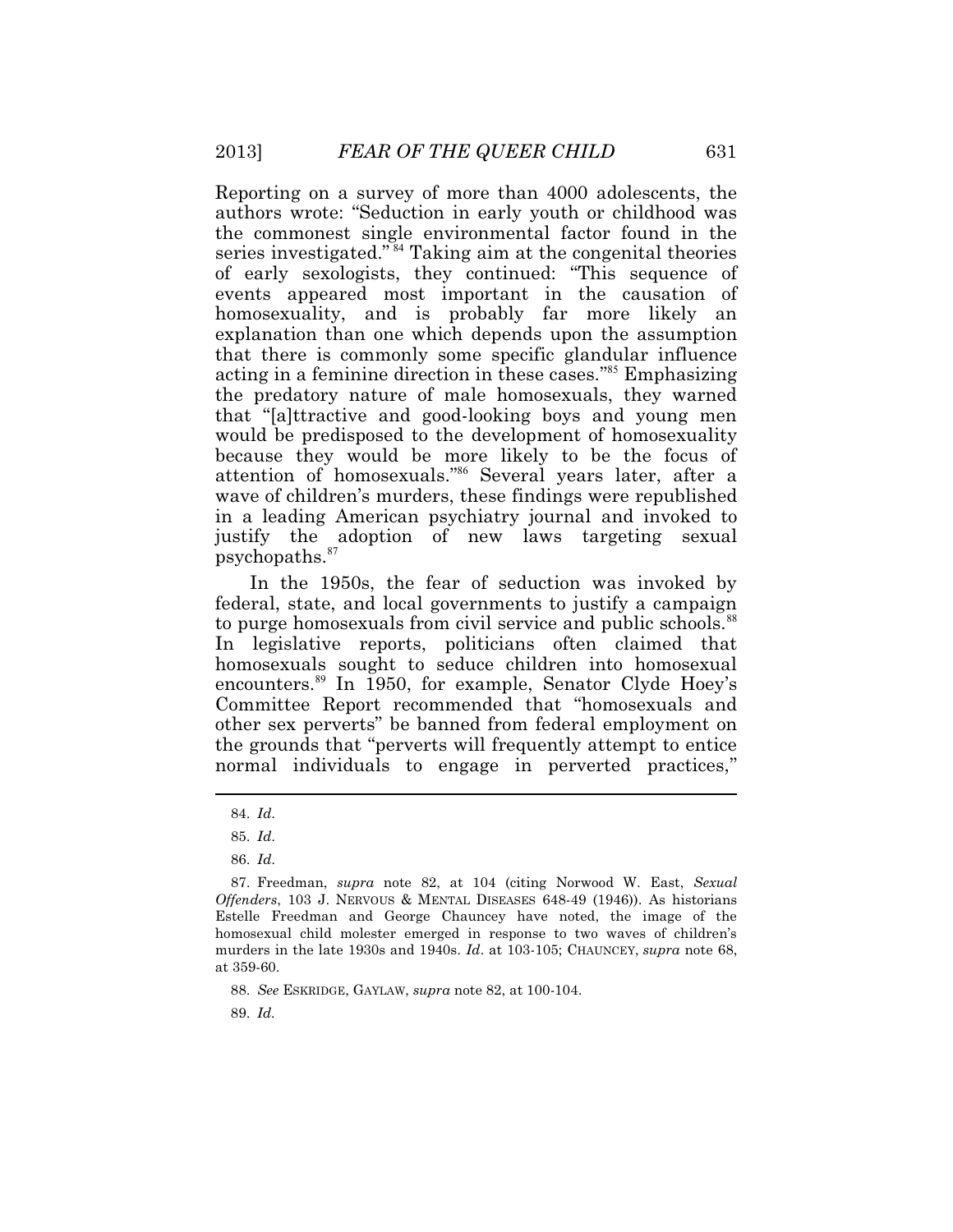of a sex pervert."<sup>90</sup> emphasizing that "[t]his is particularly true of young and impressionable people that might come under the influence

 that the person affected by the practicing homosexual is The most elaborate example of this new legal argument was articulated by the Johns Committee of the Florida State Legislature, which launched a campaign to rid the state's public schools of homosexual teachers in 1958. At the end of a six-year investigation, the committee described the threat of homosexuality in terms that would be closely echoed by Anita Bryant's Save Our Children campaign, fifteen years later: "[A] great many homosexuals have an insatiable appetite for sexual activities and find special gratification in the recruitment to their ranks of youth."<sup>91</sup> In a remarkable move, the Johns Committee even claimed that the creation of new homosexuals was the *motive* of homosexual predators: "The homosexual prefers to reach out for the child at the time of normal sexual awakening and to conduct a psychological preliminary to the physical contact. The homosexual's goal and part of the satisfaction is to 'bring over' the young person, to hook him for homosexuality."<sup>92</sup> With melodramatic flair, the Committee claimed that the strategy of seduction effectively allowed homosexuals to reproduce as a species, by breeding a new generation of homosexual predators: "[H]omosexuality is unique among the sexual assaults considered by our laws in first a victim, then an accomplice, and finally himself a perpetrator of homosexual acts."<sup>93</sup>

92. *Id*.

 $\overline{a}$ 

93. *Id*.

<sup>90.</sup> DAVID K. JOHNSON, THE LAVENDER SCARE: THE COLD WAR PERSECUTION OF GAYS AND LESBIANS IN THE FEDERAL GOVERNMENT 101-18 (2004) (quoting Subcomm. on Investigations of the Senate Comm. on Expenditures in the Exec. Dep'ts, *Interim Report: Employment of Homosexuals and Other Sex Perverts in Government* (1950)).

 <sup>91.</sup> ESKRIDGE, GAYLAW, *supra* note 82, at 84 (quoting Florida Legislative Investigation Comm., Homosexuality and Citizenship in Florida (Tallahassee, Jan. 1964) in Johns Papers, Box 1, Folder 21).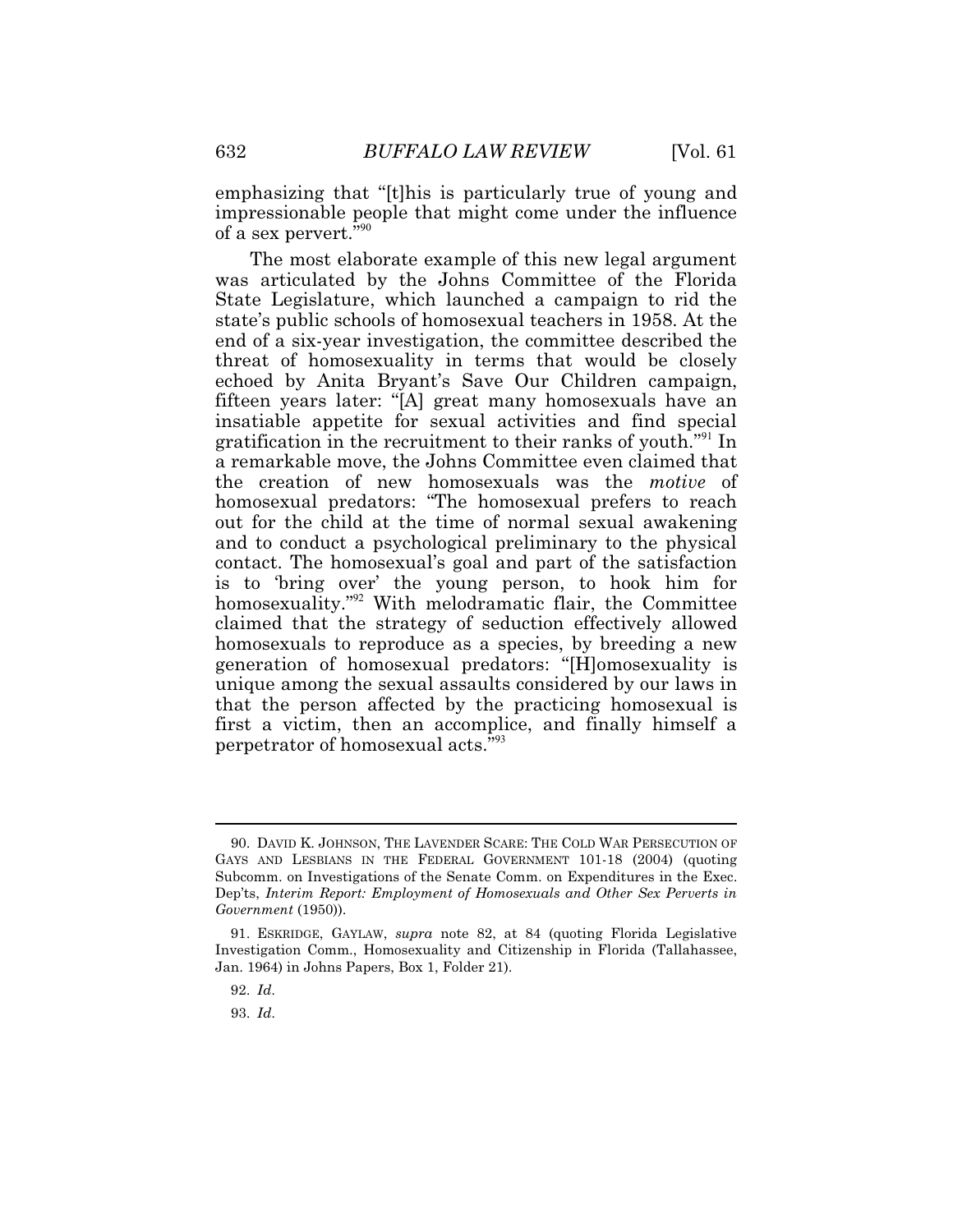#### C. *Seduction's Successors*

In addition to stoking the fear of seduction, early psychologists introduced more nuanced theories about homosexuality's origins that set the stage for the emergence of subtler versions of the fear in coming years. In the early twentieth century, the revolutionary work of Sigmund Freud served as a catalyst for reconceptualizing children's sexual and gender development. Freud's introduction of the theory of the unconscious, which posited the pervasive influence of sexual thoughts in the individual's construction of self, $94}$  opened the door for a century of both professional and amateur speculations about hidden fantasies, fetishes, and perversions within children's psyches. But Freud's most significant contributions to the evolution of the fear were ones that he could hardly have anticipated, because they were popularized by successors who attacked the basic premises of his work.

 parents. In a famous letter to one patient's mother, he wrote In his famous *Three Essays*, Freud introduced his Oedipal model of child sexual development, which represented a radical departure from the congenital theories of homosexuality offered by early [sexologists.](https://sexologists.95)<sup>95</sup> One of the foundational assumptions of Freud's model was that "in every normal male or female individual, traces are found of the opposite sex"<sup>96</sup>—a claim that he later described as "the universal bisexuality of human beings."<sup>97</sup> Although Freud's views on homosexuality were notoriously ambivalent, he clearly believed that a child's sexual orientation was determined by nurture, rather than nature—in particular, by the child's relationship with his

 <sup>94.</sup> SIGMUND FREUD, THREE ESSAYS ON THE THEORY OF SEXUALITY (1905), *reprinted in* 7 THE STANDARD EDITION OF THE COMPLETE PSYCHOLOGICAL WORKS OF SIGMUND FREUD 133-34 (James Strachey trans. & ed., The Hogarth Press Ltd. 1953).

 <sup>95.</sup> *Id.* at 141.

 <sup>96.</sup> *Id*.

<sup>97.</sup> SIGMUND FREUD, THE PSYCHOGENESIS OF A CASE OF HOMOSEXUALITY IN A WOMAN (1920), *reprinted in* 18 THE STANDARD EDITION OF THE COMPLETE PSYCHOLOGICAL WORKS OF SIGMUND FREUD 157 (James Strachey trans. & ed., The Hogarth Press Ltd. 1955) [hereinafter FREUD, THE PSYCHOGENESIS].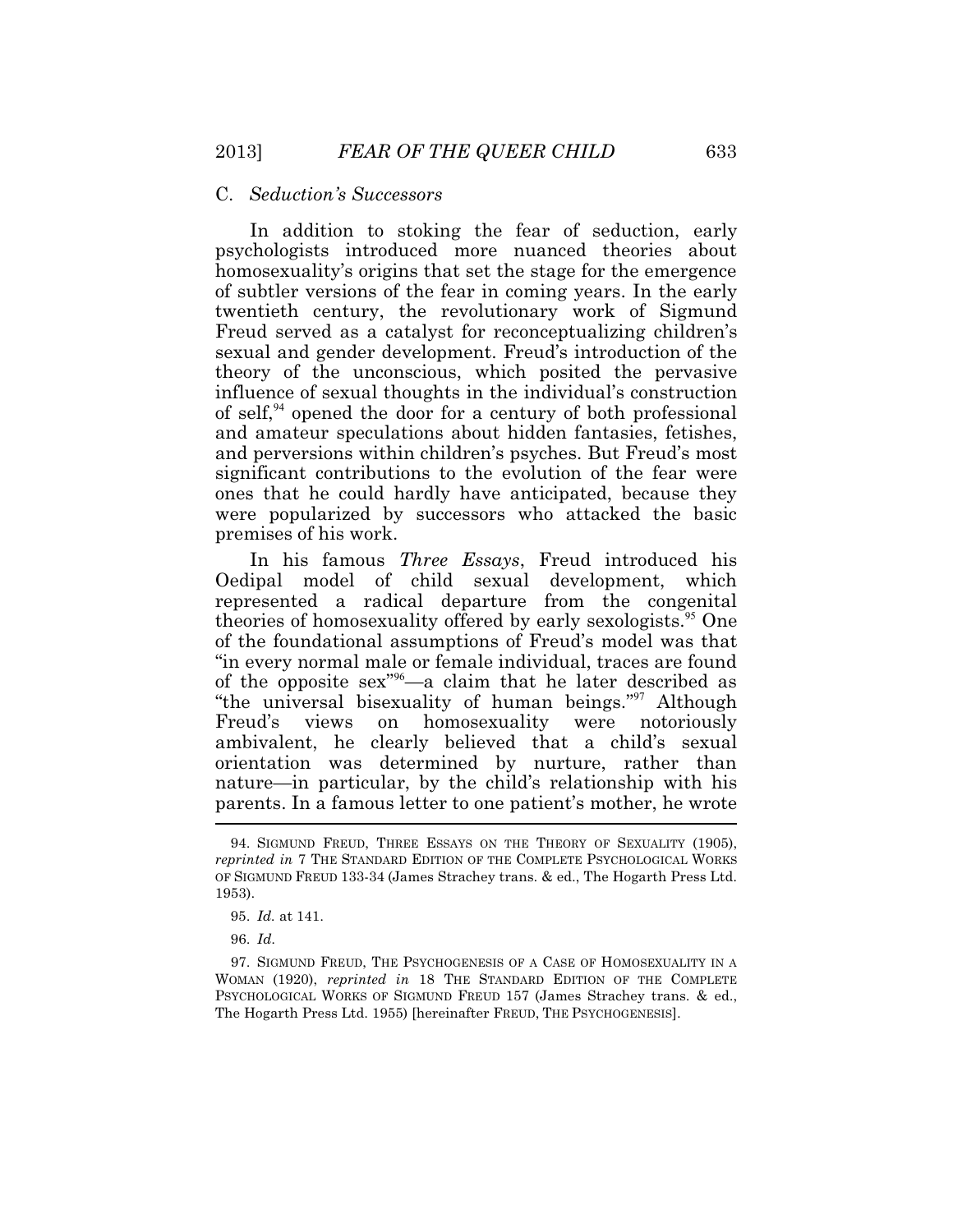that homosexuality was "produced by a certain arrest of sexual development," but he insisted that "it is nothing to be ashamed of, no vice, no degradation," and "it cannot be classified as an illness."<sup>98</sup> As for the prospect of "curing" homosexuals, he was skeptical: "In general, to undertake to convert a fully developed homosexual into a heterosexual does not offer much more prospect of success than the reverse."<sup>99</sup>

to other males.<sup>103</sup> By the late 1930s, Freud's work had already transformed the theory and practice of psychology in the United States. Yet shortly after Freud's death in 1939, a group of American psychoanalysts successfully challenged his views on the etiology of homosexuality and the treatment of homosexuals.<sup>100</sup> Sandor Rado argued that heterosexuality, rather than bisexuality, was an innate characteristic of all human beings and that homosexuality was an unnatural condition triggered by poor parenting.<sup>101</sup> Picking up on this theme, Irving Bieber and Charles Socarides developed the popular model that male homosexuality developed when boys were raised by mothers who were "close-binding," "domineering, harsh, and phallic" and fathers who were "detached," "absent," and "weak."<sup>102</sup> This family dynamic, they believed, caused a boy to identify with his mother instead of his father and develop feminine rather than masculine traits—including a sexual attraction

During the postwar period, the new model of homosexuality introduced by Rado, Bieber, and Socarides was widely embraced by mainstream psychologists. In 1952,

 $\ddot{\phantom{a}}$ 

 *reprinted in A Letter from Freud*, 107 AM. J. PSYCHIATRY 786, 786-87 (1951). 98. Letter from Sigmund Freud to Anonymous Mother (Apr. 9, 1935),

 <sup>99.</sup> FREUD, THE PSYCHOGENESIS, *supra* note 97, at 145.

 <sup>100.</sup> KENJI YOSHINO, COVERING: THE HIDDEN ASSAULT ON OUR CIVIL RIGHTS 37 (2006).

 <sup>101.</sup> SANDOR RADO, ADAPTATIONAL PSYCHODYNAMICS: MOTIVATION AND CONTROL 212 (1969).

 <sup>102.</sup> CHARLES W. SOCARIDES, HOMOSEXUALITY 183-84 (1978); IRVING BIEBER ET AL., HOMOSEXUALITY 79-81 (1975).

 <sup>103.</sup> *Id.*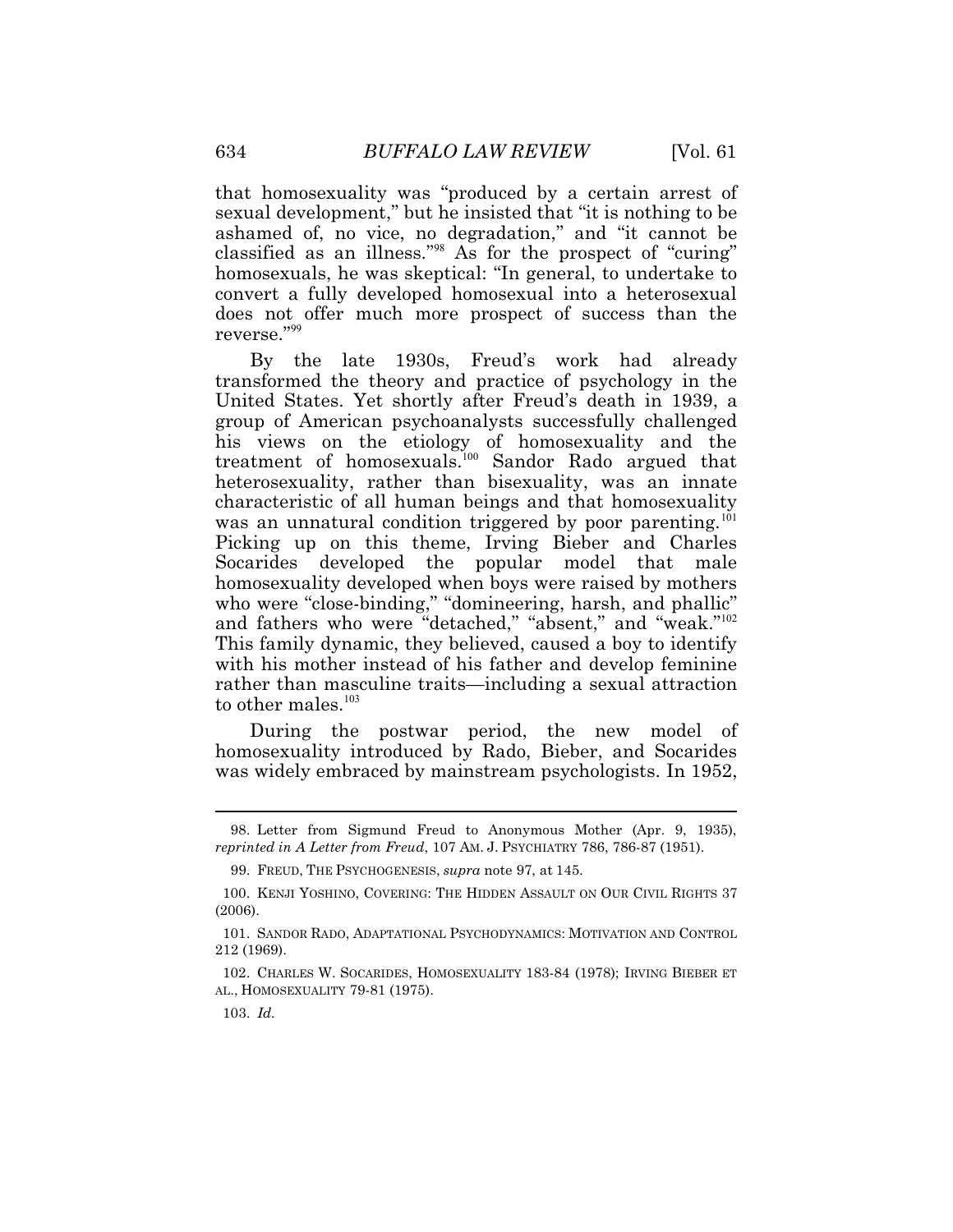heterosexuality by instilling them with masculinity, in an the American Psychiatric Association categorized homosexuality as a "sociopathic personality disorder" in the first edition of the *Diagnostic and Statistical Manual of Mental Disorders*, the organization's definitive index of psychiatric diseases.<sup>104</sup> Armed with this diagnosis, postwar therapists often sought to "convert" male patients to attempt to "cure" them of maternal influences and effeminate characteristics.<sup>105</sup> Much like the model of sexual inversion propounded by early sexologists, conversion therapists held that inadequate gender socialization specifically, too much mothering and not enough fathering—often caused boys to develop homosexual desires, engage in homosexual acts, and identify as gay or bisexual.<sup>106</sup> This model set the stage for the 1970s and 1980s, when fears of indoctrination and role modeling began to displace fears of seduction as the rallying cry for opponents of LGBT rights.

# III. CONTEMPORARY REINCARNATIONS

 $\overline{a}$ This Part links the old with the new. By tracing the emergence of the fear's contemporary reincarnations, it explains how opponents have nearly managed to dictate the normative parameters of legal and political debates about LGBT rights for the last fifty years. Building upon William Eskridge's influential *No Promo Homo* model of anti-gay discourse, it examines the fears of indoctrination, role

<sup>104.</sup> AM. PSYCHIATRIC ASS'N, DIAGNOSTIC AND STATISTICAL MANUAL: MENTAL DISORDERS 38-39 (1952).

 <sup>105.</sup> YOSHINO, *supra* note 100, at 38-39.

 LOIS C. HOROWITZ, LESBIAN IDENTITY AND CONTEMPORARY PSYCHOTHERAPY: A 106. Although some psychologists proposed similar theories about female homosexual development in this era, none gained widespread acceptance among mainstream psychologists. *See, e.g.*, SOCARIDES, *supra* note 102, at 188 (claiming that lesbianism derives from a girl's "dread of . . . a malevolent mother" and her conviction that her father "rejects and hates her"); *see also* EDA G. GOLDSTEIN & FRAMEWORK FOR CLINICAL PRACTICE 17-19 (2003) (noting that several early psychoanalysts dissented from Freudian theories of lesbianism and female sexual development); *id*. at 23 (noting that lesbianism and female sexual development were not systematically explored by psychotherapists until the 1970s).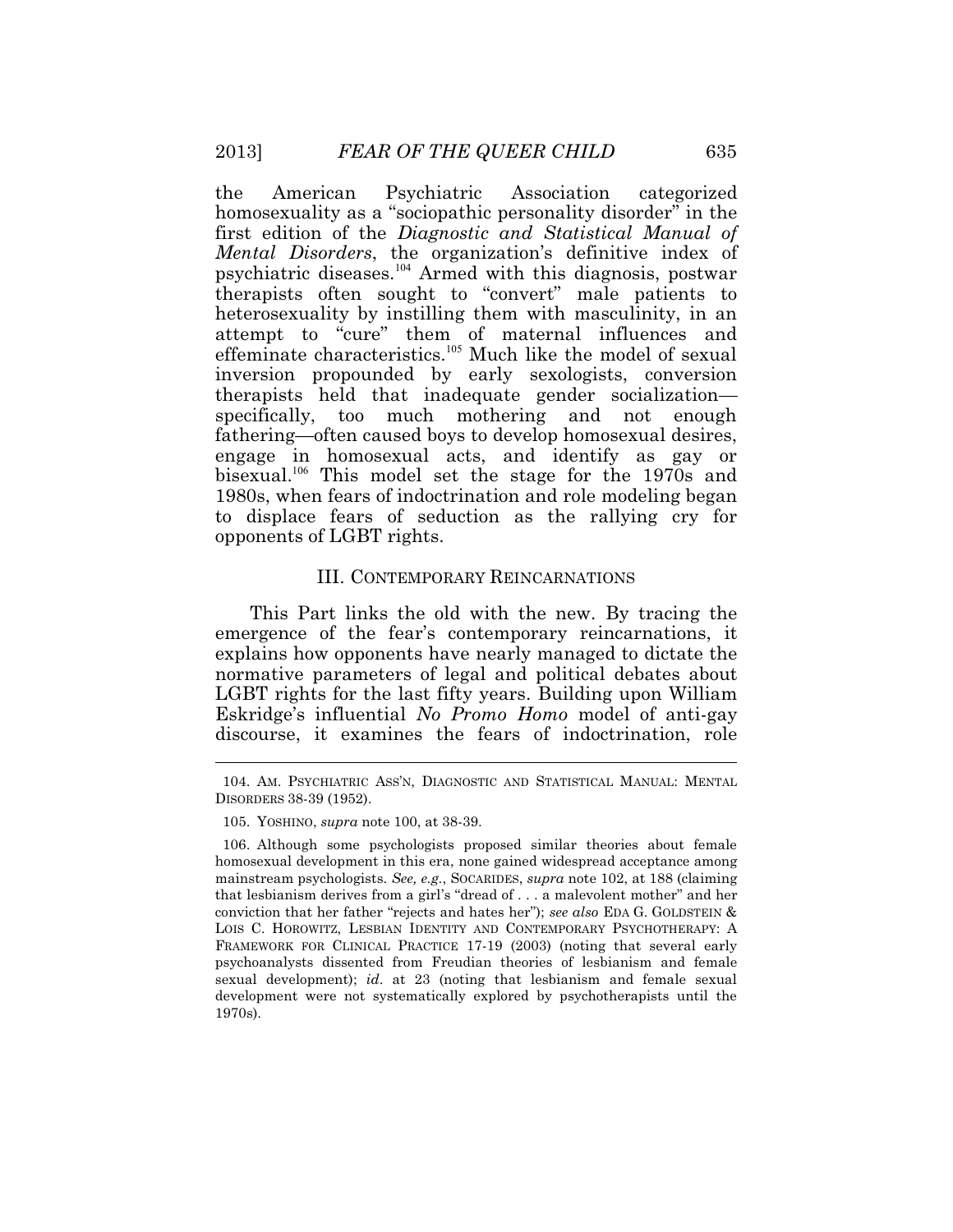modeling, and public approval in judicial opinions and legislative debates since the 1970s. After considering how each of these fears has influenced legal conflicts over LGBT rights, this Part concludes by observing a significant new trend in the fear's development—the resurgence of fears about children's gender-variance during the 1990s and 2000s. In response to the public's changing attitudes about lesbian, gay, and bisexual people, opponents of LGBT rights have pivoted toward the "man in a dress" as the new target for an old set of fears.

#### A. *Disaggregating No Promo Homo*

Social movements often beget backlashes.<sup>107</sup> When one group challenges a discriminatory regime, another group tries to preserve it. In her work on the feminist and civil rights movements, Reva Siegel has shown that "[c]ivil rights agitation plays a significant role in precipitating the modernization of status regimes."<sup>108</sup> When a new movement successfully contests one of the regime's justifications, the regime's defenders develop alternatives. Over time, Siegel explains, the regime's justifications are "translated from an older, socially contested idiom into a newer, more socially acceptable idiom."<sup>109</sup> Instead of simply abolishing a status regime, civil rights reform "modernizes the rules and rhetoric through which status relations are enforced and justified."<sup>110</sup> Siegel dubs this dynamic "preservation through transformation,"<sup>111</sup> or the "modernization" of justifications for discriminatory regimes.<sup>112</sup>

 $\overline{a}$ In his article *No Promo Homo*, William Eskridge draws upon Siegel's framework to develop a dynamic model of the

<sup>107.</sup> *See generally* LINDA HAMILTON KRIEGER, BACKLASH AGAINST THE ADA: REINTERPRETING DISABILITY RIGHTS (2003); Jessica Roberts, *To Have and To Uphold: The Common Language of Status-Preserving Countermovements*, 21 NAT'L BLACK L.J. 122, 122 (2009).

 <sup>108.</sup> Siegel, *supra* note 7, at 2179.

 <sup>109.</sup> *Id*.

<sup>110.</sup> *Id*.

<sup>111.</sup> *Id*. at 2178.

 <sup>112.</sup> *Id*. at 2184.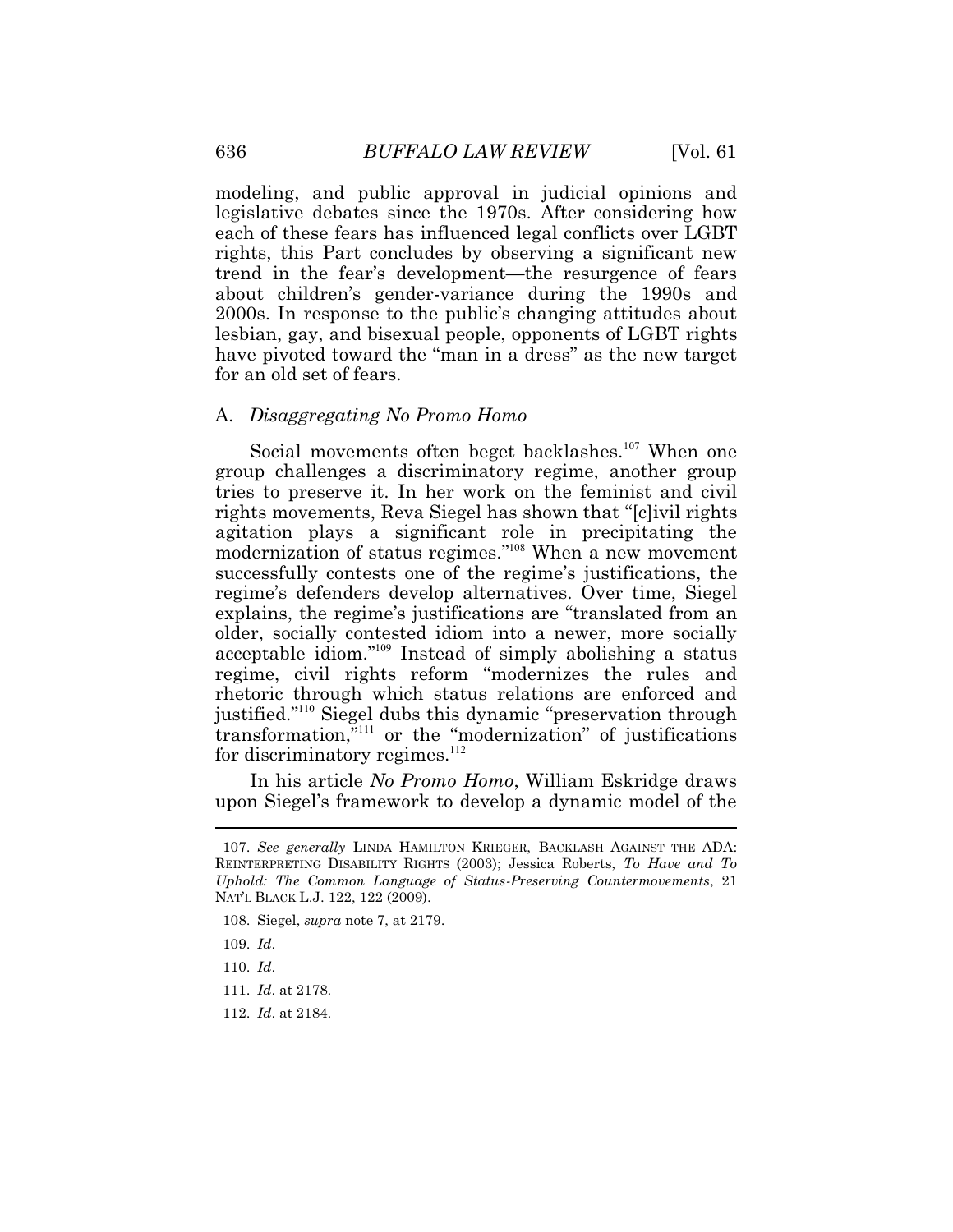evolution of anti-LGBT rhetoric.<sup>113</sup> Following Siegel, he argues that anti-LGBT discourse was "modernized" in the 1970s, in response to the early progress of the LGBT movement. Before Stonewall, Eskridge observes, "laws or social norms stigmatizing gay people were justified on the ground that gay people do disgusting things or are diseased or predatory," $^{114}$  but "[s]ince the 1960s, these justifications have been supplemented with arguments that progay changes in law or norms would encourage homosexuality or homosexual conduct."<sup>115</sup> Dubbing the new paradigm "No Promo Homo,"<sup>116</sup> Eskridge explains that the first principle of "The Standard Argument" is that "[i]f the state adopts policy x ([or] abandons policy y) it would be endorsing and promoting homosexuality or homosexual behavior."<sup>117</sup> He explains that "[t]his kind of argument became salient once gay, lesbian, bisexual, and transgendered people started making some headway in reducing state antigay policies."<sup>118</sup> Eskridge is careful to note that as opponents introduce new arguments against the recognition of LGBT rights, a process of "sedimentation" occurs which "allows modern tropes to mingle with ancient ones."<sup>119</sup> "[T]he old arguments do not disappear," he explains, but "remain as foundational layers over which new arguments intellectually sediment."<sup>120</sup>

The important work of Siegel and Eskridge provides a vital foundation for understanding how opponents of LGBT rights have transformed the fear of the queer child in the years since Stonewall. In Siegel's terms, opponents

<sup>113.</sup> Eskridge, *supra* note 5, at 1346.

 <sup>114.</sup> *Id*. at 1328-29.

 <sup>115.</sup> *Id*. at 1329.

 116. *See* Nan D. Hunter, *Identity, Speech and Equality*, 79 VA. L. REV. 1695, 1702 (1993) (using the phrase "No Promo Homo" to describe the Briggs Initiative's new strategy of banning the "'advocating' and 'promoting' of homosexuality").

<sup>117.</sup> *Id*.

<sup>118.</sup> *Id*.

<sup>119.</sup> *Id.* at 1338.

 <sup>120.</sup> *Id*. at 1331.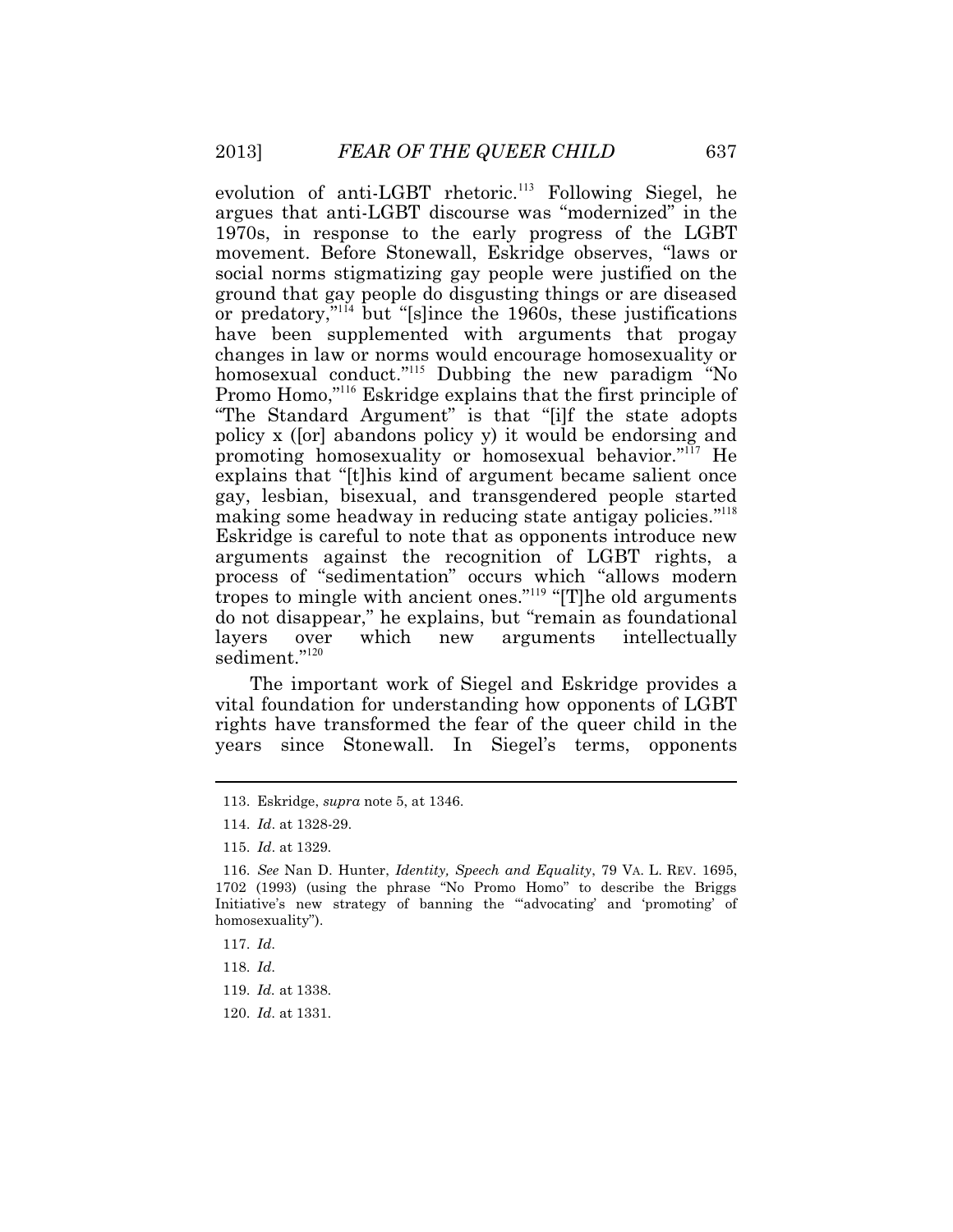"modernized" the fear during the 1970s, in response to the LGBT movement's progress. During this period, the age-old fear of seduction was translated into less stigmatizing, more acceptable terms. When compared to the old fears, Eskridge explains, the new fears were "more abstract and less personal."<sup>121</sup> On the one hand, they posed "less risk of riling and thereby mobilizing [LGBT] people<sup>"122</sup>; on the other hand, they allowed opponents "to attract the support of the tolerant but anxious middle ground of the American public."<sup>123</sup>

Building upon this framework, this Part makes two contributions to the understanding of anti-LGBT rhetoric in the post-Stonewall period. First, it demonstrates that above all, No Promo Homo campaigns were specifically targeted at children and childhood—the period of development in which individuals are thought to be most vulnerable to the influences of indoctrination, role modeling, and public approval. By focusing on the impact of policies on children's sexual and gender development, opponents sought to bracket the legal and moral status of LGBT adults, while making more plausible empirical claims about the transmission of queerness. Second, this Part shows that by introducing a set of alternative theories of how children are initiated into queerness by teachers, parents, and the state, opponents of LGBT rights effectively multiplied the empirical foundations for the fear of the queer child. Rather than relying exclusively on claims of seduction, opponents invoked new themes of indoctrination, role modeling, and public approval to establish an over-determined, mutuallyreinforcing network of alternative justifications for anti-LGBT policies. These two dimensions of the fear's transformation are especially significant, because they explain much of the fear's plausibility, prevalence, and staying power in the contemporary period. When opposition to LGBT rights is focused on children and justified on a

<sup>121.</sup> *Id*. at 1365.

 <sup>122.</sup> *Id*.

<sup>123.</sup> *Id*.; *see also* Dan M. Kahan, *The Secret Ambition of Deterrence*, 113 HARV. L. REV. 414, 460-62, 475-76 (1999) (arguing that rhetoric about deterrence helps advocates avoid expressing views that are morally and culturally contested).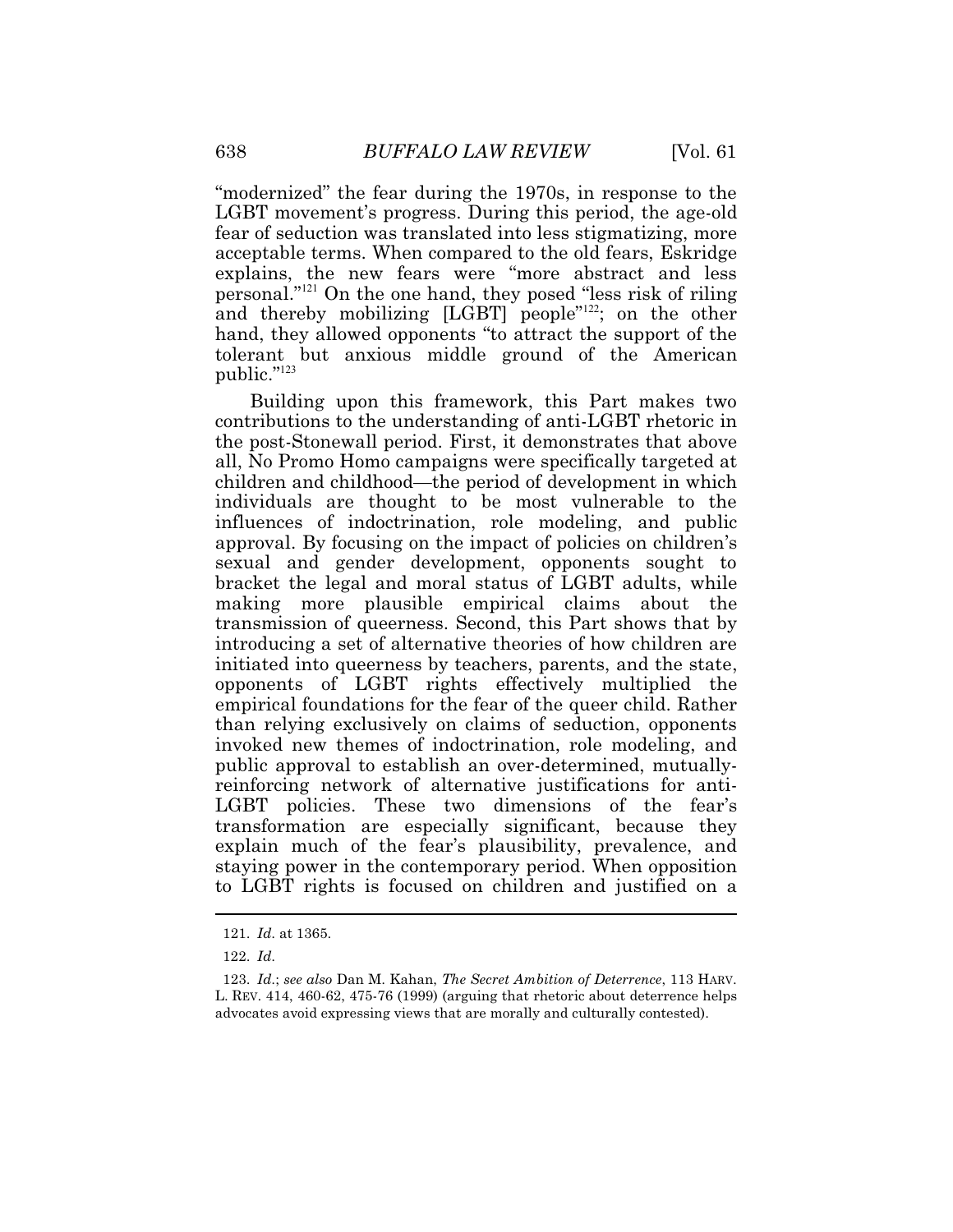handful of shifting, alternative grounds, it becomes more appealing to a wide audience and more challenging for LGBT advocates to rebut.

## B. *The Backlash Begins*

The modern LGBT movement is typically dated to the Stonewall riots of June 29, 1969, when gay and transgender bar patrons responded to a police raid by resisting arrest, sparking a series of public protests.<sup>124</sup> In the wake of these demonstrations, the gay liberation movement rapidly organized and mobilized; within the next decade, the cause began to make remarkable gains. In 1972, East Lansing, Michigan passed the country's first law prohibiting discrimination based on "affectional or sexual preference."<sup>125</sup> In 1973, the American Psychiatric Association removed the diagnosis of "homosexuality" from the DSM, indicating that psychologists should no longer treat homosexuality as a mental disorder.<sup>126</sup> In 1975, the U.S. Civil Service Commission adopted a policy prohibiting discrimination based on sexual preference.<sup>127</sup> By 1977, sodomy laws had been repealed in nineteen states and anti-discrimination ordinances had been adopted in more than forty municipalities across the United States.<sup>128</sup>

Rather than repeating the tired tropes of the 1950s, opponents of LGBT rights began to introduce a series of refinements to the fear of the queer child. Before Stonewall, they had emphasized the specter of seduction—adults initiating children into queerness through sexual activity between adult and child. After Stonewall, opponents began to articulate fears about adults influencing children's sexual

<sup>124.</sup> Hunter, *supra* note 116, at 1702; *see generally* MARTIN DUBERMAN, STONEWALL (1993) (telling the story of the events surrounding the Stonewall riots).

 125. GREAT EVENTS FROM HISTORY: GAY, LESBIAN, BISEXUAL, AND TRANSGENDER EVENTS, 1848–2006, at 228 (Lillian Faderman et al. eds., 2007).

 126. DUDLEY CLENDINEN & ADAM NAGOURNEY, OUT FOR GOOD: THE STRUGGLE TO BUILD A GAY RIGHTS MOVEMENT IN AMERICA 199-217 (1999).

 <sup>127.</sup> *Id*. at 532.

 <sup>128.</sup> ESKRIDGE, GAYLAW, *supra* note 82, at 328-37, 356-61.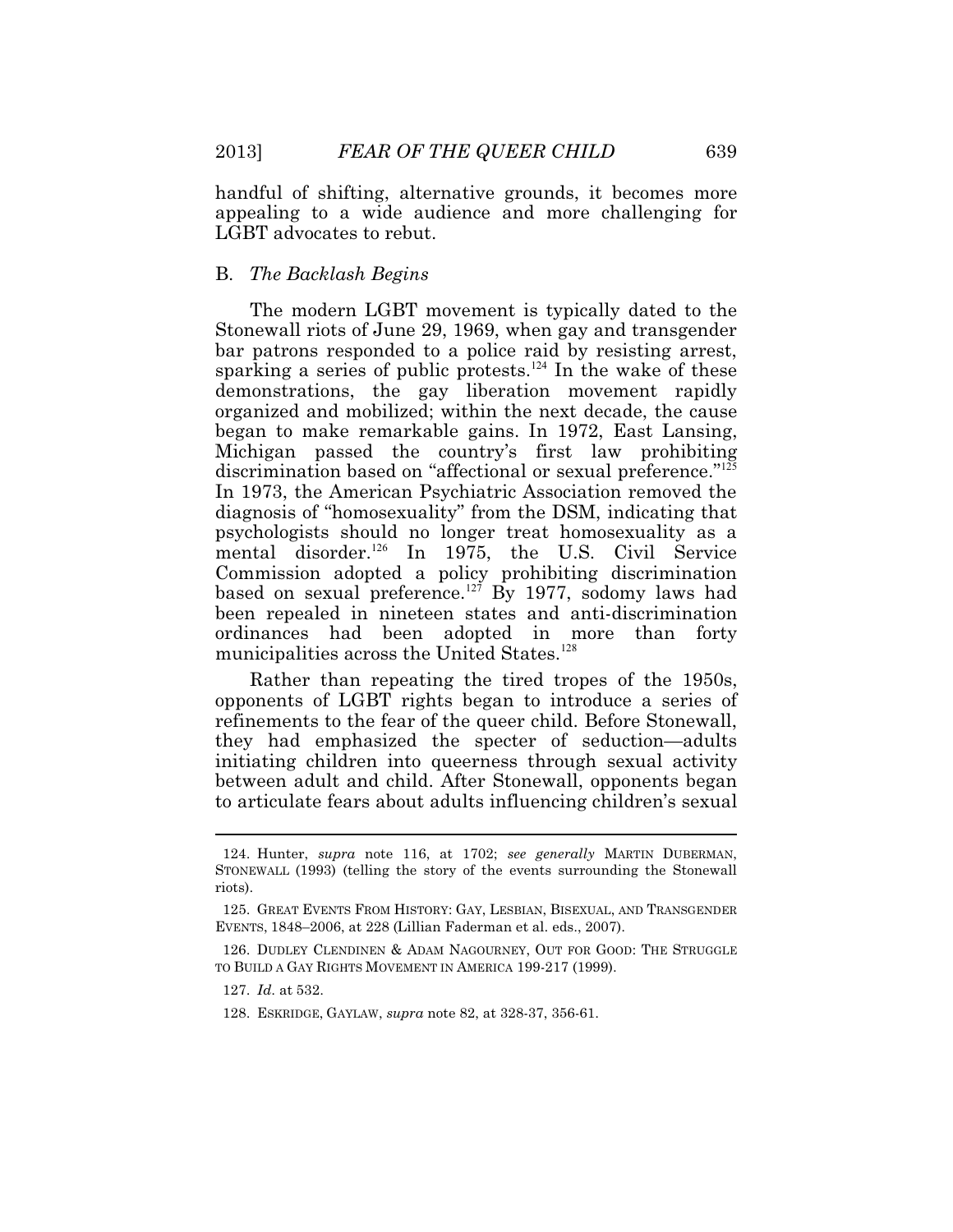indoctrination, role modeling, and public approval. and gender development through the subtler dynamics of

debates over a broad range of anti-LGBT policies. These new justifications for anti-LGBT policies began to surface in judicial opinions and legislative debates during the early  $1970s$ .<sup>129</sup> In the late 1970s, the new paradigm was popularized by Anita Bryant's "Save Our Children" campaign, which became an enduring template for opposition to LGBT rights. By the mid-1980s, the old fear of seduction had been substantially (though never completely) displaced by the new fears of indoctrination, role modeling, and public approval, which then became the primary justifications for anti-LGBT policies in the post-Stonewall era. The new fears were most often invoked in debates over parenting and education policies, but they surfaced in

 "learning" from, "identifying" with, and "imitating" LGBT child. More than anything else, the differences among the fears of seduction, indoctrination, role modeling, and public approval turn on subtle variations in the ways that opponents have imagined the process of children becoming queer—variations that attribute principal agency to adults, children, and the state itself. Like the seduction fear, the indoctrination fear imagines LGBT parents and teachers playing the lead role by actively recruiting children into queerness. By comparison, the rhetoric of role modeling downplays the agency of adults; it imagines children playing a more active role in the spread of queerness by parents and teachers. Ironically, although the rhetoric of role modeling seems less stigmatizing than accusations of indoctrination and recruitment, it allows opponents to criticize a much broader spectrum of LGBT life, including many of life's most private and banal moments—a parent living with a same-sex partner, displaying same-sex affections, wearing a commitment ring, or coming out to a

<sup>129.</sup> See, e.g., Acanfora v. Bd. of Ed. of Montgomery Cnty., 359 F. Supp. 843 (D. Md. 1973) (holding that a teacher is protected from being fired after his school finds out he is homosexual, but that same teacher is not protected if they make public appearances that rouse controversy).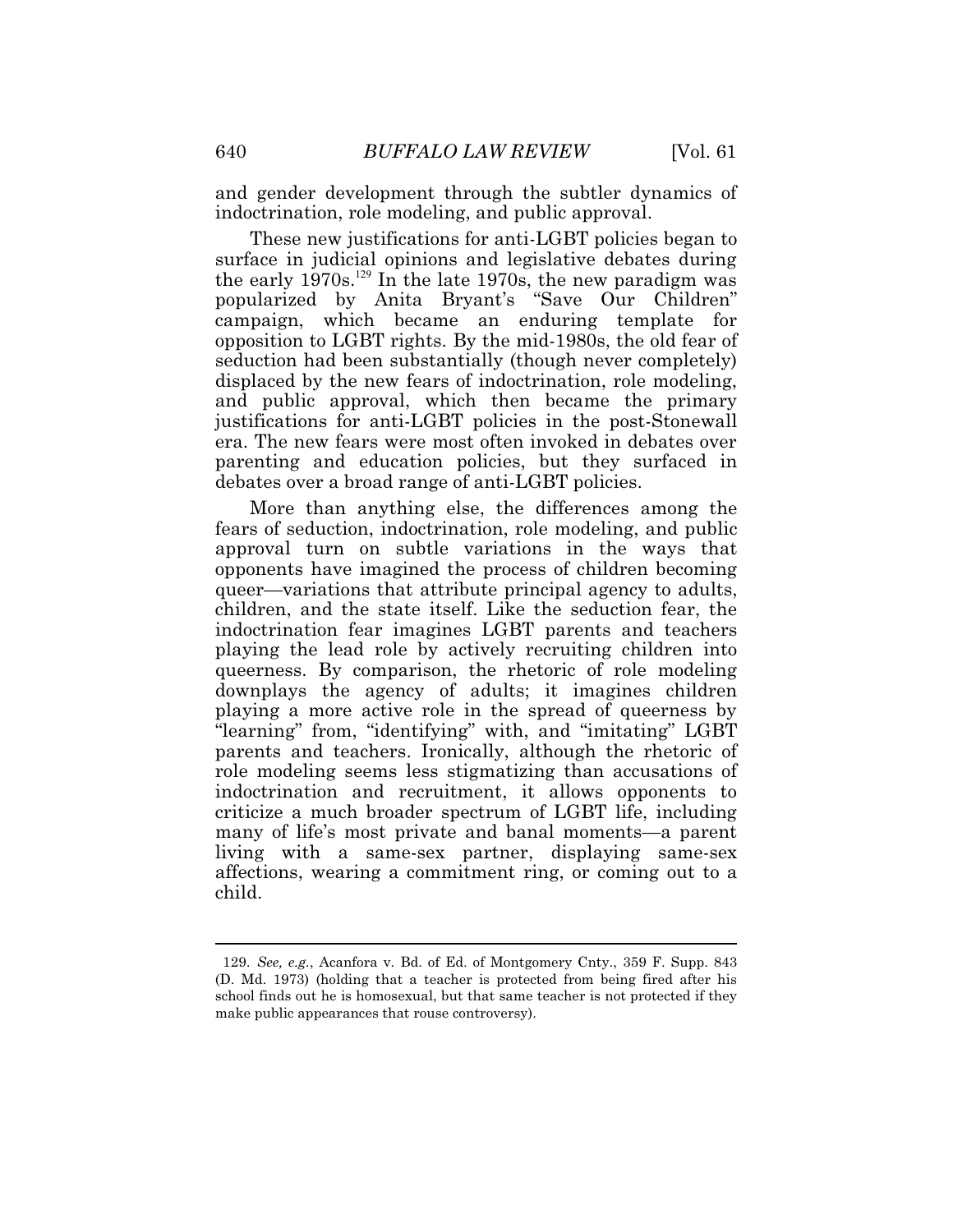itself have (among other things) an educational function."<sup>130</sup> The discourse of public approval takes this logic one step further by removing LGBT adults from the process through which queerness is transmitted. In this rhetoric, it is primarily the government that indoctrinates children into queerness, rather than any particular LGBT parent or teacher. In effect, the state serves as the child's "role model," sending the message to children that queerness and straightness are equivalent to straightness. In the legislative hearings on the Defense of Marriage Act, one rabbi aptly summarized his belief in the state's ability to socialize children into heterosexual or homosexual relationships: "As many parents and teachers instinctively recognize . . . the laws by which a society chooses to govern

#### C. *Indoctrination*

 $\overline{a}$ 

Even as early as the 1950s and 1960s, terms like "indoctrination," "recruitment," and "proselytizing" had been used as euphemisms for soliciting and seducing minors.<sup>131</sup> In the early 1970s, however, these terms gained a more specific referent—the new activism of the gay liberation movement. This novel threat of homosexual recruitment was highlighted by *Gay Lib v. Univ of Missouri*,

<sup>130.</sup> *See The Defense of Marriage Act: Hearing before the Comm. on the Judiciary*, 104th Cong. 51, 53 (1996) (statement of David Zwiebel).

 men and women."); HERVEY MILTON CLECKLEY, THE CARICATURE OF LOVE: A PATHOLOGIC SEXUALITY 20, 29 (1957) (stating his "strong opinion that in 131. *See, e.g.*, ESKRIDGE, *supra* note 64, at 84 ("Homosexuals have an insatiable appetite for sexual activities and find special gratification in the *recruitment* to their ranks of youth") (quoting Florida Legislative Investigation Comm., Homosexuality and Citizenship in Florida (Tallahassee, Jan. 1964) in Johns Papers, Box 1, Folder 21) (emphasis added); KEN WORTHY, THE NEW HOMOSEXUAL REVOLUTION (1965) ("[I]f it is no longer a crime, there will be no deterrent at all to preventing the constant recruitment to its ranks of young DISCUSSION OF SOCIAL, PSYCHIATRIC, AND LITERARY MANIFESTATIONS OF homosexuals a tendency to seduce and indoctrinate is very common, and hence real and dangerous").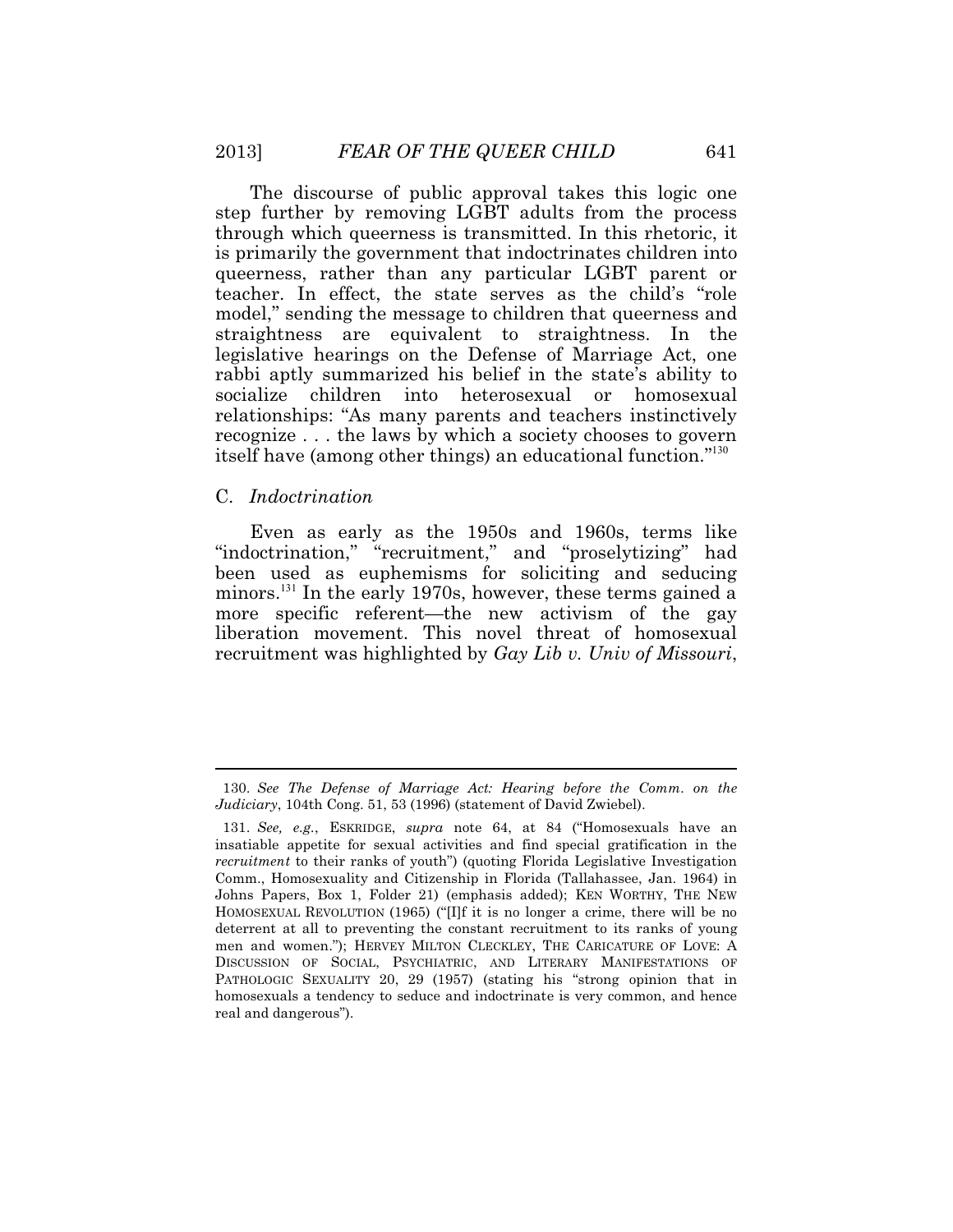a federal case that resulted in three published opinions during the late  $1970$ s.<sup>132</sup>

Shortly after Stonewall, gay students across the country began forming organizations on college campuses.<sup>133</sup> In 1971, a small group calling itself Gay Lib applied for formal recognition as a student organization at the University of Missouri.<sup>134</sup> In the group's mission statement, the students expressed the intentions to "provide a dialogue between the homosexual and heterosexual members of the university community,"<sup>135</sup> "dispel the lack of information and develop an understanding of the homosexual,"<sup>136</sup> and "alleviate the unnecessary burden of shame felt by the local homosexual population."<sup>137</sup> Anticipating the University's objections, the students stressed that "Gay Lib does not seek to proselytize, convert, or recruit,"<sup>138</sup> and that "[a]s an educational group, Gay Lib does not advocate any violation of state statutes,"<sup>139</sup> including the state's sodomy law.

 $\overline{a}$ The University was not satisfied by Gay Lib's assurances. Denying the group's request, the University reasoned that "[t]here are potential or latent homosexuals, i.e. persons who come into adolescence or young adulthood unaware that they have homosexual tendencies,"<sup>140</sup> and that "[w]hat happens to a latent or potential homosexual from the standpoint of his environment can cause him to become or not to become a homosexual."<sup>141</sup> If Gay Lib were formally recognized, the University warned, such recognition would: "(1) . . . tend to reinforce the personal identities of the

- 134. *Gay Lib*, 416 F. Supp. at 1354.
- 135. *Id*. at n.1.
- 136. *Id*.
- 137. *Id*.
- 138. *Id*. at n.2.
- 139. *Id.*
- 140. *Id*. at 1359.
- 141. *Id*.

<sup>132.</sup> Gay Lib v. Univ. of Missouri., 416 F. Supp. 1350 (W.D. Mo. 1976), *overruled by* 558 F.2d 848 (8th Cir. 1977), *cert. denied*, Ratchford v. Gay Lib, 434 U.S. 1080 (1978) (Rehnquist, J., dissenting).

<sup>133.</sup> Hunter, *supra* note 116, at 1702.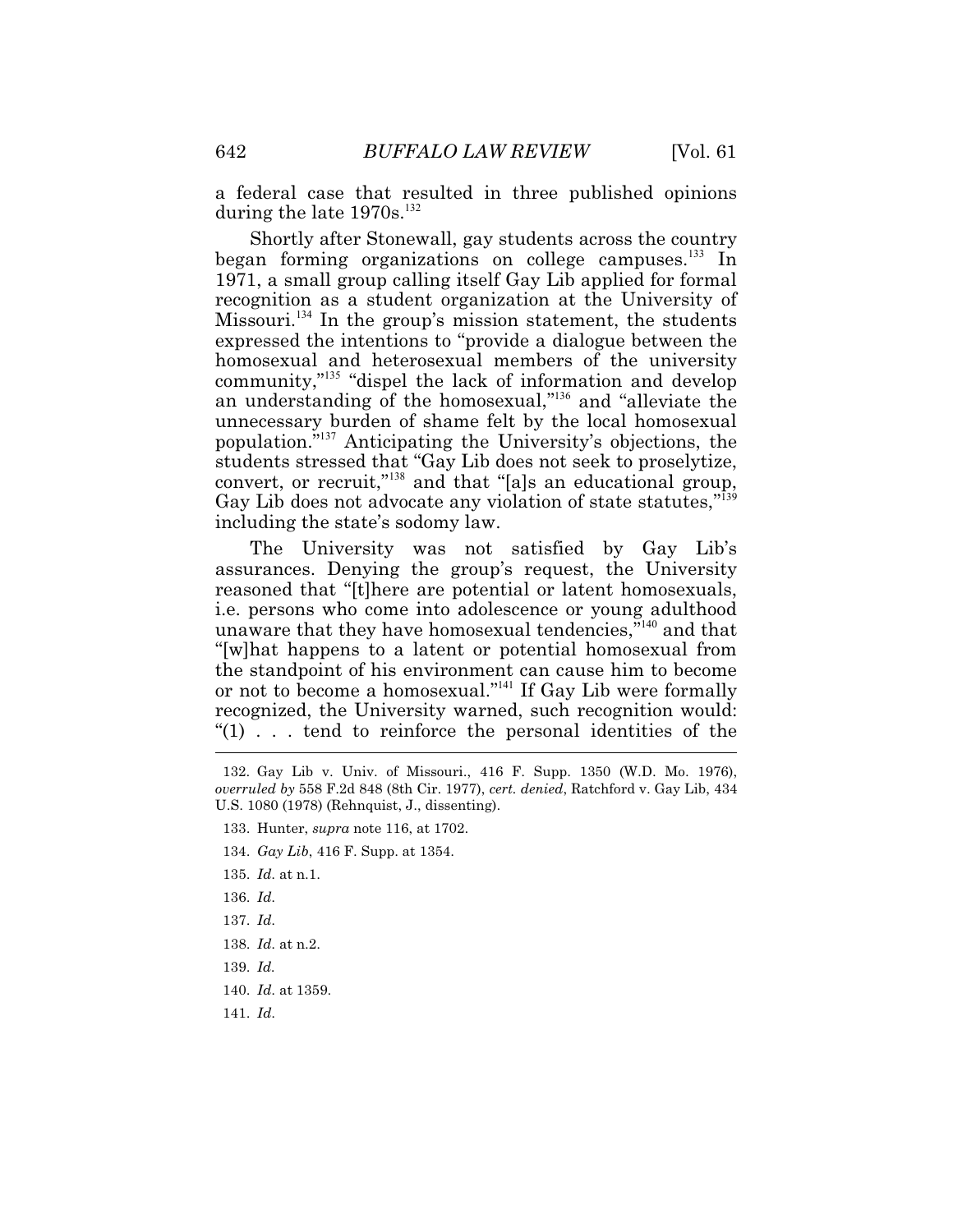homosexual members of those organizations . . . ; (2) tend to cause latent or potential homosexuals who become members to become overt homosexuals; [and] (3) tend to expand homosexual behavior which will cause increased violations" of the state's sodomy law.<sup>142</sup>

Lib Gay Lib filed suit in federal court, arguing that the University's decision violated the group's First Amendment rights.<sup>143</sup> The district court denied Gay Lib relief, based on the testimony of two psychoanalysts who predicted that formal recognition of the group would "tend to further homosexual behavior" and "promote such sexual conduct," thereby leading to violations of the state's sodomy law.<sup>144</sup> Like the University, the experts reasoned that the group was likely to reinforce the personal identities and behaviors of the group's members<sup>145</sup> because "wherever you have a convocation of homosexuals, . . . you are going to have increased homosexual activities."<sup>146</sup> The following year, the Eighth Circuit reversed, reasoning that the university's fears of advocacy and recruitment had not been sufficiently proved. In particular, the court found that there was "no historical or empirical basis" $147$  for the testimony of the two experts, and that "none of the purposes or aims of Gay ... evidences advocacy of present violations of state  $law.$ "<sup>148</sup>

The Supreme Court denied certiorari in *Gay Lib*, allowing the Eighth Circuit's ruling to stand.<sup>149</sup> In a dissent from this ruling, then-Justice Rehnquist articulated a remarkable example of the newly modernized fear of the queer child.<sup>150</sup> Although Justice Rehnquist acknowledged

- 147. Gay Lib v. Univ. of Missouri, 558 F.2d 848, 854 (8th Cir. 1977).
- 148. *Id*. at 856.
- 149. Ratchford v. Gay Lib, 434 U.S. 1080 (1978).
- 150. *Id*. at 1080-86 (Rehnquist, J., dissenting).

<sup>142.</sup> *Id*. at 1358.

 <sup>143.</sup> *Id.* at 1352.

 <sup>144.</sup> *Id*. at 1368-69.

 <sup>145.</sup> *See id*. at 1358.

 <sup>146.</sup> *Id*. at 1369.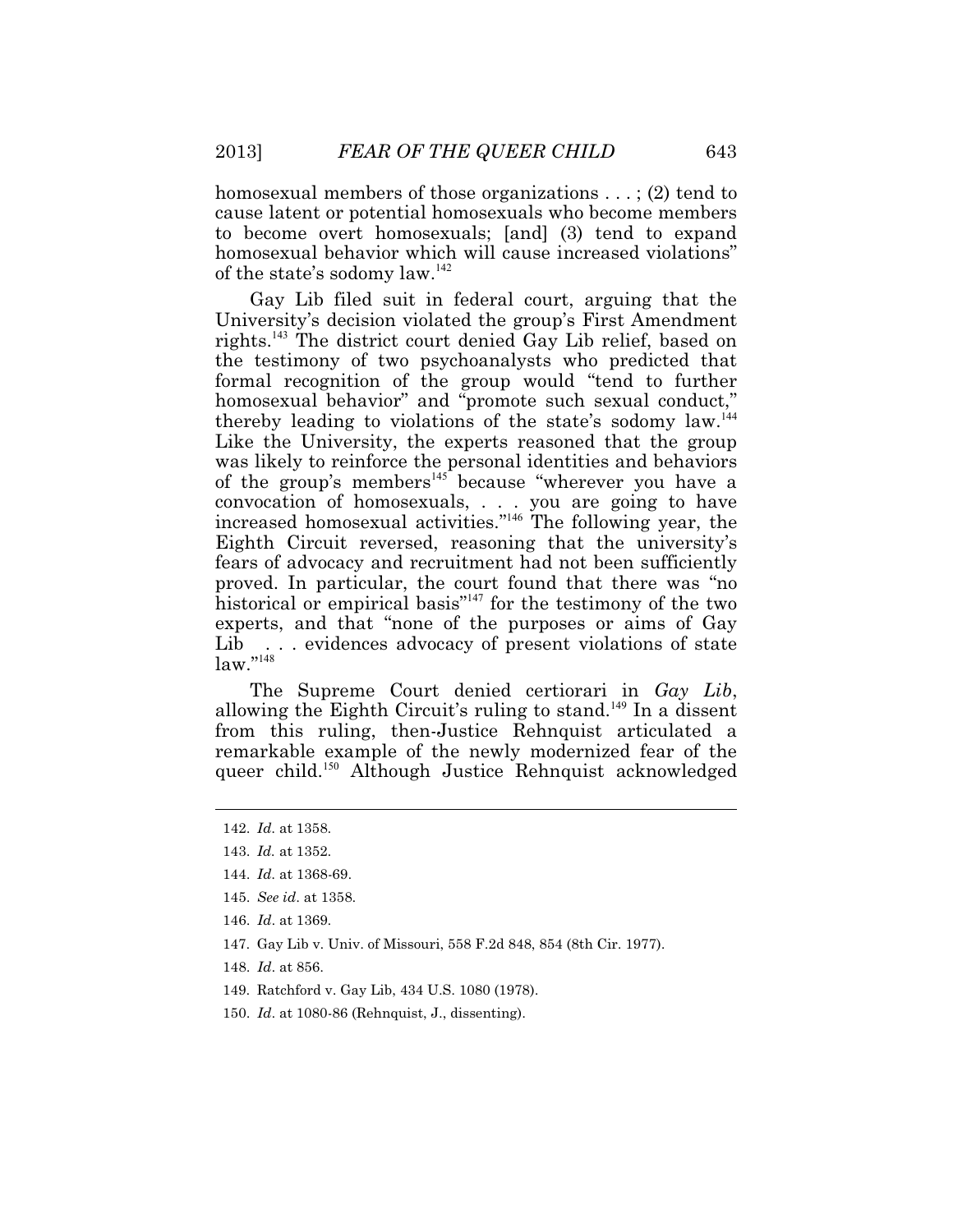that Gay Lib had disclaimed any intention "to proselytize, convert, or recruit,"<sup>151</sup> he reasoned that the expert testimony had proven that "the meeting together of individuals who consider themselves homosexual in an officially recognized university organization can have a distinctly different effect from the mere advocacy of repeal of the State's sodomy statute."<sup>152</sup> The effect he was referring to, of course, was the spread of homosexuality across campus.

In an effort to explain why this risk was especially significant among college students, Justice Rehnquist then sought to establish a developmental link between "late adolescence" and "early adulthood": "As the University has recognized, this danger may be particularly acute in the university setting where many students are still coping with the sexual problems which accompany late adolescence and early adulthood."<sup>153</sup> To emphasize the virulent nature of homosexuality in this setting, he explained that from the University's point of view, the question of whether Gay Lib should be recognized was "akin to whether those suffering from measles have a constitutional right, in violation of quarantine regulations, to associate together and with others who do not presently have measles, in order to urge repeal of a state law providing that measle sufferers be quarantined."<sup>154</sup> Although he did not explicitly delineate the mechanism through which homosexuality would be transmitted, he clearly implied that the group's advocacy of gay rights would lead more students to develop homosexual desires, engage in homosexual conduct, and identify as lesbian, gay, or bisexual.

By the time Rehnquist's dissent was published, Anita Bryant's warnings about "homosexual recruitment" were already national news. On January 18, 1977, Dade County, Florida had adopted a local ordinance prohibiting discrimination based on "sexual and affectional preference"

<sup>151.</sup> *Id*. at 1083.

 <sup>152.</sup> *Id*.

<sup>153.</sup> *Id*.

<sup>154.</sup> *Id*. at 1084.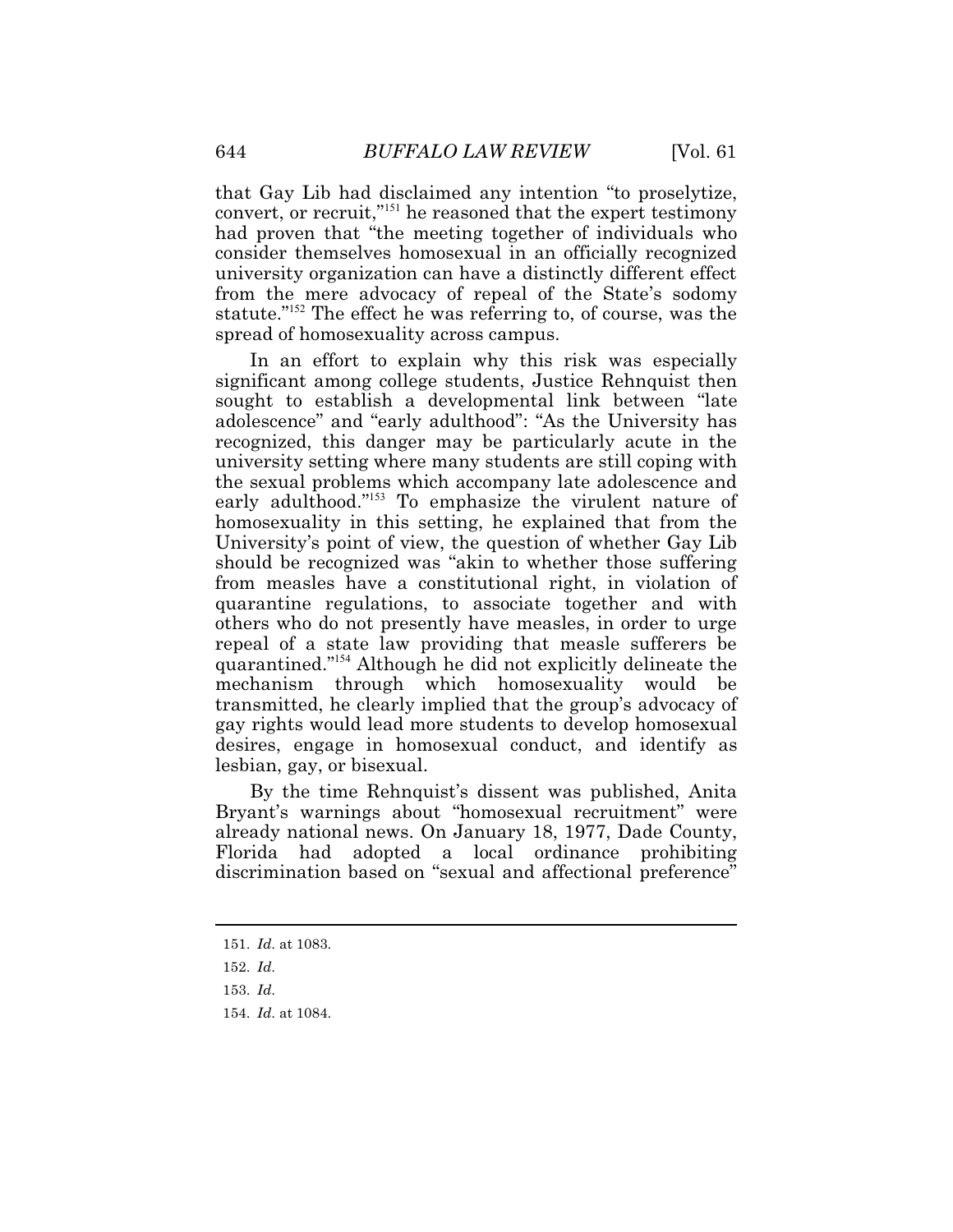in employment, housing, and public accommodations.<sup>155</sup> In response, Bryant launched the "Save Our Children" campaign, an organized effort to repeal the ordinance by popular referendum.<sup>156</sup> In the annals of the LGBT movement, Bryant's campaign stands out as the clearest example of how opponents have invoked the fear of the queer child to frame the country's debates over LGBT rights. In addition, it marks the moment in which the opposition's new fear of indoctrination was nationalized and popularized. In the years that followed, this rhetoric gradually displaced the fear of seduction as a primary justification for anti-LGBT policies.

The twin pillars of Bryant's campaign were her repeated claims of "homosexual recruitment" and her specific focus on the vulnerability of children to the influence of openly gay teachers. In the campaign's opening press conference, Bryant held up a pamphlet on homosexuality that she claimed gay teachers had been distributing at local high schools.<sup>157</sup> In a series of media appearances, she repeatedly argued that "because homosexuals cannot reproduce, they must recruit."<sup>158</sup> Playing upon a national frenzy about "child pornography rings,"<sup>159</sup> the campaign produced a series of newspaper advertisements that sought to conflate homosexuality with pedophilia. In these ads, the campaign displayed slogans like, "Are Homosexuals Trying To Recruit Our Children?"<sup>160</sup> and "There Is No Human Right To Corrupt Our Children"<sup>161</sup> in bold print, above collages of old newspaper headlines in which men were accused of luring young boys into pornography and prostitution networks.

 $\overline{a}$ 

157. CLENDINEN & NAGOURNEY, *supra* note 126, at 299.

159. JENKINS, *supra* note 52, at 124-25.

 160. MARK D. JORDAN, RECRUITING YOUNG LOVE: HOW CHRISTIANS TALK ABOUT HOMOSEXUALITY 143 (2011).

161. CLENDINEN & NAGOURNEY, *supra* note 126, at 303-04.

 155. FRED FEJES, GAY RIGHTS AND MORAL PANIC: THE ORIGINS OF AMERICA'S DEBATE ON HOMOSEXUALITY 2, 69 (2008).

 <sup>156.</sup> *Id*. at 2-3.

<sup>158.</sup> *Id*. at 303.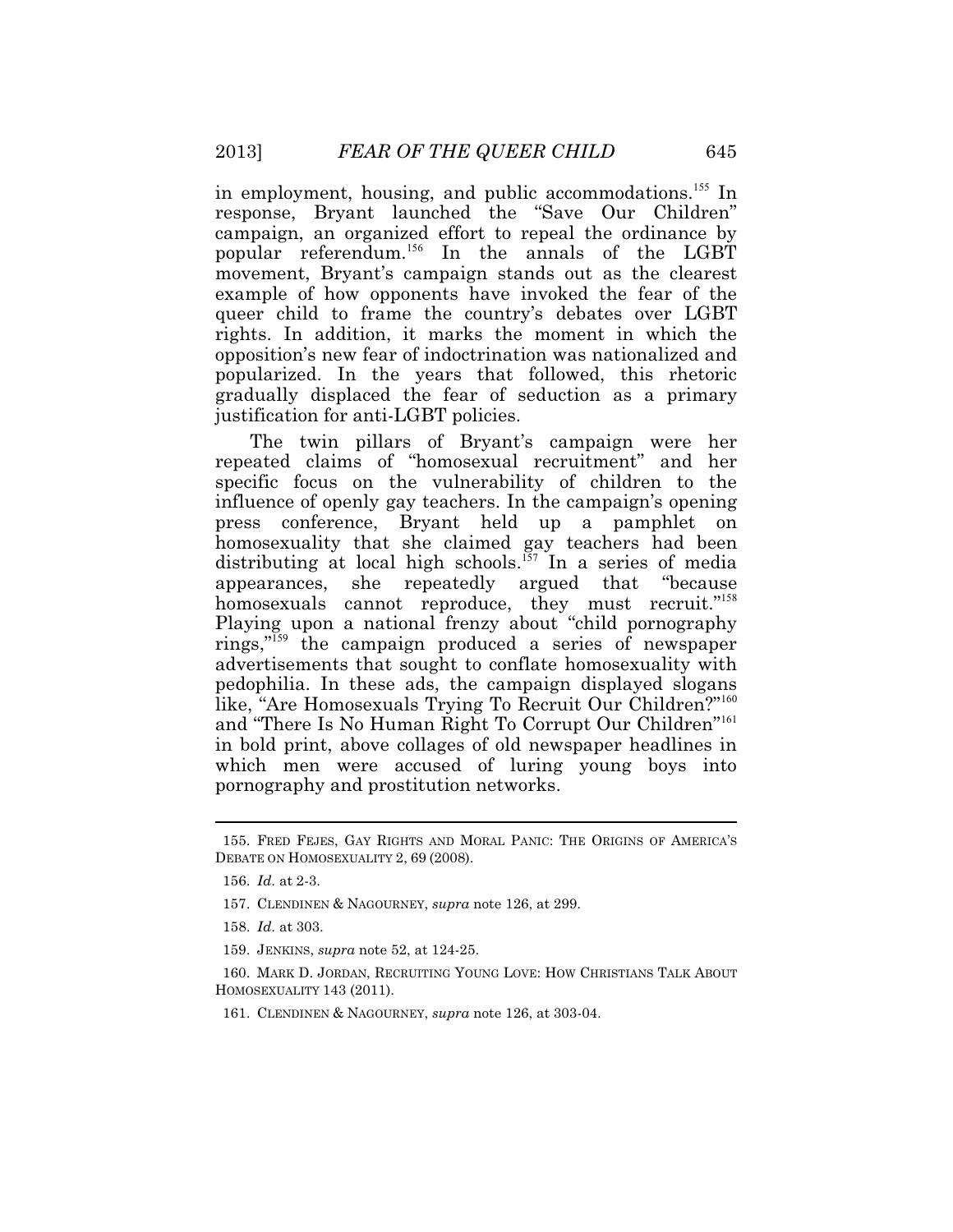As this rhetoric reveals, Bryant's campaign often used the term "recruitment" as a bridge between the old fear of seduction and the new fear of indoctrination. Yet even as the campaign juxtaposed old and new threats, it subtly distinguished between them. In one press interview, Bryant remarked: "[T]he stories I could tell you about child recruitment and child abuse by homosexuals would turn your stomach."<sup>162</sup> Note the distinction: Bryant claims that "child recruitment" has the same effect as "child abuse," but she does not equate the two terms. In another advertisement, the campaign claimed that homosexuals were responsible for "a hair-raising pattern of *recruitment*  and outright *seduction* and *molestation*," and warned voters that this pattern would "intensify" if the ordinances were permitted to stand.<sup>163</sup> By contrasting "recruitment" with "outright seduction and molestation," the campaign introduced Americans to a new theory of how queerness could spread. In a speech before the Kiwanis Club, Bryant emphasized that "the danger of the homosexual becoming a role model for our children" was not just "physical" but "psychological molestation," and claimed that the latter was "even more detrimental."<sup>164</sup>

The Save Our Children campaign was astonishingly successful. Only six months after the county's antidiscrimination ordinance was passed, it was repealed by voters in a two-to-one landslide.<sup>165</sup> The next day, the Florida Legislature passed the country's first law banning any "homosexual" person from adopting a child.<sup>166</sup> During the campaign, Bryant had garnered national media attention and attracted support from religious and conservative leaders, such as the Reverend Jerry Falwell and United States Senator Jesse Helms.<sup>167</sup>

<sup>162.</sup> Kondracke, *supra* note 53, at 14 (emphasis added).

 <sup>163.</sup> CLENDINEN & NAGOURNEY, *supra* note 126, at 304 (emphasis added).

<sup>164.</sup> JORDAN, *supra* note 46, at 143.

<sup>165.</sup> *See* ESKRIDGE, *supra* note 65, at 212.

 <sup>166.</sup> *Id*.

<sup>167.</sup> *See id*. at 211; CLENDINEN & NAGOURNEY, *supra* note 126, at 300, 306.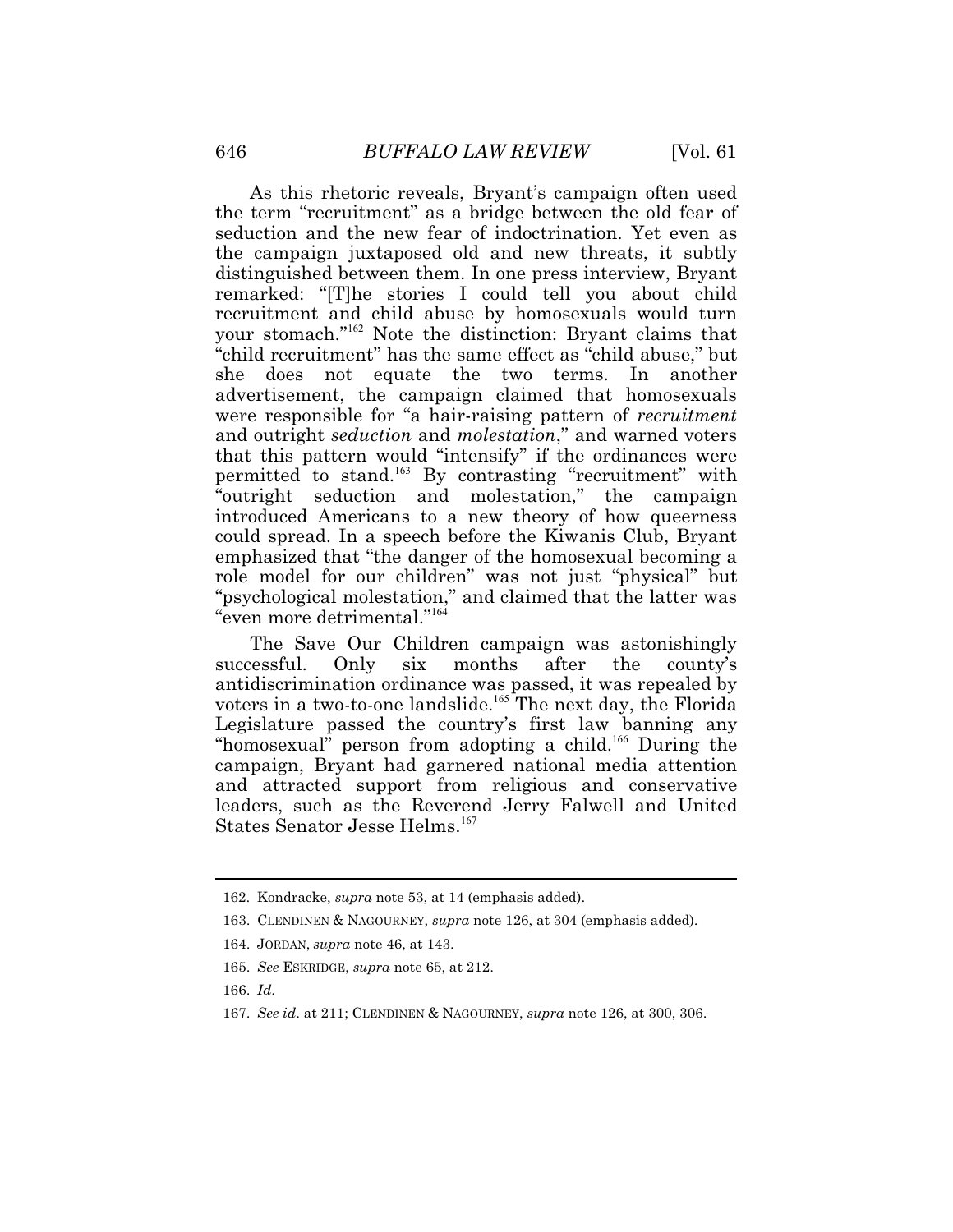Bryant's campaign marked the beginning of a religious conservative backlash against the LGBT movement.<sup>168</sup> In the following year, similar campaigns were launched in Wichita, Kansas, St. Paul, Minnesota, and Eugene, Oregon, which led voters to repeal local anti-discrimination laws by similar margins.<sup>169</sup> Bryant's popularity faded after a series of protests and a strange interview in *Playboy* magazine, in which she claimed that homosexuals should be sent to prison "where they will have plenty of time to think," and she predicted that "Jews, Moslems, Pygmies, Egyptians, and atheists" would be condemned to hell.<sup>170</sup> But her early work in Dade County had established a template for opposition to the LGBT movement. In one form or another, religious conservatives have been replicating and refining Bryant's campaign since the late  $1970s$ .<sup>171</sup>

 $\ddot{\phantom{a}}$ Since Bryant's campaign, the fear of indoctrination has been most prominently featured in campaigns targeting LGBT teachers and students in public schools. Months after Bryant's victory in Florida, California Senator John Briggs announced his sponsorship of a ballot initiative prohibiting the employment of any public school employee who "engages in public homosexual activity and/or public homosexual conduct directed at, or likely to come to the attention of school children and/or other employees."<sup>172</sup> Under the terms of the initiative, "public homosexual conduct" was defined broadly to include "the advocating, soliciting, imposing, encouraging or promoting of private or public homosexual activity directed at, or likely to come to the attention of school children and/or other employees."<sup>173</sup> Briggs named his campaign "California Save Our Children," and he justified

- 171. *See* CLENDINEN & NAGOURNEY, *supra* note 126, at 535.
- 172. ESKRIDGE, *supra* note 65, at 225.

173. *Id*.

<sup>168.</sup> *See* ESKRIDGE, *supra* note 65, at 211-12.

 <sup>169.</sup> *See* FEJES, *supra* note 155, at 153-79.

 <sup>170.</sup> In this interview, Bryant claimed that homosexuals should be sent to prison "where they will have plenty of time to think," added that "Jews, Moslems, Pygmies, Egyptians, and atheists" were going to hell, and admitted that she harbored hostile feelings toward her husband and men in general. *See id*. at 193; ESKRIDGE, *supra* note 65, at 212.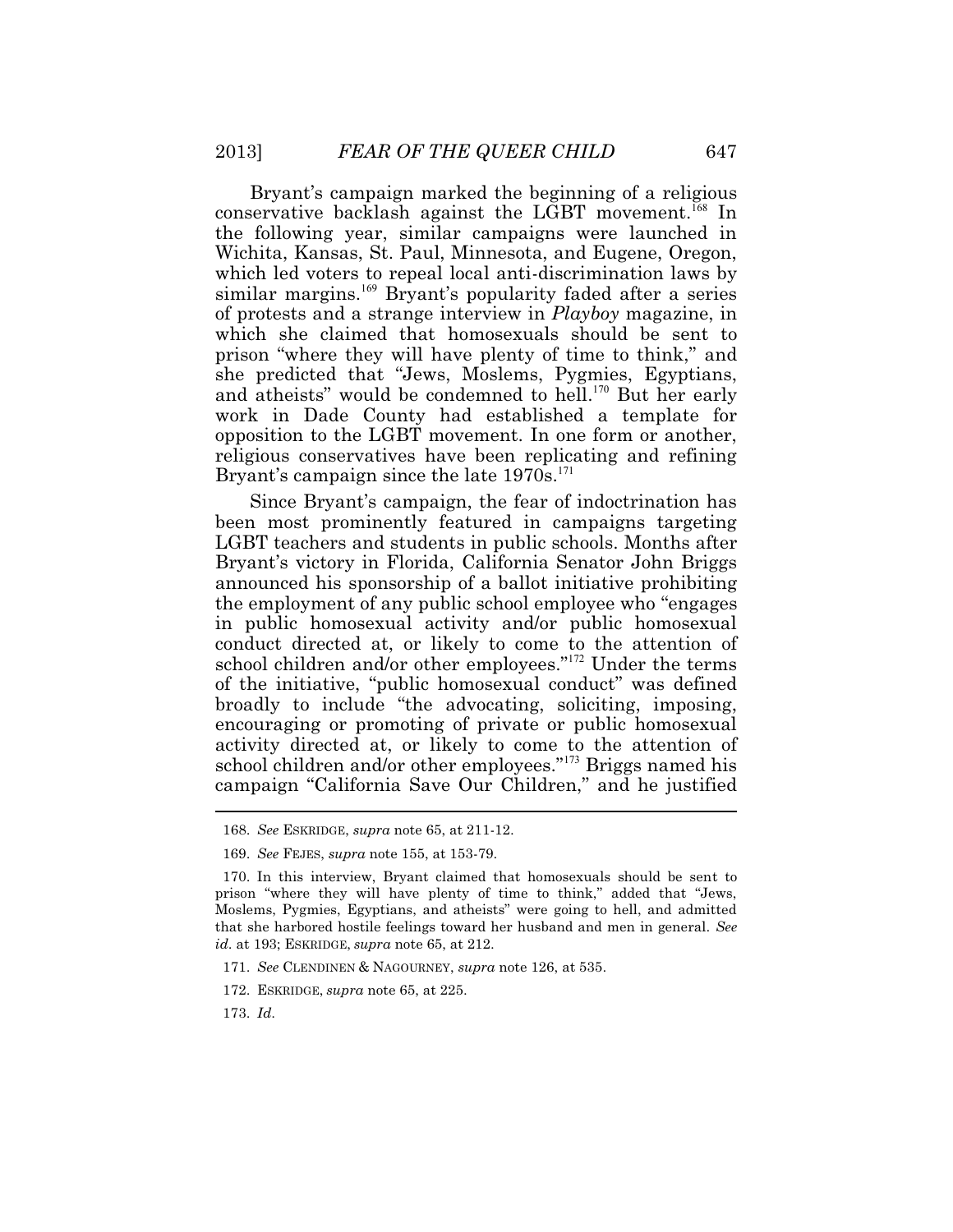the initiative as an attempt to remove gay teachers from public schools: "What I am after is to remove those homosexual teachers who through word, thought or deed want to be a public homosexual, to entice young impressionable children into their lifestyle."<sup>174</sup>

of voters.<sup>177</sup> By its own terms, however, the Briggs Initiative was more ambitious than the senator had acknowledged; it applied to both heterosexuals and homosexuals, and to the "advocacy" of homosexuality in public and private domains.<sup>175</sup> As a result, the law would have disqualified any teacher who expressed support for gay rights in a letter to the editor, or even in a private conversation with a coworker.<sup>176</sup> Although early polls indicated that the initiative was likely to pass, it was defeated by a substantial margin

In the 1990s, opponents of LGBT rights shifted toward a less ambitious campaign against the "advocacy" of homosexuality in public schools, lobbying for new restrictions on sex-education and AIDS-education programs.<sup>178</sup> In several states, legislatures adopted statutes that required teachers to emphasize that "homosexual conduct is not an acceptable lifestyle,"<sup>179</sup> and prohibited teachers from "promot[ing] a homosexual life-style"<sup>180</sup> in

178. Eskridge, *supra* note 5, at 1359-60.

179. Health and Safety Code Revision Act, TEX. HEALTH & SAFETY CODE ANN. § 85.007(b)(2) (West 2001).

 180. ARIZ. REV. STAT. ANN. § 15-716(C) (1999) (no school district may "promote[ ] a homosexual life-style" or "portray[] homosexuality as a positive alternative life-style").

<sup>174.</sup> FEJES, *supra* note 155, at 183.

 175. Hunter, *supra* note 116, at 1703; Eskridge, *supra* note 5, at 1352.

 <sup>176.</sup> Hunter, *supra* note 116, at 1703.

 <sup>177.</sup> *Id.* at 1704. Even if the Briggs Initiative had passed, it would not have been likely to survive a constitutional challenge by gay teachers. In 1982, the Oklahoma Legislature passed a law that closely tracked the language of the Briggs Initiative, but the Tenth Circuit invalidated the law as a violation of the First Amendment. Nat'l Gay Task Force v. Bd. of Ed. Oklahoma City, 729 F.2d 1270 (10th Cir. 1984), *aff'd by equally divided court*, 469 U.S. 1203 (1985) (per curiam).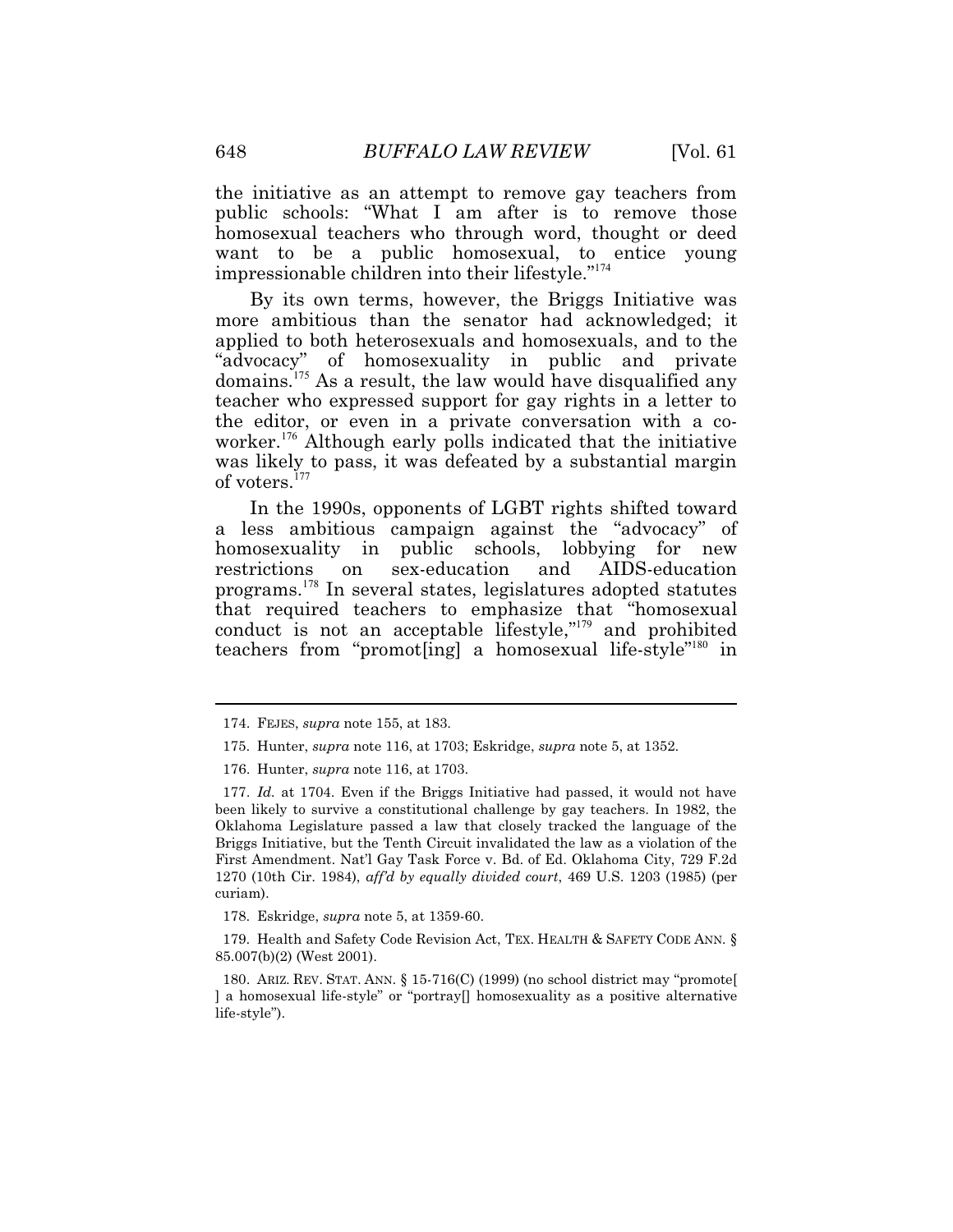$pass them.<sup>183</sup>$ public schools.<sup>181</sup> Although federal courts have continued to invalidate these laws,  $182$  state legislatures have continued to

 repealing a local anti-discrimination law, it is not surprising "homosexual lifestyle."<sup>185</sup> Given that Bryant's campaign was successful in that opponents of LGBT rights have invoked her warnings of homosexual recruitment to target other antidiscrimination laws. During the 1980s and early 1990s, similar ballot initiatives were proposed in dozens of municipalities across the state, and an overwhelming majority of these initiatives were successful.<sup>184</sup> In many of these campaigns, opponents adopted Bryant's focus on the risk of gay teachers indoctrinating students into the

l The most well-known of these initiatives was Colorado's Amendment 2, an amendment to the Colorado Constitution that repealed local anti-discrimination ordinances and prohibited the state legislature from passing a statewide anti-discrimination law.<sup>186</sup> Like other anti-gay political

 182. *See, e.g.*, Gay Lesbian Bisexual Alliance v. Pryor, 110 F.3d 1543 (11th Cir. 1997).

 183. *See, e.g.*, East High Gay/Straight Alliance v. Bd. of Educ. of Salt Lake City Sch. Dist., 81 F. Supp. 2d 1166, 1197 & n.46 (D. Utah 1999) (citing Utah Code Ann. 53A-3-419, which prohibits local school boards from granting access to "any student organization or club whose program or activities would materially and substantially . . . involve human sexuality").

 184. *See* Barbara S. Gamble, *Putting Civil Rights to a Popular Vote*, 41 AM. J. POL. SCI. 245, 257-60 (1997).

185. CLENDINEN & NAGOURNEY, *supra* note 126, at 299-305.

ordinances, the Court writes: 186. *See* Romer v. Evans, 517 U.S. 620, 623 (1996). Referring to the municipal

Amendment 2 repeals these ordinances to the extent they prohibit discrimination on the basis of 'homosexual, lesbian or bisexual orientation, conduct, practices or relationships.' [In addition,] [i]t prohibits all legislative, executive or judicial action at any level of state

 criminal offense); N.C. GEN. STAT. § 115C-81(el)(3) (2006) (prior to 2006 181. *See* ALA. CODE § 16-40A-2(c)(8) (LexisNexis 2001) (requiring sex education programs to emphasize that homosexuality is both socially unacceptable and a amendment) (requiring that education concerning sexually transmitted diseases include "the current legal status" of homosexual acts); UTAH CODE ANN. § 53A-13-101 (LexisNexis 2006) ("[P]rohibiting instruction in . . . the advocacy of homosexuality.").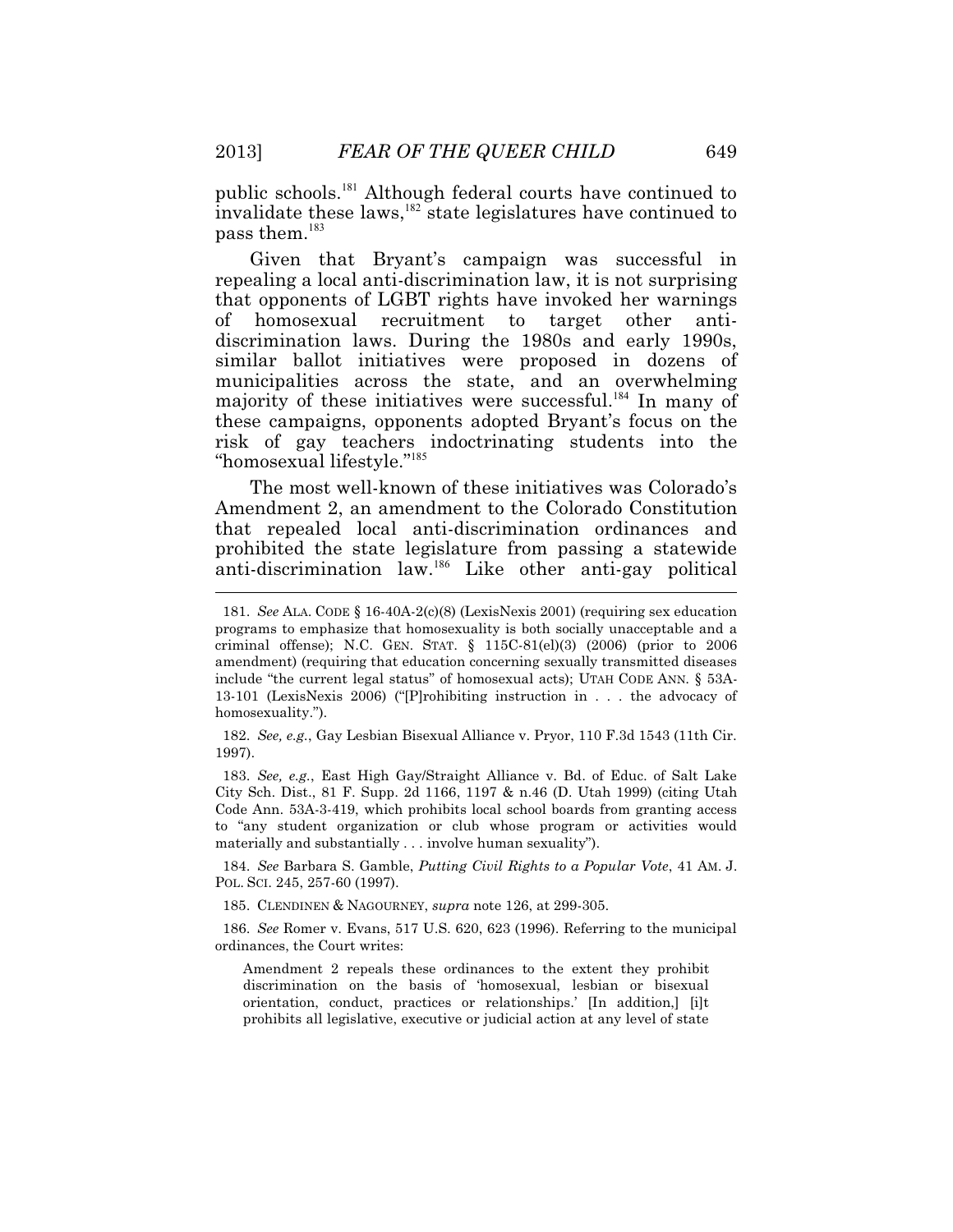campaigns, the campaign for Amendment 2 was multifaceted, including a wide range of arguments against protecting lesbians and gay men from discrimination in employment, housing, and other domains.<sup>187</sup> Predictably, though, these appeals included warnings about the threat of homosexual recruitment. In one pamphlet, for example, Colorado for Family Values suggested that gay teachers were already indoctrinating children in the state's schools: "Homosexual indoctrination in the schools? IT'S HAPPENING IN COLORADO!"<sup>188</sup>

### D. *Role Modeling*

In addition to popularizing the fear of "homosexual recruitment," Anita Bryant's campaign introduced a subtler theme into the anti-LGBT rhetoric of the 1970s—the notion that an openly gay teacher would serve as a "role model" who would subtly influence children's sexual development. As Bryant herself explained, the campaign was aware that some voters had been skeptical of her most strident claims, "[b]ut we also kn[e]w that many tolerant, broad-minded citizens voted for repeal because they felt uneasy at the

or local government designed to protect the named class, a class we shall refer to as homosexual persons or gays and lesbians.

 <sup>187.</sup> *See, e.g.*, STEPHEN BRANSFORD, GAY POLITICS VS. COLORADO AND AMERICA: THE INSIDE STORY OF AMENDMENT 2, at 15-17 (1994) (claiming that antidiscrimination laws infringe on "the right *not* to associate with homosexuals," improperly subject "landlords and employers [to] lawsuit for dismissing . . . . failing to rent to or hire a homosexual," "make the courts the public solution to private problems," and give "homosexuality the legal power to force the rest of the state to affirm their lifestyle").

 (1992), *reprinted in* Robert Nagel, *Playing Defense*, 6 WM. & MARY BILL RTS. J. 188. Colorado for Family Values, *Equal Rights—Not Special Rights*, at 2 167, 193 (1997). Amendment 2 was subsequently invalidated by the U.S. Supreme Court in 1996. *Romer*, 517 U.S. at 620.

 into homosexuality have been primarily aimed at LGBT teachers, they have also Rosky, *Like Father, Like Son: The Gender of Homophobia*, 20 YALE J.L. & Although the fears that children will be recruited, indoctrinated, or proselytized appeared in visitation cases involving lesbian and gay parents. *See* Clifford J. FEMINISM 257, 294-95 (2009) (citing *In re* J.S. & C., 324 A.2d 90, 95-96 (N.J. Super. Ct. Ch. Div. 1974) [hereinafter Rosky, *Like Father, Like Son*]; Hertzler v. Hertzler, 908 P.2d 946, 949 (Wyo. 1995)).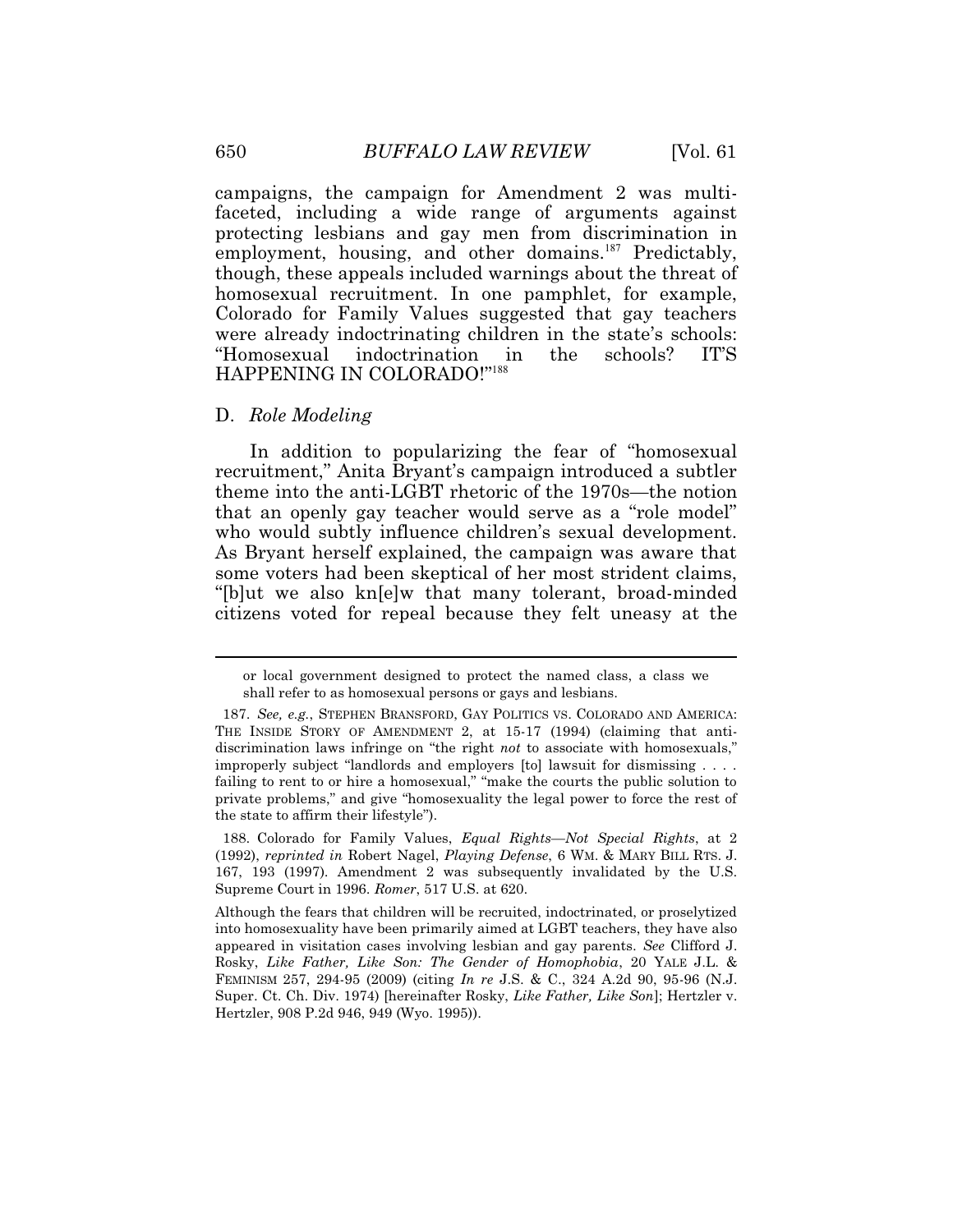prospect of an avowed homosexual becoming a role model for their children."<sup>189</sup>

 policies since Stonewall. Only two days after Bryant's Like the fear of recruitment, the fear of role modeling has played a prominent role in justifications for anti-LGBT campaign was launched, the discourse of role modeling was adopted by the Washington Supreme Court in a case upholding the dismissal of a teacher "because he was a known homosexual."<sup>190</sup> To justify this ruling, the court emphasized that the teacher's "homosexual conduct must be considered in the context of his position of teaching high school students."<sup>191</sup> The court reasoned that the teacher's homosexuality created the "danger of encouraging expression of approval and of *imitation*" because "[s]uch students could treat the retention of the high school teacher by the school board as indicating adult approval of homosexuality."<sup>192</sup>

 children should exclude homosexuals."<sup>193</sup> In the ensuing decades, the role modeling fear has served as the primary justification for laws that target LGBT parents, such as statutes prohibiting lesbian and gay people from adopting. In 1987, the New Hampshire House of Representatives proposed a bill banning "homosexuals . . . from participating in governmentally sanctioned programs of adoption, foster care, and day care" on the ground that "the provision of a healthy environment and a role model for

 $\overline{a}$ Before voting on the bill, the House asked the Justices of the New Hampshire Supreme Court to offer an advisory opinion about whether it was constitutional.<sup>194</sup> In response, four of the five justices issued an opinion indicating that the constitutionality of the law depended on the empirical

<sup>189.</sup> ANITA BRYANT, THE ANITA BRYANT STORY: THE SURVIVAL OF OUR NATION'S FAMILIES AND THE THREAT OF MILITANT HOMOSEXUALITY 126 (1977).

<sup>190.</sup> Gaylord v. Tacoma Sch. Dist. No. 10, 559 P.2d 1340, 1341, 1347 (Wash. 1977).

 <sup>191.</sup> *Id*. at 1347.

 <sup>192.</sup> *Id*. (emphasis added).

<sup>193.</sup> *In re* Opinion of the Justices, 530 A.2d 21, 23 (N.H. 1987).

 <sup>194.</sup> *Id*. at 22.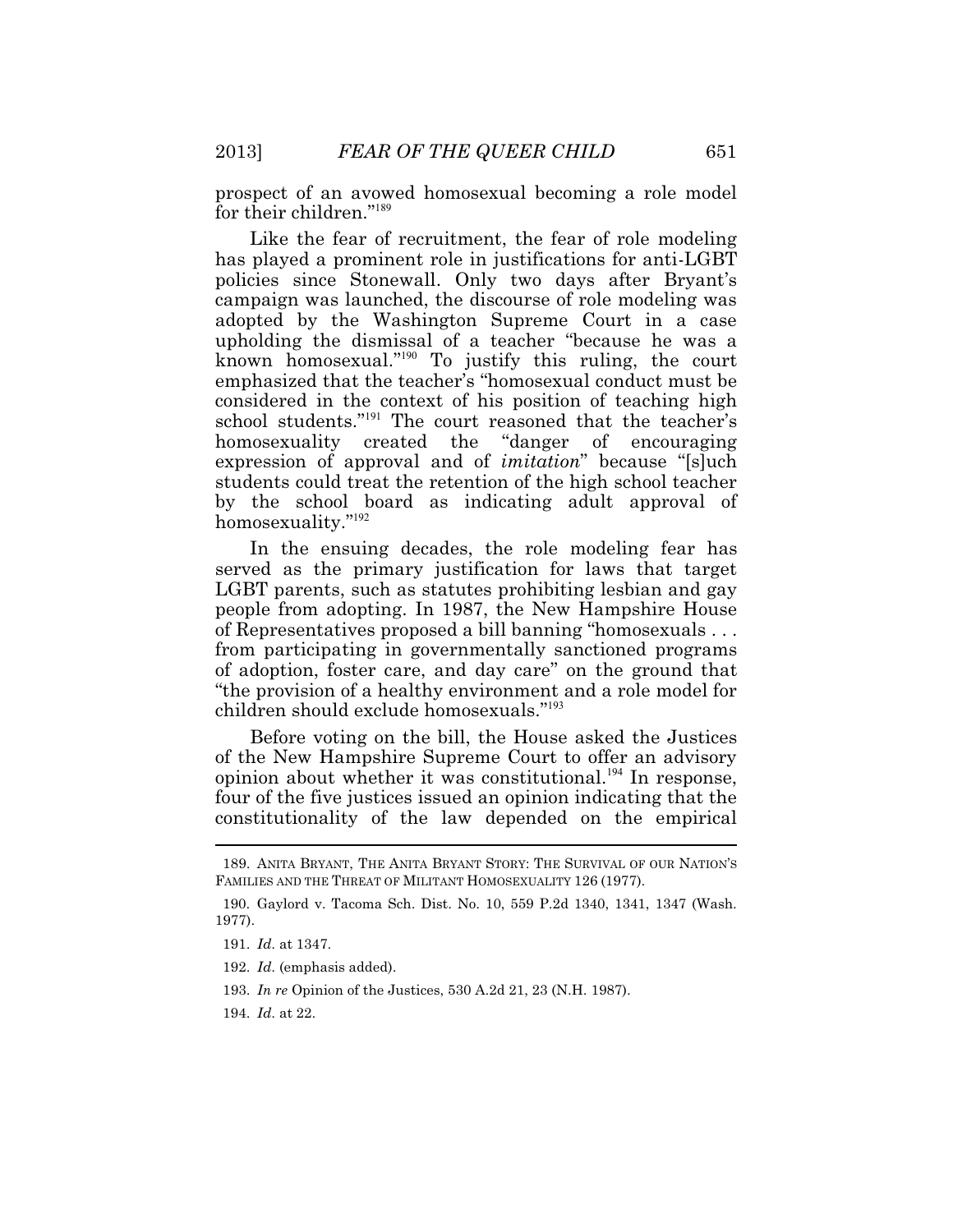can influence the child's developing sexual identity."<sup>198</sup> plausibility of the legislature's role modeling fear.<sup>195</sup> On the one hand, the justices found that the statute's exclusion of homosexuals from the state's adoption and foster care programs was constitutional, because it was "rationally related" to the state's legitimate interest in "provid[ing] appropriate role models."<sup>196</sup> Although they recognized that there was some disagreement about homosexuality's origins, they observed that "the source of sexual orientation . . . is thought to be a combination of genetic and environmental influences."<sup>197</sup> The justices reasoned: "Given the reasonable possibility of environmental influences, the legislature can rationally act on the theory that a role model

The justices balked, however, at applying "the role model theory" to the employment of day-care providers. In their view, "this theory most likely holds true in the parentchild or other familial context" because parents have "custody of and control over the children so placed."<sup>199</sup> They were not persuaded, however, that the role modeling theory would hold true in the day-care context, because they found that the "non-continuous nature of the provision of many day-care services" was roughly comparable to "the noncontinuous nature of the supervision of children involved in teaching."<sup>200</sup>

Such reasoning may explain why courts have applied role-modeling fears primarily to LGBT parents, rather than LGBT teachers. In 1993, a Florida appeals court invoked a subtler version of the role-modeling fear to justify the state's adoption law, even as it disavowed the fear that a gay parent would "'teach' a child to become a homosexual."<sup>201</sup>

 $\overline{a}$ 

200. *Id*.

<sup>195.</sup> *Id.* One of the four Justices joining the opinion was Justice David Souter, a future Justice of the United States Supreme Court. *Id.*

 <sup>196.</sup> *Id*. at 25.

 <sup>197.</sup> *Id*.

<sup>198.</sup> *Id*.

<sup>199.</sup> *Id*.

<sup>201.</sup> Florida Dep't of Health & Rehab. Servs. v. Cox*,* 627 So. 2d 1210, 1220 (Fla. Dist. Ct. App. 1993).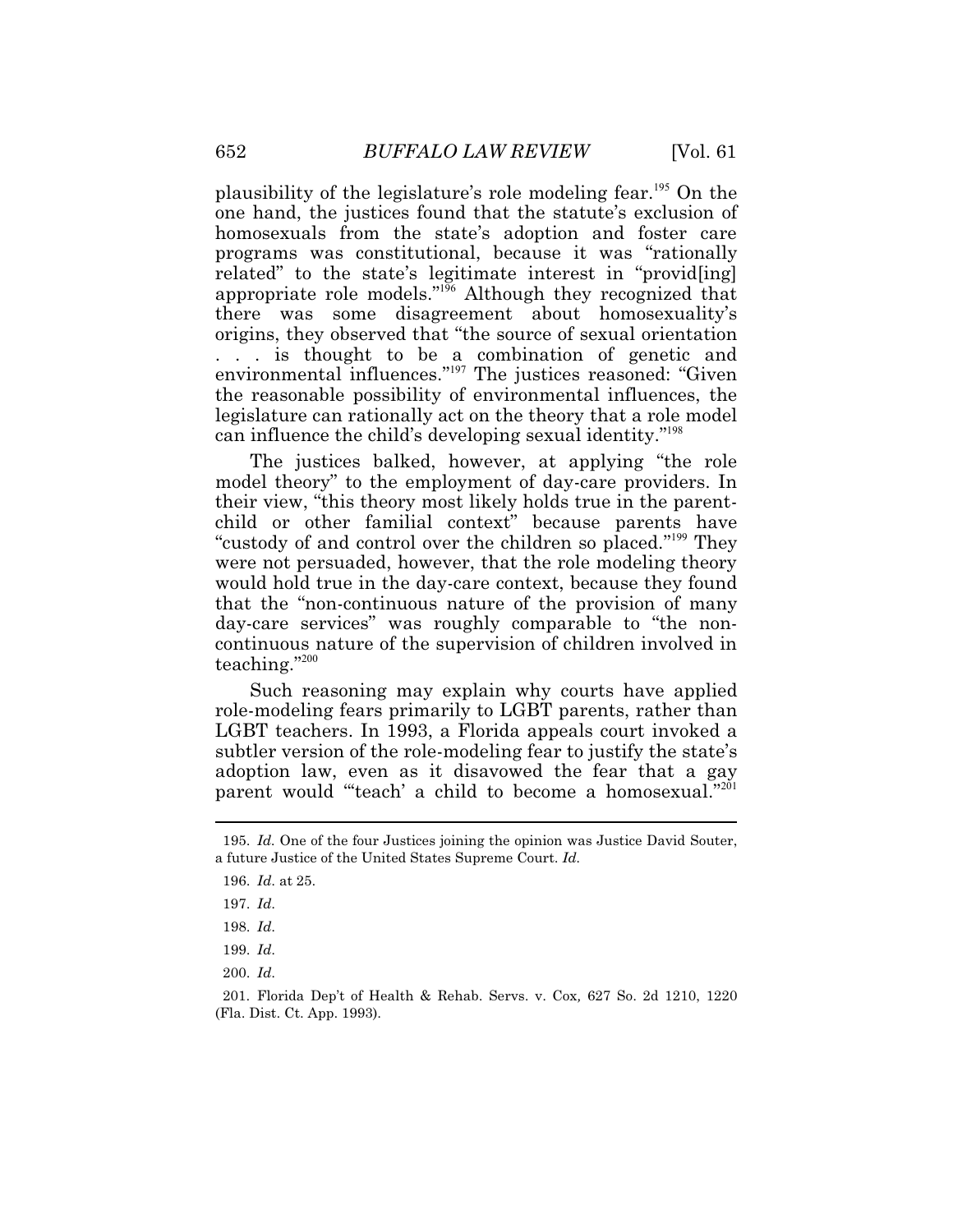models."203 The court reasoned that because "a very high percentage of children available for adoption will develop heterosexual preferences," it was important for the state to provide children with "heterosexual role models," so adoptive parents could give children "education and guidance" by "telling stories about their own adolescence and explaining their own experiences with the opposite sex."<sup>202</sup> While the court emphasized that it was not relying on the fear of homosexual recruitment, it nonetheless insisted on the importance of providing children with heterosexual role models: "Without reliance upon any unsubstantiated notion that a homosexual parent could 'teach' a child to become a homosexual, . . . the legislature may still decide that the best interests of children require that they be adopted by persons who can and will serve as heterosexual role

In 2004, the Eleventh Circuit revived this logic in another decision upholding the constitutionality of Florida's adoption law. In *Lofton v. Secretary of Department of Children & Family Services*, <sup>204</sup> the State of Florida claimed that the adoption law was justified by the "vital role that dual-gender parenting plays in shaping sexual and gender identity and in providing heterosexual role modeling."<sup>205</sup> Invoking the reasoning of the state appellate court's earlier ruling, the Eleventh Circuit held that the law was supported by "the influence of environmental factors in forming patterns of sexual behavior and the importance of heterosexual role models."<sup>206</sup>

Throughout the post-Stonewall era, the rhetoric of role modeling has played an equally prominent part in custody and visitation cases involving lesbian and gay parents. In 1981, a Tennessee appellate court removed custody from a lesbian mother, based on a psychologist's testimony that it would be "preferable" to raise Rusty, a four-year-old boy, in

 $\ddot{\phantom{a}}$ 

<sup>202.</sup> *Id*.

<sup>203.</sup> *Id*.

<sup>204. 358</sup> F.3d 804 (11th Cir. 2004), *reh'g denied*, 377 F.3d 1275 (2004).

<sup>205.</sup> *Id*. at 818.

 <sup>206.</sup> *Id*. at 822.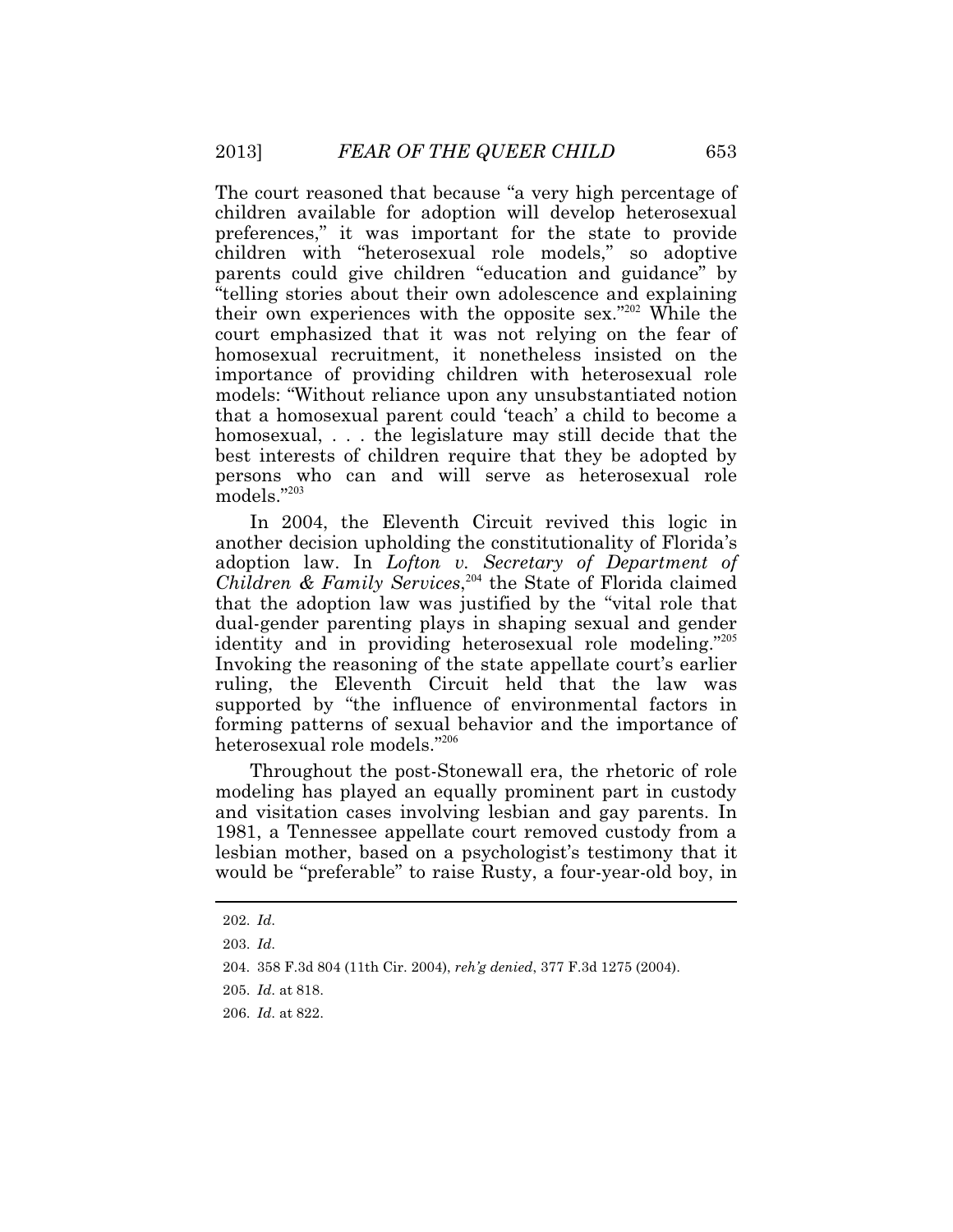"a normal relationship wherein males and females adhere to their roles"—as opposed to "a homosexual relationship involving a mother in a submissive role"—because "homosexuality is a learned trait and it would be very difficult for Rusty to learn and approximate sex role identification from a homosexual environment."<sup>207</sup> In 1982, a Missouri appellate court restricted a gay father's visitation rights on the ground that the father had "directly testified that he thought it would be 'desirable' for his child to become a homosexual," and had "furnished the boy with role models consistent with that approbation."<sup>208</sup> In 1985, a New York appellate judge concurred in a decision to restrict a gay father from involving his child "in any homosexual activities or publicity" during his visits, on the ground that "a child's sexual maturation and sense of sexual security must be safeguarded so that the child will have a proper identification as to what the parents' role model should be."<sup>209</sup> In another 1985 case, a Tennessee appellate court denied a lesbian mother custody of her daughter on the ground that "the homosexual parent and the minor child are both female," reasoning that "we consider this factor particularly important because of the increased chance of role-modeling."<sup>210</sup>

Ì. In *Dale v. Boy Scouts of America*,<sup>211</sup> the Supreme Court recognized the fear of role modeling not as a justification for the state's anti-LGBT policies, but as a private organization's defense against the government's enforcement of antidiscrimination laws.<sup>212</sup> In this wellknown case, the Boy Scouts had revoked the membership of a scoutmaster named James Dale, in response to a newspaper interview in which Dale had explained "his

211. 530 U.S. 640, 652-53 (2000).

 212. In Eskridge's terms, the *Dale* ruling represents the "privatization" and "constitutionalization" of the opposition's "no promo homo" claims. *See* Eskridge, *supra* note 5, at 1355-56, 1408-09.

<sup>207.</sup> Dailey v. Dailey, 635 S.W.2d 391, 394 (Tenn. Ct. App. 1981).

<sup>208.</sup> J.L.P.(H.) v. D.J.P., 643 S.W.2d 865, 869 (Mo. Ct. App. 1982).

<sup>209.</sup> Gottleib v. Gottleib, 488 [N.Y.S.2d](https://N.Y.S.2d) 180, 182 (N.Y. App. Div. 1985) (Kassal, J., concurring).

<sup>210.</sup> Bennett v. O'Rourke, 1985 WL 3464, at \*3 (Tenn. Ct. App. Nov. 5, 1985).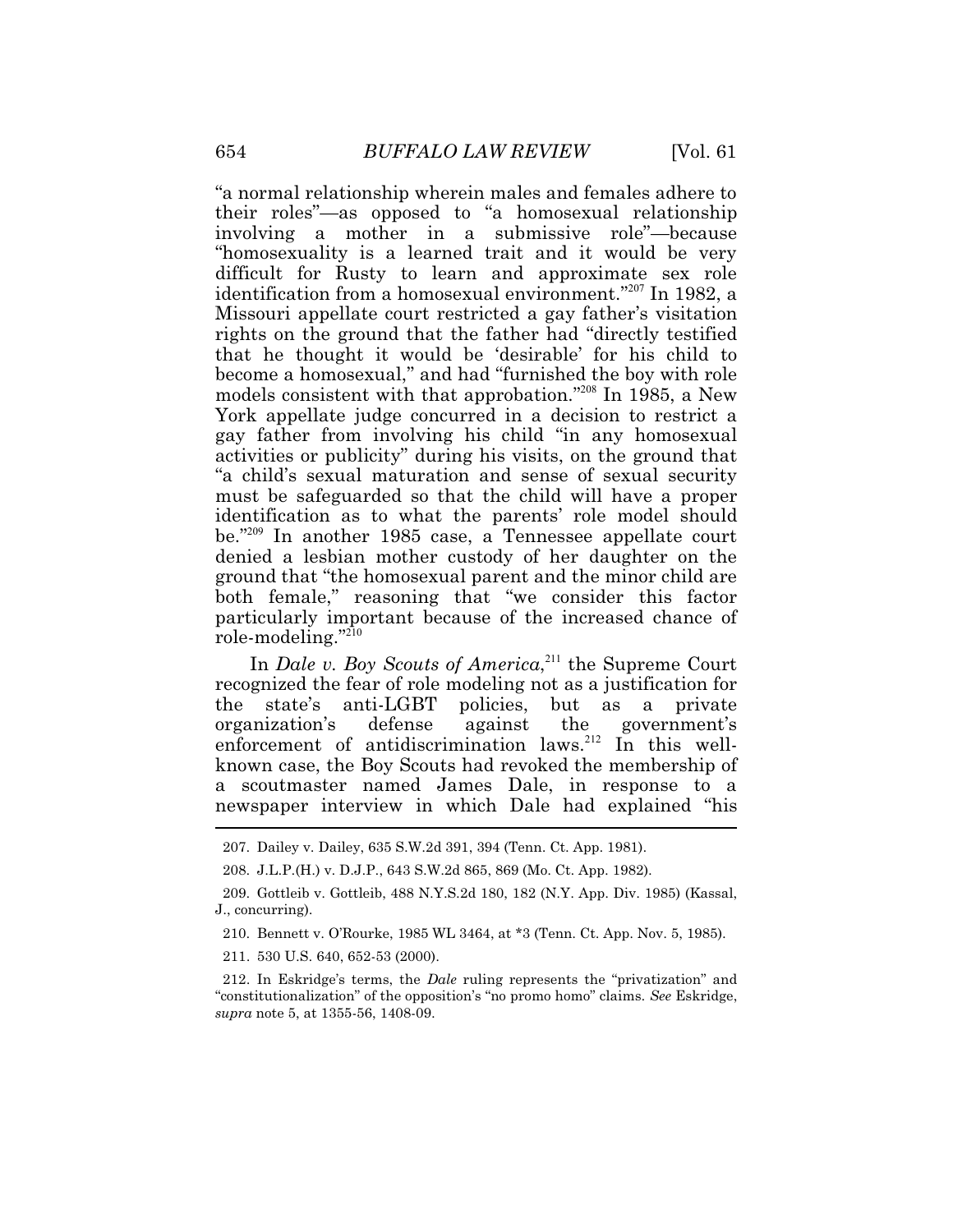advocacy of homosexual teenagers' need for gay role models.<sup>"213</sup> In upholding the Boy Scouts' constitutional right to terminate Dale on this basis, the Supreme Court repeatedly emphasized the organization's interest in preventing gay men from serving as "role models."<sup>214</sup> In particular, the Court relied on one of the organization's statements that "homosexuals do not provide a desirable role model for Scouts."<sup>215</sup>

#### E. *Public Approval*

Throughout this period, indoctrination and role modeling fears have been supplemented with an even subtler worry about children's sexual development—the idea that the government's recognition of LGBT rights sends a signal that the public approves of queerness. While some opponents of LGBT rights claim that this dynamic could potentially influence a person's sexual behavior at any age, they often insist that children are especially vulnerable to the influence of state actors and policies.<sup>216</sup> The fear of public approval has been especially common in debates over sodomy and marriage laws, which are widely viewed as potent symbols of the public's moral stance toward homosexual relations and relationships.<sup>217</sup>

 $\ddot{\phantom{a}}$ 

 likely to fear that any government, religious, or media legitimization of 216. GEORGE CHAUNCEY, WHY MARRIAGE? 153 (2004) ("[E]vangelicals are more homosexuality threatens the stability of heterosexuality itself by making homosexuality seem a more acceptable, even appealing choice. They worry especially about youth being exposed to such temptation, so take great care to prevent their children from having any exposure to gay people.").

 relations and relationships" and for emphasizing the independent value of an and relationships is a universal freedom and inheres whatever one's desire or 217. I thank Michael Boucai for introducing me to the phrase "homosexual individual's liberty to pursue relations and relationships. *See* Boucai, *supra* note 3, at 417 (arguing that "[t]he constitutional right to choose homosexual relations disposition to exercise it").

<sup>213.</sup> *Dale*, 530 U.S. at 645.

<sup>214.</sup> *Id*. at 652, 674.

<sup>215.</sup> *Id*. at 652; *see also id.* ("The Boy Scouts of America has always reflected the expectations that Scouting families have had for the organization. We do not believe that homosexuals provide a *role model* consistent with these expectations.").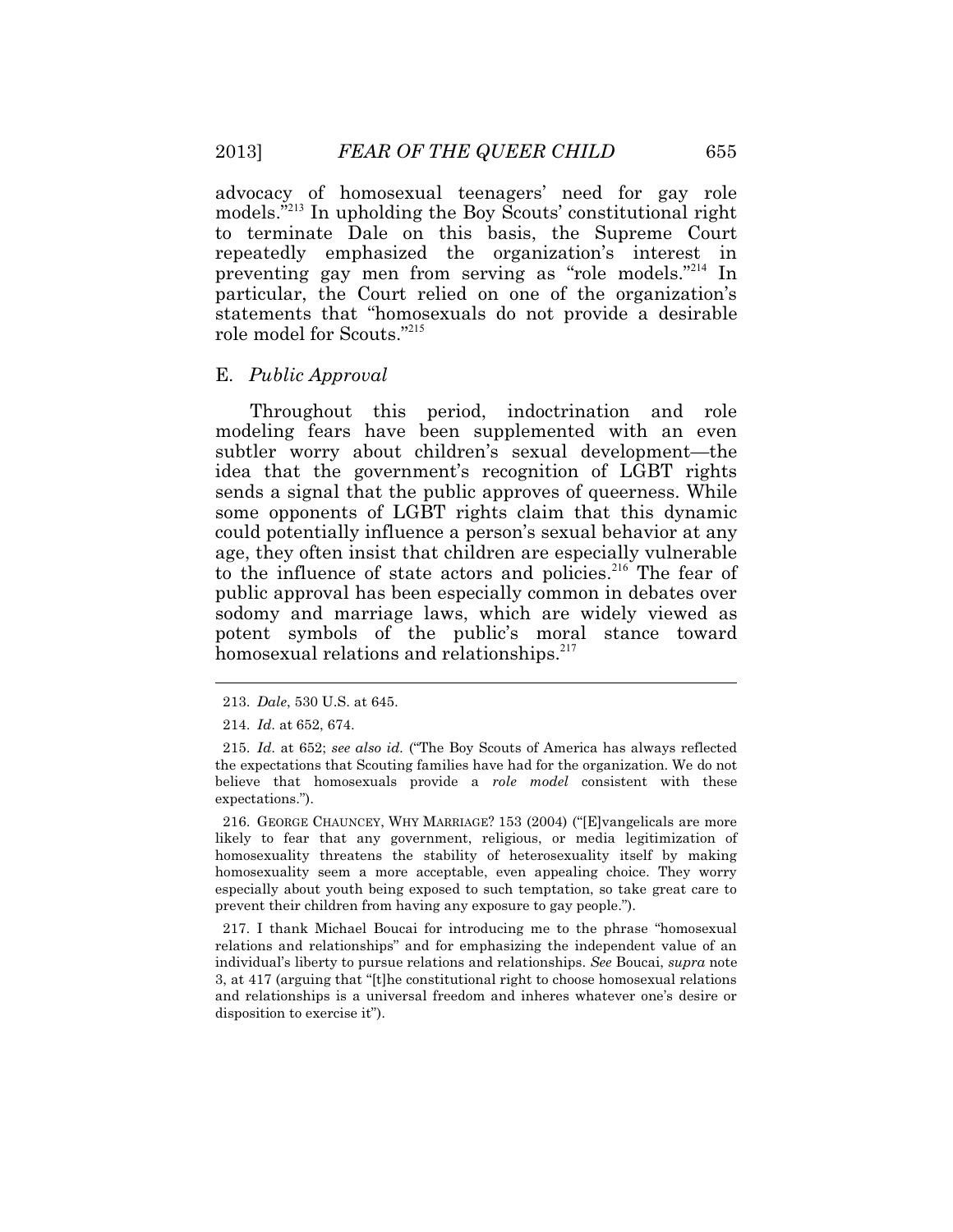Only a few months after the Stonewall riots, California Senator Willie Brown introduced the country's first law specifically designed to legalize sodomy and other private sexual activities between consenting adults.<sup>218</sup> It was rejected each year until 1975, when it became the first bill in the state's history to pass the Senate by a single vote.<sup>219</sup> Speaking in opposition to the bill, one senator remarked that the bill's passage would send a message to children that "homosexuality is okay,"<sup>220</sup> and another said that sodomy was not a victimless crime because "children might look upon homosexuality as acceptable" which "would harm future generations."<sup>221</sup>

Because the institution of marriage has tremendous symbolic significance, the rhetoric of public approval has been especially prominent in debates about same-sex marriage. In the congressional debates over the federal Defense of Marriage  $Act<sub>1</sub><sup>222</sup>$  the bill's sponsors explicitly conjured an image of Congress speaking to the country's youth, and strongly signaled that the bill was designed to channel children into heterosexual relationships. Representative Charles Canady, one of the bill's chief sponsors, made this objective especially clear by posing a series of rhetorical questions about what lessons Congress should impart to "the children of America":

Should this Congress tell *the children of America* that it is a matter of indifference whether they establish families with a partner of the opposite sex or cohabit with someone of the same sex? Should this Congress tell *the children of America* that we as a society believe there is no moral difference between homosexual relationships and heterosexual relationships? $223$ 

I In a legislative report supporting the bill, Representative Canady cautioned Congress "against doing

222. 110 Stat. 2419 (Sept. 21, 1996), *codified at* 1 U.S.C. § 7 and 28 U.S.C. § 1738C.

223. 104 CONG. REC. H7491 (1996) (statement of Rep. Charles Canady).

<sup>218.</sup> *Sex Bill Passes in Historic Tie-Breaker*, ADVOCATE, May 21, 1975, at 4.

 <sup>219.</sup> *Id*.

<sup>220.</sup> *Id*. (quoting Sen. H.L. Richardson).

<sup>221.</sup> *Id*.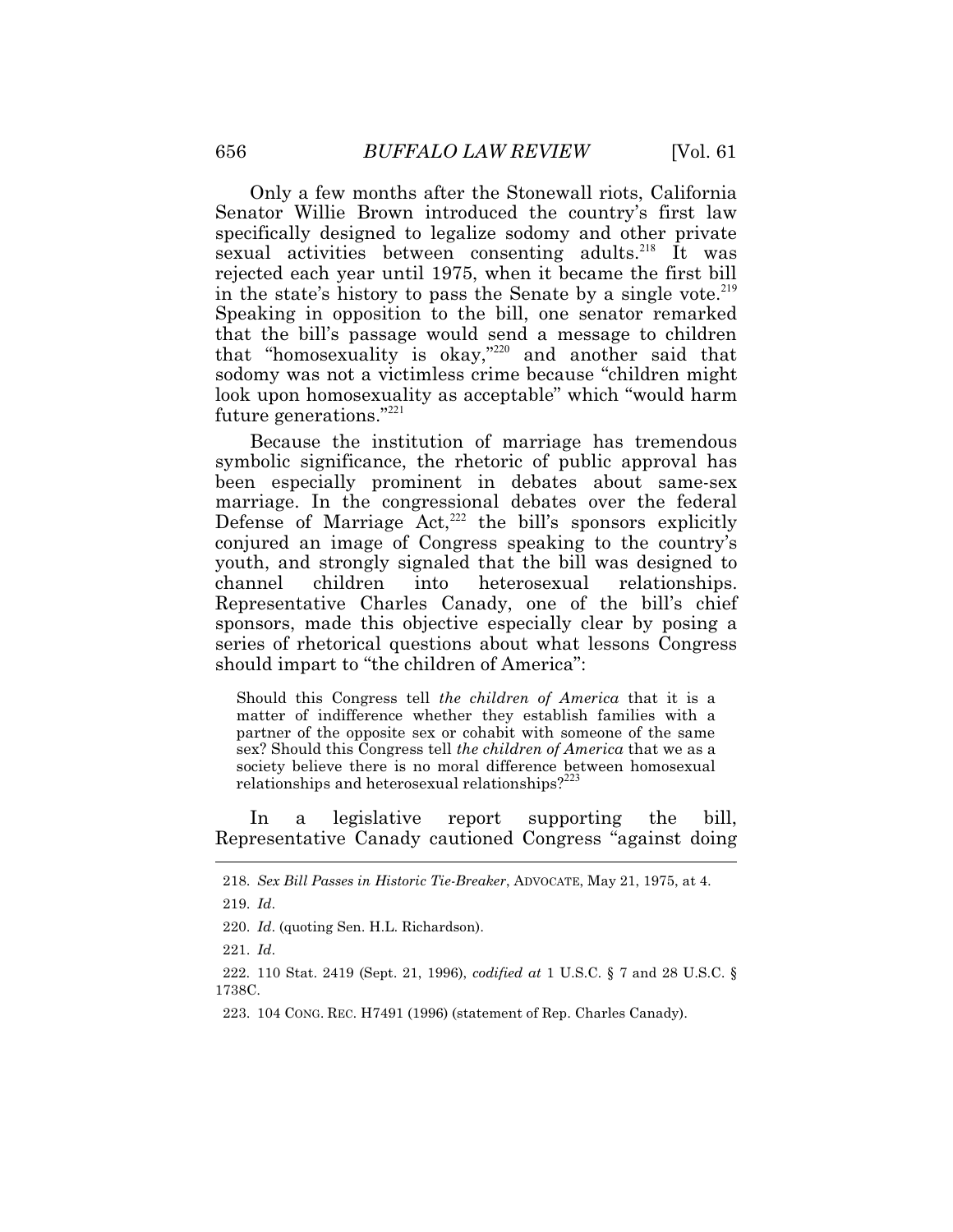anything which might mislead *wavering children* into perceiving society as indifferent to the sexual orientation they develop," in order to protect society's interest "in reproducing itself."<sup>224</sup> Similar warnings have been sounded by judges defending the constitutionality of laws against same-sex marriage, $225$  and in the broader public debates about the legalization of same-sex marriage.<sup>226</sup>

# F. *The Fear's Many Forms*

By denoting the fears of indoctrination, role modeling, and public approval with separate terms, I do not mean to suggest that they can be easily untangled in practice, or even in principle. As a practical matter, all three of these fears are voiced alongside each other more often than they

226. *See, e.g.*, Trayce Hansen, *Love Isn't Enough: 5 Reasons Why Same-Sex Marriage Will Harm Children*, [DRTRAYCEHANSEN.COM](https://DRTRAYCEHANSEN.COM) (Oct. 15, 2007), [http://www.drtraycehansen.com/Pages/writings\\_samesex.html](http://www.drtraycehansen.com/Pages/writings_samesex.html) (last visited May 7, 2013) ("[S]ame-sex marriage will increase sexual confusion and sexual experimentation by young people. The implicit and explicit message of same-sex marriage is that *all* choices are equally acceptable and desirable. So, even children from traditional homes—influenced by the all-sexual-options-are-equal message—will grow up thinking it doesn't matter whom one relates to sexually or marries. Holding such a belief will lead some—if not many—impressionable young people to consider sexual and marital arrangements they never would have contemplated previously."); William J. Bennett, *Gay Marriage: Not a Very Good Idea*, WASH. POST, May 21, 1996, at A19 ("There are other arguments to consider against same-sex marriage—for example, the signals it would send, and the impact of such signals on the shaping of human sexuality, particularly among the young.").

 program known as "Mix It Up at Lunch Day," which encourages students "to Most recently, the public approval fear has been invoked by opponents of antibullying initiatives in public schools. *See, e.g.*, Kim Severson, *Christian Group Finds Gay Agenda in an Anti-Bullying Day*, N.Y. TIMES, Oct. 15, 2012, at A15 (reporting that the American Family Association objected that an anti-bullying hang out with someone they normally might not speak to," was actually "a nationwide push to promote the homosexual lifestyle in public schools").

 $\ddot{\phantom{a}}$ 

<sup>224.</sup> H.R. No. 104-664, at 15 n.53 (quoting E.L. Pattullo, *Straight Talk About Gays*, COMMENT. 21 (1992)).

 <sup>225.</sup> *See, e.g*., Dean v. District of Columbia, 653 A.2d 307, 355 (D.C. Ct. App. 1995) (assuming that the state has a "substantial, if not compelling" interest in prohibiting same-sex marriage "because of a concern that such marriages, if deemed legitimate, could influence the sexual orientation and behavior of children, to the extent choice plays a role").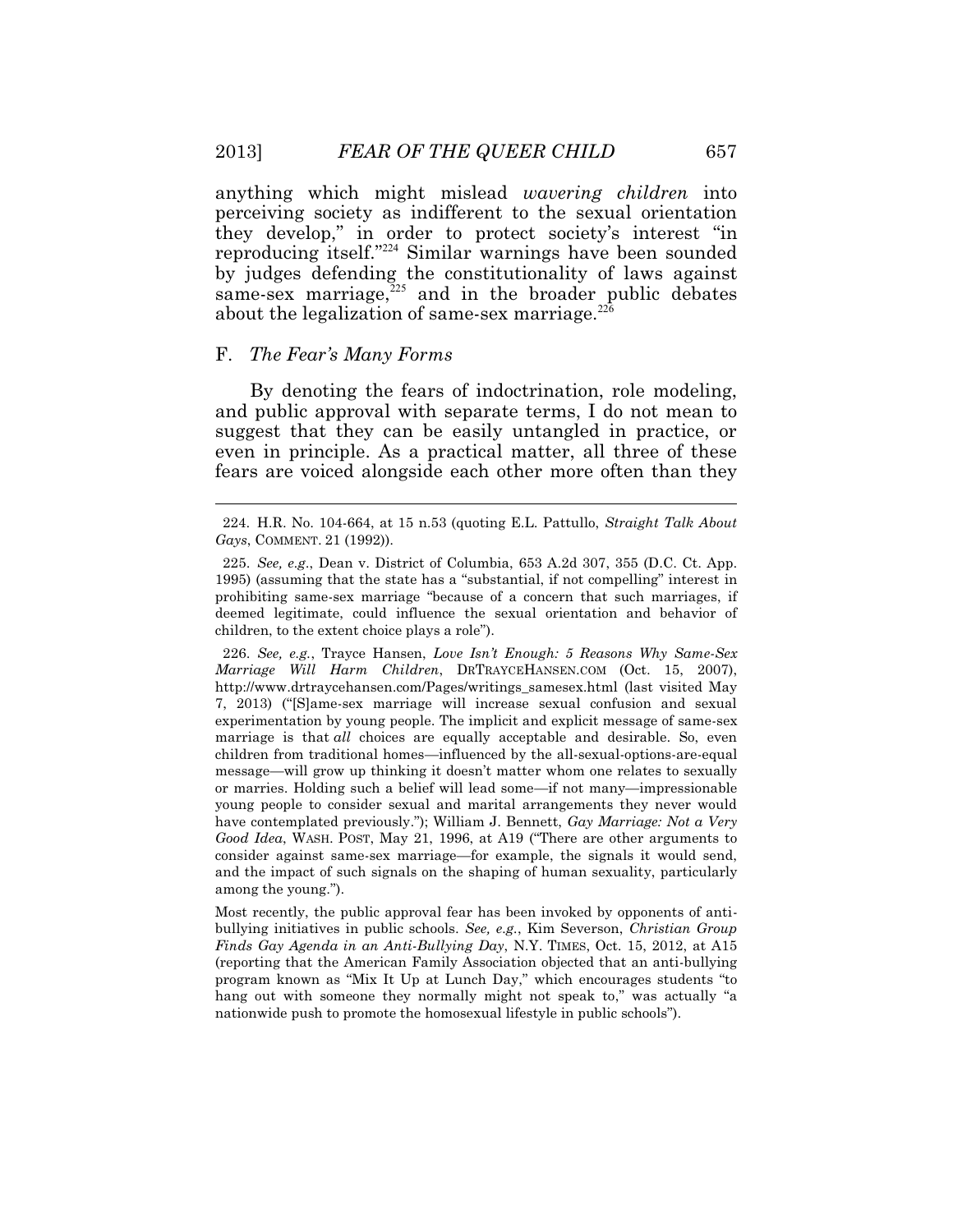are disaggregated. In *Gay Lib*, for example, the University objected that granting formal recognition to the group would "constitute an implied *approval* by the University of the abnormal homosexual life-style as a normal way of life and would be so understood by many students," and worried that "homosexuals will *counsel* other homosexuals,"<sup>227</sup> which would lead them to engage in illegal acts. Similarly, in *Gaylord*, the court juxtaposed the dangers of "imitation" and "approval."<sup>228</sup> In one custody case, a Pennsylvania court managed to convey all three fears in a single sentence, when it claimed that awarding custody to an openly lesbian mother would "require the children to accept their mother's role, and to some extent, . . . proselytize the children by indicating that because of the role model now found acceptable, it is a suitable life style for the children."<sup>229</sup> In this passage, the court imagines itself sending a signal of public approval, which effectively "proselytizes" the children by identifying a lesbian mother as an appropriate "role model."

 any pro-LGBT reform could be criticized as a form of Even in analytical terms, these three fears cover similar ground. However they are framed, they are all based on the same basic fear of children's queerness, which has been voiced in a variety of ways through the ages. In this sense, indoctrination, role modeling, or public approval—and at one time or another, it is likely that every pro-LGBT reform has been characterized in such terms. In Bryant's campaign, for example, she objected to Dade County's antidiscrimination law because it offered gay teachers the opportunity to not only "recruit" children, but to serve as a "role model," and to signal "public approval" of the "homosexual lifestyle."<sup>230</sup> This is one of the principal strengths that opponents derived from the fragmentation of the fear during this period: instead of relying on concrete claims about men sexually molesting boys, they were able to

<sup>227.</sup> Gay Lib v. Univ. of Missouri, 416 F. Supp. 1350, 1359 (W.D. Mo. 1976).

<sup>228.</sup> Gaylord v. Tacoma Sch. Dist., 559 P.2d 1340, 1347 (Wash. 1977).

<sup>229.</sup> Constant A. v. Paul C.A., 496 A.2d 1, 8 (Pa. Super. Ct. 1985).

 <sup>230.</sup> *See* discussion *supra* Part III.D.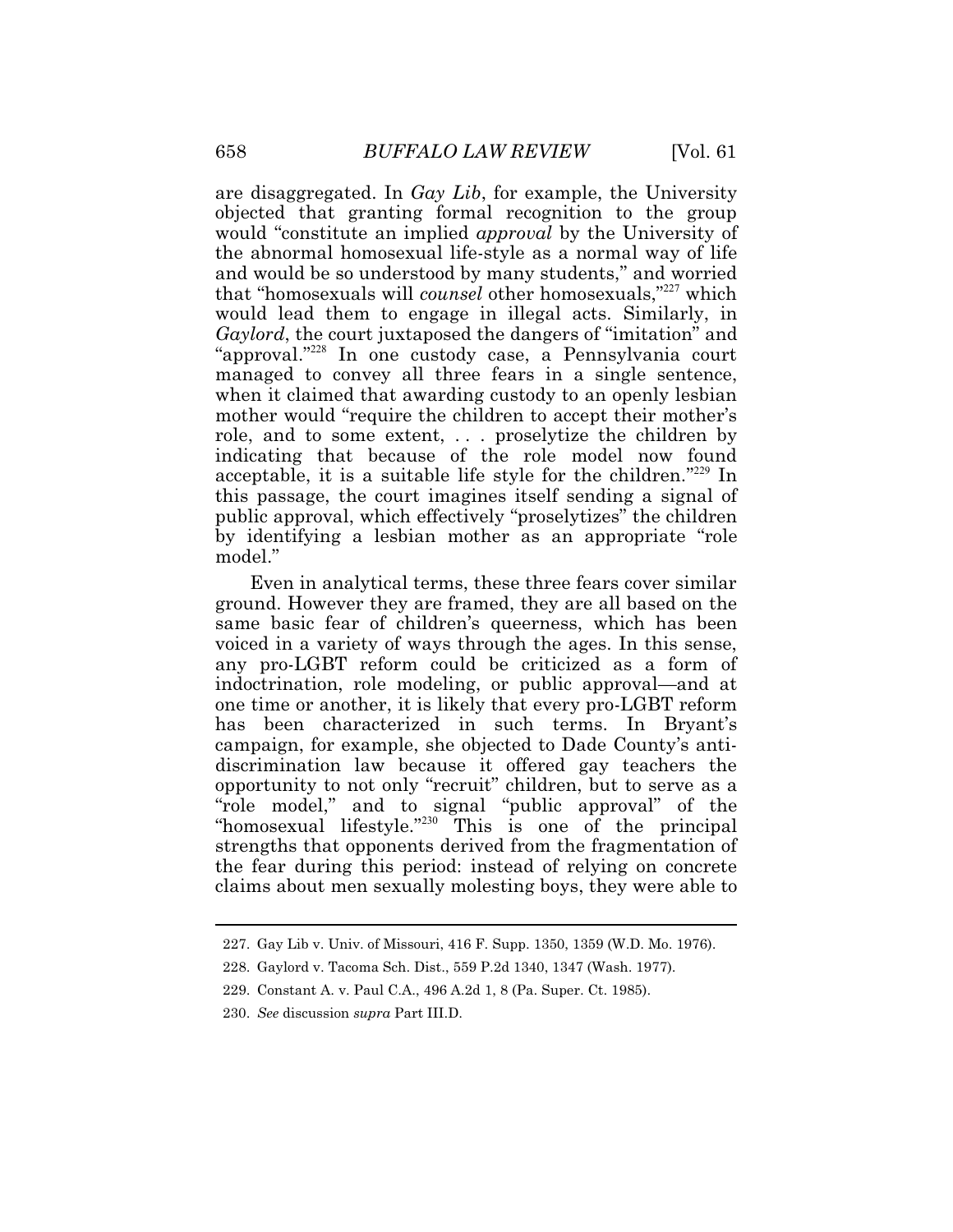invoke a much broader, more diverse range of theories to justify discrimination against LGBT people.

# G. *The Return of the Gender-Variant Child*

In recent years, the fear of the queer child has begun to shift in ways that closely track Siegel's "preservationthrough-transformation" model of the evolution of status regimes. During the 1990s, opponents of LGBT rights shifted away from explicit claims about children's homosexuality, in favor of increasingly vague claims about children's variance from traditional gender roles and identities.<sup>231</sup> Although this development has been especially evident in custody cases involving boys raised by lesbian mothers, it has also surfaced in constitutional challenges to same-sex marriage bans and public debates over the Employment Nondiscrimination Act.

In the long arc of history, this trend is decidedly recent, but it reminds us that anything old can be new again: after all, the specific fear of children becoming "homosexual" is barely more than a century old, and even now, it is routinely conflated with parallel fears of children becoming gender variant. In this sense, this trend presents a return to much earlier ideas about the relationship between sexuality and gender, rather than the emergence of a distinctly new set of ideas and fears. As Siegel reminds us, the justifications for status regimes are often recycled, through a process of translation into less contested, more socially acceptable terms.<sup>232</sup>

problem[s]."<sup>233</sup> In a 1990 case, for example, the Louisiana As early as the 1990s, the fear of role modeling was often expressed as a specific concern that boys raised by lesbian mothers will experience "gender identity

232. Siegel, *supra* note 108, at 2179.

 231. Although gender identity is a distinct concept from gender roles, the two *Difference*, 31 CAP. U. L. REV. 691, 705 (2003) (observing that judges often ideas are often conflated by opponents of LGBT rights. *See, e.g.*, Carlos Ball, *Lesbian and Gay Families: Gender Nonconformity and the Implications of*  conflate "gender identity" and "gender roles" in cases involving same-sex adoptions).

<sup>233.</sup> Pleasant v. Pleasant, 628 N.E.2d 633, 639 (Ill. App. Ct. 1993).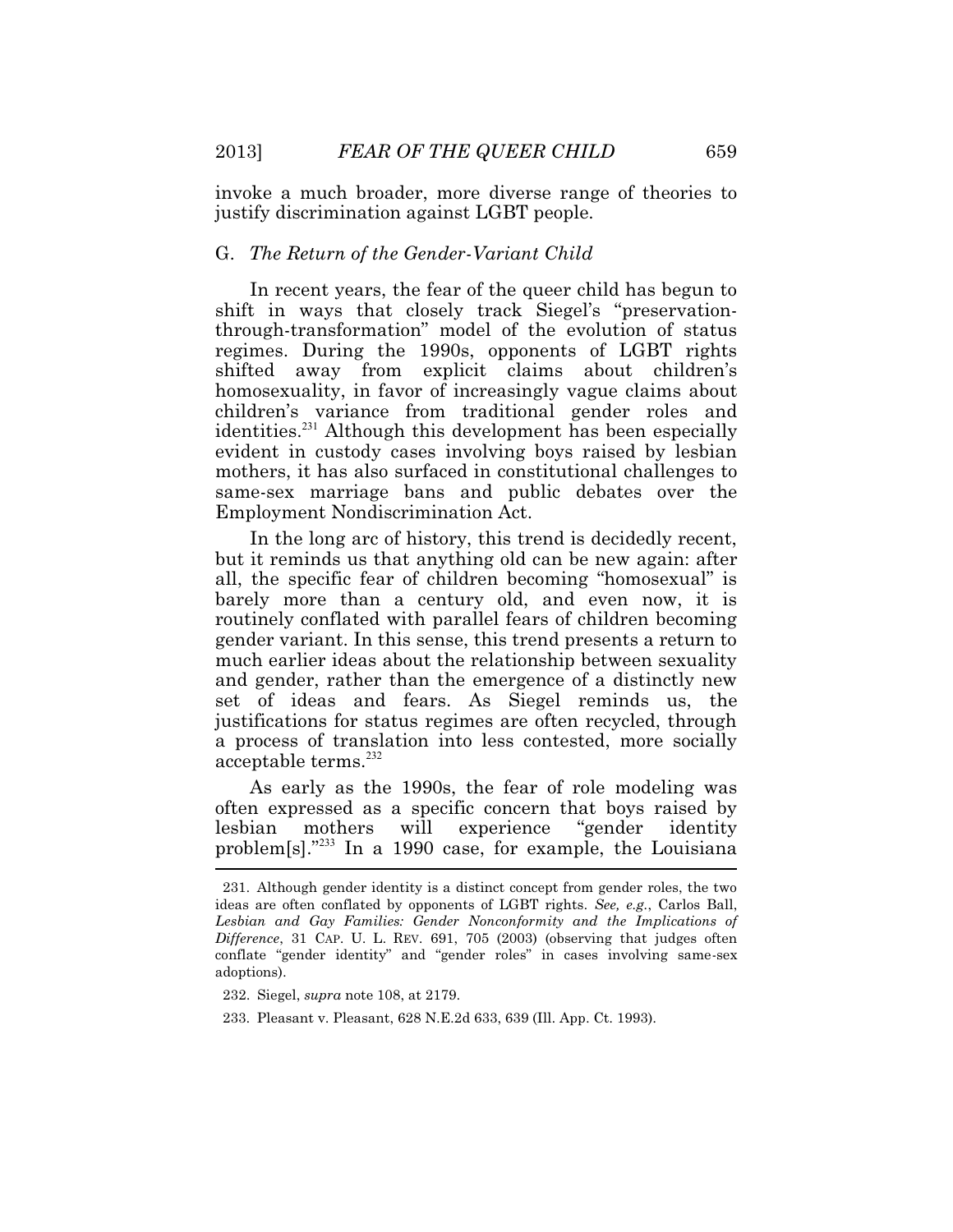formed."<sup>236</sup> court cited a psychologist's concerns that if a two-year-old boy were raised by his lesbian mother, the boy may not learn "masculine and female" roles, which the psychologist referred to as "sex appropriate roles."<sup>234</sup> At a hearing on the mother's visitation rights, the psychologist explained: "I would be concerned if the role models were confused so that a child would not understand or know that this was not typical or usual or to be expected."<sup>235</sup> The court awarded primary custody to the father, based on a specific finding that "the child is of an age where gender identity is being

As the millennium turned, the role modeling fear began to surface in judicial opinions upholding state laws against same-sex marriage—and here, too the claim was framed as a fear about children's gender roles rather than children's sexual identity, desire, or behavior. In 1999, the State of Vermont argued that the state's law against same-sex marriage was justified by the government's interest in "'promoting child rearing in a setting that provides both male and female role models."<sup>237</sup> Although the Vermont Supreme Court rejected this logic, it conceded that this was "[t]he most substantive of the State's remaining claims," and that "[i]t is conceivable that the Legislature could conclude that opposite-sex partners offer advantages in this area."<sup>238</sup> Rather than denying that this goal was legitimate, the court held that it was not consistent with Vermont's other statutes, such as a law that allowed children to be jointly adopted by same-sex couples.<sup>239</sup>

 $\ddot{\phantom{a}}$ 

238. *Id*.

 "male and female role models," but the term "role model" strongly implies that *Same-Sex Marriage Jurisprudence*, 30 HARV. J.L. & GENDER 461, 489-92 (2007). 239. *Id*. at 884-85. As some scholars have noted, opponents of same-sex marriage are often reluctant to specify the particular advantages bestowed by children learn gender roles from parents of the same sex. Deborah A. Widiss, Elizabeth N. Rosenblatt & Douglas NeJaime, *Exposing Stereotypes in Recent* 

<sup>234.</sup> Lundin v. Lundin, 563 So. 2d 1273, 1275 (La. Ct. App. 1990).

<sup>235.</sup> *Id*.

<sup>236.</sup> *Id*. at 1277; *see also Pleasant*, 628 N.E.2d at 639 (finding that exposing a boy to "gays and lesbians was endangering his gender identity and morals").

<sup>237.</sup> Baker v. State, 744 A.2d 864, 884 (Vt. 1999).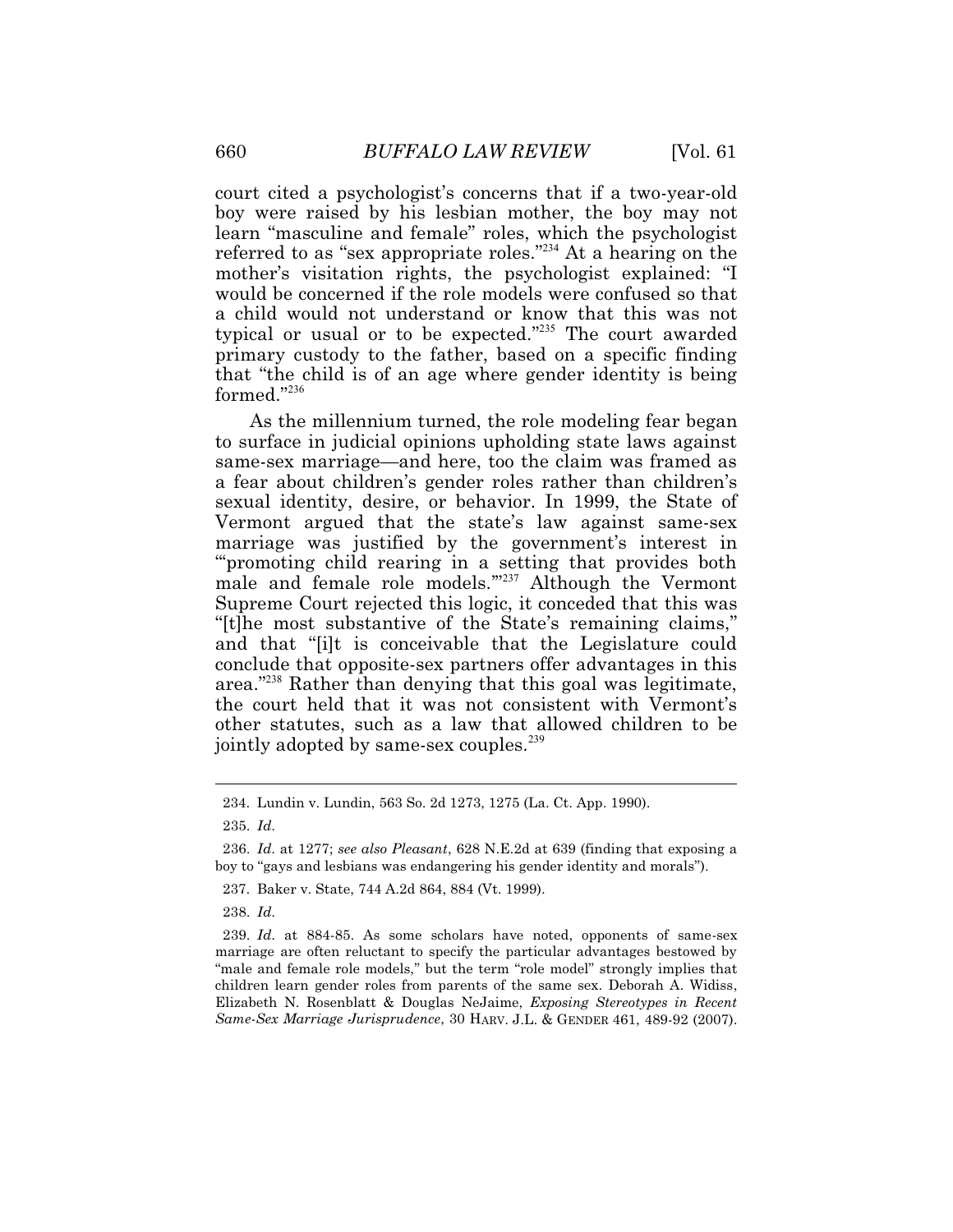In custody and visitation cases, the rhetoric of role modeling seems to have waned in recent years, but it has not disappeared yet. In 2007, a Louisiana Supreme Court removed custody from a lesbian mother, based in part on the father's concern that "kids raised by lesbian parents are more likely to grow up lesbian," and a court therapist's testimony that the mother's "lesbian partner would distort the children's (especially the girls') perception of female role models."<sup>240</sup>

 it is hard to ignore the striking parallels between law and When searching for explanations of this rhetorical shift, psychiatry on this subject: in the same DSM edition that the APA abandoned the classification of homosexuality as a mental disorder, the organization introduced a new diagnosis known as "Gender Identity Disorder of Childhood."<sup>241</sup> In the early 1990s, expert witnesses began introducing this new diagnosis into custody and visitation cases, much to the detriment of lesbian and gay parents.<sup>242</sup>

240. Cook v. Cook, 965 So. 2d 630, 633-34 (La. Ct. App. 2007); *see also* Holmes v. Holmes, 255 S.W.3d 482, 486 (Ark. Ct. App. 2007) (removing custody from lesbian mother based partially on boy's nonconformity with traditional gender norms).

 241. LAWRENCE D. MASS, 1 HOMOSEXUALITY AND SEXUALITY: DIALOGUES OF THE *Backdoor Maneuver to Replace Homosexuality? A Historical Note*, 31 J. SEX & SEXUAL REVOLUTION 214 (1990); Eve Kosofsky Sedgwick, *How to Bring Your Kids Up Gay: The War on Effeminate Boys*, *in* TENDENCIES 156-57 (Eve Kosofsky Sedgwick ed., 1993); Kenneth J. Zucker & Robert L. Spitzer, *Was the Gender Identity Disorder of Childhood Diagnosis Introduced into DSM-III as a*  MARITAL THERAPY 31, 32 (2005).

242. *See, e.g.*, Pleasant v. Pleasant, 628 N.E.2d 633, 637-41 (Ill. App. Ct. 1993); Lundin v. Lundin, 563 So. 2d 1273, 1275 (La. Ct. App. 1990); *see also* Rosky,

In a dissenting opinion in Goodridge v. Dep't Public Health, 798 N.E.2d 941, 999 n.27, 1000 (Mass. 2003) (Cordy, J., dissenting), Justice Cordy made this reasoning clearer than most when he argued that "same-sex couples . . . cannot provide children with a parental authority figure of each gender," and noting that one study found "significant statistical differences in . . . gender roles [and] sexual behavior" among children raised by lesbian and gay parents. In 2006, New York's highest court upheld the state's law against same-sex marriage through a similar logic: "The Legislature could rationally believe that it is better, other things being equal, for children to grow up with both a mother and a father. Intuition and experience suggest that a child benefits from having before his or her eyes, every day, living models of what both a man and a woman are like." Hernandez v. Robles, 855 N.E.2d 1, 7 (N.Y. 2006).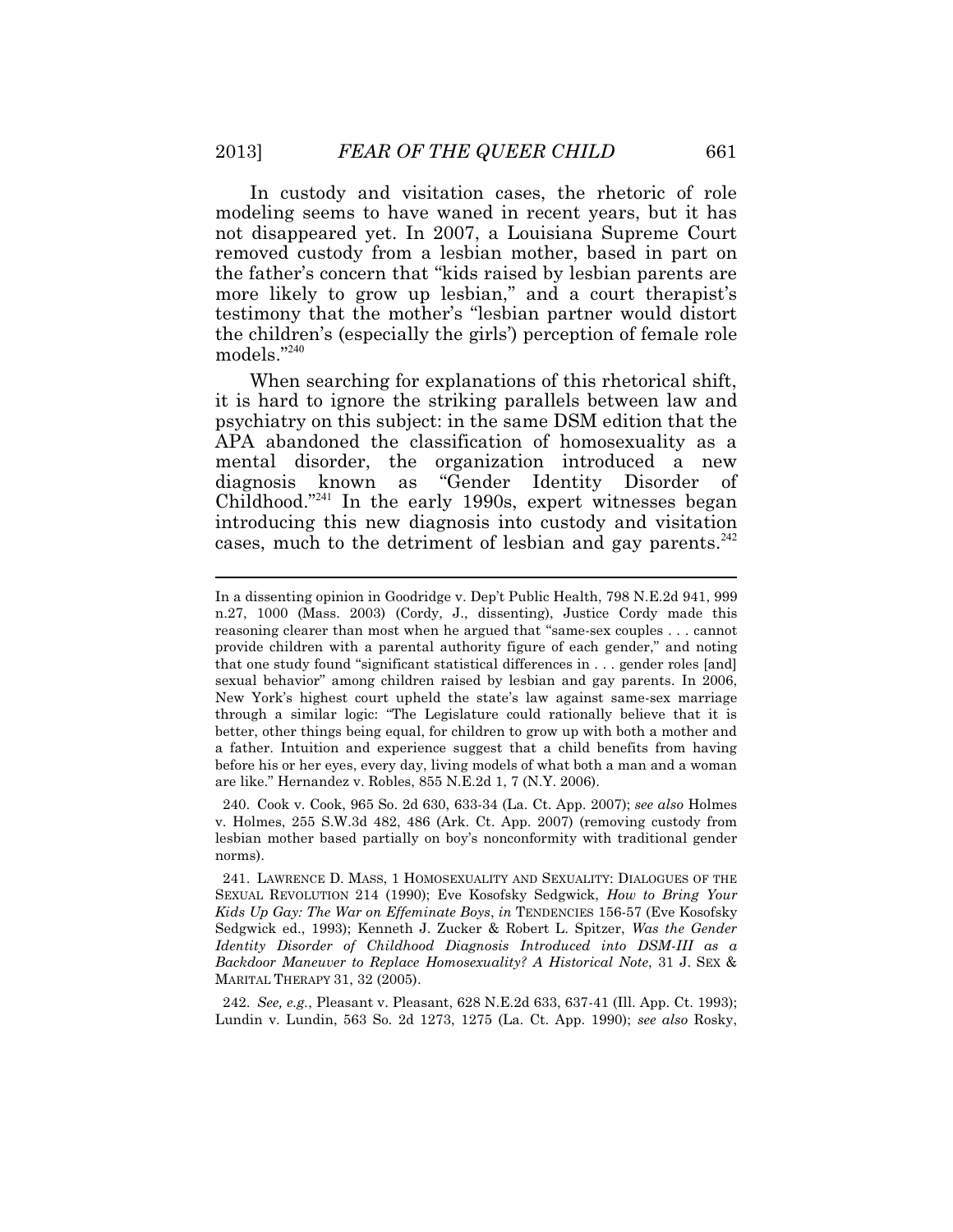But we should be careful not to lay this development at psychiatry's doorstep, for it is likely a sign of broader forces at work. The most notable are the enduring disjunction between public attitudes about homosexuality and gender variance and the related gap between the progress made by the gay and transgender movements.

In recent years, this dynamic was vividly illustrated in the debates over the federal Employment Nondiscrimination Act (ENDA), a bill to prohibit discrimination based on sexual orientation and gender identity in employment. In 2008, Representative Barney Frank introduced an alternative version of ENDA that excluded "gender identity" from the bill's antidiscrimination protections.<sup>243</sup> In defending this move, the openly gay congressman explained that he had marshaled enough votes to pass protections for "sexual orientation" through the House of Representatives, but a group of swing voters had objected to the inclusion of transgender workers within the bill's protections.<sup>244</sup> In a remarkable sign of the transgender movement's progress, more than 300 LGBT groups withdrew support for Frank's limited bill, which he was forced to amend.<sup>245</sup>

 $\ddot{\phantom{a}}$ Ironically, however, the new solidarity of the gay and transgender movement has provided opponents of LGBT rights with a new target in attacks on ENDA, and a new way of articulating Anita Bryant's indoctrination fears. In 2010, the Traditional Values Coalition (TVC) launched

 244. *Id.* In fact, the bill was approved by the House of Representatives by a vote of 235 to 184, but it was not voted upon by the Senate. In 2009, the bill was once again amended to include gender identity protections. *See* WILLIAM RUBENSTEIN ET AL., SEXUAL ORIENTATION AND LAW 423 (4th ed. 2012).

245. *NLG Queer Committee Supports HRC Dinner Protestors*, [NLGSF.ORG](https://NLGSF.ORG), <www.nlgsf.org/content/nlg-queer-committee-supports-hrc-dinner-protestors> (last visited Mar. 14, 2013).

*Like Father, Like Son*, *supra* note 188, at 305-07 (analyzing the frequency of gender development stereotypes in custody and visitation cases involving lesbian and gay parents).

<sup>243.</sup> Russell Berman, *Transgender Anti-discrimination Bill Becomes Tough Sell for Centrist Dems*, THE HILL (May 5, 2010, 5:56 PM), <http://www.thehill.om/homenews/house/96745-transgender-anti-discrimination>bill-becomes-tough-sell-for -centrist-democrats.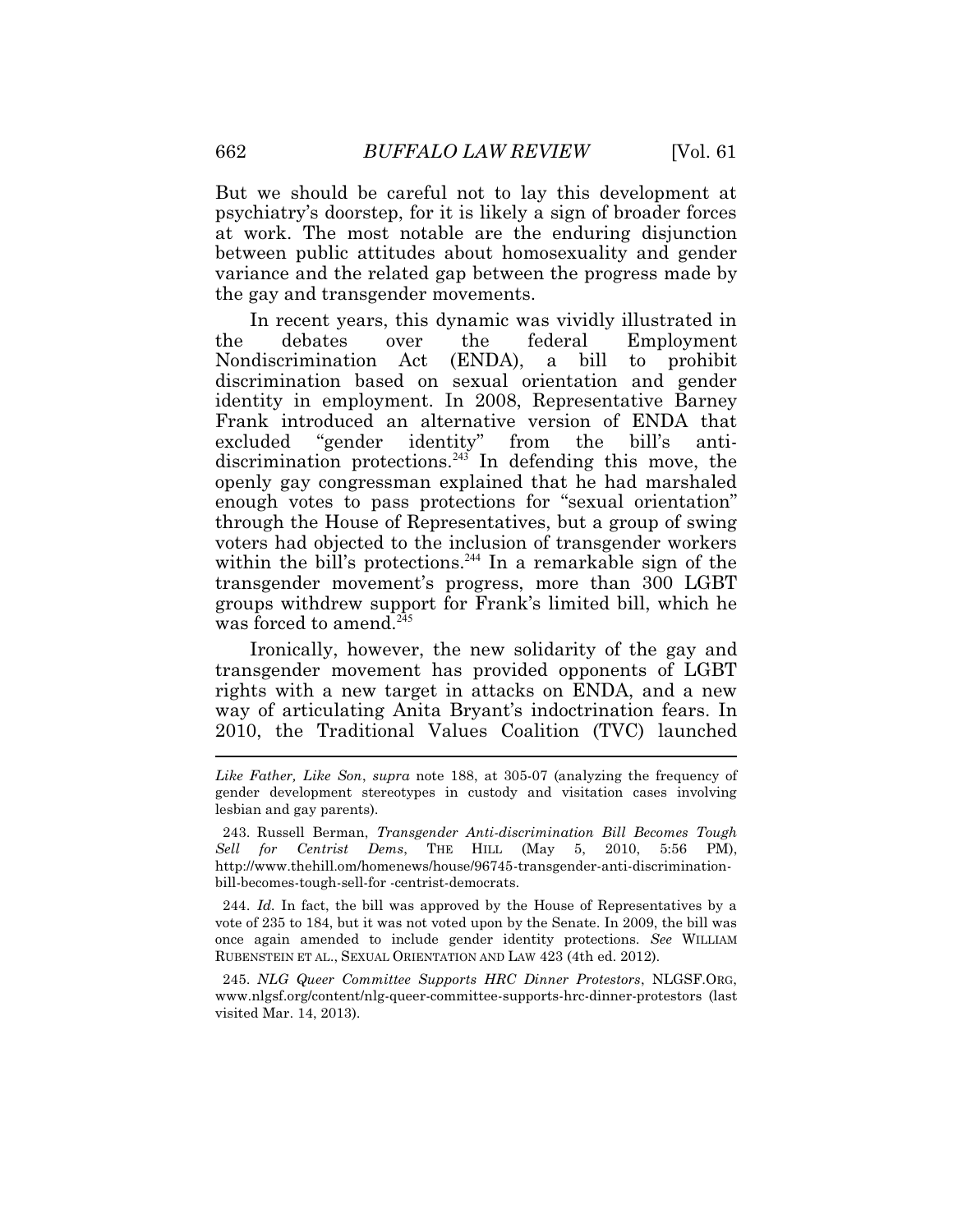"ENDA Hurts Kids," a campaign against the passage of ENDA, in anticipating of an upcoming congressional vote. In a banner across the campaign's homepage, the TVC asked: "Do you want men dressed as women teaching your kids?"<sup>246</sup> In lieu of an answer, the organization issued the following alert to the American public:

**Under the so-called, Employment Non-Discrimination Act (ENDA), your children will be trapped in classes taught by drag queens and transgender activists.** Students will be indoctrinated that "alternative lifestyles" are no different than traditional lifestyles. Young children will be forced to learn about bizarre sexual fetishes—and you will have no say in the matter.<sup>2</sup>

"If ENDA becomes law," the TVC warned, "she-male activists and cross-dressing teachers will hold your child hostage in the classroom.<sup>"248</sup> "Once this happens, every homosexual, bisexual, and transgender teacher will have free reign to indoctrinate our children into accepting these 'alternative lifestyles' as normal and good."<sup>249</sup>

While it may be tempting to dismiss the TVC's rhetoric as a vestige of a bygone era, the campaign managed to focus the media's attention on ENDA's protections for transgender teachers. One month after the campaign was launched, CBS News featured an online debate between Andrea Lafferty, the TVC's President, and Allyson Robinson, the Human Rights Campaign's leading spokesperson on transgender issues. In a segment titled "Debate Over Transgender Teachers," reporter Nancy

249. *The Issues*, *supra* note 246.

<sup>246.</sup> *The Issues*, TRADITIONAL VALUES COALITION (Mar. 13, 2010), <http://web.archive.org/web/20100313120658/http://www.endahurtskids.com/issu> es/ (accessed by searching for <www.endahurtskids.com>in the Internet Archive index).

 <sup>247.</sup> *Home*, TRADITIONAL VALUES COALITION (Mar. 13, 2010), <http://web.archive.org/web/20100313120658/http://www.endahurtskids.com/issu> es/ (accessed by searching for <www.endahurtskids.com>in the Internet Archive index).

 <sup>248.</sup> *Why It Matters*, TRADITIONAL VALUES COALITION (Mar. 13, 2010), <http://web.archive.org/web/20100313120658/http://www.endahurtskids.com/issu> es/ (accessed by searching for <www.endahurtskids.com>in the Internet Archive index).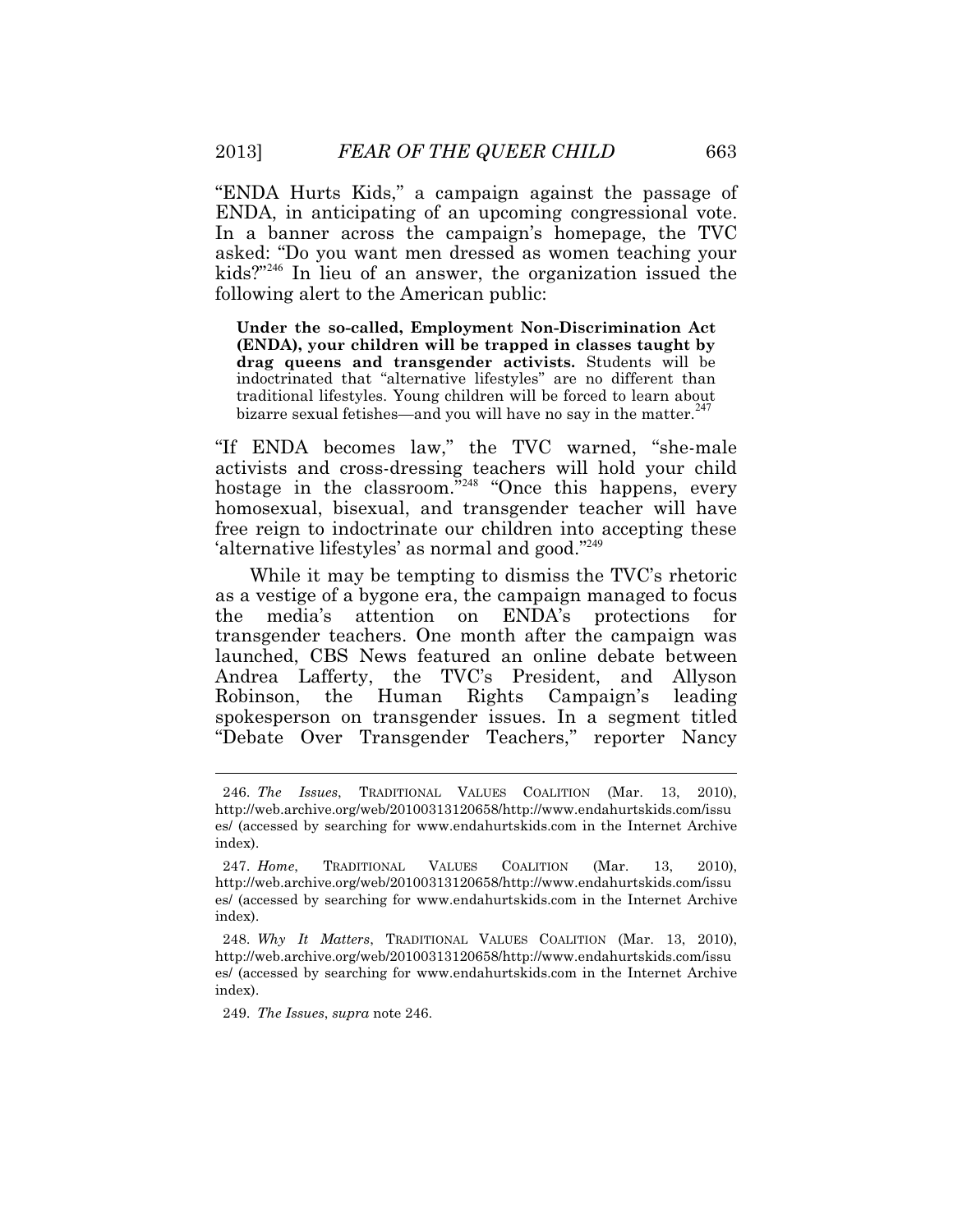Cordes introduced the subject by describing ENDA as a law that "would protect employees on the basis of sexual orientation or gender identity, including transgender and transsexual teachers."<sup>250</sup> Throughout this ten-minute segment, Lafferty repeatedly claimed that ENDA would deny children a "safe environment"<sup>251</sup> by requiring them to hire transgender teachers, that gender identity disorder was a "mental disorder,"<sup>252</sup> and that it would be "very" confusing"<sup>253</sup> for children to be taught by transgender teachers.

It is surely a sign of the times that thirty years after Bryant's campaign, Andrea Lafferty now targets *transgender* teachers, rather than lesbian, gay, or bisexual teachers. Sensing that some things have changed since the 1970s—and yet, that other things haven't—Lafferty claims that children would be "confused" by transgender teachers, much as Bryant claimed that children would be "confused" by the presence of "avowed homosexual teachers." In fact, when the reporter specifically asked Lafferty whether she would object to limited protections for *gay* teachers, Lafferty deftly avoided taking any position on that issue by referring back to the LGBT movement's internal controversy over the inclusion of gender identity protections in ENDA:

Reporter: If you take the transgender piece out of it, where do you stand on sexual discrimination against gays and lesbians?

Lafferty: Well, you can't do that because there is a commitment by the gay and transgender community and the leadership of this Congress that it will be a package. So we can only discuss ENDA in relation to gender identity remaining in the bill.<sup>254</sup>

durability of the fear of the queer child. Even as Lafferty illustrates the movement's striking progress since Stonewall, she testifies to the flexibility and

- durability of the fear of the queer child. 250. *Debate Over Transgender Teachers*, CBS NEWS, at 0:10, *available at*  [http://www.cbsnews.com/video/](http://www.cbsnews.com/video) watch/?id=6414895n.
- 251. *Id.* at 2:25; 6:58; 8:36.
- 252. *Id.* at 2:39; 9:17.

 $\ddot{\phantom{a}}$ 

- 253. *Id*. at 3:06; 7:08.
- 254. *Id*. at 9:18-9:40.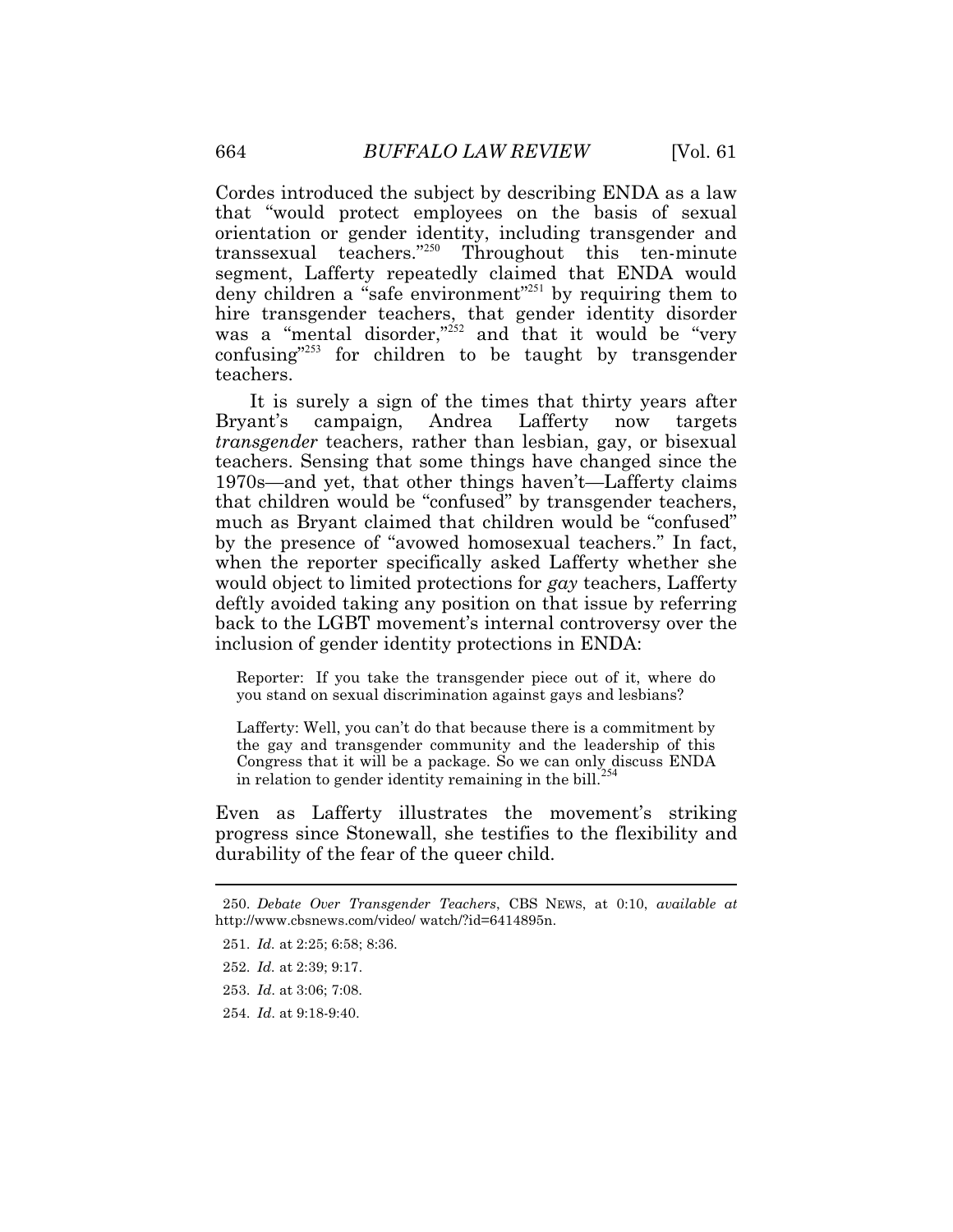# IV. JUST THE FACTS?

During Bryant's crusade in Florida, gay activists struggled with how to answer her charges of child molestation and recruitment.<sup>255</sup> Initially, they hoped to ignore these claims, rather than giving them the publicity and dignity of a formal response.<sup>256</sup> But as the vote grew closer, they felt compelled to defend themselves. In the campaign's final days, a coalition of advocates ran two fullpage newspaper ads that sought to counter Bryant's "myths and lies" with statistics from scientific and legal authorities, and they flew in a team of leading psychiatrists and psychologists.<sup>257</sup> At a press conference, the experts told reporters that "homosexuality has nothing to do with child molestation," there was "no evidence" that children's sexual development could be influenced by "homosexual role models," and that "sexual orientation was established at a young age, by three or four, before children entered school."258

 $\overline{a}$ In the years that followed, this strategy was widely adopted by activists, lobbyists, and litigators in the LGBT movement.<sup>259</sup> With near unanimity, LGBT advocates have challenged the fear of the queer child on strictly empirical grounds.<sup>260</sup> In legislatures, courtrooms, and media

259. The question of how to define the LGBT movement is admittedly complex, as it raises a host of "theoretical and empirical questions about movement boundaries." Douglas NeJaime, *The Legal Mobilization Dilemma*, 61 EMORY L.J. 663, 675 (2012). A full treatment of these questions is beyond this Article's scope. For present purposes, it is sufficient to clarify that when this Article uses the phrase "LGBT movement," it refers widely to the group of activists, litigators, and lobbyists who identify themselves as part of a broader movement for LGBT equality or LGBT rights.

 *Sexual Orientation of Parents Matter?*, 66 AM. SOC. REV. 159, 160 (2001) ("This 260. The near unanimity of this view among activists, lawyers, and scholars has been noted by scholars on both sides of debates over same-sex marriage and LGBT parenting. *See* Judith Stacey & Timothy J. Biblarz, *(How) Does the*  body of research, almost uniformly, reports findings of no notable differences

<sup>255.</sup> *See* FEJES, *supra* note 155, at 98-99, 139.

<sup>256.</sup> *Id*. at 139.

 <sup>257.</sup> *Id.* at 139; CLENDINEN & NAGOURNEY, *supra* note 126, at 304-05.

 <sup>258.</sup> FEJES, *supra* note 155, at 126; CLENDINEN & NAGOURNEY, *supra* note 126, at 304-05.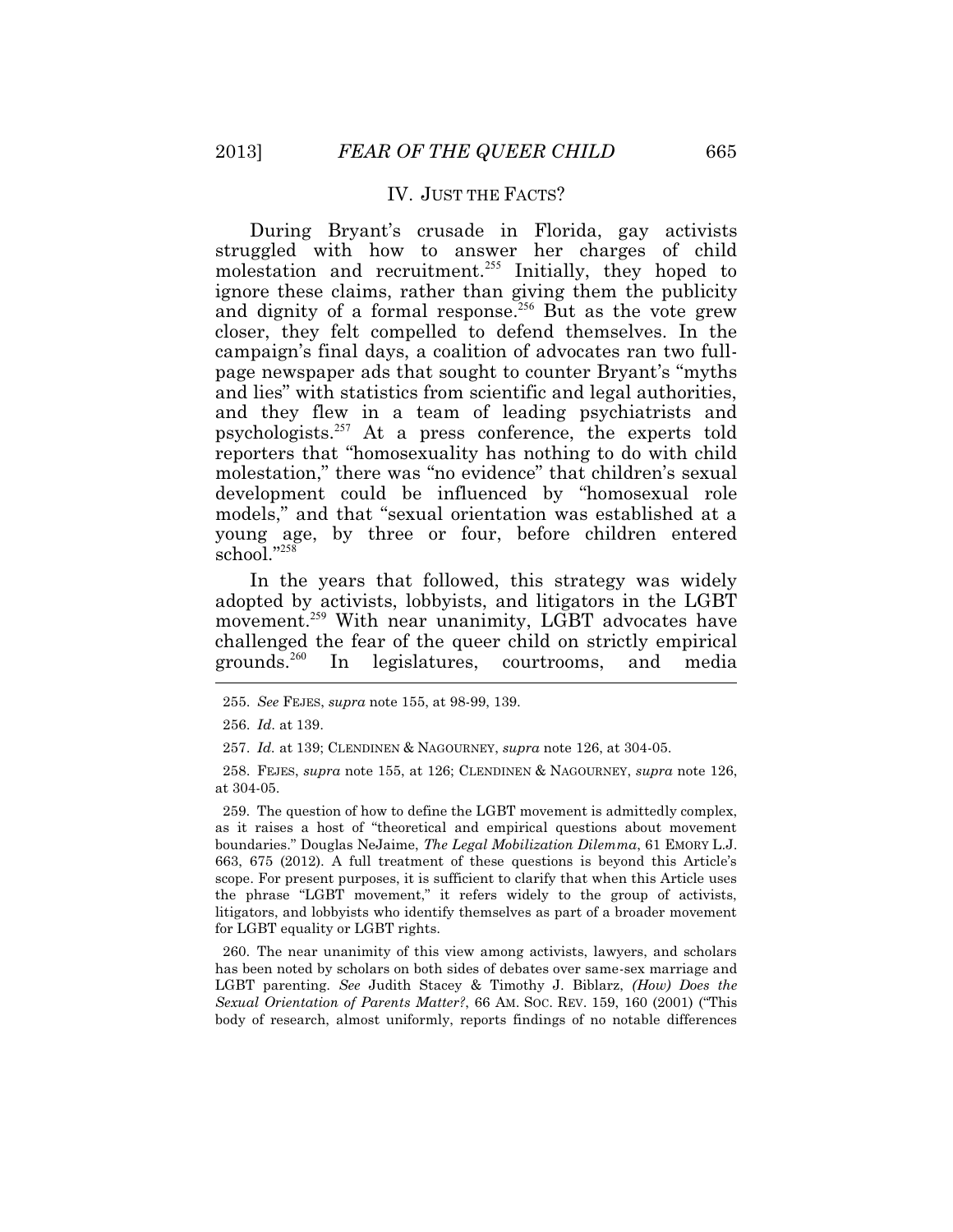is heterosexual, sodomy laws have nothing to do with appearances, they have argued that most child molestation children, marriage laws have nothing to do with schools, and children raised by lesbian and gay parents are no different than children raised by heterosexual parents. Above all, advocates have insisted that children's sexual orientation and gender identity are fixed early in life and cannot be learned, taught, chosen, or changed.

In pursuing a strictly empirical response to the fears of indoctrination, role modeling, and public approval, the LGBT movement has run headlong into two basic challenges. The first challenge is that even after decades of study, the causes of homosexuality and gender variance remain mysterious.<sup>261</sup> The American Psychological Association frankly acknowledges this fact: "[A]lthough much research has examined the possible genetic, hormonal, developmental, social, and cultural influences on sexual orientation, no findings have emerged that permit scientists to conclude that sexual orientation is determined

 MARTIN DUPUIS, SAME-SEX MARRIAGE, LEGAL MOBILIZATION, AND THE POLITICS OF *Rights: A Legal History*, 79 VA. L. REV. 1551 (1993). In my previous work, I have While it is always difficult to prove an absence, my review of the historical literature on the LGBT movement has revealed only a handful of LGBT advocates who bucked this trend before the new millennium. These exceptions are discussed infra in Part V, Section A. On the history of the LGBT movement, see generally, ELLEN ANN ANDERSEN, OUT OF THE CLOSETS AND INTO THE COURTS (2006); CHAUNCEY, *supra* note 216; CLENDINEN & NAGOURNEY, *supra* note 126; RIGHTS (2002); ESKRIDGE, GAYLAW, *supra* note 82; LINDA HIRSHMAN, VICTORY: THE TRIUMPHANT GAY REVOLUTION (2012); DANIEL PINELLO, AMERICA'S STRUGGLE FOR SAME-SEX MARRIAGE (2006); Patricia A. Cain, *Litigating for Lesbian and Gay*  more thoroughly documented a similar trend in the specific context of custody and visitation cases involving one lesbian, gay, or bisexual parent and one heterosexual parent. *See* Rosky, *Like Father, Like Son*, *supra* note 188, at 330 & n.413 (citing sources).

261. *See* Rosky, *Like Father, Like Son*, *supra* note 188, at 330; *see also*  SEDGWICK, *supra* note 11, at 40 (arguing that "any such adjudication [between nature and nurture] is impossible to the degree that a conceptual deadlock between the two opposing views has by now been built into the very structure of every theoretical tool we have for undertaking it").

 *Parenting on Children*, 1997 U. ILL. L. REV. 833, 837 (1997) (observing that the between children reared by heterosexual parents and those reared by lesbian and gay parents . . . ."); Lynn D. Wardle, *The Potential Impact of Homosexual*  "unanimity" of this opinion is "remarkable").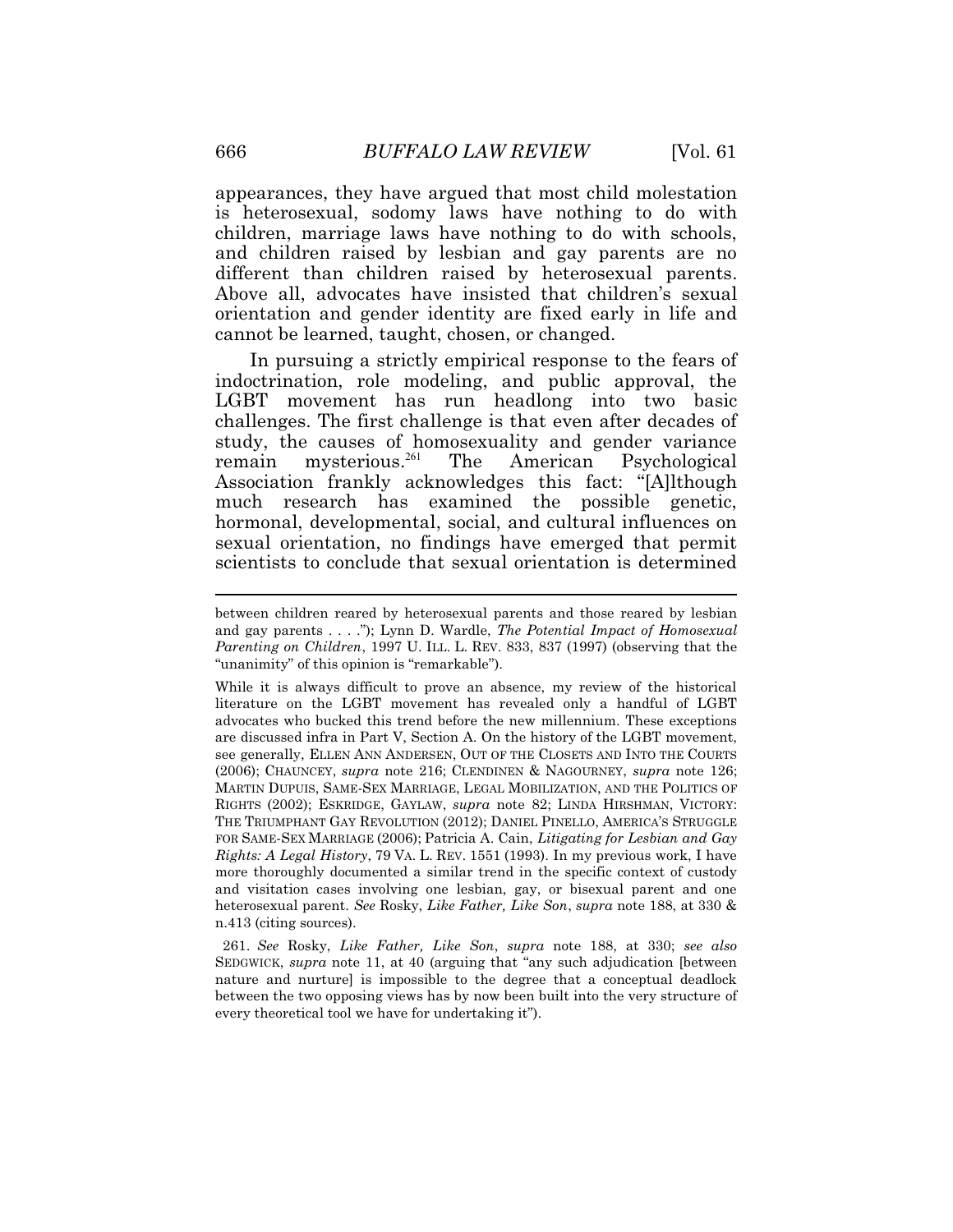by any particular factor or factors. Many think that nature and nurture both play complex roles."<sup>262</sup> Whenever a new study is published, a new theory ascends—identical twins, pheromones, fraternal birth order, hypothalamus, or the ever-elusive "gay gene."<sup>263</sup> But the nature/nurture debate is not over, and it does not seem likely to end in the foreseeable future.

The second challenge is that, as Professor Janet Halley once wrote, "anti-gay public policy is complex and flexible, and finds ways to justify itself even on the assumption that homosexual orientation in many, most, or all its bearers is immutable."<sup>264</sup> Over the course of centuries, the fear of the queer child has proved to be a remarkably nimble adversary—broad, subtle, and manifold. It encompasses concerns about children's sexuality and gender, and within each of these categories, it includes concerns about children's thoughts, behaviors, and identities. Like the facts it describes, the fear is a moving target; it is hard to pin down and dispute on empirical grounds.

 $\overline{a}$ This Part distinguishes sharply between the LGBT movement's strategic position vis-à-vis the old and new versions of the fear. Because the act of child sexual abuse is inherently harmful, there is only one plausible response to the seduction fear: LGBT advocates must insist that the fear is empirically false, because LGBT people are not child molesters. In this instance, it does not matter whether seduction makes children more likely to be queer, because adult-child sex is per se harmful, regardless of whether it causes anyone to be queer. But the fears of indoctrination, role modeling, and public approval do not allege that children suffer any independent harms—i.e., anything apart from the supposed harm of queerness itself. As a result, LGBT advocates have an opportunity to develop other responses to these fears. Instead of challenging the

<sup>262.</sup> AM. PSYCHOLOGICAL ASS'N, ANSWERS TO YOUR QUESTIONS: FOR A BETTER UNDERSTANDING OF SEXUAL ORIENTATION AND HOMOSEXUALITY 2 (2008).

 <sup>263.</sup> *See, e.g.*, Neil Swidey, *What Makes People Gay?*, BOSTON GLOBE, Aug. 14, 2005 (Magazine), at 38.

 *of the Argument from Immutability*, 46 STAN. L. REV. 503, 567 (1994). 264. Janet E. Halley, *Sexual Orientation and the Politics of Biology: A Critique*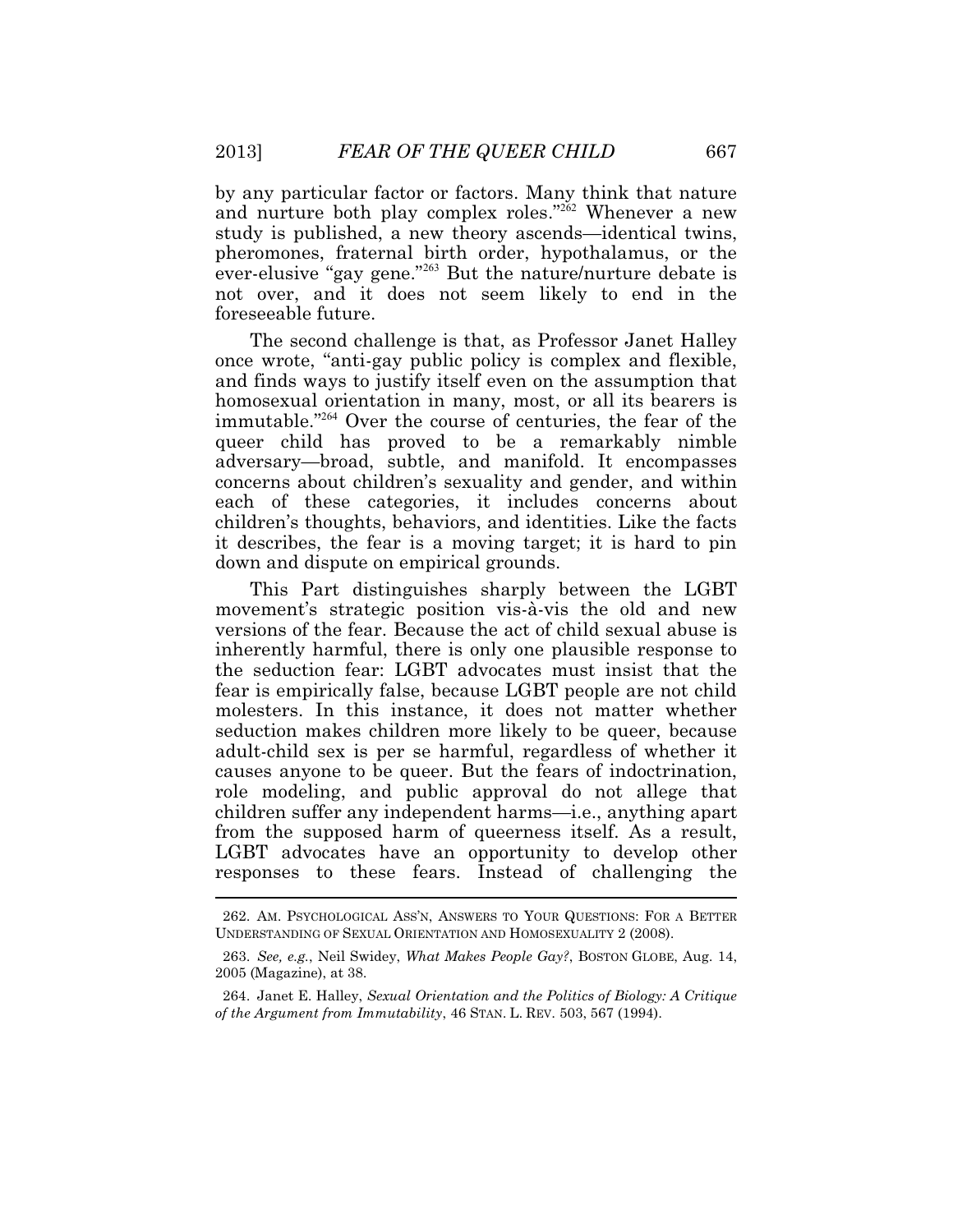empirical premise that queerness can spread from adult to child, they can challenge the normative premise that children are better off straight.

Without gainsaying the advantages and achievements of strictly empirical challenges, this Part argues that the time has come for the LGBT movement to advance normative claims on behalf of children's queerness. In recent years, as the opposition's responses have become more sophisticated, and the movement's goals have become more ambitious, the empirical paradigm of advocacy has begun to falter. In one situation after another, when the empirical strategy is deployed against indoctrination, role modeling, and public approval fears, it runs up against the inherent uncertainty and incompleteness of the factual record. As a result, LGBT advocates have struggled with how best to answer the fear, which has resulted in a handful of awkward and unsatisfying exchanges between advocates and opponents. This Part identifies two such moments in debates about indoctrination and role modeling, in the hopes of persuading LGBT advocates to pursue a more comprehensive attack on the fear's premises.

# A. *Seduction: Debunked by Data?*

 children,"<sup>267</sup> "child molestation was approximately 95% In judicial opinions, the most infamous example of the seduction fear appeared in *J.L.P.(H.) v. D.L.P.*, a 1982 divorce case involving a gay father.<sup>265</sup> In this case, a trial court found that the father's conduct toward his son had been "seductive in nature."<sup>266</sup> Although the father's psychologists had testified that "most child molestation occurs between adult heterosexual males and female heterosexual," and that "homosexual molestation is rare,"268 this evidence was rejected by the appellate court in strident terms. "The experts' testimony with respect to molestation

<sup>265. 643</sup> S.W.2d 865, 867 (Mo. Ct. App. 1982).

 <sup>266.</sup> *Id.* at 868.

 <sup>267.</sup> *Id*. at 867.

 <sup>268.</sup> *Id*.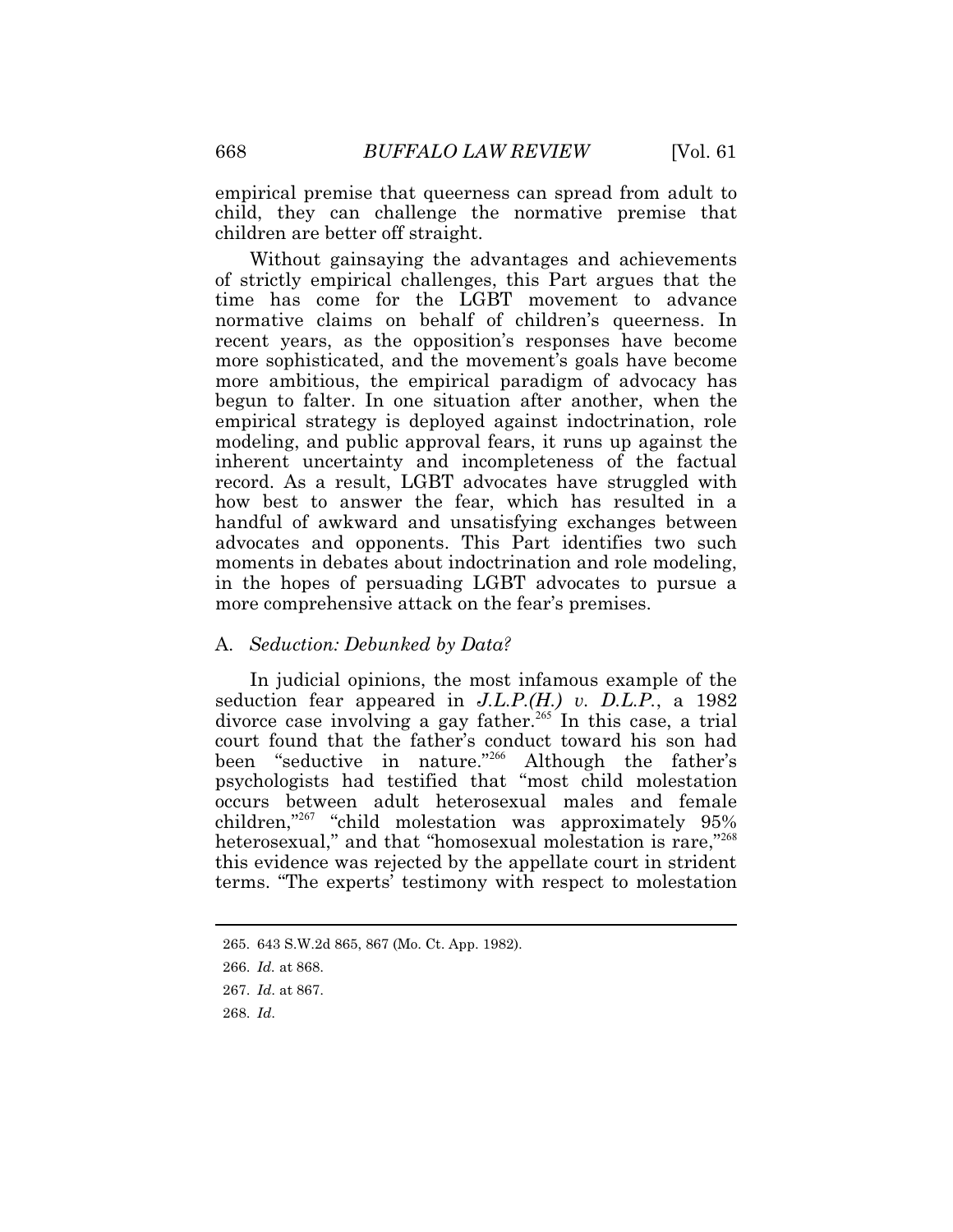of minors is  $\ldots$  suspect," the court found.<sup>269</sup> "Every trial judge, or for that matter, every appellate judge, knows that the molestation of minor boys by adult males is not as uncommon as the psychological experts' testimony indicated."<sup>270</sup>

In *J.L.P.(H.)*, the court's articulation of the seduction fear was unusually explicit, but the father's response to the fear was quite typical. In a wide range of settings, LGBT advocates have sought to debunk the seduction fear on empirical grounds. Citing a long line of studies on sexual abuse, they have routinely claimed that "heterosexual men are overwhelmingly responsible for child abuse,"<sup>271</sup> "the 'vast majority of sex crimes committed by adults on children are heterosexual, not homosexual'"<sup>272</sup> and "children are much more likely to be sexually abused by heterosexuals than homosexuals."273

 $\overline{a}$ 

 272. David K. Flaks, *Gay and Lesbian Families: Judicial Assumptions, Scientific Realities*, 3 WM. & MARY BILL RTS. J. 345, 360 (1994) (quoting Baker v. *Lesbian Parents*, 1998 U. ILL. L. REV. 253, 307 (1998). Wade, 553 F. Supp. 1121, 1130 (N.D. Tex. 1982)); *see also* Carlos A. Ball & Janice Farrell Pea, *Warring With Wardle: Morality, Social Science and Gay and* 

 *Bias of Experts and Judges*, 74 DENV. U. L. REV. 75, 95 (1996); *see also* Darryl 273. Susan J. Becker, *Child Sexual Abuse Allegations Against a Lesbian or Gay Parent in a Custody or Visitation Dispute: Battling the Overt and Insidious* 

<sup>269.</sup> *Id*. at 869.

 heterosexual males and female children, but given the statistical incidence of 270. *Id*. To provide factual support for this remarkable statement, the court observed that "[a] few minutes research discloses the following appellate decisions involving such molestation," citing seven criminal cases involving men sexually abusing boys reported between 1957 and 1978. *Id*. In addition, the court argued that the experts had not compared apples to apples: "It may be that numerically instances of molestation occur with more frequency between homosexuality in the population, which the father claims is 5 to 10%, homosexual molestation is probably, on an absolute basis, more prevalent." *Id*.

 ILL. L. REV. 1, 49 (2001); Erica Gesing, *The Fight to Be a Parent: How Courts Homosexuals*, 38 NEW ENG. L. REV. 841, 860 (2004); Mark Strasser, *Family,*  SUFFOLK U. L. REV. 981, 1027 (1991); *Developments in the Law—Sexual Orientation and the Law*, 102 HARV. L. REV. 1629, 1639-40 (1989). 271. Mary Becker, *Women, Morality, and Sexual Orientation*, 8 UCLA WOMEN'S L.J. 165, 176 (1998); *see also* Mary Becker, *Family Law in the Secular State and Restrictions on Same-Sex Marriage: Two are Better than One*, 2001 U. *Have Restricted the Constitutionally-Based Challenges Available to Definitions, and the Constitution: On the Antimiscegenation Analogy*, 25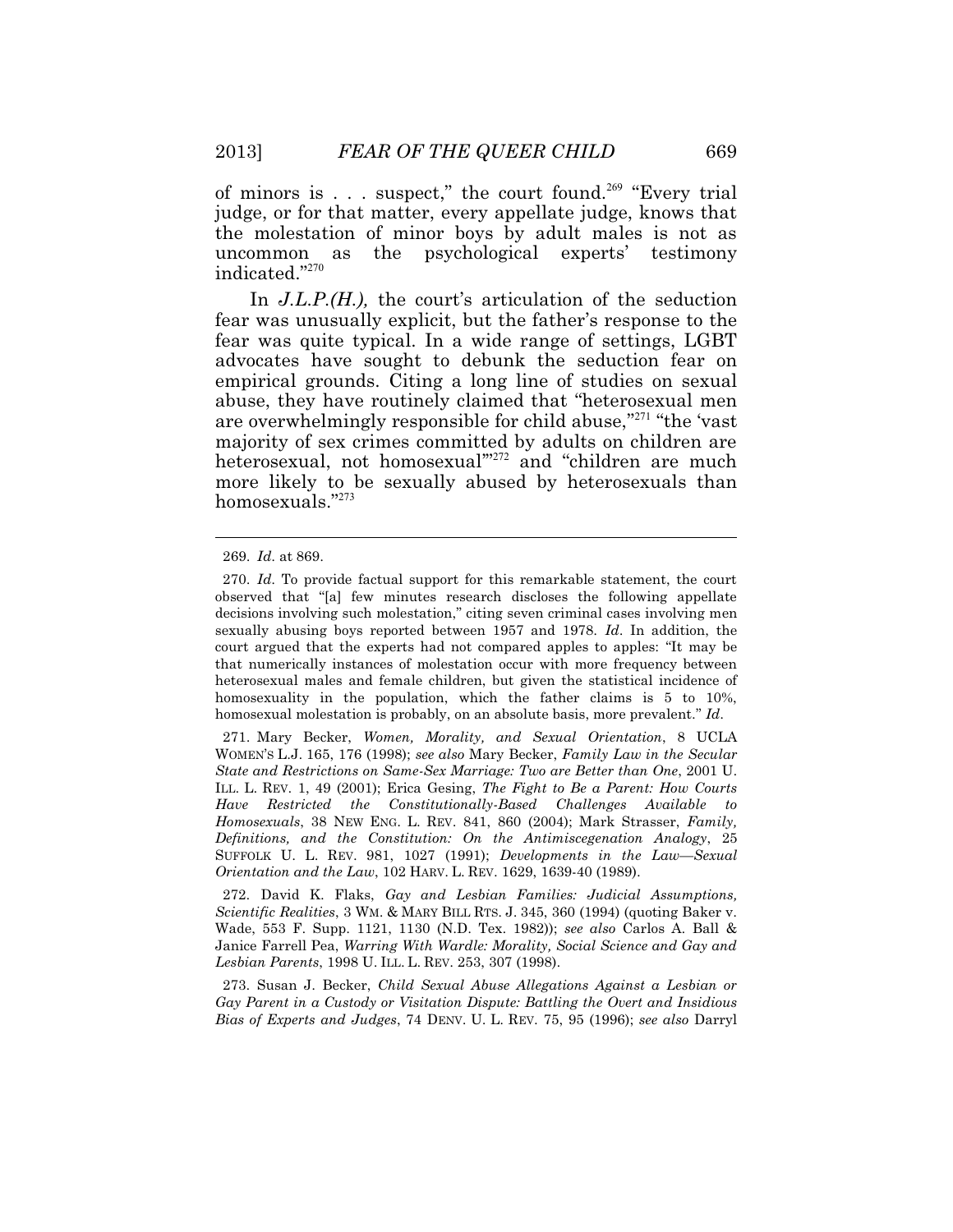Throughout the 1970s, the new fears of indoctrination, role modeling, and public approval were laid alongside the old fear of seduction, in a classic example of Eskridge's "sedimentation" hypothesis.<sup>274</sup> But during the 1980s, the fear of seduction was rapidly marginalized.<sup>275</sup> Whereas Bryant's campaign had freely mixed the old with the new, the coming years were dominated by more precise, restrained objections to indoctrination, role modeling, and public approval. Although the seduction fear was still advanced by litigants, it was framed in increasingly vague terms, and it was rarely relied upon by courts. Even as the country was seized by AIDS-phobia, most judges remained unwilling to accommodate the popular fear that gay fathers might infect children with HIV. While a few litigants raised allegations of child sexual abuse in custody battles, they were almost uniformly rejected by courts. $276$ 

In light of the long history of the seduction fear, the marginalization of this belief is one of the LGBT movement's most impressive achievements. As Suzanne Goldberg has argued, it is worth pausing to consider how this victory was accomplished.<sup>277</sup> In light of the LGBT movement's emphasis on empirical claims about homosexuality and child molestation, it may be tempting to

277. *See* Goldberg, *supra* note 275, at 1393-94.

 $\ddot{\phantom{a}}$ 

 *Fathers and Child Custody*, 93 DICK. L. REV. 401, 411 (1989) ("Studies of child Robin Wishard, Comment, *Out of the Closet and Into the Courts: Homosexual*  molestation suggest that sexual molestation of children is much more likely to be performed by heterosexual than homosexual men.").

 <sup>274.</sup> *See* Eskridge, *supra* note 5, at 1331, 1338; *see also In re* J.S. & C., 324 A.2d 90, 95-96 (N.J. Super Ct. Ch. Div. 1974); discussion *supra* Part III.A.

 *Orientation Discrimination*, 57 UCLA L. REV. 1375, 1393-94 (2010) (noting that 275. Suzanne B. Goldberg, *Sticky Intuitions and the Future of Sexual*  "the intuitive link between gay men and the sexual predation of minors is one that, while powerful in past decades, appears to have weakened in influence in response to strong empirical evidence to the contrary" and that "the argument is not made in mainstream fora").

<sup>276.</sup> *See, e.g.*, Rosky, *Like Father, Like Son*, *supra* note 188, at 293 (showing that stereotype of gay male child molester has been rejected by courts in custody and visitation cases since the 1990s). This is another example of the phenomenon that Eskridge describes as the "sedimentation" of anti-gay discourse. Eskridge, *supra* note 5, at 1331, 1338.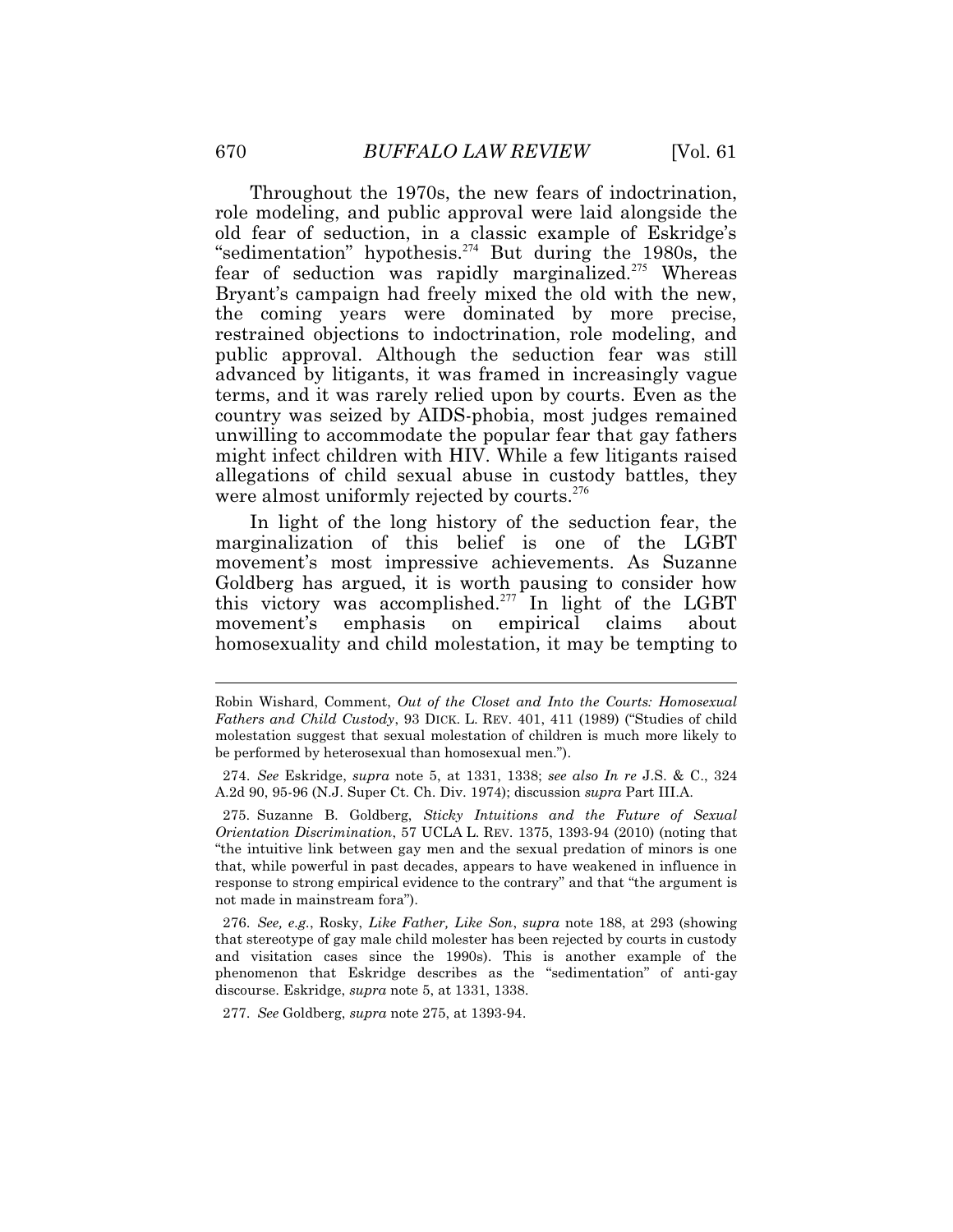conclude that the empirical strategy worked, and that a similar strategy should be deployed against the newer fears of indoctrination, role modeling, and public approval. If advocates debunked the old fear with data, why not try the same tactic with the new fears? Why not argue that indoctrination, role modeling, and public approval simply don't work—children *can't* be discouraged from becoming queer—rather than taking on the more divisive question of whether children *should* be discouraged from becoming queer?

It is important to note, however, that there are a few leaps at work in this logic. First, it is not clear that the seduction fear was actually debunked by the data—or at least, not by the data alone. It seems equally plausible to assume that the seduction fear was undermined by the increasing openness of LGBT people during the 1980s, which allowed individuals to challenge the stereotype of the homosexual child molester with anecdotes—instead of, or at least, in addition to, rigorous statistical studies.<sup>278</sup> Second, even if the seduction fear was debunked by the data, in whole or in part, this approach may not be the best or only way to challenge the opposition's new fears of indoctrination, role modeling, and public approval.

After all, there is something unique about the seduction fear, which distinguishes it sharply from the fears of indoctrination, role modeling, and public approval. Unlike the others, the seduction fear claims that LGBT people inflict indisputable *harms* against children—the physical and psychological harms of sexual abuse—which are independent of any potential impact on children's sexual or gender development. As a result, the LGBT movement was left without any meaningful choice in formulating a response to this argument. Advocates could not say, for example, that the state had no legitimate interest in protecting children from being sexually abused.

By contrast, the new fears of indoctrination, role modeling, and public approval neither claim nor presume that LGBT people inflict any independent harms upon

 $\ddot{\phantom{a}}$ 

<sup>278.</sup> I thank Professor Carlos Ball for this insight.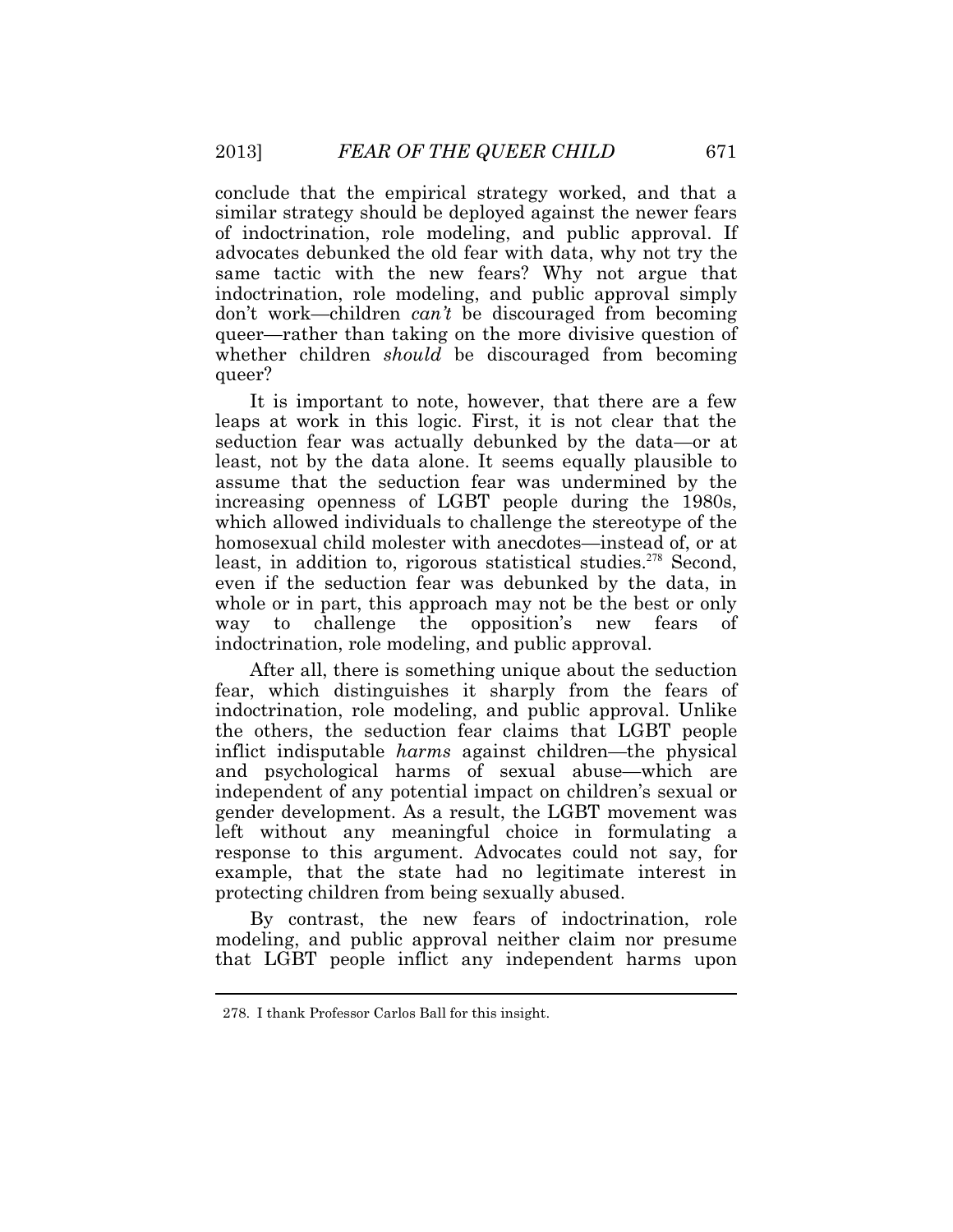children, other than the alleged harm of queerness itself. For this reason, the LGBT movement has other ways of responding to these fears. Rather than relying on strictly empirical claims, LGBT advocates can directly challenge the legitimacy of the state's interest in discouraging queerness, and the fundamental premise that children are better off straight.

### B. *Indoctrination: Nothing to do with Schools*

In responding to the indoctrination fear, LGBT advocates have flatly denied that LGBT people aim to "indoctrinate" children into queerness, and that the state's adoption of pro-LGBT reforms would allow LGBT teachers to "recruit" children into the LGBT "lifestyle."

In 2008, these questions took center stage in the controversy over same-sex marriage in California. In the official ballot pamphlet for Proposition 8, the law's sponsors claimed that it "protects our children from being taught in public schools that 'same-sex marriage' is the same as traditional marriage."<sup>279</sup> Because "[s]tate law may require teachers to instruct children as young as kindergarteners about marriage[,]" they warned, "TEACHERS COULD BE REQUIRED to teach young children there is *no difference*  between gay marriage and traditional marriage."<sup>280</sup> They argued that public schools should not teach "our kids that gay marriage is okay," because "[t]hat is an issue for parents to discuss with their children according to their own values and beliefs."<sup>281</sup>

 to the possibility of children being taught that "gay Strictly speaking, none of this language explicitly lays out the indoctrination fear. Although the pamphlet objected marriage is okay," or "the same as traditional marriage," it did not identify the precise effect that such lessons would

 279. Ron Prentice et al., *Arguments in Favor of Proposition 8*, CALIFORNIA GENERAL ELECTION OFFICIAL VOTER INFORMATION GUIDE, [voterguide.sos.ca.gov/past/2008/general/argu-rebutt8.htm](https://voterguide.sos.ca.gov/past/2008/general/argu-rebutt8.htm) (last visited May 6, 2013).

 <sup>280.</sup> *Id*.

<sup>281.</sup> *Id*.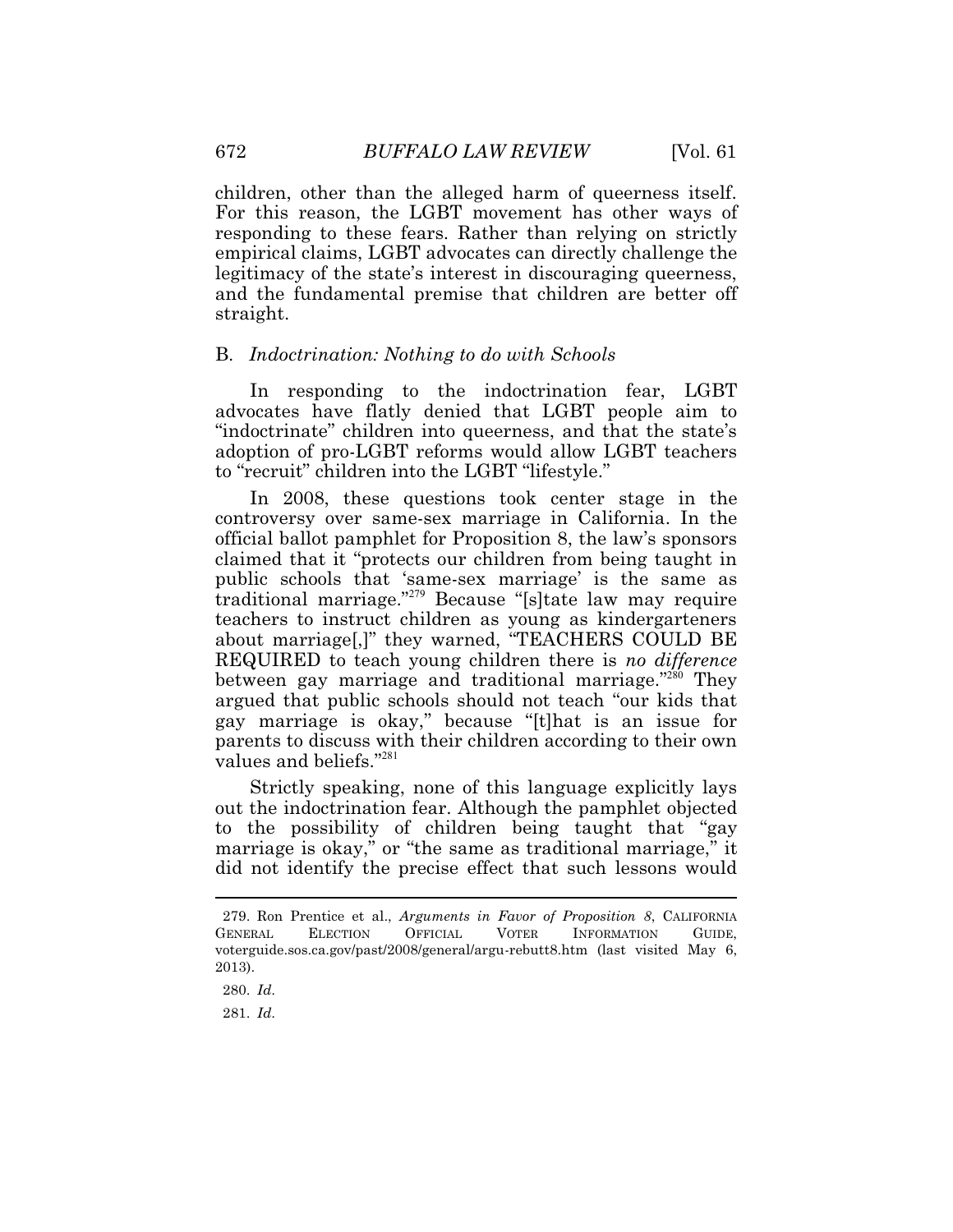have on children's sexual development, or offer any other reasons why they might be objectionable. But as a federal court observed in *Perry v. Schwarzenegger*, any lingering ambiguity in this message was resolved by one of the campaign's television ads, *It's Already Happened*.<sup>282</sup>

In this commercial, the opening scene depicted a young girl walking into her kitchen as she returned home from school:

Girl: "Mom, guess what I learned in school today?"

Mother: "What, sweetie?"

Girl: "I learned that a *prince* can marry a *prince*, and *I* can marry a *princess!*"<sup>28</sup>

As the girl delivers this presumably dreadful news, she presents her mother with *King and King*, a children's book about the marriage of two princes. While the mother's frowning face lingers in the background, a law professor appears in the foreground to underscore the plausibility of this scenario: "Think it can't happen? It's *already*  happened."<sup>284</sup> The professor then proceeds to describe *Parker*  v. Hurley,<sup>285</sup> a Massachusetts case in which parents were denied the right to exempt their children from elementary school lessons that featured children's books about same-sex couples. As the ad ends, a narrator concludes: "Under California law, public schools instruct kids about marriage. Teaching kids about gay marriage *will* happen here unless we pass Proposition 8."286

A few weeks after this ad was broadcast, California's leading LGBT organizations aired a counterattack, *Prop 8* 

284. *Id*.

 $\overline{a}$ 

285. 514 F.3d 87 (1st Cir. 2008).

286. *Id*.

 *and Proposition 8*, 5 STAN. J. C.R. & C.L. 357, 380-81 (2009) (describing 282. *Perry v. Schwarzenegger*, 704 F. Supp. 2d 921, 1003 (N.D. Cal. 2010); *see also* Melissa Murray, *Marriage Rights and Parental Rights: Parents, the State,*  television ads in support of Proposition 8).

 <sup>283.</sup> *Yes On 8 TV Ad: It's Already Happened*, YOUTUBE (Oct. 7, 2008), [www.youtube.com/watch?v=0pgjgqFYP4.](www.youtube.com/watch?v=0pgjgqFYP4)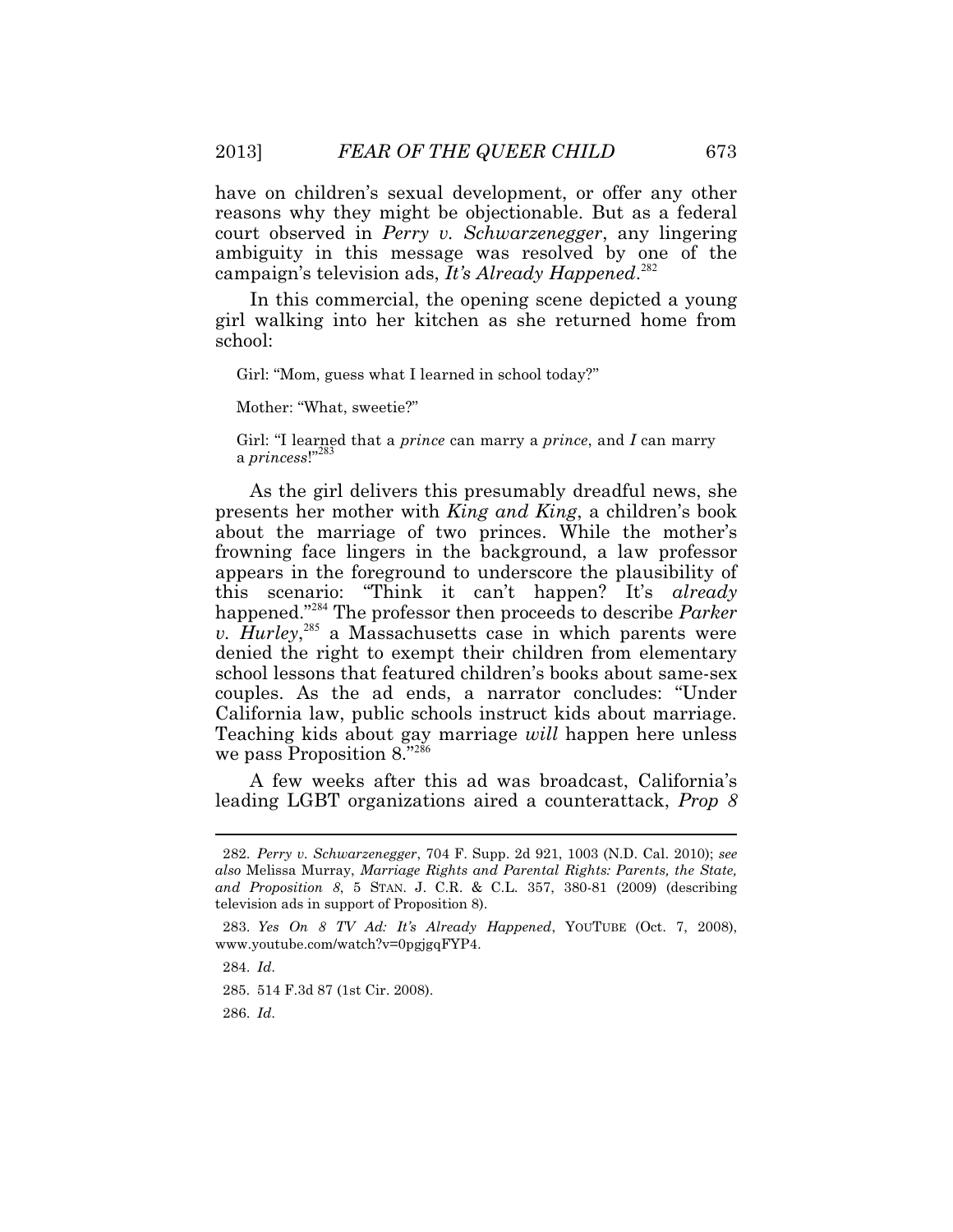Has Nothing To Do With Schools,<sup>287</sup> which sought to refute the campaign's message on empirical grounds. As the commercial begins, a narrator asks, "Have you seen the TV ads for Prop 8?"<sup>288</sup> while the girl and the mother from *It's Already Happened* appear in the background. "They're 'absolutely not true," he insists, quoting California's Superintendent of Public Schools.<sup>289</sup> As the scene shifts, the superintendent elaborates. Sitting on his desk in a suit, under his official title, he explains: "Prop 8 has nothing to do with schools, or kids. Our schools aren't required to teach anything about marriage. And using kids to lie about that is shameful."290

Within days, the sponsors of Proposition 8 responded with two ads that sought to dramatize the law's impact on public school curricula. The first ad, *Everything To Do With* Schools,<sup>291</sup> featured two parents from the *Parker v. Hurley* case complaining, "[a]fter Massachusetts legalized gay marriage, our son came home and told us the school taught him that *boys* can marry *boys*. He's in *second* grade."<sup>292</sup> The second ad, *Truth*, showed a class of first graders taking a field trip to see a lesbian teacher's wedding, and observed that the Superintendent's own website confirmed that "teaching marriage is required in 96% of schools."<sup>293</sup> Prop 8

 $\ddot{\phantom{a}}$ 

292. *Id*.

293. *Id*.

 campaigns successfully reframed the debate over same-sex marriage in a *See* Murray, *supra*, note 282, at 359-60. 287. *Prop 8 Has Nothing to Do With Schools*, YOUTUBE (Oct. 22, 2008), <http://www.youtube.com/watch?v=CIL7PUl24hE>. In a recent article, Professor Melissa Murray insightfully argues that the Proposition 8 advertising manner that emphasized the threat of state interference with parental rights.

 288. *Prop 8 Has Nothing to Do With Schools*, YOUTUBE (Oct. 22, 2008), <http://www.youtube.com/watch?v=CIL7PUl24hE>.

 <sup>289.</sup> *Id*.

<sup>290.</sup> *Id.*

 <sup>291.</sup> *Yes On 8 TV Ad: Everything To Do With Schools,* YOUTUBE (Oct. 20, 2008),<http://www.youtube.com/watch?v=7352ZVMKBQM>.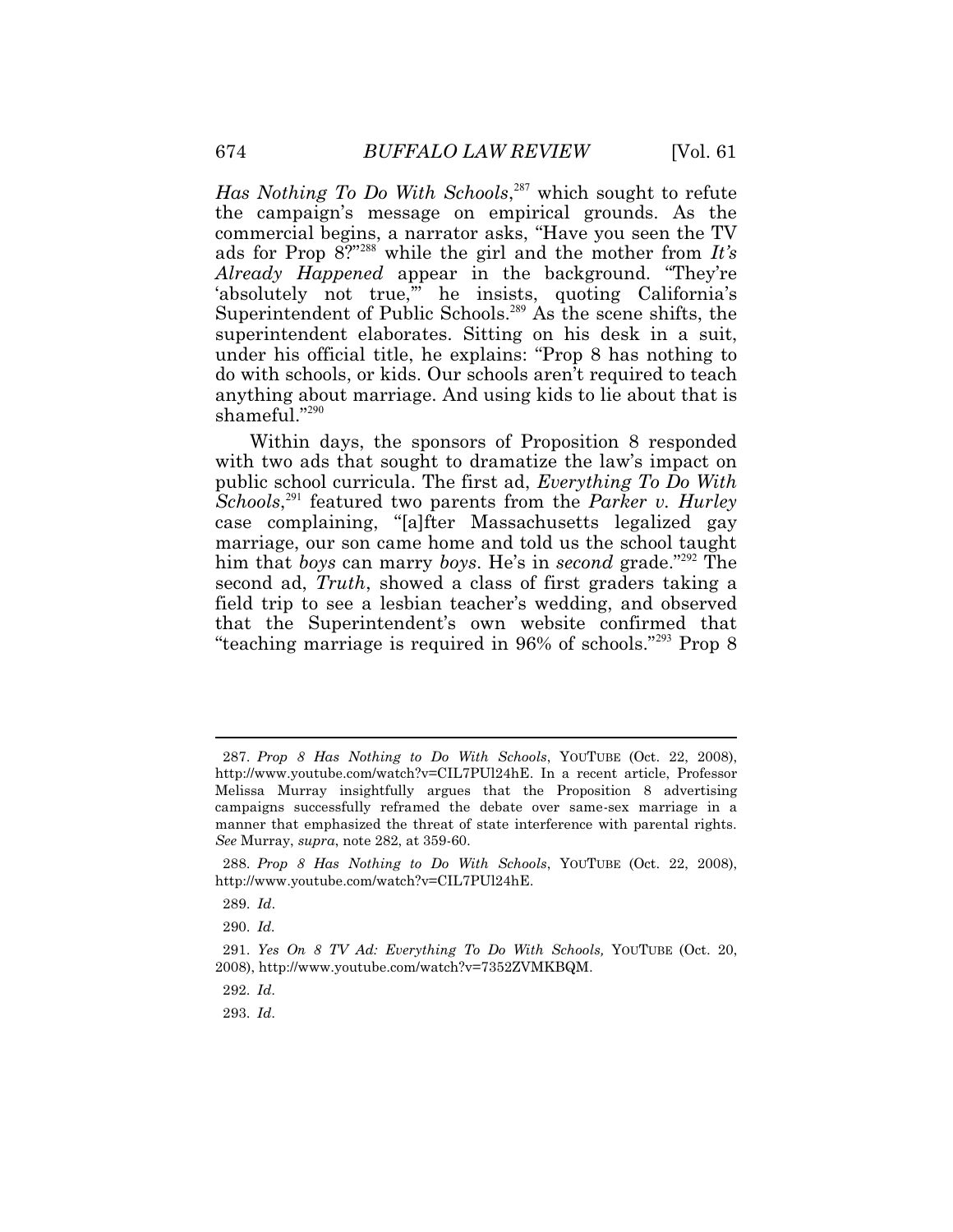$\overline{a}$ 

had been polling behind for several weeks, but it passed by a margin of  $52\%$  to  $48\%$ <sup>294</sup>

 teacher. But even if we suppose that such a study existed, what would we More obviously, advocates could have tried to deny that children can be indoctrinated, by insisting that a teacher can't "teach" a child to become LGBT. But this strategy seems unlikely to succeed, for both strategic and empirical reasons. First, the campaign for Proposition 8 had not explicitly claimed that teachers would instruct children to be queer; instead, the campaign had claimed that teachers would instruct children "that there is *no difference* between gay marriage and traditional marriage." Perry v. Schwarzenegger, 704 F. Supp. 2d 921, 979 (N.D. Cal. 2010). Under these circumstances, LGBT advocates would have been ill-advised to claim that children cannot be "indoctrinated," or "taught" to be lesbian, gay, or bisexual. In an attempt to rebut this argument, they would be re-introducing it—giving it more emphasis than the law's sponsors. Second, it is not clear whether LGBT advocates could have truthfully denied that children can "learn" to be *queer* from a LGBT teacher, because there is not much empirical data on this particular subject. To begin with the simplest case, there do not seem to be any empirical studies that examine whether children's sexual and gender development is affected by having an openly LGBT reasonably expect such a study to conclude? Even if a LGBT teacher cannot "teach" a student to "become" lesbian, gay, bisexual, or transgender, it still seems plausible that an openly LGBT teacher could facilitate a student's becoming *queer* in the broader sense—for example, in the sense of admitting, accepting, and safely exploring one's homosexual desires and variance from traditional gender roles.

 *Equality*, 57 UCLA L. REV. 1235, 1321 (2010) (comparing public opinion polls on 294. *See* Scott L. Cummings & Douglas NeJaime, *Lawyering for Marriage*  Proposition 8 to timing of television commercials); Mark DiCamillo, *Why Prop. 8 Confounded Pre-Election Pollsters*, S.F. CHRON., Nov. 10, 2008, at B5 ("Doubledigit leads held by the 'no' side in the pre-television advertising stages of the campaign declined precipitously as the TV ad campaigns hit in mid-to-late-September.").

Of course, it is possible to imagine more sophisticated empirical challenges to the campaign's ads, but I am skeptical that they would have fared any better in the campaign against Proposition 8. For example, rather than vaguely insisting that Prop 8 had "nothing to do with schools," LGBT advocates could have searched for other ways to challenge the campaign's claims on empirical grounds. For example: Advocates could have tried to explain that *teaching* children about same-sex marriage is not the same thing as *indoctrinating* them into it, or that teaching children about same-sex *marriage* is not the same thing as teaching them about homosexual *sex*. But these distinctions seem far too nuanced to convey in a television commercial, and far too subtle to allay fears about exposing children to queerness.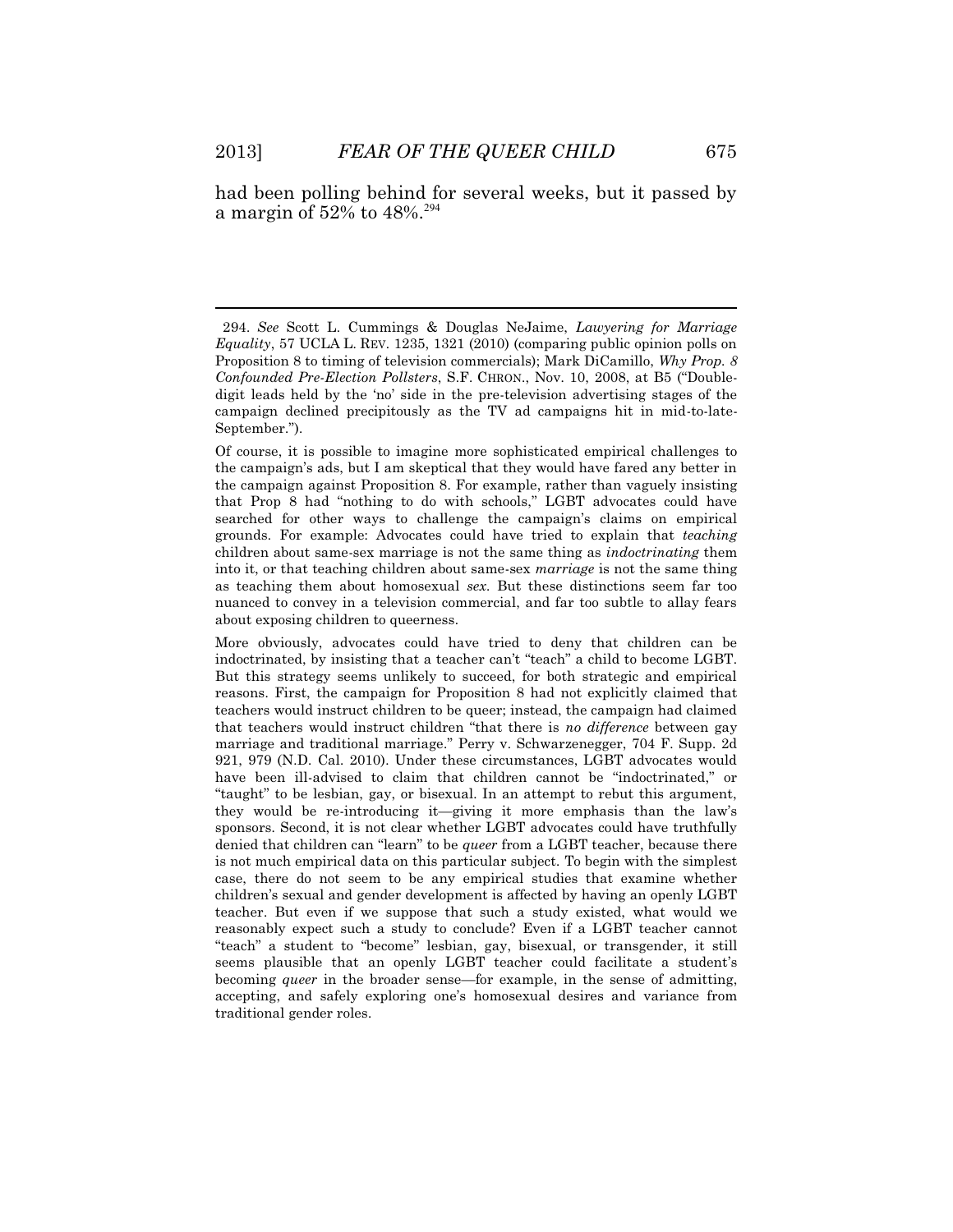# <sup>295</sup>C. *Role Modeling: No Differences*

Over the years, the LGBT movement has articulated two responses to the role modeling fear, which closely parallel the movement's response to the seduction fear. First, they have claimed that the fear is logically absurd because the "vast majority" of lesbian and gay people were raised by heterosexual parents.<sup>296</sup> Second, they have claimed that the fear is demonstrably false because empirical studies have found "no differences" in the sexual and gender development of children raised by lesbian and gay parents.<sup>297</sup> Although numerous researchers have advanced these claims, they have not held up well to independent review.

less likely to conform with traditional gender norms.<sup>299</sup> In 2001, sociologists Judith Stacey and Timothy Biblarz published a comprehensive meta-analysis of the bestdesigned parenting studies, in which they found that researchers had "downplay[ed]" significant differences in the sexual development of children raised by lesbian and gay parents.<sup>298</sup> Although the authors were sympathetic to the cause of lesbian and gay parenting, they found evidence that some children raised by lesbian and gay parents were more likely to entertain same-sex fantasies, engage in samesex behavior, and identify as lesbian, gay, or bisexual, and

299. *Id.* 

 *of Same-Sex Marriage Law*, 53 ARIZ. L. REV. 913, 945-46 (2011). 295. The first four paragraphs of this Section have been adapted, with modifications, from Clifford J. Rosky, Perry v. Schwarzenegger *and the Future* 

 DUKE J. GENDER L. & POL'Y 207, 213 (1995); Flaks, *supra* note 272, at 369; Kari CAL. W. L. REV. 1, 57 (2003); Kathryn Kendell, *The Custody Challenge:*  296. Ball & Pea, *supra* note 272, at 287; *see also* Marc E. Elovitz, *Adoption by Lesbian and Gay People: The Use and Mis-use of Social Science Research*, 2 E. Hong, *Parens Patri[archy]: Adoption, Eugenics, and Same-Sex Couples*, 40 *Debunking Myths About Lesbian and Gay Parents and Their Children*, 20 FAM. ADVOC. 21, 24 (1997); Julie Shapiro, *Custody and Conduct: How the Law Fails Lesbian and Gay Parents and Their Children*, 71 IND. L.J. 623, 651 n.158 (1996); Philip S. Gutis, *Homosexual Parents Winning Some Custody Cases*, N.Y. TIMES, Jan. 21, 1987, at C1.

<sup>297.</sup> Stacey & Biblarz, *supra* note 260, at 163.

 <sup>298.</sup> *Id.* at 159.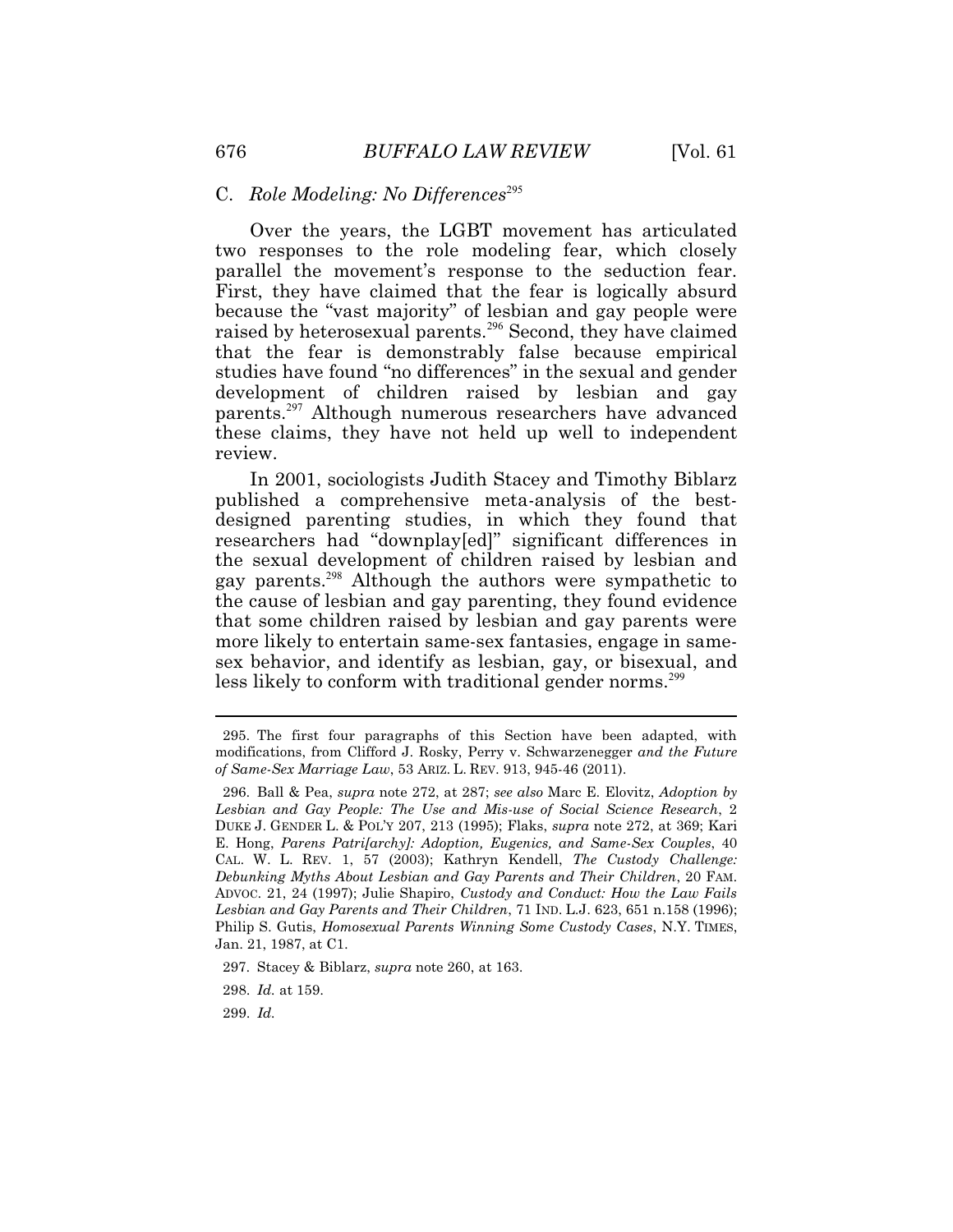In particular, Stacey and Biblarz cited one study indicating that the daughters of lesbian mothers were more likely to entertain same-sex fantasies, engage in same-sex behavior, and violate traditional gender norms,<sup>300</sup> and another study indicating that the sons of gay fathers were more likely to identify as gay or bisexual in adulthood.<sup>301</sup> In 2010, they published a follow-up analysis in which they found additional evidence that the daughters of lesbian mothers were more likely to engage in same-sex behavior and less likely to identify as heterosexual, and that the sons of lesbian mothers had "greater gender flexibility" than other boys.<sup>302</sup>

The LGBT movement's response to these articles offers a case study in how the fear of the queer child has influenced the empirical study of LGBT parenting. $303$ Opponents of LGBT rights have warmly welcomed the Stacey and Biblarz article,  $304$  but most LGBT advocates have studiously avoided discussing it. Rather than confronting the possibility that children exposed to queerness may be more likely to become queer, most LGBT advocates have either failed to mention the study at all, or they have glossed over the study's controversial findings about children's sexual and gender development.<sup>305</sup>

In contrast to legal scholars, psychologists have seemed more willing to acknowledge these findings—but they too have shown little interest in entertaining or exploring them.

 304. *See, e.g*., Lynn D. Wardle, *Considering the Impacts on Children & Society of "Lesbigay" Parenting*, 23 QUINNIPIAC L. REV. 541, 550, 561 (2004).

<sup>300.</sup> FIONA L. TASKER & SUSAN GOLOMBOK, GROWING UP IN A LESBIAN FAMILY: EFFECTS ON CHILD DEVELOPMENT 150-51 (1997).

 301. J.M. Bailey et al., *Sexual Orientation of Adult Sons of Gay Fathers*, 31 DEVEL. PSYCHOL. 124, 124 (1995).

<sup>302.</sup> Timothy J. Biblarz & Judith Stacey, *How Does the Gender of Parents Matter?*, 72 J. MARRIAGE & FAM. 3, 14-15 (2010).

 <sup>303.</sup> *See* Rosky, *Like Father, Like Son*, *supra* note 188, at 336.

 <sup>305.</sup> WILLIAM RUBENSTEIN, CARLOS BALL & JANE SCHACTER, CASES AND MATERIALS ON SEXUAL ORIENTATION AND THE LAW 731 (3d ed. 2007) ("Most of the responses to Wardle continued to insist that children raised by gay parents were no different than those raised by heterosexuals."); Rosky, *Like Father, Like Son*, *supra* note 188, at 336-37; Rosky, *supra* note 295, at 947.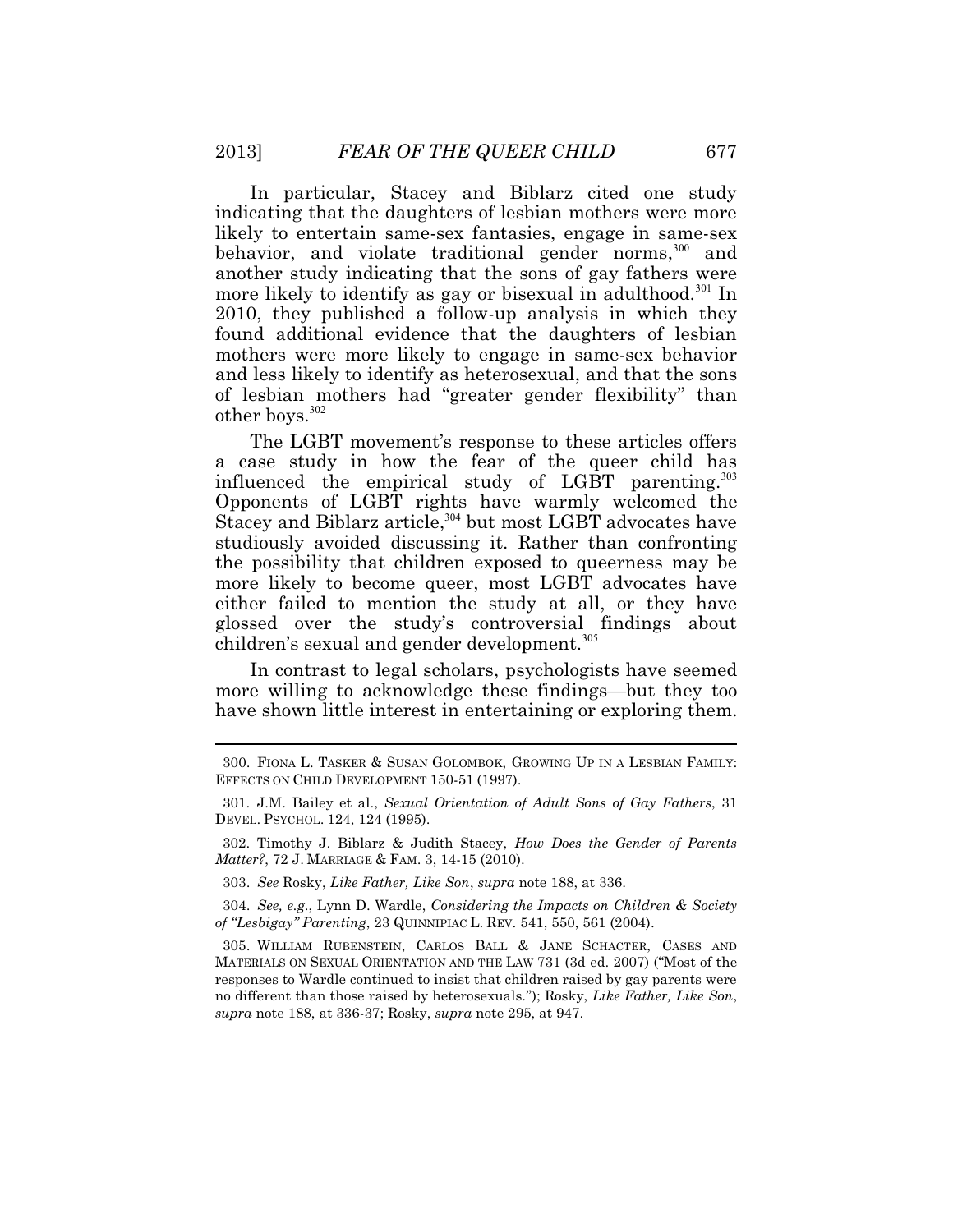In 2003, Susan Golombok and her colleagues sharply criticized Stacey and Biblarz for overemphasizing differences found in only a handful of variables, while ignoring a much larger set of variables in which no differences had been found.<sup>306</sup> In addition, Golombok et al. observed that Stacey and Biblarz had made "no distinction" between children's gender identity and gender roles, on the one hand, and children's gender attitudes, on the other hand.<sup>307</sup> Within the psychological literature, they explained, "it is well-established . . . that gender identity and gender role behavior are relatively fixed and central to children's well-being and self-esteem, whereas attitudes are more open to parental influence and change."<sup>308</sup>

The following year, the American Psychological Association joined the fray in a series of amicus briefs filed in same-sex marriage cases. In one brief after another, the APA insisted that "*most* published studies have not found reliable differences in social gender role conformity between the children of lesbian and heterosexual mothers."<sup>309</sup> In a footnote, the APA acknowledged that Stacey and Biblarz had found otherwise, but they rejected most of the statistical conclusions that Stacey and Biblarz had reached: "We have reviewed the studies cited by Stacey and Biblarz, however, and only the two cited in the first paragraph of this footnote (which appear to have been derived from the same ongoing study) actually reveal significant differences in this regard."<sup>310</sup>

In both of these critiques, something is conspicuously absent—any discussion of children's sexual identity, desire, or behavior. Surely Golombok was aware that Stacey and Biblarz had broached the subject; she was a co-author of the

 306. Susan Golombok et al., *Children with Lesbian Parents: A Community Study*, 39 DEVEL. PSYCHOL. 20, 21 (2003).

 <sup>307.</sup> *Id*.

<sup>308.</sup> *Id*.

<sup>309.</sup> Brief of American Psychological Association and New Jersey Psychological Association as Amici Curiae in Support of Plaintiffs-Appellants, Lewis v. Harris, 2004 WL 5456200, at \*45 (N.J. Super. Ct. Oct. 26, 2004).

 <sup>310.</sup> *Id*. at n.73.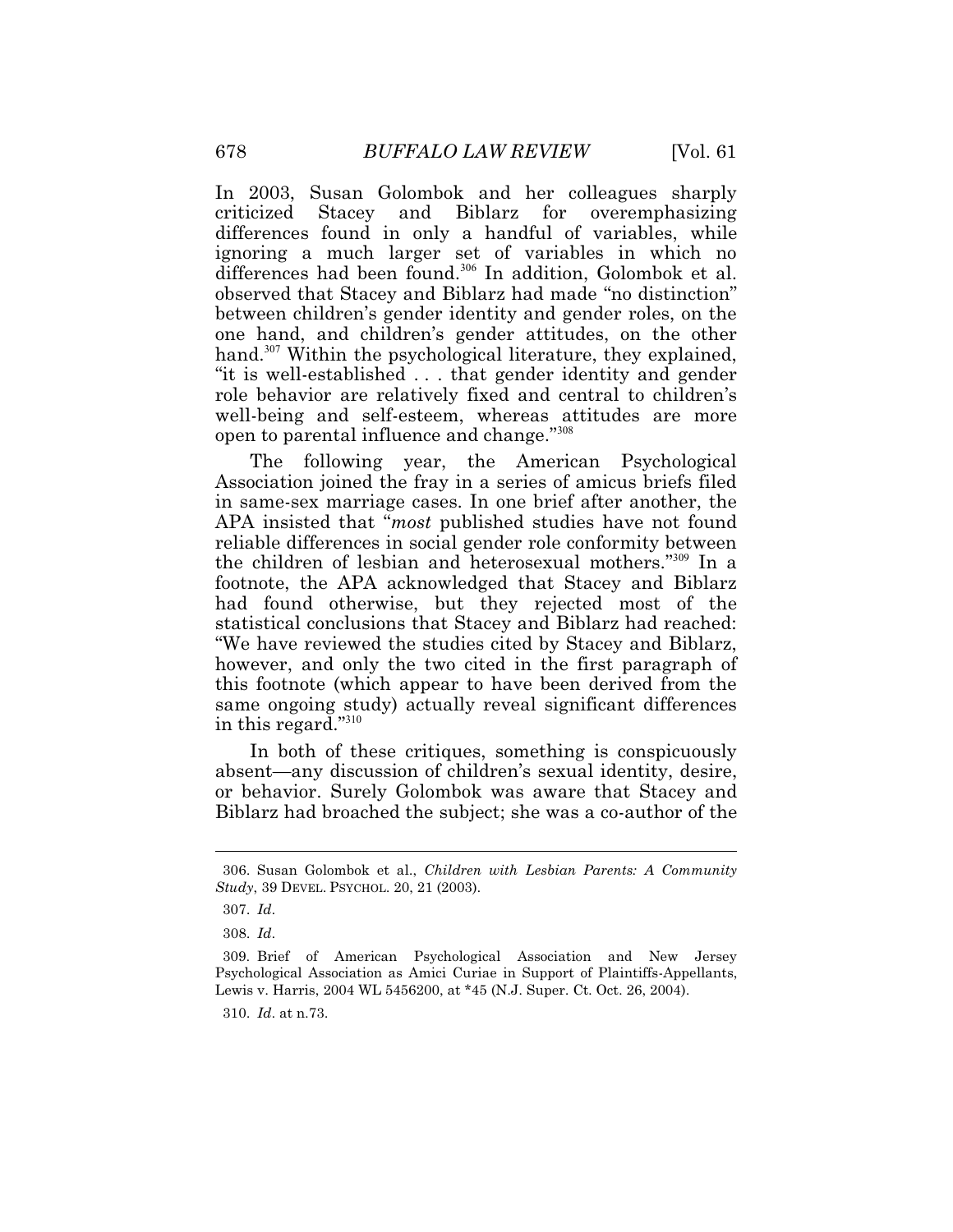1997 study on which they had principally relied.<sup>311</sup> Likewise, in the APA's amicus briefs, the possibility of children's queerness has not been acknowledged. Although the APA insists that homosexuality is not "harmful [or] undesirable,"<sup>312</sup> and acknowledges that the etiology of sexual orientation is "not well understood,"<sup>313</sup> the organization continues to reject the role modeling fear on strictly empirical grounds: "[T]he available evidence indicates that the vast majority of lesbian and gay adults were raised by heterosexual parents and the vast majority of children raised by lesbian and gay parents eventually grow up to be heterosexual."<sup>314</sup> The briefs do not mention that until recently, the effect of parental sexual orientation on children's sexual development had been carefully examined in only a single longitudinal study—Golombok's 1997 study—which had found statistically significant differences in the sexual ideation and behavior of children raised by lesbian mothers.<sup>315</sup>

 In developing the study, they presumed that girls raised by The controversy continues. In 2010, two new studies cast further doubt on the empirical case against the role modeling fear. First, Henny Bos and Theo Sandfort published a study in which they found that "children in lesbian families were less certain that in the future they would experience heterosexual attraction and engage in heterosexual relationships."<sup>316</sup> In a remarkable sign of the times, this is precisely what the authors had hypothesized. lesbian mothers would be "less confident" about whether they would "marry a man," "have a family together with a man," "live together with a man," "have a child together

<sup>311.</sup> *See* Stacey & Biblarz, *supra* note 260, at 169, 173, 182.

<sup>312.</sup> Brief of American Psychological Association, *supra* note 309, at \*46.

 <sup>313.</sup> *Id*. at \*47.

 <sup>314.</sup> *Id*.

<sup>315.</sup> *See* Stacey & Biblarz, *supra* note 260, at 169, 173, 182.

<sup>316.</sup> Henny Bos & Theo Sandfort, *Children's Gender Identity in Lesbian and Heterosexual Two-Parent Families*, 62 SEX ROLES 114, 119 (2010).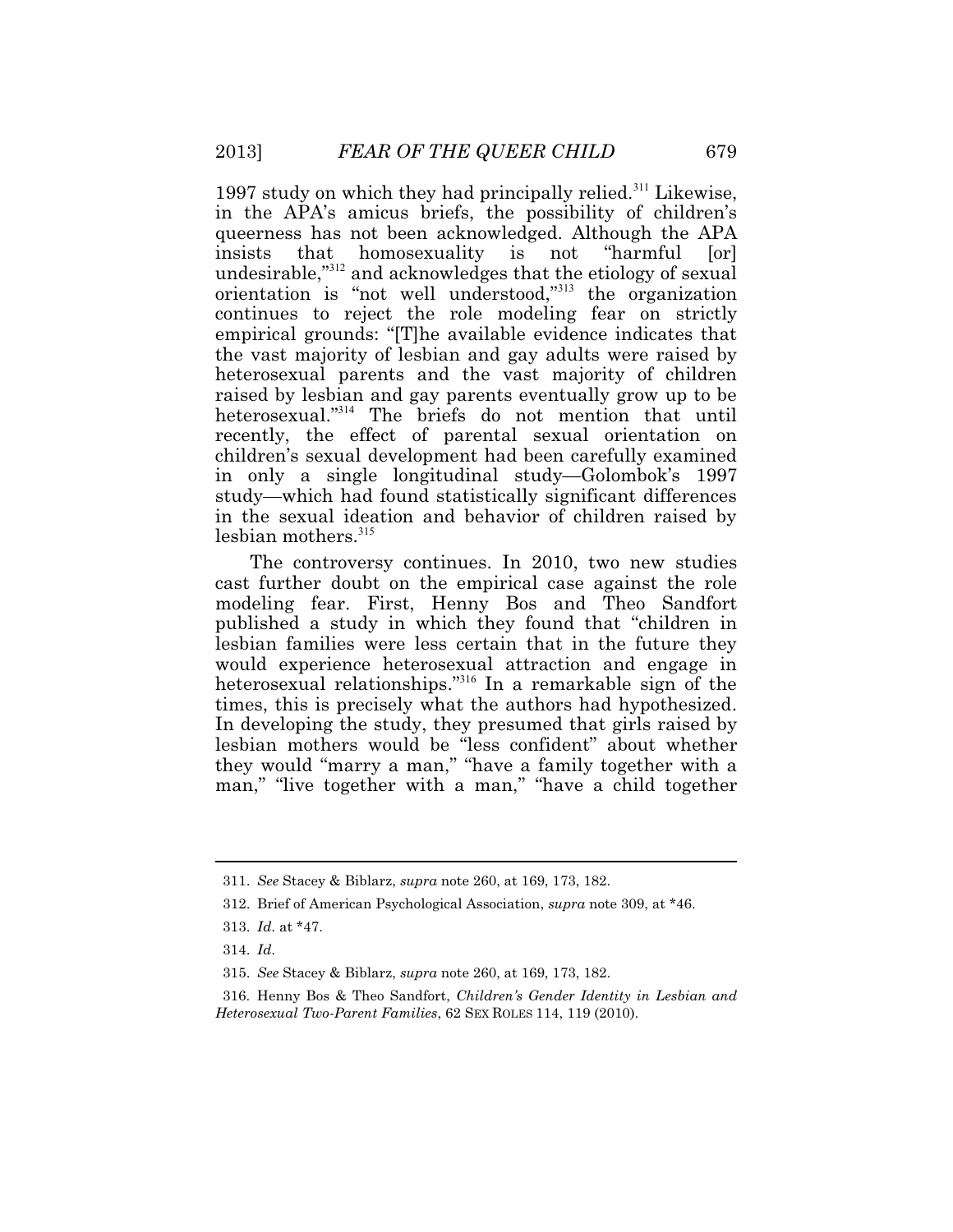with their husband," and "be in love with a man," and viceversa for boys.<sup>317</sup>

 Longitudinal Lesbian Family Study (NLLFS) published the That same year, the United States National largest study ever conducted on children raised by lesbian mothers. As the subtitle of the paper indicated, the study was designed to measure "sexual orientation, sexual behavior, and sexual risk exposure" for "adolescents" raised in lesbian families.<sup>318</sup> Based on a sample of 78 seventeenyear-old children raised by lesbian mothers, the study found that none of the children had been physically or sexually abused.<sup>319</sup> With respect to sexual orientation, none of the  $37$ (0%) girls identified as homosexual, but seven (19%) identified as bisexual, and another eleven (30%) identified as "predominantly heterosexual, incidentally homosexual."<sup>320</sup> Of the 37 boys, the rates of homosexual and bisexual identification were much lower: two (5%) identified as homosexual, one (3%) identified as bisexual, and five 14% identified as predominantly homosexual but incidentally homosexual.<sup>321</sup> With respect to sexual behavior, 15% of the girls reported sexual activity with other girls, while 6% of the boys reported sexual activity with other boys.<sup>322</sup>

<sup>317.</sup> *Id*. at 117-18 ("We . . . expected children in lesbian families to have less strong expectations of future heterosexual romantic involvement (higher sexual questioning).").

<sup>318.</sup> Nanette K. Gartrell, Henny M.W. Bos & Naomi G. Goldberg, *Adolescents of the U.S. National Longitudinal Lesbian Family Study: Sexual Orientation, Sexual Behavior, and Sexual Risk Exposure*, ARCHIVES OF SEXUAL BEHAVIOR 1199, 1199 (Nov. 6, 2010).

 <sup>319.</sup> *Id*. at 1201.

 <sup>320.</sup> *Id*. at 1204.

 <sup>321.</sup> *Id*.

 Family Growth (NSFG), they found that only 5% of the NSFG girls had reported sexual contact with other girls," but the boys were not significantly more likely to do so. *Id*. at 1202. 322. *Id*. at 1205. Because this study did not include a control group, the NLLFS researchers sought to compare these findings with national probability samples. After gathering weighted samples from the 2002 National Survey of same-sex activity, and 6% of the NFSG boys. *Id*. Based on these figures, they reported that the NLLFS girls "were significantly more likely to have had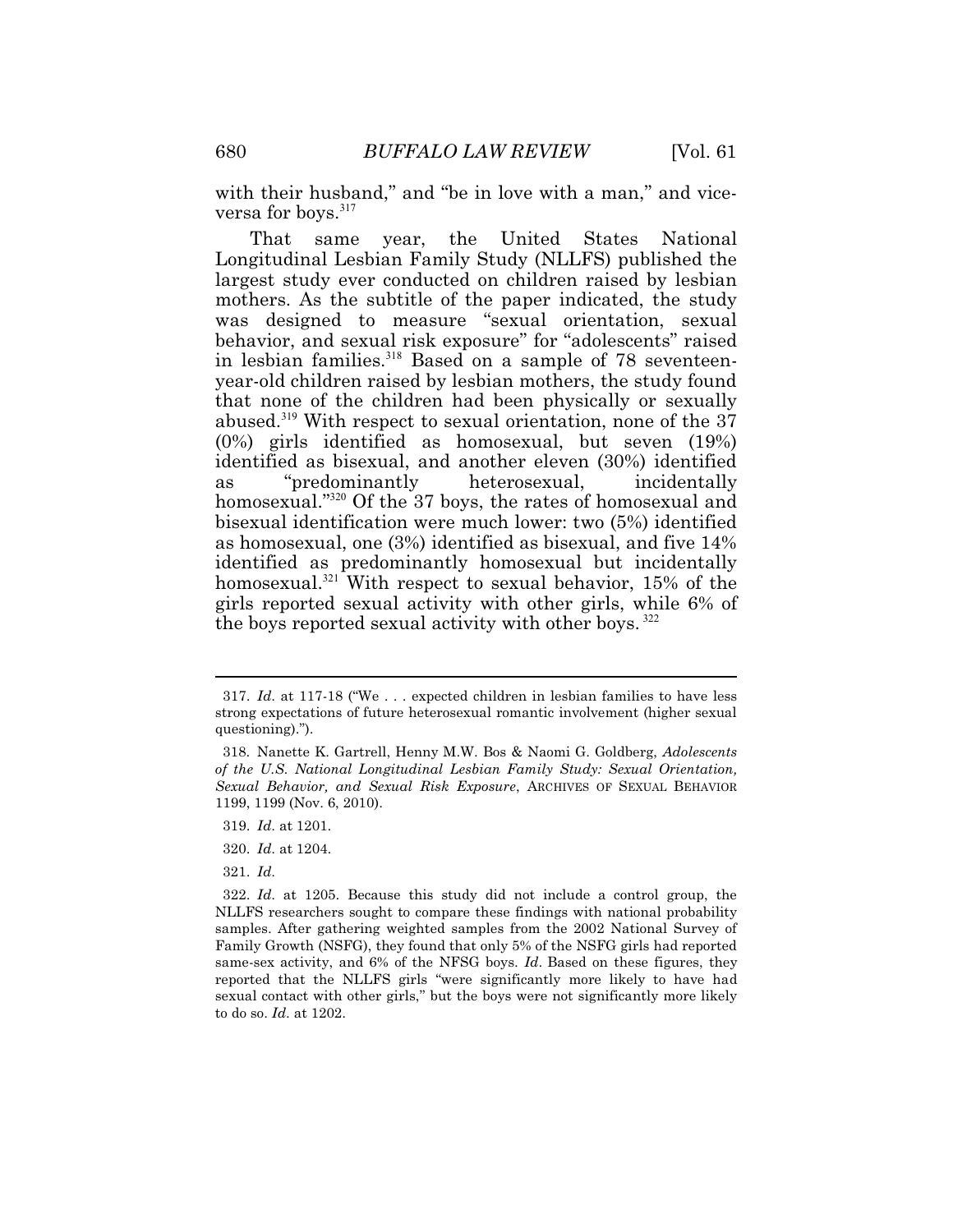When the NLLFS study was published, one of the study's funders sought to downplay the NLLFS findings on the impact of parental sexual orientation on children's sexual development. The press release announced, "New Williams Institute Report Finds 0% of Adolescents Raised by Lesbians Have Been Physically of Sexually Abused By Parent."<sup>323</sup> In the first three paragraphs, the release focused exclusively on the study's findings that "none of the . . . adolescents report[ed] having ever been physically or sexually abused by a parent or other caregiver."<sup>324</sup> In the final sentence, the release added: "On sexual orientation, 2.8% of the NLLFS adolescents identified as predominately to exclusively homosexual."<sup>325</sup> The release did not include any information about the sexual orientation of girls and boys, the number of children who had identified as bisexual, or the number of children who had reported sexual activity with a person of the same sex. $326$ 

323. Email from Williams Institute on Sexual Orientation and Gender Identity Law and Public Policy at UCLA School of Law, Nov. 10, 2010 (on file with author).

324. *Id.*

 $\overline{a}$ 

 higher than national averages. In the 2006 NFSG data, for example, only 8% of STAT. REP. 1, 28-29 (Mar. 3, 2011). The NSFG survey had not asked seventeen-year-olds to identify as heterosexual, bisexual, or homosexual, so the NLLFS authors were not able to compare the rate of self-identification to a NFSG sample. But other available data indicates that the 19% rate of bisexuality observed in the NLLFS study is girls aged eighteen and nineteen identified as lesbian or bisexual, and only 9% reported that they were incidentally attracted to other girls. Anjani Chandra et al., *Sexual Behavior, Sexual Attraction, and Sexual Identity in the United States: Data From the 2006-2008 National Survey of Family Growth*, 36 NAT'L HEALTH

<sup>326.</sup> *Id*. By acknowledging the uncertainties of this empirical debate, I do not mean to suggest that the role modeling fear has been proven correct. In 2010, Susan Golombok published yet another longitudinal study finding that children raised by lesbian mothers were *not* significantly more likely to identify as lesbian, gay, or bisexual. Susan Golombok & Shirlene Badger, *Children Raised in Mother-Headed Families From Infancy: A Follow-Up of Children of Lesbian and Single Heterosexual Mothers, at Early Adulthood*, 25 HUM. REPROD. 150, 155 (2010). And in 2011, one year after the NLLFS study was published, the authors updated the NFSG national probability sample by drawing on a new round of NFSG data collected between 2006 and 2008, a timeframe closer to when the NLLFS data was collected. Nanette Gartrell, Henny Bos, & Naomi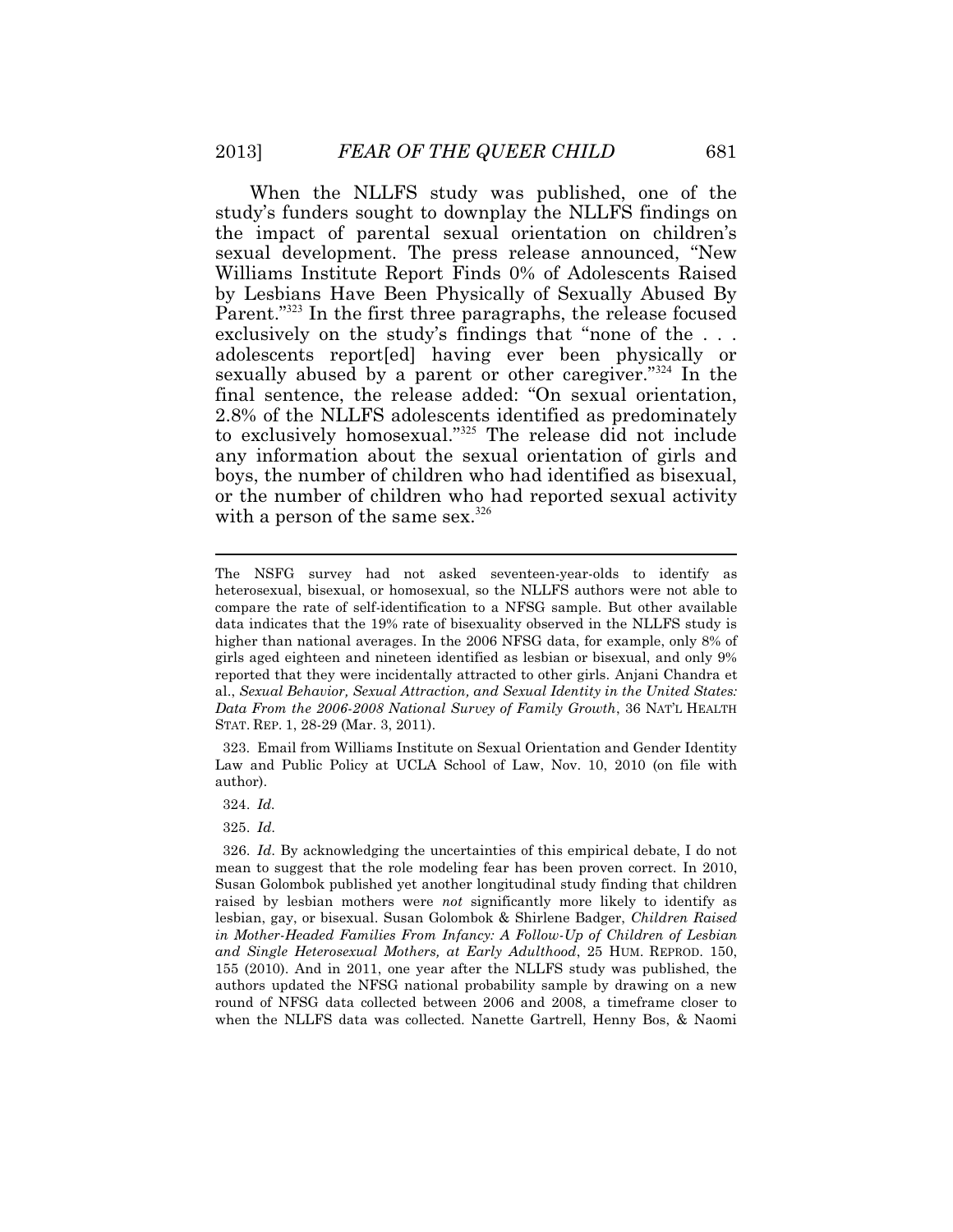#### D. *Public Approval: Truth and Consequences*

argument in terms of children or childhood. Last but not least, there is the claim that the government's recognition of LGBT rights will send a message to children that the state and society approve of queerness, which will make children more likely to be queer. The public approval fear is rarely addressed by LGBT advocates—at least, not in so many words. In samesex marriage cases, advocates routinely argue that the government has no ability to influence an adult's sexual  $orientation$ , $327}$  but they do not generally formulate this

 2010) ("Permitting same-sex couples to marry will not affect the number of opposite-sex couples who marry, divorce, cohabit, have children outside of 327. *See, e.g.*, Perry v. Schwarzenegger, 704 F. Supp. 2d 921, 972 (N.D. Cal. marriage or otherwise affect the stability of opposite-sex marriages."); MARTHA

Goldberg, Letter to the Editor, *New Trends in Same-Sex Contact for American Adolescents?*, ARCH. SEXUAL BEHAV. 1, 1 (Dec. 15, 2011), <http://www.nllfs.org/images/uploads/pdf/nllfs-letter-editor-december-2011.pdf>. Based on the 2006 NFSG data, the authors found that neither girls nor boys raised by lesbian mothers were significantly more likely to engage in same-sex behavior. *Id*. at 2.<br>We must remember, however, that the fear of the queer child applies to gender

 *Lesbian, Gay, and Heterosexual Parents*, 67 SEX ROLES 503, 503 (2012). Only roles, in addition to sexual orientation, gender identity, and sexual behavior. And in 2012, yet another a study of adopted children found that "[s]ons of lesbian mothers were less masculine in their play behavior," when compared to "sons of heterosexual parents," or even "sons of gay fathers." Abbie E. Goldberg et al., *Gender-Typed Play Behavior in Early Childhood: Adopted Children with*  time will tell which of these findings will be confirmed by future studies, and whether the evidence for a modest version of the role modeling theory will continue to build.

 fantasies, interests, behaviors, and identities. It may be that children raised by In addition, I recognize that there are a number of ways to explain the differences in this data without endorsing the fear that parents are serving as "role models" for children's sexual and gender development. For example, it seems plausible to ask whether the studies are capturing systemic biases in the children's reporting patterns, rather than "real" differences in children's lesbian and gay parents are more likely to be candid with researchers, or with themselves, than children raised by heterosexual parents. Moreover, in many of these studies, the children were genetically related to at least one lesbian or gay parent, which raises the possibility that the children's sexual orientation was influenced primarily by genetic rather than environmental factors. All of these possibilities are plausible interpretations of the data, and any of them would significantly undermine the empirical case for the role modeling fear.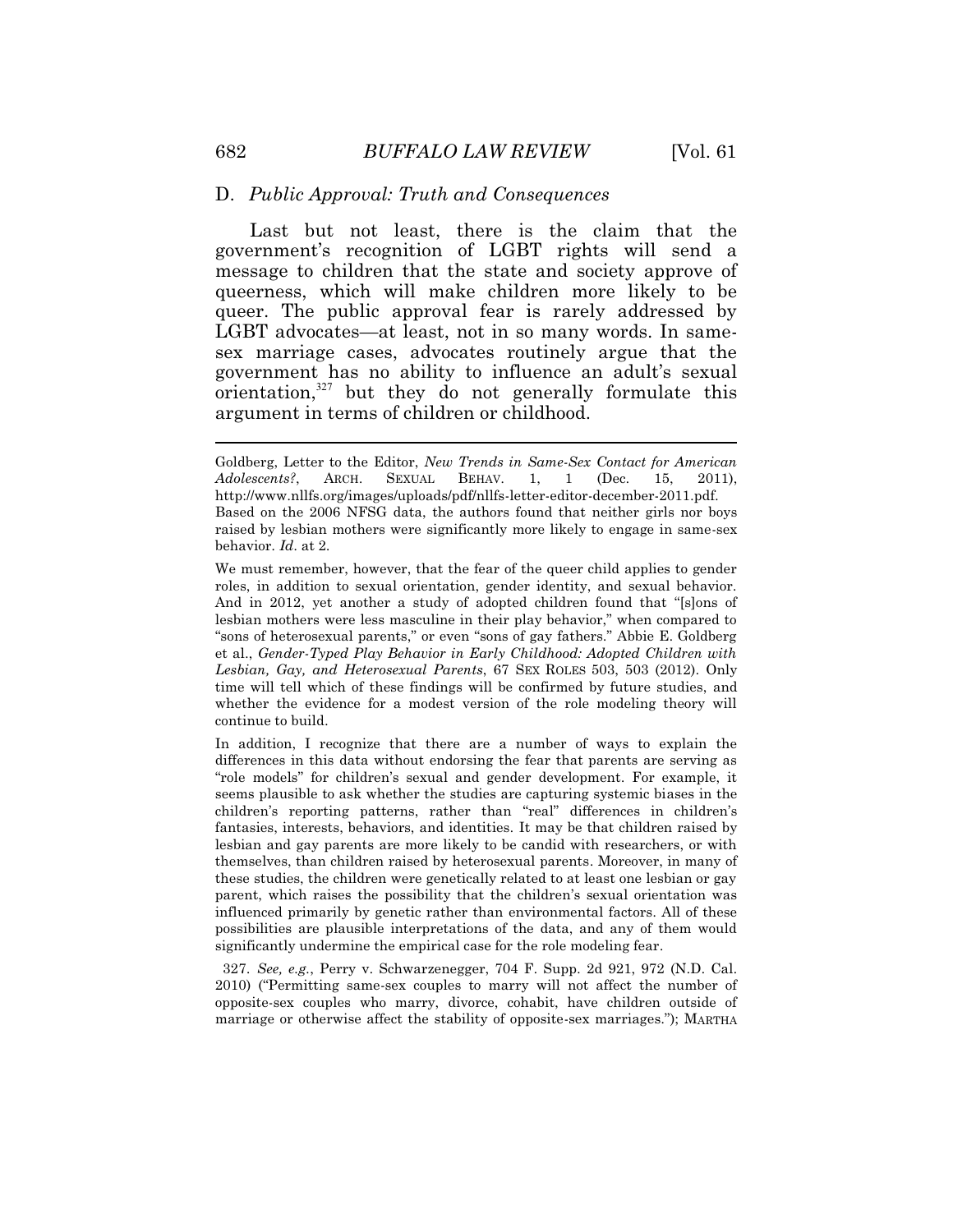In *No Promo Homo*, Professor Eskridge provides a rare exception to this trend. Under the brave heading, *Truth and Consequences*, Eskridge frankly admits that children are the most common target of the opposition's public approval fears: "The most popular version of the no promo homo argument is that a progay shift in state policy will be a signal to the *wavering adolescent* that homosexuality is okay, and the wavering adolescent might then *choose*  homosexuality as her sexual orientation."<sup>328</sup> In addition, he notes that opponents of LGBT rights have claimed that "progay policies will promote homosexual practices, particularly sodomy,"<sup>329</sup> and increase "people's willingness to be open about their homosexual orientation."<sup>330</sup> After registering a number of caveats, Eskridge eventually concedes that none of these claims can be resolved on empirical grounds.

movement, the candor of Eskridge's conclusion is startling:<br>C. NUSSBAUM, FROM DISGUST TO HUMANITY: SEXUAL ORIENTATION AND When compared to the cautiousness of the LGBT

 heterosexual divorce, we would be unlikely to find even a single case in which CONSTITUTIONAL LAW 146 (2010) ("If we were to study all recent cases of the parties [] felt that their divorce was caused by the availability of marriage to same-sex couples. Divorce is usually an intimate personal matter bearing on the nature of the marital relationship.").

 the fear of the queer child is admirable, his initial characterization of the fear as the state's adoption of pro-LGBT policies will cause children to "choose" homosexual *desires*. The only "choices" that opponents imagine are the decisions distinction is telling, because Eskridge seems to agree with his opponents on 328. Eskridge, *supra* note 5, at 1366. While Eskridge's willingness to engage a claim that an adolescent will "choose" to become homosexual seems problematic. Although Eskridge does not define "homosexual orientation" in this sentence, his usage indicates that he is referring to homosexual desire, rather than behavior ("practices") or identification ("openness"). Yet if this is his meaning, he has already framed the fear of public approval as a straw argument. Even the most zealous opponents of LGBT rights do not claim that to engage in homosexual *behavior* and *identify* as lesbian, gay, or bisexual. The both counts: a few pages later, he acknowledges that "engaging in sodomy is a conscious choice" and "being openly GBLT is a matter of conscious choice that state signals might affect over time." *Id*. at 1366, 1369, 1371.

<sup>329.</sup> *Id*. at 1369.

 <sup>330.</sup> *Id*. at 1371.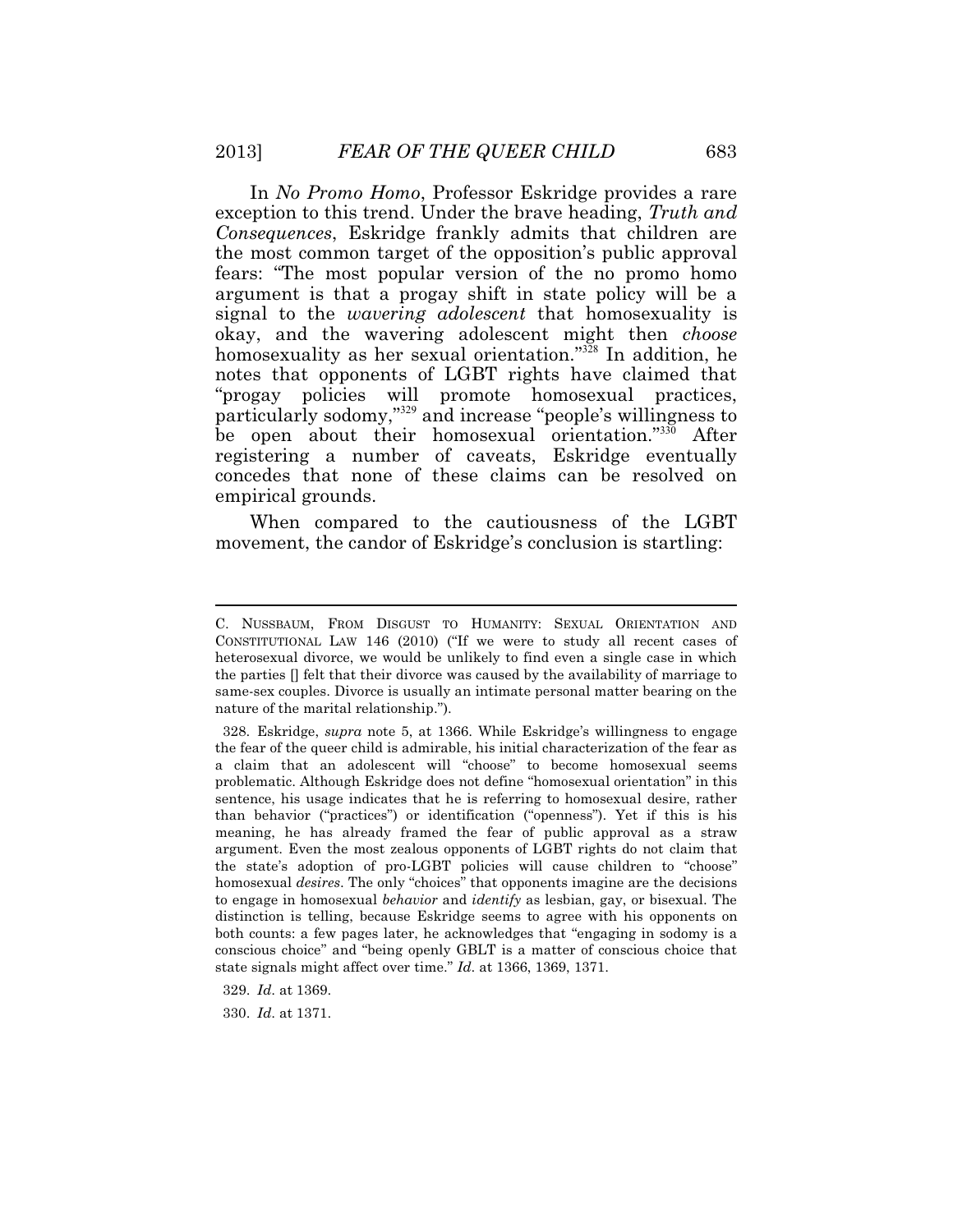Although there is no hard empirical evidence, it seems sensible that abandoning no promo homo educational policies or adopting gay-friendly ones would encourage more adolescents to be openly gay or bisexual. . . . [T]he only likely consequence—but a big one of shifting policy in a progay direction is encouragement of more open homosexuals and more public displays of homosexual identity, and therefore of desire and practices imputed to that identity in our sex-obsessed culture. . . . If kids see two women marrying one another in a state-sanctioned ceremony, they might ask their parents about how such a marriage can be consummated, or they might engage in their own intramural speculations.

Needless to say, many opponents of LGBT rights would welcome this passage as the concession that killed the LGBT movement. By admitting that the movement might "encourage more adolescents to be openly gay or bisexual," and more "kids" to engage in "intramural speculations" about same-sex relations and relationships, Eskridge seems to play directly into the public's worst fears, and the opposition's greatest strengths.

 Following Eskridge's lead, this Article means to ask: if we But Eskridge published this passage more than ten years ago, and the LGBT movement is alive and well. suppose that his predictions were accurate, would the LGBT movement stand defenseless? Must LGBT advocates concede that the state has a legitimate interest in encouraging children to be straight or discouraging children from being queer?

# V. A NORMATIVE CHALLENGE

To answer these questions, this Part lays out a normative framework for challenging the fear of the queer child. It begins by acknowledging that even in the 1970s and 1980s, there were activists who questioned the widespread assumption that children should be discouraged from being or becoming queer. Rather than insisting that children's sexual and gender development could not be influenced, they asked, "*so what* if children are queer?" By posing such a provocative question, this vanguard suggested

 $\ddot{\phantom{a}}$ 

<sup>331.</sup> *Id*. at 1371-72.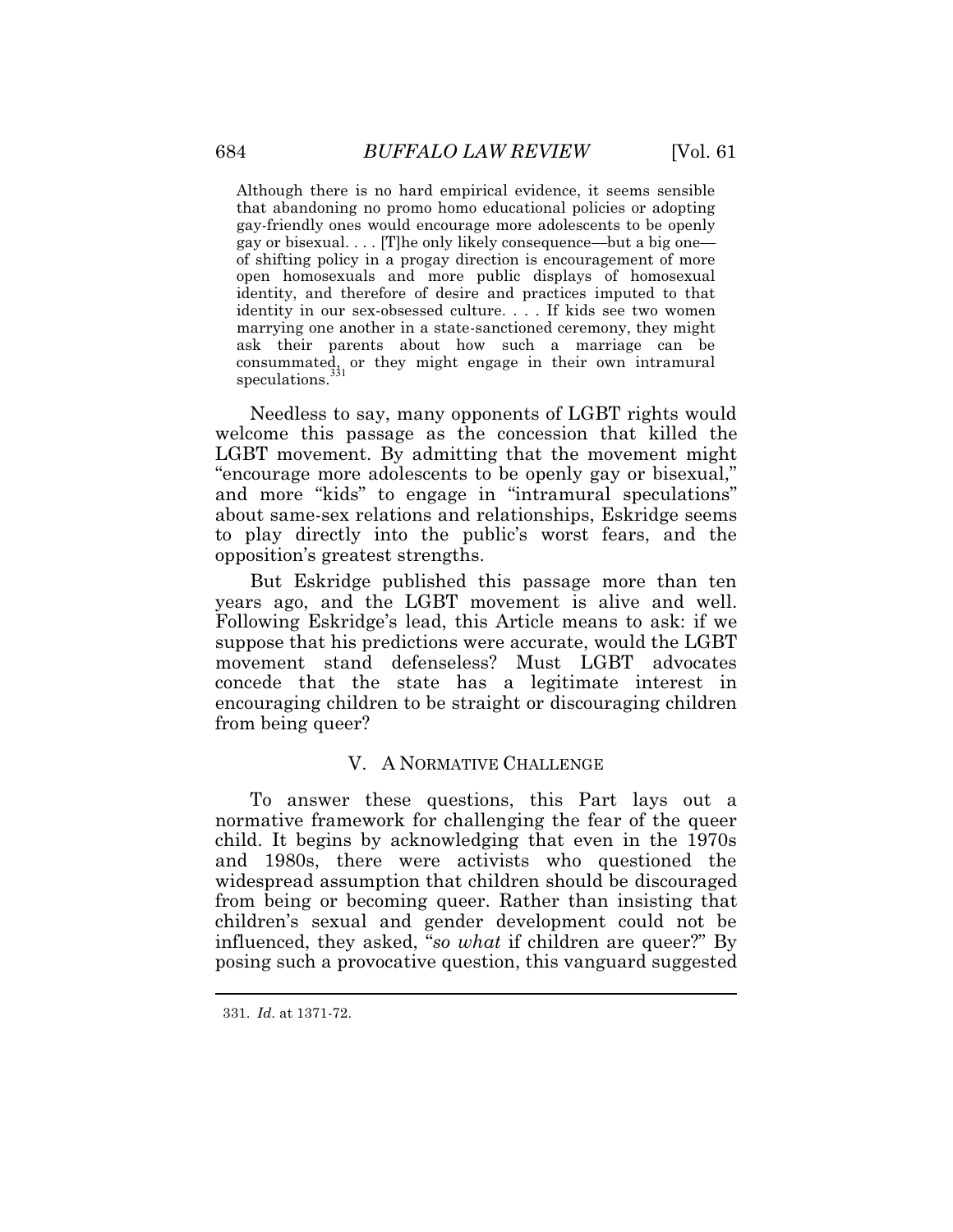that queerness is neither morally nor legally relevant to children's best interests. In the new millennium, this claim has been taken up by a handful of legal scholars, lawyers, and judges, reflecting a broader shift in cultural attitudes toward children's queerness. Borrowing from queer theorist Lisa Duggan's *Queering the State*, this Part conceptualizes these claims under the rubric "No Promo Hetero."<sup>332</sup> It insists that the government must adopt a neutral position vis-à-vis children's straightness and queerness, because it has no legitimate basis for presuming that children are better off straight.

# A. *So What If It's True?*

 $\overline{\phantom{a}}$ Even as early as Bryant's campaign, there were LGBT advocates who sought to challenge the fear of the queer child on normative grounds. One notorious example was Bob Kunst, a Dade County activist whom Bryant had accused of handing out pamphlets about homosexuality at local high schools. Throughout the campaign, Kunst brazenly admitted that Dade County's anti-discrimination law would provide lesbian and gay youth with role models indeed, he identified himself as "an absolutely positive role model,"<sup>333</sup> and he claimed that providing children with gay role models was one of the law's principal benefits.<sup>334</sup> In a public meeting at a local church in Miami, Kunst speculated that between ten and fifteen percent of children in Dade County were already "homosexual"<sup>335</sup>—in his view, "people were inherently bisexual; an individual's specific sexuality was in many ways a matter of choice; the goal was to explore it."<sup>336</sup> He was especially fond of drawing an analogy between sexuality and ice cream flavors: "Life is like icecream, there's 38 flavors out there, you choose the flavor you want."<sup>337</sup> He described his strategy in unapologetically

337. *Id*. at 68.

<sup>332.</sup> Duggan, *supra* note 8, at 8-9.

 <sup>333.</sup> CLENDINEN & NAGOURNEY, *supra* note 126, at 301.

<sup>334.</sup> FEJES, *supra* note 155, at 81.

<sup>335.</sup> *Id*. at 131.

 <sup>336.</sup> *Id*. at 67.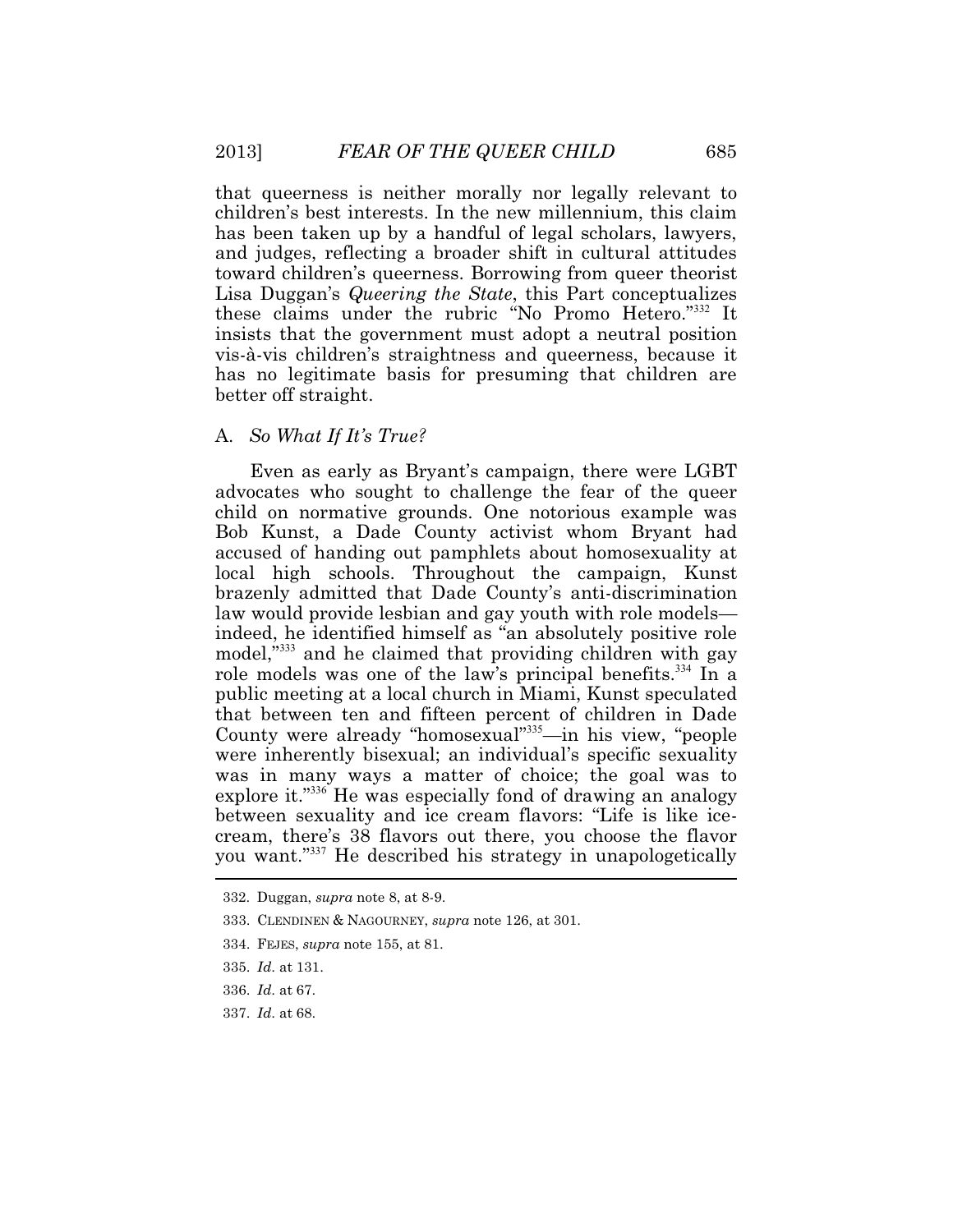same-sexers that he—or she—is teaching."<sup>339</sup> radical terms, arguing that activists must "expose the root" of homophobic insecurity and call it like it is' and be 'outfront all the way through, redefining same-sex and bothsex experiences in terms of the beautiful new role models they represent.'"<sup>338</sup> However naïve Kunst may have seemed during this era, he was not alone in making such claims. In 1981, Gore Vidal wrote in *The Nation* that "a teacher known to be a same-sexer would be a splendid role model for those

Queer theory's founder, Eve Kosofsky Sedgwick, was not far behind the likes of Kunst and Vidal. In 1989, Sedgwick delivered a trail-blazing talk, *How To Bring Your Kids Up Gay: The War on Effeminate Boys*, in which she railed against society's widespread "wish that gay people *not exist*,"<sup>340</sup> and in particular, the lingering "desire for a nongay outcome" among childhood psychologists.<sup>341</sup> In the mid-1990s, Sedgwick's battle cry was taken up by a new vanguard of scholars in other fields. In 1994, psychologist Laura Benkov observed that in custody and visitation cases involving a lesbian or gay parent, both sides tacitly assumed that children should be discouraged from becoming lesbian, gay, or bisexual. Although she acknowledged that "[r]efuting the worry that children raised by homosexuals will themselves grow up to be gay was a pivotal step in the legal advocacy for homosexual parents,"<sup>342</sup> she emphasized that it was only the first step, because it sought to answer "homophobic questions on homophobic terms."<sup>343</sup> She lamented: "It seems society is not ready yet for a more deeply challenging response to the question of whether the kids of homosexuals will grow up to be gay—namely, *so what if they do*?"<sup>344</sup>

 $\ddot{\phantom{a}}$ 

<sup>338.</sup> *Id*. at 147.

 339. Gore Vidal, *Some Jews and Gays*, THE NATION, Nov. 14, 1981, at 512.

<sup>340.</sup> Sedgwick, *How To Bring Your Kids Up Gay*, *supra* note 23, at 23.

 <sup>341.</sup> *Id*. at 24.

 <sup>342.</sup> LAURA BENKOV, REINVENTING THE FAMILY: THE EMERGING STORY OF LESBIAN AND GAY PARENTS 62 (1994).

 <sup>343.</sup> *Id*. at 63.

 <sup>344.</sup> *Id*.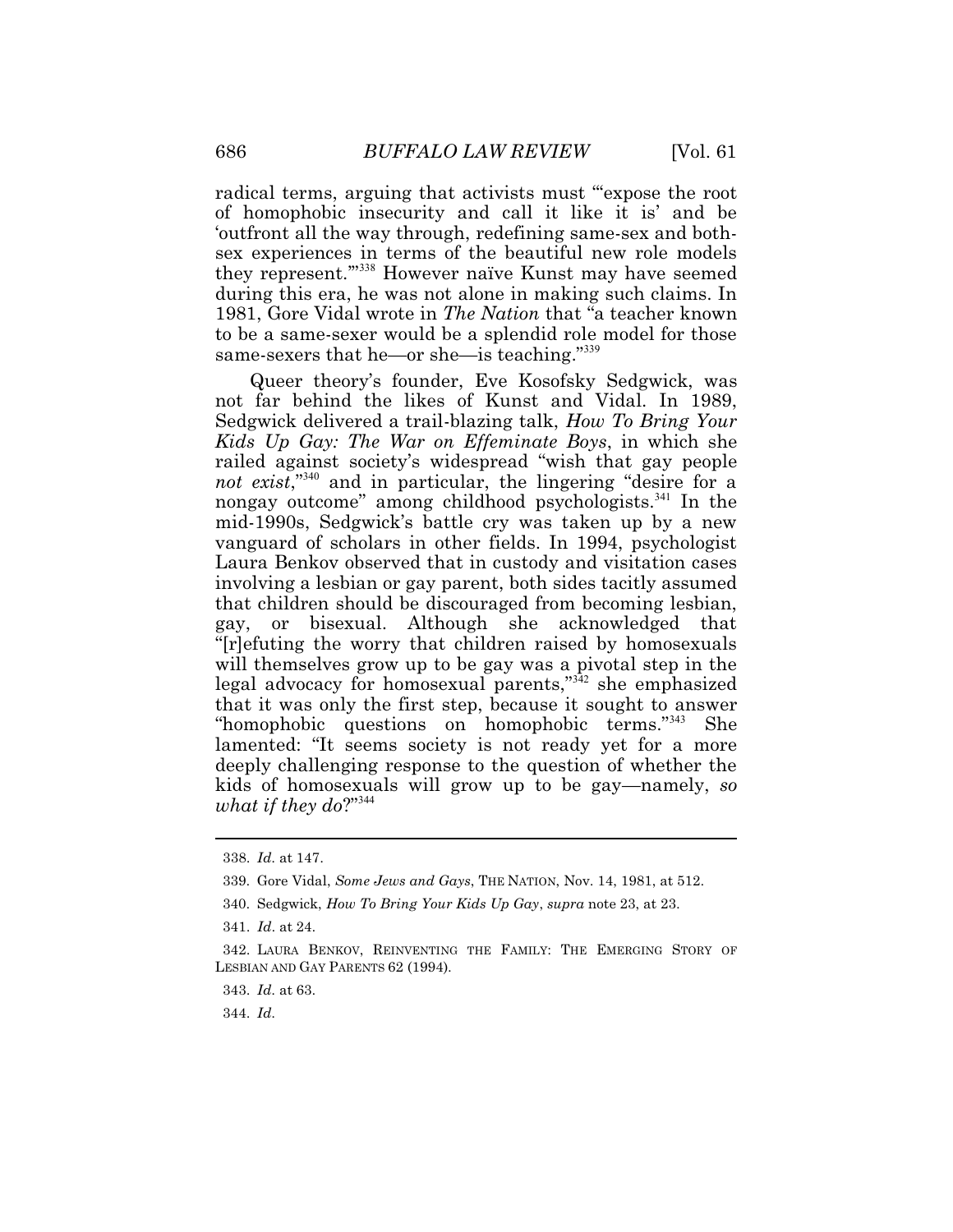Shortly after this question was posed, it was taken up by Professor Teemu Ruskola. In *Minor Disregard*, Professor Ruskola launched the legal academy's first normative attack on the fear of the queer child. Drawing on both Sedgwick and Benkov, Ruskola took direct aim at "the law's complicity in the production of the cultural fantasy that gay and lesbian youth do not exist."<sup>345</sup> After presenting a withering critique of the law's discrimination against gay and lesbian adolescents, Ruskola modestly proposed that "[g]ay kids deserve recognition, respect, and protection,"<sup>346</sup> and that "[t]he first step in the protection of gay kids must be to *see* them as gay kids; unless the law is able to name the child, it will be unable to safeguard him or her."<sup>347</sup>

In the new millennium, such claims have been addressed by a growing chorus of legal scholars. In 2002, Professor Kenji Yoshino wrote in the *Yale Law Journal* that "neither gay adults nor gay children will have achieved equality with their straight counterparts until the ultimate orientation of wavering children is a matter of state and social indifference."<sup>348</sup> The following year, Professor Carlos Ball claimed that the government has no legitimate interest in encouraging children to conform to traditional gender norms, because the state's enforcement of such norms violates the Equal Protection Clause.<sup>349</sup> More recently, in 2010, philosopher Martha Nussbaum began her constitutional argument for LGBT equality by invoking the example of a boy who realized that he was gay in eighth grade: "That 'terrified' gay teenager needs, and deserves, equal respect, and a sphere of liberty equal to that enjoyed by others."350

<sup>345.</sup> Ruskola, *supra* note 14, at 273.

 <sup>346.</sup> *Id*. at 272.

 <sup>347.</sup> *Id*. at 273.

 <sup>348.</sup> Kenji Yoshino, *Covering*, 111 YALE L.J. 769, 863 (2002).

 349. Ball, *supra* note 231, at 732; *see also* Susan Appleton, *Missing in Action? Searching for Gender Talk in the Same-Sex Marriage Debate*, 16 STAN. L. & POL'Y REV. 97, 131-32 (2005).

 <sup>350.</sup> NUSSBAUM, *supra* note 327, at xvii; *see also id*. at xii.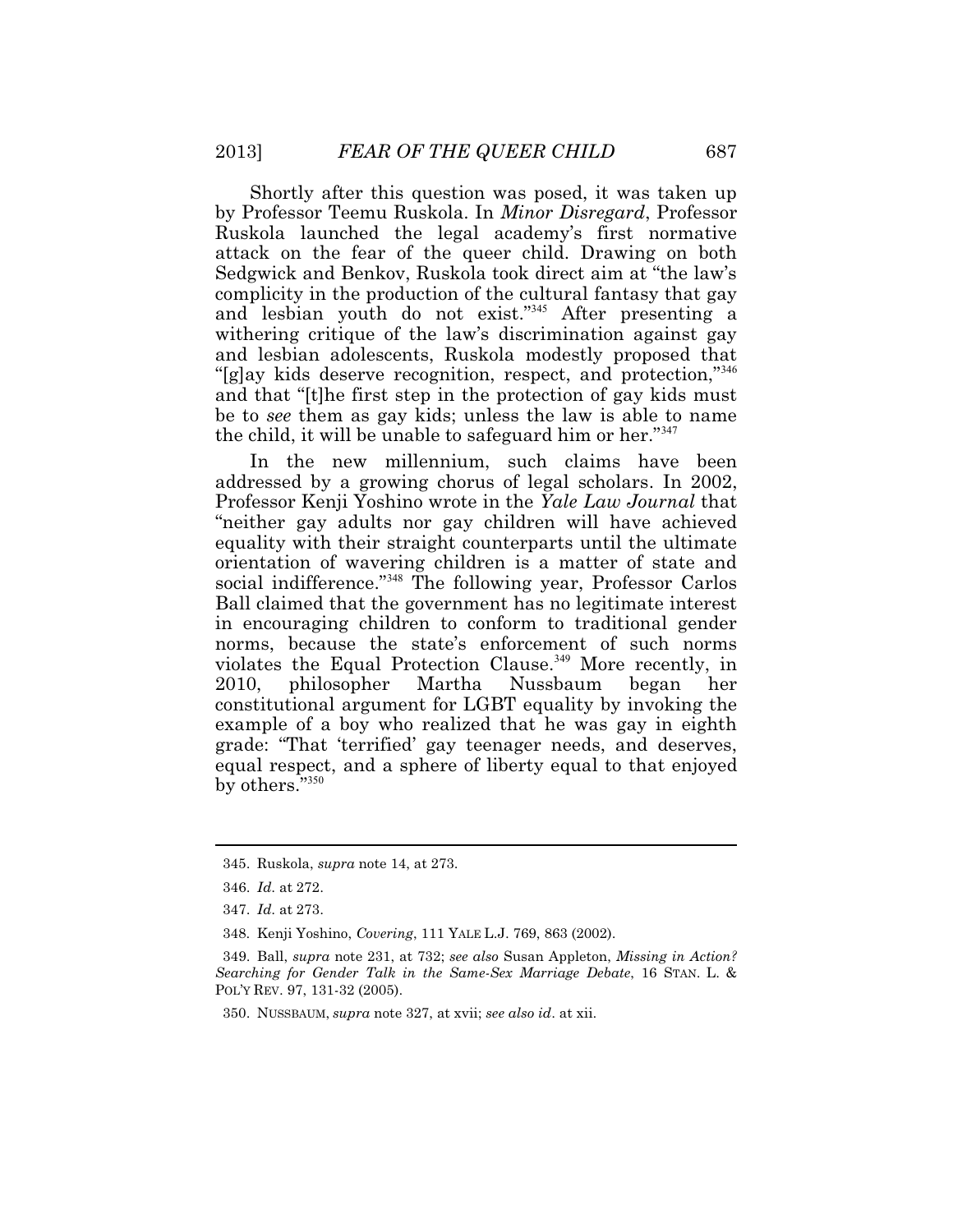These legal arguments have seemed to reflect and reinforce a parallel trend in popular culture during the same period. In 2005, Oprah Winfrey broadcast a show that asked *When Did You Know?*, in which she interviewed a series of gay men who described how they first realized that they were gay "at age four," "at age eight," etc.<sup>351</sup> In 2007, Barbara Walters reported a story on *20/20* titled, "My Secret Self: A Story of Transgender Children."<sup>352</sup> That same year, actors Wanda Sykes and Hillary Duff were featured in a public advertising campaign aimed at teenagers, which criticized the phrase "that's so gay" as "insulting" and "offensive."<sup>353</sup> In 2010, columnist Dan Savage launched the *It Gets Better Project*, in which adults record videos offering reassuring advice to LGBT children who are bullied and teased by peers.<sup>354</sup> Most recently, the television drama *Glee*  has featured gay and transgender teenagers as prominent characters,<sup>355</sup> the media has devoted extensive coverage to a series of suicides among LGBT youth, and the *New York Times Magazine* featured a cover story titled, *What's So Bad About a Boy Who Wants to Wear a Dress?*<sup>356</sup>

<sup>351.</sup> *The Oprah Winfrey Show: When They Knew*, (Harpo Productions Nov. 17, 2005); *see also* WHEN THEY KNEW, [http://www.oprah.com/spirit/When-They-](http://www.oprah.com/spirit/When-They)Knew (last visited Apr. 19, 2013).

<sup>352.</sup> *20/20: My Secret Self: A Story of Transgendered Children*, (ABC Television Broadcast Apr. 27, 2007); *see also Parents of Transgendered 6-Year-Old Girl Support Her Choice*, ABC NEWS (Apr. 27, 2007), <http://abcnews.go.com/2020/story?id=3088298&page=1>.

 <sup>353.</sup> Stuart Elliot, *A Push to Curb the Casual Use of Ugly Phrases*, N.Y. TIMES, Oct. 7, 2008, at B4; *see also* THINK BEFORE YOU SPEAK. DON'T SAY "THAT'S SO GAY.",<http://www.thinkb4youspeak.com> (last visited Mar. 29, 2013).

<sup>354.</sup> Brian Selter, *Campaign Offers Hope to Gay Youths*, N.Y. TIMES, Oct. 19, 2010, at A16; *see also* IT GETS BETTER PROJECT,<http://www.itgetsbetter.org>(last visited Apr. 19, 2013).

<sup>355.</sup> Brian Selter, *Gay on TV: It's All in the Family*, N.Y. TIMES, May 9, 2012, at A1.

 356. Ruth Pawader, *What's So Bad About a Boy in a Dress?*, N.Y. TIMES MAG., Aug. 8, 2012,<www.nytimes.com/2012/08/12/magazine/whats-so-bad-about-a-boy>who-wants-to-wear-a-dress.html?pagewanted=a118 r=0.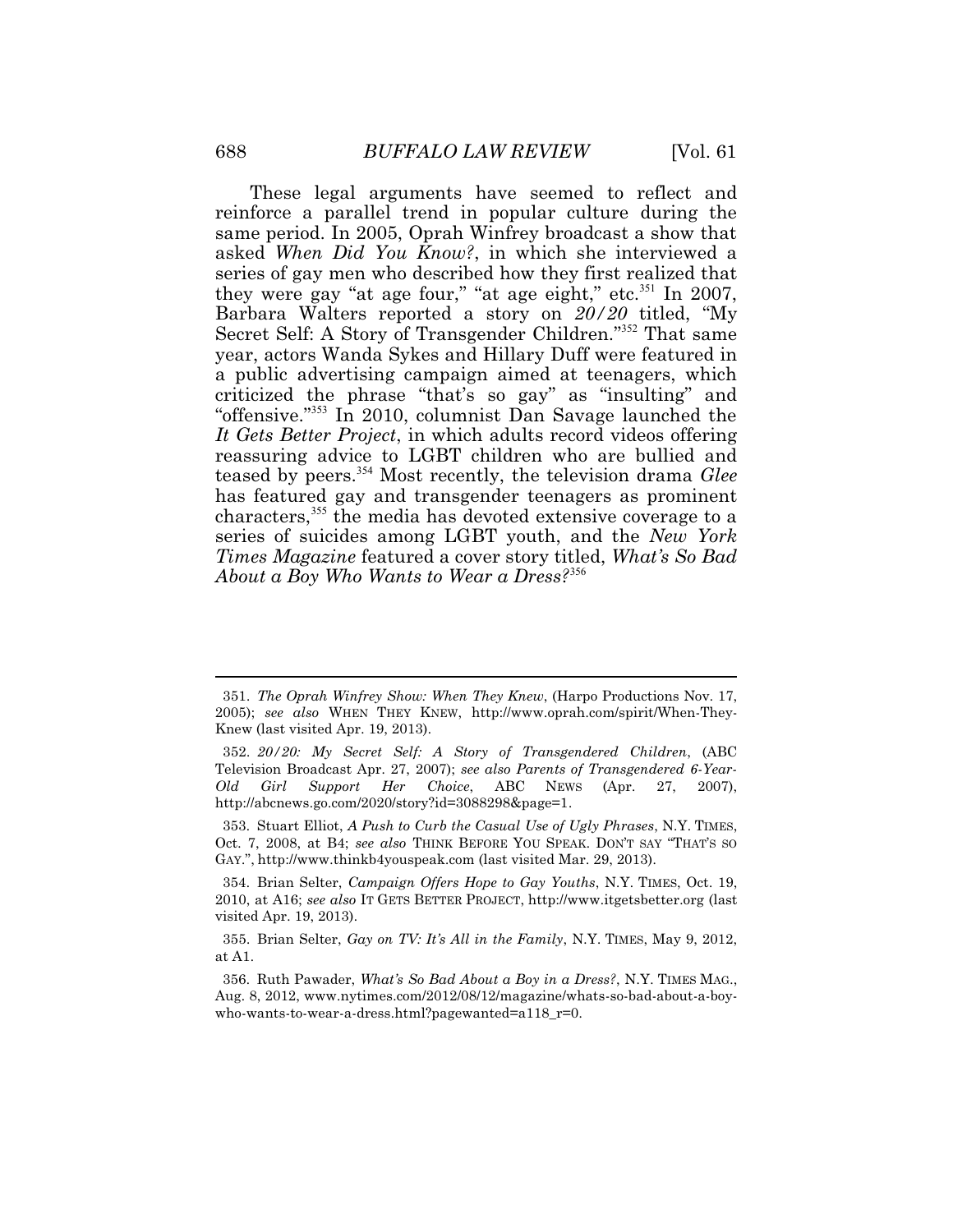### B. *Legalizing Children's Queerness*

To be sure, trends in academia and popular culture do not always translate rapidly or readily into law. Increasingly, however, there are signs that lawyers are more willing to challenge the government's interest in encouraging children to be straight, and judges are more willing to entertain these claims in challenges to policies that discriminate against LGBT people.

heterosexuals to homosexuals to teach kindergarten?"<sup>359</sup> In *Lawrence v. Texas*, attorney Paul Smith argued the case for John Lawrence and Tyron Garner, two men who had been convicted under a Texas sodomy law, before the United States Supreme Court.<sup>357</sup> In his opening argument, Mr. Smith told the Justices that even when acts of sodomy were not criminally prosecuted, laws against sodomy were often invoked to justify discrimination against lesbian and gay people in other settings: "[T]hey're denied visitation to their own children, they're denied custody of children, they're denied public employment[, and] [t]hey're denied private employment.<sup>358</sup> In response, Chief Justice Rehnquist asked Smith whether his argument could be used to challenge a preference for heterosexual teachers: "If you prevail, Mr. Smith, and this law is struck down, do you think that would also mean that a State could not prefer

against gay teachers.<sup>360</sup> He cleared his throat,<sup>361</sup> and for a Smith had prepared for general questions about how legalizing sodomy would affect children's sexual development, but he had not anticipated this particular question about the constitutionality of discrimination moment, he seemed to grasp for a way to distinguish between the two policies. "I think the issue of—of preference

 (as transcribed by the author). 357. *See* Oral Argument, Lawrence v. Texas, 539 U.S. 558 (2003) (No. 02-102)

 <sup>358.</sup> *Id*. at 20.

 <sup>359.</sup> *Id*.

 360. DALE CARPENTER, FLAGRANT CONDUCT: THE STORY OF LAWRENCE V. TEXAS: HOW A BEDROOM ARREST DECRIMINALIZED GAY AMERICANS 230 (2012).

 <sup>361.</sup> *Id.* at 231.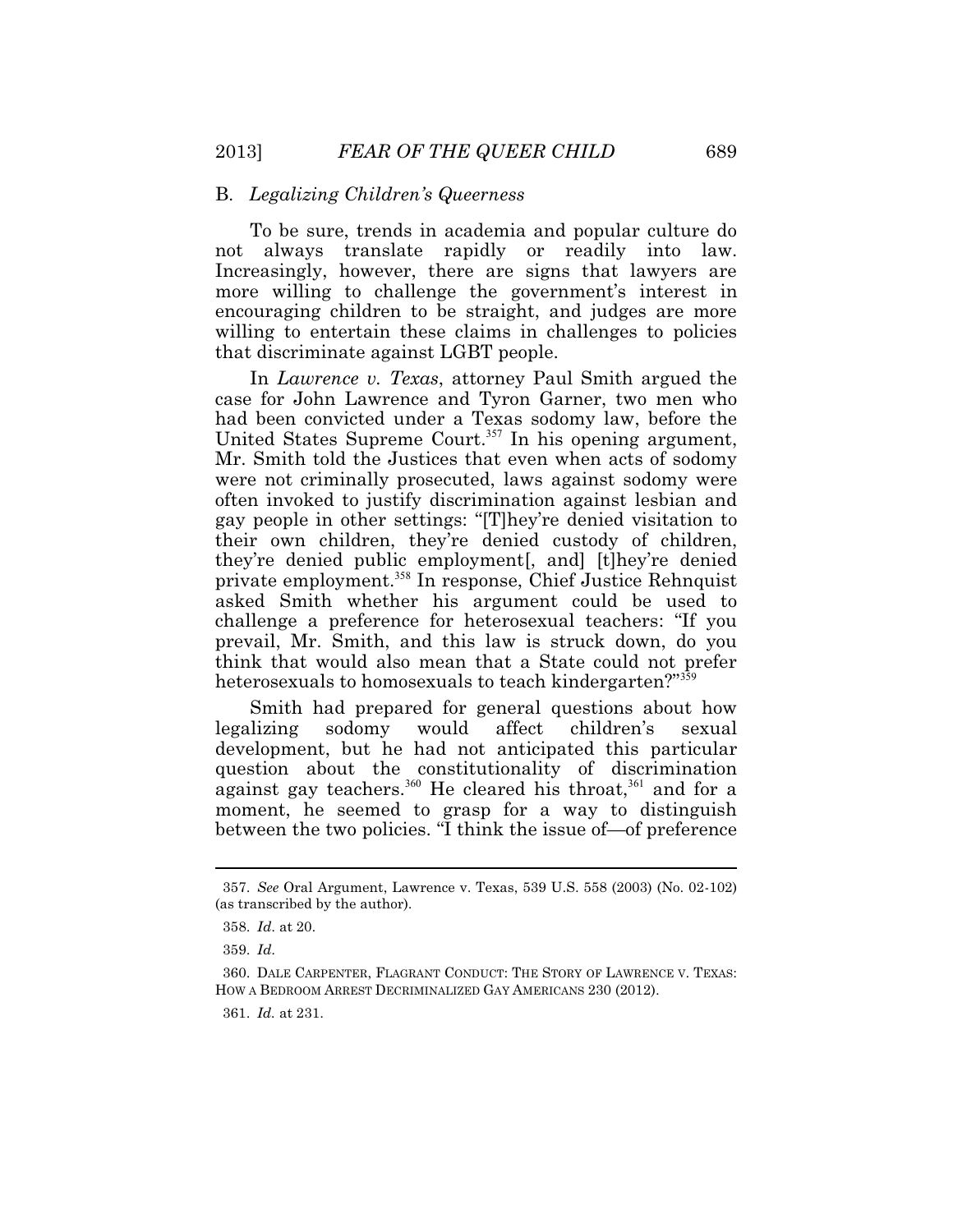in the educational context would involve very different criteria, Your Honor, and very different uh, uh considerations."<sup>362</sup> Regaining his footing, he modestly proposed that "the State would have to come in with some sort of a justification."<sup>363</sup>

follow the path of homosexuality."<sup>366</sup> Taking up Smith's challenge, Justice Scalia gamely argued that the state's justification would be "the same that's alluded to here, disapproval of homosexuality."<sup>364</sup> Smith replied, "Well, I think it would be highly—, highly problematic, such a—justification . . . if that were the only justification that could be offered, there was not some showing that there would be any more concrete harm to the children in the school."<sup>365</sup> Now that the tables had turned, it was Justice Scalia who seemed to struggle to express himself in appropriate terms: "Only that the children might—might—might be induced to, uh—to, to—to, to

Given that Justice Scalia is rarely at a loss for words, the pauses in this sentence seem especially significant. In 1978, then-Justice Rehnquist had colorfully compared the contagiousness of homosexuality and measles, $367$  but by 2003, Justice Scalia was uncomfortable speaking in such strident terms. Rather than suggesting that a gay teacher would "seduce," "indoctrinate," or "recruit" children into homosexuality, he felt compelled to articulate the fear of the queer child in more neutral terms. But in another sign of the times, Justice Scalia's attempt at subtlety did not seem to pay off with the spectators. As soon he proffered the theory that "the child might be induced to follow the path of

 $\overline{a}$ 

<sup>362.</sup> Oral Argument, *supra* note 356.

 <sup>363.</sup> *Id*.

<sup>364.</sup> *Id*.

<sup>365.</sup> *Id*.

<sup>366.</sup> *See* Ratchford v. Gay Lib, 434 U.S. 1080, 1084 (1978) (Rehnquist, J., dissenting).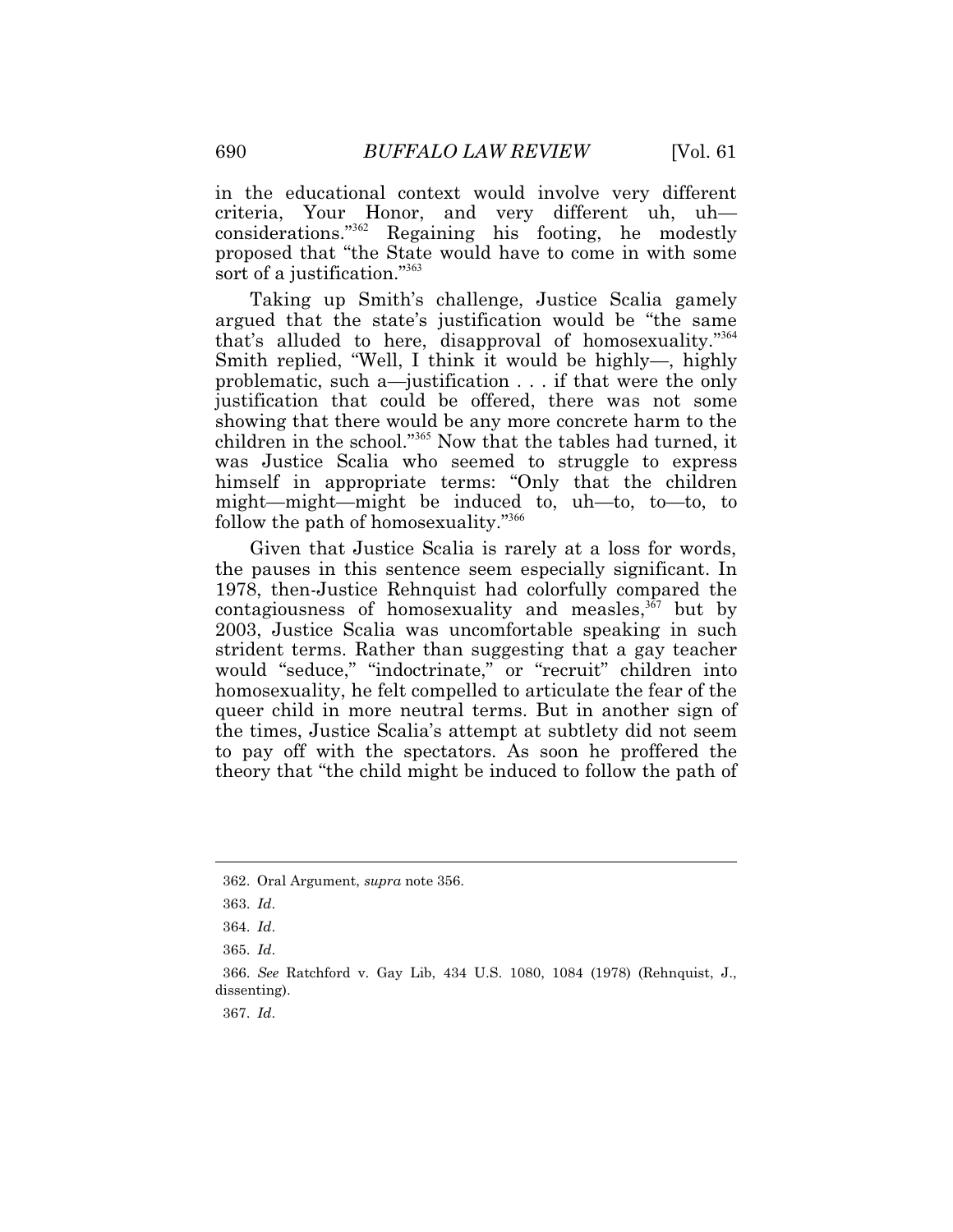some laughed; others groaned.<sup>368</sup> homosexuality," the noises from the gallery were audible:

Of course, Paul Smith did neither; he did not have such luxuries. He could have replied that Justice Scalia's claim was absurd because homosexuality was not a "path," or anything that a child would learn to "follow" simply by taking kindergarten classes from a gay teacher. But as Smith later explained, he did not want to get himself mired in "complicated questions of whether sexual orientation is genetic or developed, chosen or unchosen, fixed or immutable."<sup>369</sup> At the same time, however, he did not want to concede that Justice Scalia's claim was factually valid, or that the state could legitimately prefer heterosexuals as kindergarten teachers.<sup>370</sup>

Instead of challenging Justice Scalia on empirical grounds, Smith replied that the logic of his argument was effectively circular, because it was based on nothing more than animus against lesbian and gay people:

Well, I—I think the State has to have a greater justification for its discrimination than we prefer pushing people towards heterosexuality. That amounts to the same thing as disapproval of people's choices in this area and there has to be a more—more reasons and justifiable distinction than simply we prefer this group of people, the majority, instead of this group of people, the minority.<sup>3</sup>

The year after *Lawrence* was decided, Smith's argument was taken up by Judge Rosemary Barkett, in her dissent from the Eleventh Circuit's decision to uphold Florida's ban against lesbian and gay adoptions:

[T]he panel suggests that placing children with homosexual parents may make it more likely that children will become homosexual, referring cryptically to the "vital role that dualgender parenting plays in *shaping sexual and gender identity* and in providing heterosexual role modeling." In our democracy,

<sup>368.</sup> *Compare* YOSHINO, *supra* note 100, at 106, *with* CARPENTER, *supra* note 360, at 231.

 <sup>369.</sup> CARPENTER, *supra* note 360, at 230.

 <sup>370.</sup> *Id*.

<sup>371.</sup> Oral Argument, *supra* note 356, at 21.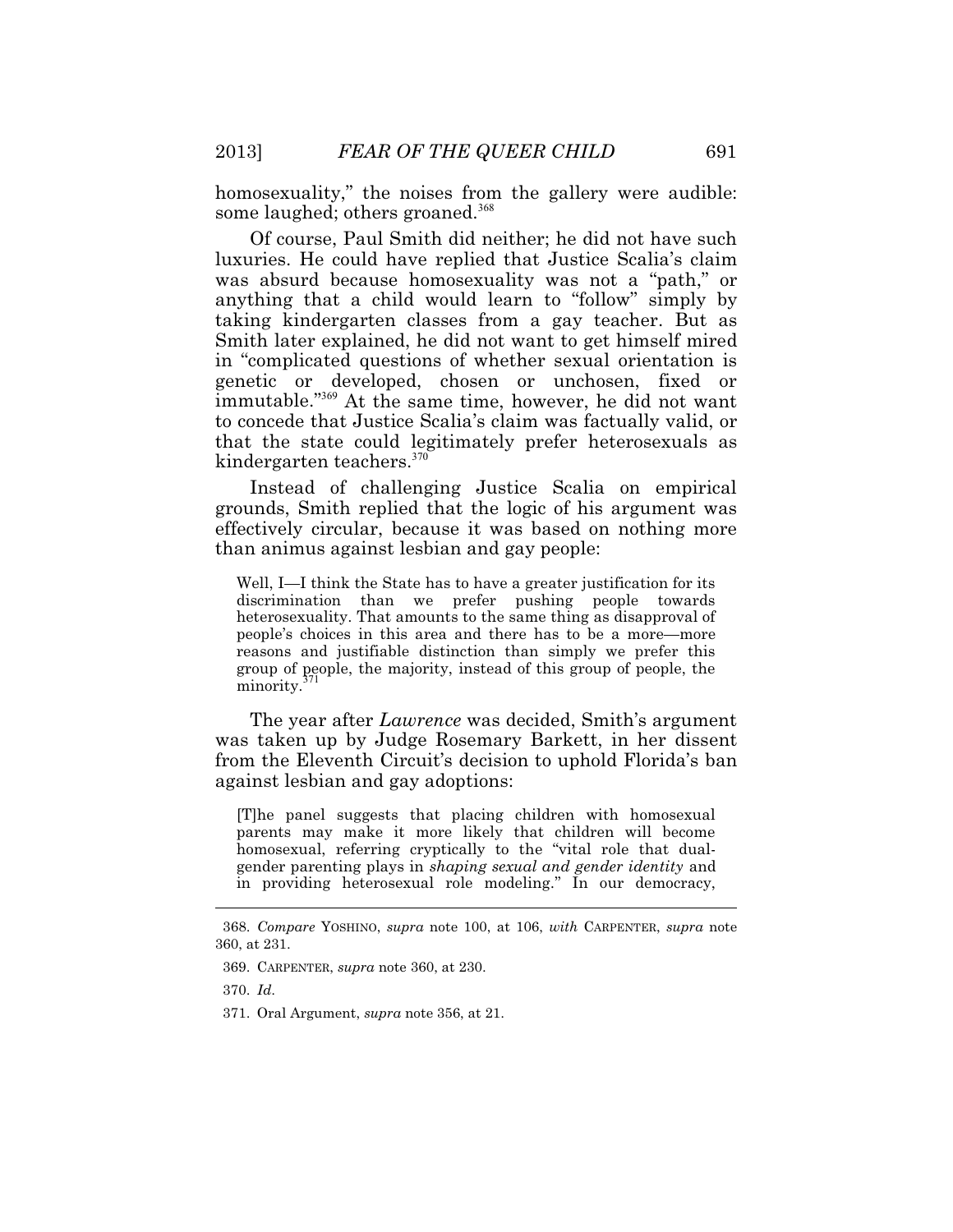homosexuality in and of itself as a social harm that must be however, *it is not the province of the State, even if it were able to do so, to dictate or even attempt to influence how its citizens should develop their sexual and gender identities*. This approach views discouraged, and so demeans the dignity of homosexuals, something that *Lawrence* specifically proscribes.<sup>372</sup>

Most recently, the litigation over California's Proposition 8 produced an opinion that offers the most hopeful sign that the fear may finally be falling into judicial disfavor. In *Perry v. Schwarzenegger*, Chief Judge Vaughn Walker invalidated Proposition 8, the California ballot initiative that banned same-sex couples from marrying. $373$ During the *Perry* trial, the sponsors of Prop 8 sought to show that they had organized the initiative "to protect our children from learning about same-sex marriage in school," but they declined to explain why children should be protected from learning about this particular subject.<sup> $374$ </sup> In his ruling, Judge Walker rejected this concern as a pretext for another fear—the fear of the queer child—which he noted the sponsors had not been willing to articulate in court.<sup>375</sup> In his factual findings, he determined that the Prop 8 campaign had "insinuated that learning about same-sex marriage could make a child gay or lesbian and that parents should *dread* having a gay or lesbian child."<sup>376</sup> He returned to this theme in his legal analysis, insisting that the campaign "played on a *fear* that exposure to homosexuality would turn children into homosexuals and that parents should *dread* having a gay or lesbian child."<sup>377</sup>

 $\overline{\phantom{a}}$ To support these findings, Judge Walker cited to the campaign commercial *It's Already Happened*, noting that the advertisement portrays a "mother's expression of horror upon realizing her daughter now knows she can marry a

<sup>372.</sup> Lofton v. Sec'y of Dep't of Children & Family Servs*.*, 377 F.3d 1275, 1300 (11th Cir. 2004) (Barkett, J., dissenting) (emphasis added) (citation omitted).

<sup>373.</sup> Perry v. Schwarzenegger, 704 F. Supp. 2d 921, 988, 1003 (N.D. Cal. 2010).

 <sup>374.</sup> *Id.* at 1003.

 <sup>375.</sup> *Id.*

 <sup>376.</sup> *Id*. at 988 (emphasis added).

 <sup>377.</sup> *Id*. at 1003 (emphasis added).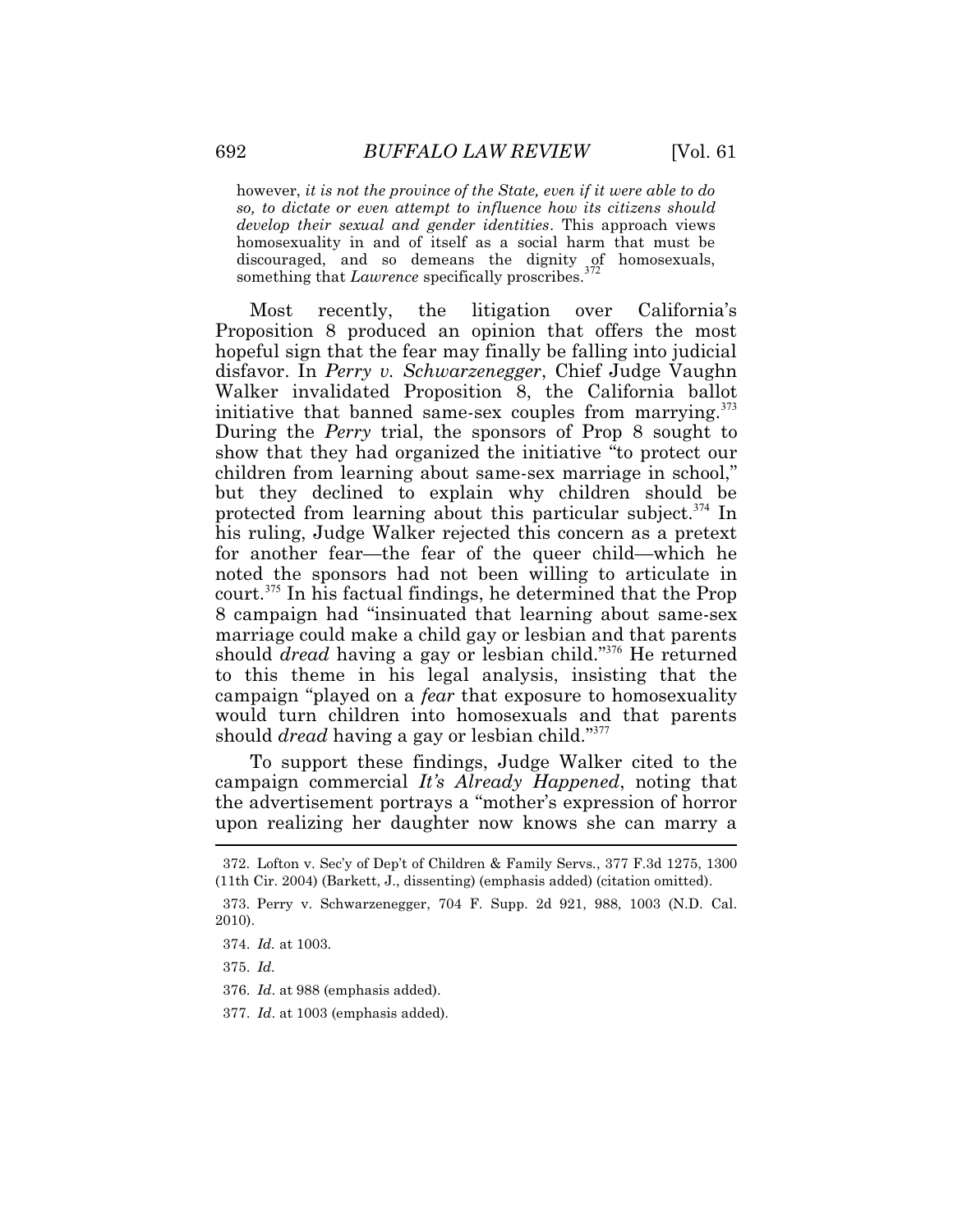princess."<sup>378</sup> Drawing on the testimony of historian George Chauncey to place the campaign advertisements in "historical context," he found that the ads "echo[ed] messages from previous campaigns to enact legal measures to disadvantage gays and lesbians" by drawing on the same "fear-inducing messages."<sup>379</sup> As Judge Walker explained, "[t]he campaign relied heavily on negative stereotypes about gays and lesbians and focused on protecting children from inchoate threats vaguely associated with gays and lesbians."<sup>380</sup>

In his legal analysis, Judge Walker never fully clarified whether he rejected these fears on factual or legal grounds, though he seemed to rely on an unspoken combination of both factors. On the one hand, he found that "[t]he evidence at trial shows those fears to be completely unfounded";<sup>381</sup> on the other, he reasoned that "[m]oral disapproval alone is an improper basis on which to deny rights to gay men and lesbians."<sup>382</sup> Yet by labeling the opposition's concerns about children's sexual development as "fear," "dread," and "horror"—and by linking them to older, discredited stereotypes that portrayed lesbians and gay men as child molesters—he strongly implied that the state had no legitimate interest in encouraging children to be straight or discouraging them from being queer.<sup>383</sup>

## C. *Theorizing No Promo Hetero*

The question remains how to develop this promising trend into a normative challenge to the fear of the queer child—a broad principle that can be translated into liberal theory and legal doctrine, and applied to the full panoply of anti-LGBT policies that the fear has been invoked to defend. The constitutional questions are too numerous and complex

 $\overline{a}$ 

<sup>378.</sup> *Id*.

<sup>379.</sup> *Id*.

<sup>380.</sup> *Id*.

<sup>381.</sup> *Id*.

<sup>382.</sup> *Id*.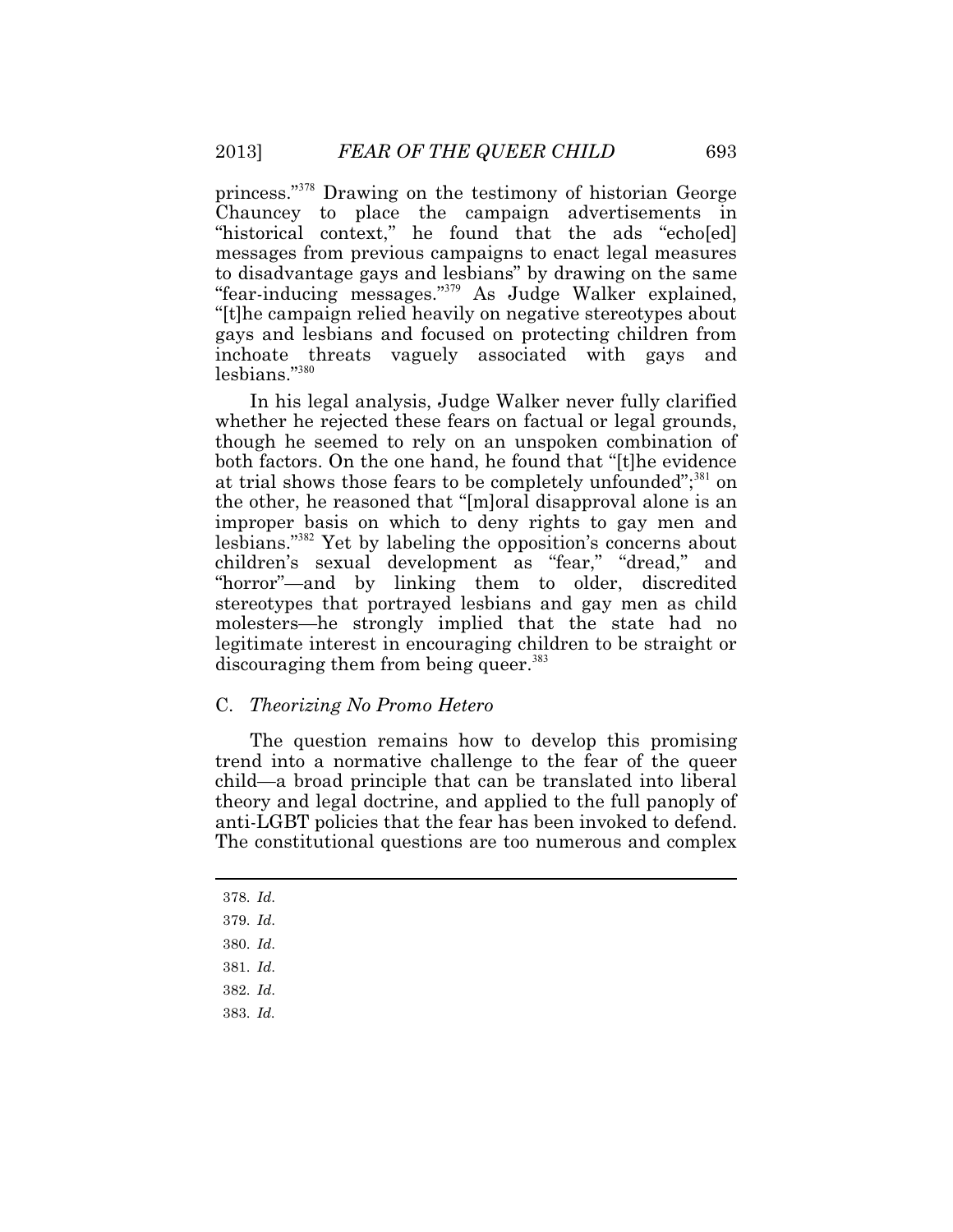to broach here,  $384$  but the underlying theoretical principle can be briefly summarized.

practices.<sup>386</sup> Nearly twenty years ago, in her essay *Queering the*  State,<sup>385</sup> queer theorist Lisa Duggan proposed a novel way for the LGBT movement to answer the opposition's "No Promo Homo" campaigns. Rather than insisting that homosexuality was innate or immutable, she urged queer activists to launch a "No Promo Hetero" campaign—a comprehensive attack against the state's promotion of heterosexuality through public institutions, policies, and

 $\overline{\phantom{a}}$ To challenge the fear of the queer child on normative grounds, this Article adopts Duggan's conceptualization of No Promo Hetero, emphasizing a few particulars that are especially relevant. First, it stresses that No Promo Hetero applies to *children*, not only to adults.<sup>387</sup> Although Duggan attacks the state's promotion of heterosexuality in any and all settings, this Article has shown that the phenomenon is especially rampant in childhood, and the opposition's rhetoric often trades on the idea that children are especially vulnerable to the dynamics of indoctrination, role modeling, and public approval. Given the particular anxieties that attend children's sexual and gender development, it seems

 cases, it has been invoked to justify policies that aim to directly target children's and advocating for LGBT rights. In many more cases, the fear has been invoked any settings, and under any circumstances. In a forthcoming article, I examine *to be Queer*, 35 CARDOZO L. REV. (forthcoming 2013), *available at*  384. Part III of this Article offers a hint of these complexities. For decades, opponents of LGBT rights have used the fear of the queer child as a kind of an all-purpose tool, a justification for all manner of anti-LGBT policies. In some queerness, such as rules that prohibit students from attending a school dance with a same-sex partner, wearing gender variant clothes while attending school, to justify policies that seek to indirectly target children's queerness, such as laws against same-sex sodomy, marriage, and adoption, or policies against hiring gay teachers, among other role models. To assess the fear's legitimacy as a justification in all of these settings, advocates will have to consider whether the state has any legitimate interest in discouraging children's queerness—in this question in detail. *See* Clifford J. Rosky, *No Promo Hetero: Children's Right*  https://papers.ssrn.com*[/sol3/papers.cfm?abstract\\_id=2221404](https://papers.ssrn.com/sol3/papers.cfm?abstract_id=2221404)*.

<sup>385.</sup> Duggan, *supra* note 8.

 <sup>386.</sup> *Id*. at 8-9.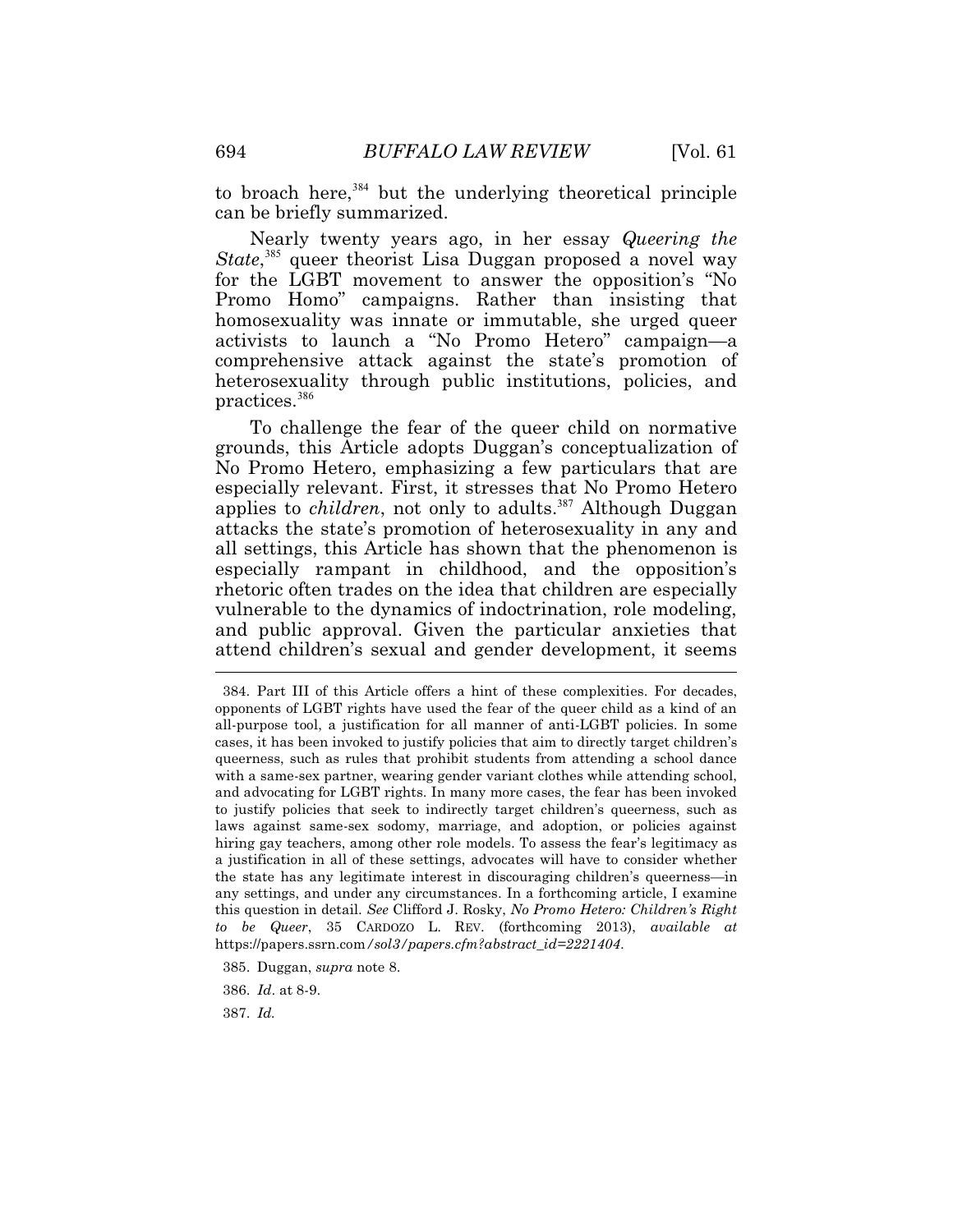valuable (if not vital) to respond to these fears by specifically attacking the state's promotion of heterosexuality in children and childhood.<sup>388</sup>

Second, this Article notes that No Promo Hetero bars the state from promoting more than just "Hetero." Alongside Duggan's objection to the state's promotion of heterosexuality,<sup>389</sup> this Article adds a parallel challenge to the state's promotion of gender conformity. Given that in recent years, the fear of the queer child has shifted noticeably toward attacks on gender variance in childhood, it seems useful to emphasize that No Promo Hetero and No Promo Trans must go hand in hand.<sup>390</sup> So although "No Promo Hetero" is catchy, one must remember that "Hetero" is shorthand for a broader concept like "heteronormativity" or "straightness," and for a broader principle that the state may not discourage children from being or becoming queer.

Finally, this Article clarifies that No Promo Hetero bars the state from doing more than just "Promo." In addition to prohibiting the state from encouraging children' straightness, it bars the state from *discouraging* children's queerness. Although this corollary was clearly implied by Duggan's argument, it is worth clarifying this principle as a matter of theory and law. Because straightness and queerness are not mutually exclusive—think of bisexuality and asexuality—encouraging one and discouraging the other are not necessarily equivalent. Yet both objectives are

<sup>388.</sup> This suggestion parallels my amendment to Eskridge's No Promo Homo framework and is justified by the same reasoning. *See* discussion *supra* Part III.A.

 11. Although she explicitly borrows the term "heteronormative" from Michael heteronormativity, nor does she specifically refer to the promotion of gender 389. In her essay, Duggan often invokes the terms "heterosexuality" and "heteronormativity" alongside each other. *See, e.g.*, Duggan, *supra* note 8, at 9- Warner, she does not articulate a distinction between heterosexuality and conformity in her argument. *Id*. at 14 n.14. Given that anti-LGBT rhetoric has recently shifted back toward an emphasis on children's gender deviance, it seems useful to emphasize that the principle prohibits the state from encouraging children to conform with traditional gender norms.

 <sup>390.</sup> *See* discussion *supra* Part I.B.2; *see also* Appleton, *supra* note 349, at 131- 32; Ball, *supra* note 231, at 694; Sedgwick, *How To Bring Your Kids Up Gay*, *supra* note 23, at 20.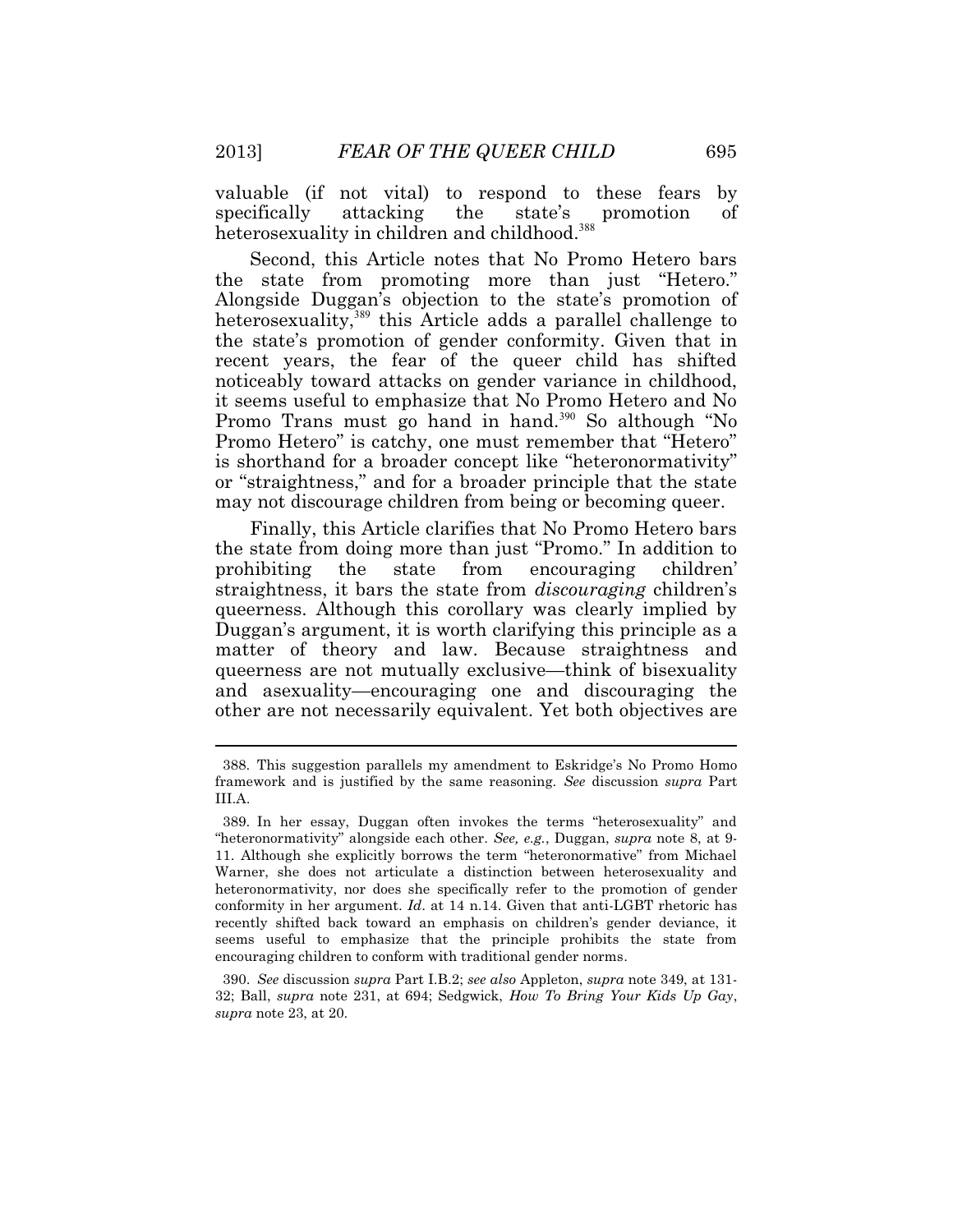based on normative assumptions about the virtues of straightness and the vices of queerness, which cannot be untangled from one another. Under a regime of No Promo Hetero, the state is foreclosed from pursuing either of these dubious goals.

 discouraging queerness at any age. CONCLUSION With these adjustments in mind, this Article's normative challenge can be boiled down to a single sentence: *the state may not encourage children to be straight or discourage children from being queer*. Even if the fear's empirical premise were correct—even if exposing children to queerness will make them more likely to be queer—this fact would not be morally, legally, or politically relevant. The government has no legitimate interest in discouraging queerness in childhood, because it has no interest in

 role modeling, and public approval. In one form or another, the fear of the queer child has been with us for centuries, if not millennia. For most of this history, it was expressed only in sexual terms, as a claim that children would be seduced into queerness. During the 1970s, the fear was refined and reformulated by opponents of LGBT rights, in reaction to the early gains of the LGBT movement. Alongside ancient fears of seduction, opponents added the seemingly kinder, gentler fears of indoctrination,

With only a few exceptions, the LGBT movement has responded to all of these fears with a common cry: Advocates have claimed that the fear is empirically false, because children's sexual orientation and gender identity are fixed early in life and cannot be learned, taught, chosen, or changed. In recent years, however, this empirical paradigm has seemed to exhaust itself, as advocates run up against the inherent limitations and uncertainties of the perennial debate over nature and nurture.

Thanks to the LGBT movement's remarkable progress, a new paradigm has begun to percolate among activists, experts, and litigators. This Article argues that the time has come for LGBT advocates to supplement the movement's panoply of empirical challenges with a new set of normative challenges to the premise that children's queerness is